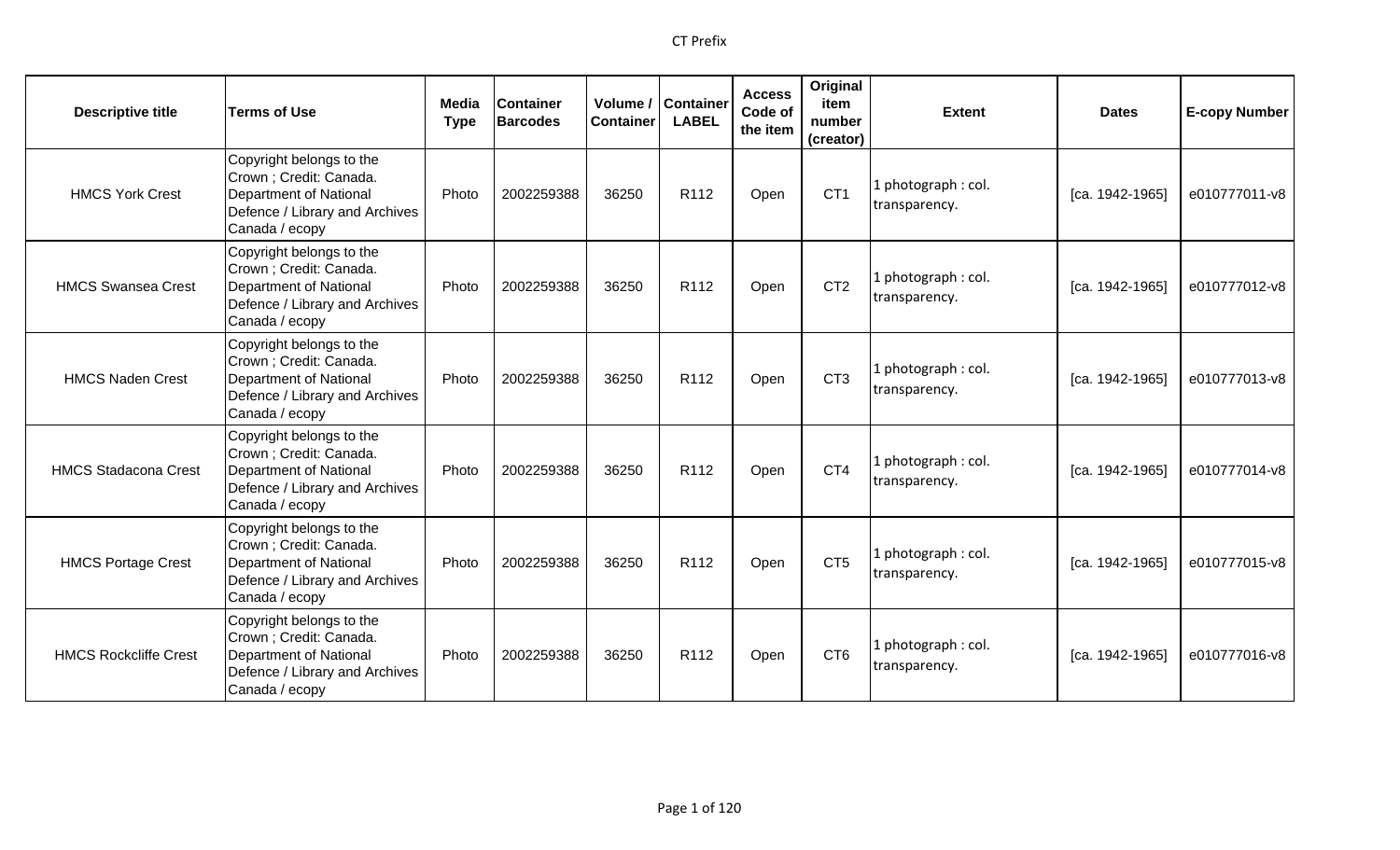| <b>Descriptive title</b>      | <b>Terms of Use</b>                                                                                                               | Media<br><b>Type</b> | <b>Container</b><br><b>Barcodes</b> | Container | Volume / Container<br><b>LABEL</b> | <b>Access</b><br>Code of<br>the item | Original<br>item<br>number<br>(creator) | <b>Extent</b>                        | <b>Dates</b>    | <b>E-copy Number</b> |
|-------------------------------|-----------------------------------------------------------------------------------------------------------------------------------|----------------------|-------------------------------------|-----------|------------------------------------|--------------------------------------|-----------------------------------------|--------------------------------------|-----------------|----------------------|
| <b>HMCS Beacon Hill Crest</b> | Copyright belongs to the<br>Crown ; Credit: Canada.<br>Department of National<br>Defence / Library and Archives<br>Canada / ecopy | Photo                | 2002259388                          | 36250     | R112                               | Open                                 | CT7                                     | 1 photograph: col.<br>transparency.  | [ca. 1942-1965] | e010777017-v8        |
| <b>HMCS Winnipeg Crest</b>    | Copyright belongs to the<br>Crown ; Credit: Canada.<br>Department of National<br>Defence / Library and Archives<br>Canada / ecopy | Photo                | 2002259388                          | 36250     | R <sub>112</sub>                   | Open                                 | CT <sub>8</sub>                         | 1 photograph: col.<br>transparency.  | [ca. 1942-1965] | e010777018-v8        |
| <b>HMCS La Hulloise Crest</b> | Copyright belongs to the<br>Crown ; Credit: Canada.<br>Department of National<br>Defence / Library and Archives<br>Canada / ecopy | Photo                | 2002259388                          | 36250     | R <sub>112</sub>                   | Open                                 | CT <sub>9</sub>                         | 1 photograph : col.<br>transparency. | [ca. 1942-1965] | e010777019-v8        |
| <b>HMCS Nonsuch Crest</b>     | Copyright belongs to the<br>Crown ; Credit: Canada.<br>Department of National<br>Defence / Library and Archives<br>Canada / ecopy | Photo                | 2002259388                          | 36250     | R112                               | Open                                 | CT10                                    | 1 photograph: col.<br>transparency.  | [ca. 1942-1965] | e010777020-v8        |
| <b>HMCS Kapuskasing Crest</b> | Copyright belongs to the<br>Crown ; Credit: Canada.<br>Department of National<br>Defence / Library and Archives<br>Canada / ecopy | Photo                | 2002259388                          | 36250     | R <sub>112</sub>                   | Open                                 | CT11                                    | 1 photograph: col.<br>transparency.  | [ca. 1942-1965] | e010777021-v8        |
| <b>HMCS Ontario Crest</b>     | Copyright belongs to the<br>Crown ; Credit: Canada.<br>Department of National<br>Defence / Library and Archives<br>Canada / ecopy | Photo                | 2002259388                          | 36250     | R <sub>112</sub>                   | Open                                 | CT12                                    | 1 photograph: col.<br>transparency.  | [ca. 1942-1965] | e010777022-v8        |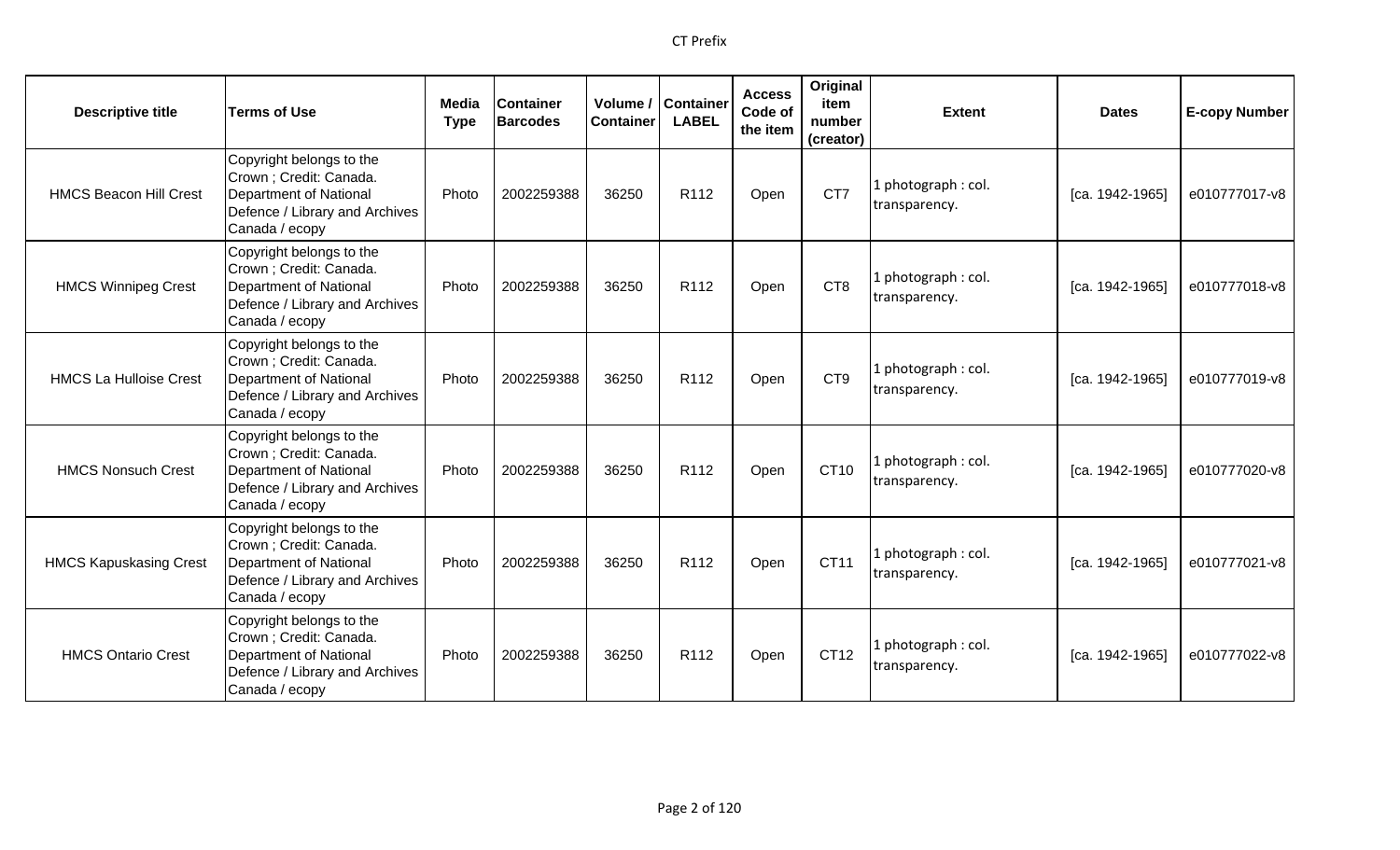| <b>Descriptive title</b>        | <b>Terms of Use</b>                                                                                                               | Media<br><b>Type</b> | <b>Container</b><br><b>Barcodes</b> | Container | Volume / Container<br><b>LABEL</b> | <b>Access</b><br>Code of<br>the item | Original<br>item<br>number<br>(creator) | <b>Extent</b>                        | <b>Dates</b>    | <b>E-copy Number</b> |
|---------------------------------|-----------------------------------------------------------------------------------------------------------------------------------|----------------------|-------------------------------------|-----------|------------------------------------|--------------------------------------|-----------------------------------------|--------------------------------------|-----------------|----------------------|
| <b>HMCS Fort Frances Crest</b>  | Copyright belongs to the<br>Crown ; Credit: Canada.<br>Department of National<br>Defence / Library and Archives<br>Canada / ecopy | Photo                | 2002259388                          | 36250     | R112                               | Open                                 | CT13                                    | 1 photograph: col.<br>transparency.  | [ca. 1942-1965] | e010777023-v8        |
| <b>HMCS Prevost Crest</b>       | Copyright belongs to the<br>Crown ; Credit: Canada.<br>Department of National<br>Defence / Library and Archives<br>Canada / ecopy | Photo                | 2002259388                          | 36250     | R <sub>112</sub>                   | Open                                 | CT14                                    | 1 photograph: col.<br>transparency.  | [ca. 1942-1965] | e010777024-v8        |
| <b>HMCS Oshawa Crest</b>        | Copyright belongs to the<br>Crown ; Credit: Canada.<br>Department of National<br>Defence / Library and Archives<br>Canada / ecopy | Photo                | 2002259388                          | 36250     | R <sub>112</sub>                   | Open                                 | CT15                                    | l photograph : col.<br>transparency. | [ca. 1942-1965] | e010777025-v8        |
| <b>HMCS Algonquin Crest</b>     | Copyright belongs to the<br>Crown ; Credit: Canada.<br>Department of National<br>Defence / Library and Archives<br>Canada / ecopy | Photo                | 2002259388                          | 36250     | R112                               | Open                                 | CT16                                    | 1 photograph: col.<br>transparency.  | [ca. 1942-1965] | e010777026-v8        |
| <b>HMCS New Waterford Crest</b> | Copyright belongs to the<br>Crown ; Credit: Canada.<br>Department of National<br>Defence / Library and Archives<br>Canada / ecopy | Photo                | 2002259388                          | 36250     | R <sub>112</sub>                   | Open                                 | <b>CT17</b>                             | l photograph : col.<br>transparency. | [ca. 1942-1965] | e010777027-v8        |
| <b>HMCS Revelstoke Crest</b>    | Copyright belongs to the<br>Crown ; Credit: Canada.<br>Department of National<br>Defence / Library and Archives<br>Canada / ecopy | Photo                | 2002259388                          | 36250     | R <sub>112</sub>                   | Open                                 | CT18                                    | 1 photograph: col.<br>transparency.  | [ca. 1942-1965] | e010777028-v8        |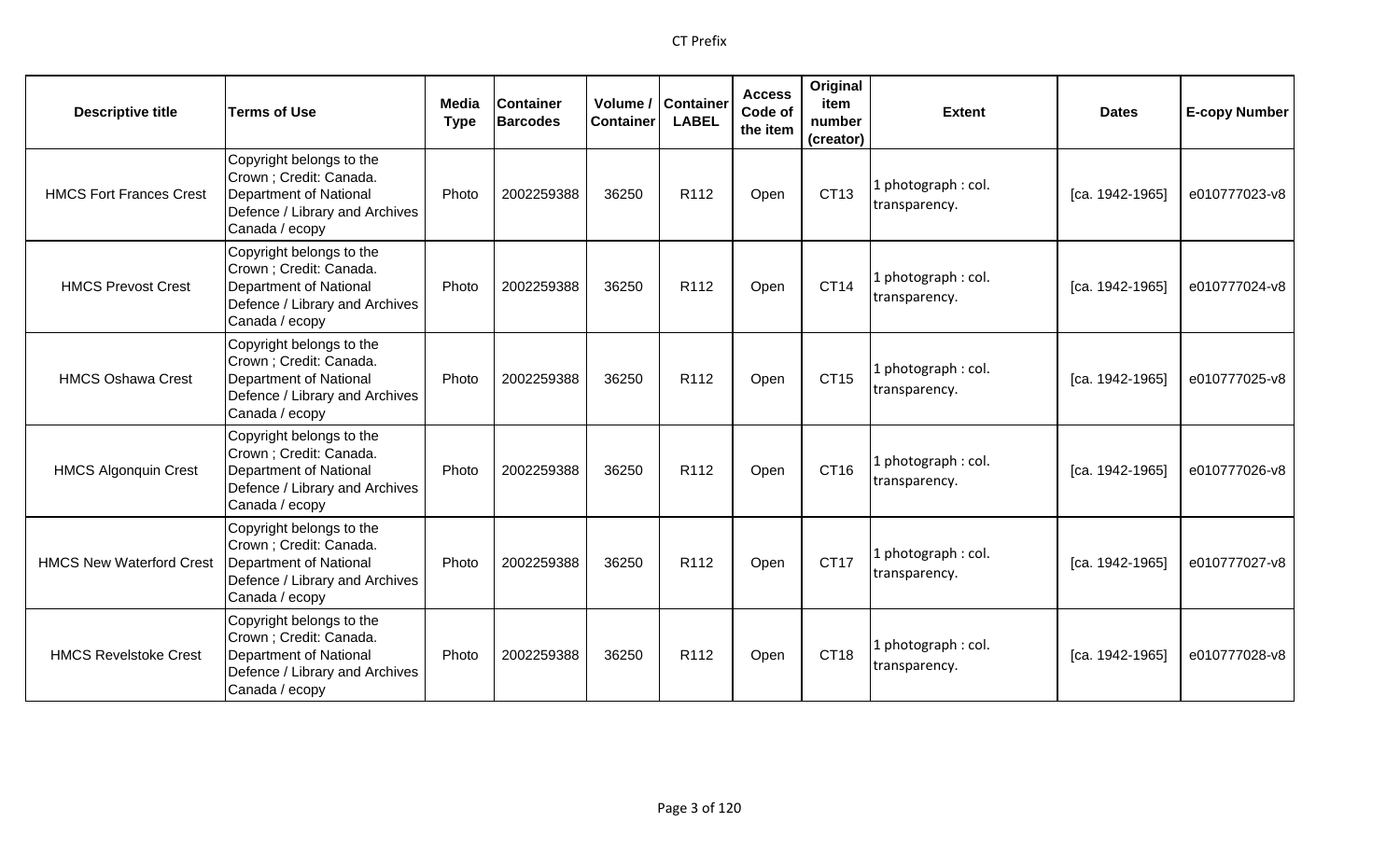| <b>Descriptive title</b>          | <b>Terms of Use</b>                                                                                                                     | <b>Media</b><br><b>Type</b> | <b>Container</b><br><b>Barcodes</b> | <b>Container</b> | Volume / Container<br><b>LABEL</b> | <b>Access</b><br>Code of<br>the item | Original<br>item<br>number<br>(creator) | <b>Extent</b>                        | <b>Dates</b>    | <b>E-copy Number</b> |
|-----------------------------------|-----------------------------------------------------------------------------------------------------------------------------------------|-----------------------------|-------------------------------------|------------------|------------------------------------|--------------------------------------|-----------------------------------------|--------------------------------------|-----------------|----------------------|
| <b>HMCS Sioux Crest</b>           | Copyright belongs to the<br>Crown; Credit: Canada.<br>Department of National<br>Defence / Library and Archives<br>Canada / ecopy        | Photo                       | 2002259388                          | 36250            | R <sub>112</sub>                   | Open                                 | CT19                                    | 1 photograph: col.<br>transparency.  | [ca. 1942-1965] | e010777029-v8        |
| <b>HMCS Vancouver Crest WWII</b>  | Copyright belongs to the<br>Crown; Credit: Canada.<br>Department of National<br>Defence / Library and Archives<br>Canada / ecopy        | Photo                       | 2002259388                          | 36250            | R112                               | Open                                 | CT20                                    | 1 photograph: col.<br>transparency.  | [ca. 1942-1965] | e010777030-v8        |
| <b>HMCS St Laurent Crest WWII</b> | Copyright belongs to the<br>Crown ; Credit: Canada.<br>Department of National<br>Defence / Library and Archives<br>Canada / ecopy       | Photo                       | 2002259388                          | 36250            | R <sub>112</sub>                   | Open                                 | CT21                                    | 1 photograph: col.<br>transparency.  | [ca. 1942-1965] | e010777031-v8        |
| <b>HMCS Hunter Crest</b>          | Copyright belongs to the<br>Crown; Credit: Canada.<br><b>Department of National</b><br>Defence / Library and Archives<br>Canada / ecopy | Photo                       | 2002259388                          | 36250            | R <sub>112</sub>                   | Open                                 | CT22                                    | 1 photograph: col.<br>transparency.  | [ca. 1942-1965] | e010777032-v8        |
| <b>HMCS Shearwater Crest</b>      | Copyright belongs to the<br>Crown; Credit: Canada.<br>Department of National<br>Defence / Library and Archives<br>Canada / ecopy        | Photo                       | 2002259388                          | 36250            | R112                               | Open                                 | CT23                                    | 1 photograph : col.<br>transparency. | [ca. 1942-1965] | e010777033-v8        |
| <b>HMCS Tecumseh Crest</b>        | Copyright belongs to the<br>Crown; Credit: Canada.<br><b>Department of National</b><br>Defence / Library and Archives<br>Canada / ecopy | Photo                       | 2002259388                          | 36250            | R <sub>112</sub>                   | Open                                 | CT24                                    | 1 photograph: col.<br>transparency.  | [ca. 1942-1965] | e010777034-v8        |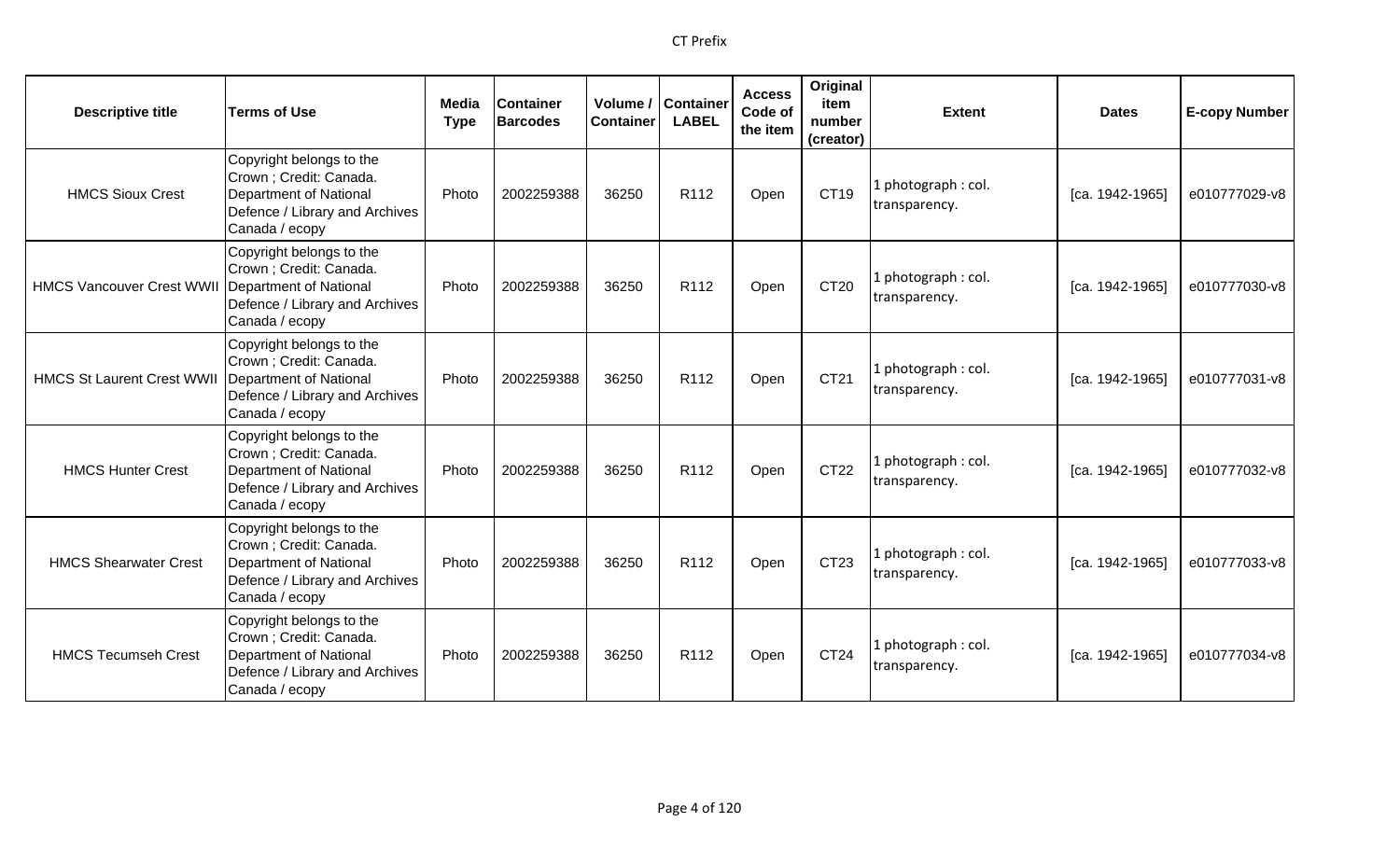| <b>Descriptive title</b>          | <b>Terms of Use</b>                                                                                                                     | <b>Media</b><br><b>Type</b> | <b>Container</b><br><b>Barcodes</b> | <b>Container</b> | Volume / Container<br><b>LABEL</b> | <b>Access</b><br>Code of<br>the item | Original<br>item<br>number<br>(creator) | <b>Extent</b>                       | <b>Dates</b>    | <b>E-copy Number</b> |
|-----------------------------------|-----------------------------------------------------------------------------------------------------------------------------------------|-----------------------------|-------------------------------------|------------------|------------------------------------|--------------------------------------|-----------------------------------------|-------------------------------------|-----------------|----------------------|
| <b>HMCS Queen Charlotte Crest</b> | Copyright belongs to the<br>Crown ; Credit: Canada.<br>Department of National<br>Defence / Library and Archives<br>Canada / ecopy       | Photo                       | 2002259388                          | 36250            | R112                               | Open                                 | CT25                                    | 1 photograph: col.<br>transparency. | [ca. 1942-1965] | e010777035-v8        |
| <b>HMCS Sault Ste Marie Crest</b> | Copyright belongs to the<br>Crown; Credit: Canada.<br><b>Department of National</b><br>Defence / Library and Archives<br>Canada / ecopy | Photo                       | 2002259388                          | 36250            | R <sub>112</sub>                   | Open                                 | CT26                                    | 1 photograph: col.<br>transparency. | [ca. 1942-1965] | e010777036-v8        |
| <b>HMCS Lloyd George Crest</b>    | Copyright belongs to the<br>Crown; Credit: Canada.<br>Department of National<br>Defence / Library and Archives<br>Canada / ecopy        | Photo                       | 2002259388                          | 36250            | R112                               | Open                                 | CT27                                    | 1 photograph: col.<br>transparency. | [ca. 1942-1965] | e010777037-v8        |
| <b>HMCS Llewellyn Crest</b>       | Copyright belongs to the<br>Crown; Credit: Canada.<br>Department of National<br>Defence / Library and Archives<br>Canada / ecopy        | Photo                       | 2002259388                          | 36250            | R112                               | Open                                 | CT28                                    | 1 photograph: col.<br>transparency. | [ca. 1942-1965] | e010777038-v8        |
| <b>HMCS Wallaceburg Crest</b>     | Copyright belongs to the<br>Crown; Credit: Canada.<br><b>Department of National</b><br>Defence / Library and Archives<br>Canada / ecopy | Photo                       | 2002259388                          | 36250            | R <sub>112</sub>                   | Open                                 | CT29                                    | 1 photograph: col.<br>transparency. | [ca. 1942-1965] | e010777039-v8        |
| <b>HMCS Bytown Crest</b>          | Copyright belongs to the<br>Crown ; Credit: Canada.<br>Department of National<br>Defence / Library and Archives<br>Canada / ecopy       | Photo                       | 2002259388                          | 36250            | R112                               | Open                                 | CT30                                    | 1 photograph: col.<br>transparency. | [ca. 1942-1965] | e010777040-v8        |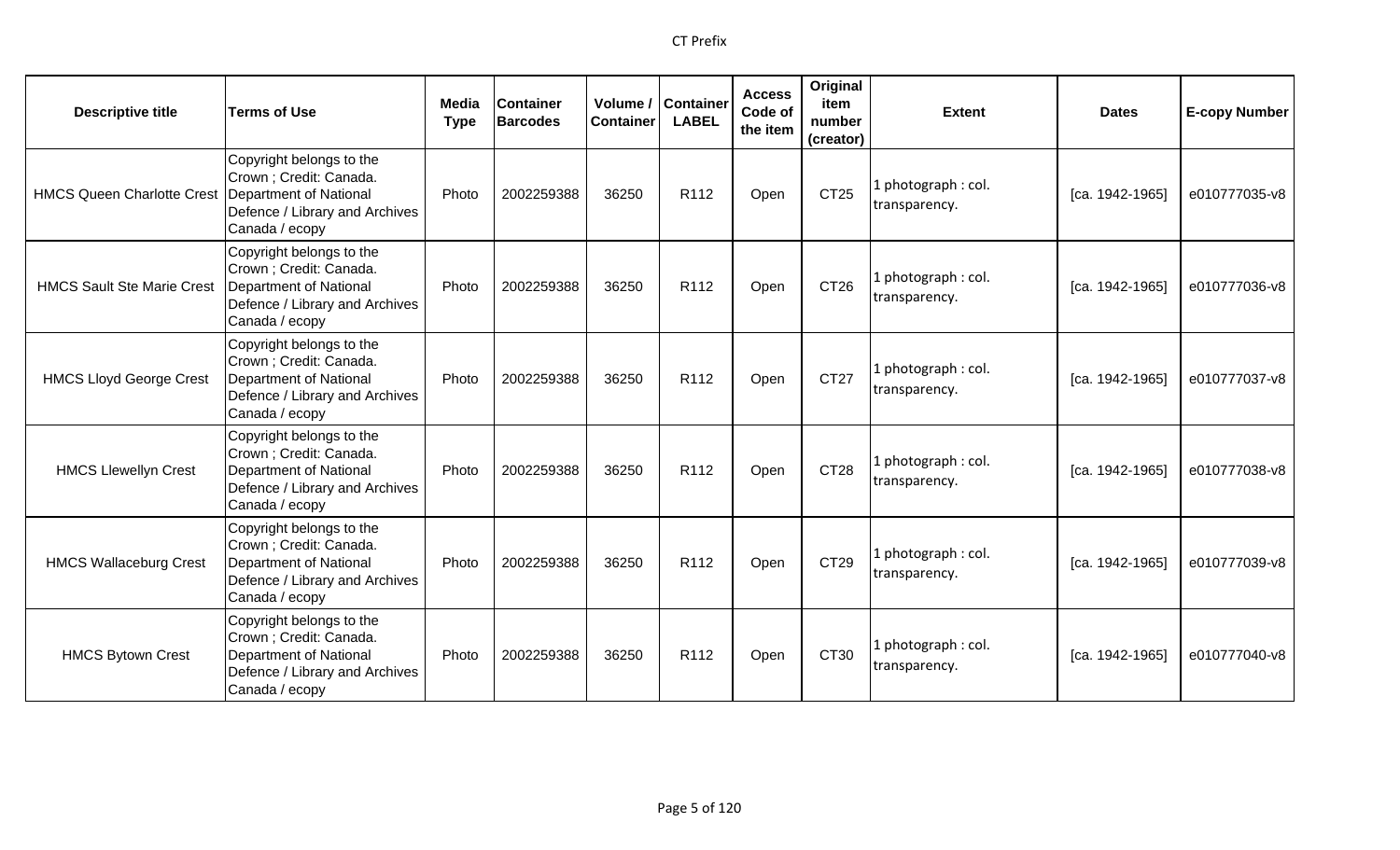| <b>Descriptive title</b>                                   | <b>Terms of Use</b>                                                                                                               | Media<br><b>Type</b> | <b>Container</b><br><b>Barcodes</b> | <b>Container</b> | Volume / Container<br><b>LABEL</b> | <b>Access</b><br>Code of<br>the item | Original<br>item<br>number<br>(creator) | <b>Extent</b>                        | <b>Dates</b>    | <b>E-copy Number</b> |
|------------------------------------------------------------|-----------------------------------------------------------------------------------------------------------------------------------|----------------------|-------------------------------------|------------------|------------------------------------|--------------------------------------|-----------------------------------------|--------------------------------------|-----------------|----------------------|
| <b>HMCS Iroquois Crest</b>                                 | Copyright belongs to the<br>Crown ; Credit: Canada.<br>Department of National<br>Defence / Library and Archives<br>Canada / ecopy | Photo                | 2002259388                          | 36250            | R <sub>112</sub>                   | Open                                 | CT31                                    | 1 photograph: col.<br>transparency.  | [ca. 1942-1965] | e010777041-v8        |
| <b>HMCS New Liskeard Crest</b>                             | Copyright belongs to the<br>Crown ; Credit: Canada.<br>Department of National<br>Defence / Library and Archives<br>Canada / ecopy | Photo                | 2002259388                          | 36250            | R112                               | Open                                 | CT32                                    | 1 photograph : col.<br>transparency. | [ca. 1942-1965] | e010777042-v8        |
| <b>HMCS Huron Crest</b>                                    | Copyright belongs to the<br>Crown ; Credit: Canada.<br>Department of National<br>Defence / Library and Archives<br>Canada / ecopy | Photo                | 2002259388                          | 36250            | R <sub>112</sub>                   | Open                                 | CT33                                    | 1 photograph: col.<br>transparency.  | [ca. 1942-1965] | e010777043-v8        |
| <b>HMCS Nootka Crest</b>                                   | Copyright belongs to the<br>Crown ; Credit: Canada.<br>Department of National<br>Defence / Library and Archives<br>Canada / ecopy | Photo                | 2002259388                          | 36250            | R <sub>112</sub>                   | Open                                 | CT34                                    | 1 photograph: col.<br>transparency.  | [ca. 1942-1965] | e010777044-v8        |
| Royal Canadian College Badge Department of National        | Copyright belongs to the<br>Crown ; Credit: Canada.<br>Defence / Library and Archives<br>Canada / ecopy                           | Photo                | 2002259388                          | 36250            | R112                               | Open                                 | CT35                                    | 1 photograph : col.<br>transparency. | [ca. 1942-1965] | e010777045-v8        |
| <b>British Commonwealth</b><br><b>Commemoration Plaque</b> | Copyright belongs to the<br>Crown; Credit: Canada.<br>Department of National<br>Defence / Library and Archives<br>Canada / ecopy  | Photo                | 2002259388                          | 36250            | R <sub>112</sub>                   | Open                                 | CT36                                    | 1 photograph: col.<br>transparency.  | [ca. 1942-1965] | e010777046-v8        |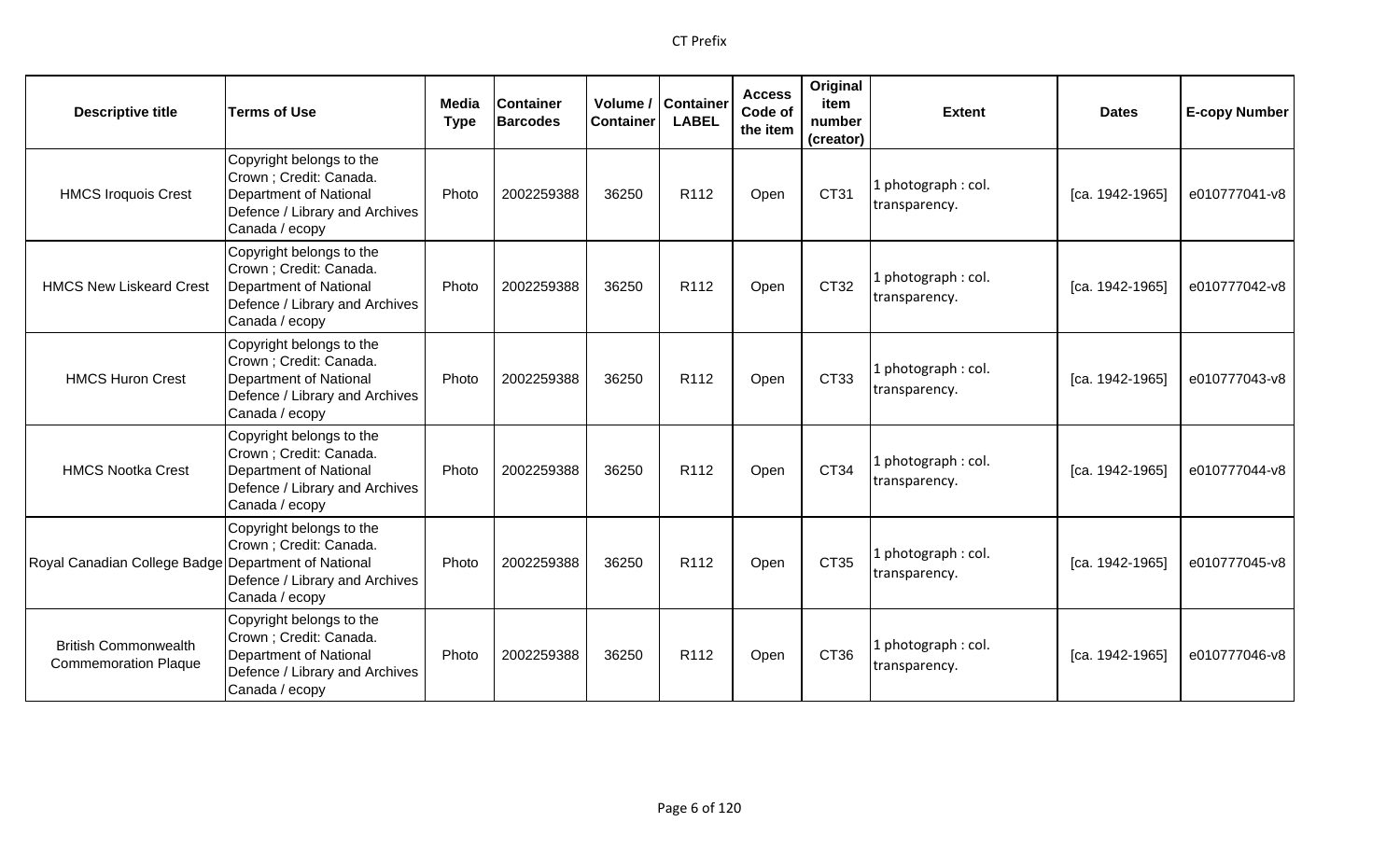| <b>Descriptive title</b>                 | <b>Terms of Use</b>                                                                                                                      | Media<br><b>Type</b> | <b>Container</b><br><b>Barcodes</b> | Volume /<br><b>Container</b> | <b>Container</b><br><b>LABEL</b> | <b>Access</b><br>Code of<br>the item | Original<br>item<br>number<br>(creator) | <b>Extent</b>                        | <b>Dates</b>      | <b>E-copy Number</b> |
|------------------------------------------|------------------------------------------------------------------------------------------------------------------------------------------|----------------------|-------------------------------------|------------------------------|----------------------------------|--------------------------------------|-----------------------------------------|--------------------------------------|-------------------|----------------------|
| <b>RCAF Flag</b>                         | Copyright belongs to the<br>Crown; Credit: Canada.<br>Department of National<br>Defence / Library and Archives<br>Canada / ecopy         | Photo                | 2002259388                          | 36250                        | R112                             | Open                                 | CT37                                    | 1 photograph: col.<br>transparency.  | [ca. 1942-1965]   | e010777047-v8        |
| <b>RCAF Flag</b>                         | Copyright belongs to the<br>Crown ; Credit: Canada.<br><b>Department of National</b><br>Defence / Library and Archives<br>Canada / ecopy | Photo                | 2002259388                          | 36250                        | R112                             | Open                                 | CT38                                    | 1 photograph: col.<br>transparency.  | $[ca. 1942-1965]$ | e010777048-v8        |
| US Secretary of State for War<br>flag    | Copyright belongs to the<br>Crown; Credit: Canada.<br>Department of National<br>Defence / Library and Archives<br>Canada / ecopy         | Photo                | 2002259388                          | 36250                        | R112                             | Open                                 | CT39                                    | 1 photograph : col.<br>transparency. | [ca. 1942-1965]   | e010777049-v8        |
| Maj General Lutton - Honorary<br>Lt Col. | Copyright belongs to the<br>Crown ; Credit: Canada.<br>Department of National<br>Defence / Library and Archives<br>Canada / ecopy        | Photo                | 2002259388                          | 36250                        | R112                             | Open                                 | CT40                                    | 1 photograph: col.<br>transparency.  | [ca. 1942-1965]   | e010777050-v8        |
| <b>DND Crest</b>                         | Copyright belongs to the<br>Crown ; Credit: Canada.<br>Department of National<br>Defence / Library and Archives<br>Canada / ecopy        | Photo                | 2002259388                          | 36250                        | R <sub>112</sub>                 | Open                                 | CT41                                    | 1 photograph: col.<br>transparency.  | [ca. 1942-1965]   | e010777051-v8        |
| NDHQ Rifle Assn. crest                   | Copyright belongs to the<br>Crown ; Credit: Canada.<br>Department of National<br>Defence / Library and Archives<br>Canada / ecopy        | Photo                | 2002259388                          | 36250                        | R <sub>112</sub>                 | Open                                 | CT42                                    | 1 photograph: col.<br>transparency.  | [ca. 1942-1965]   | e010777052-v8        |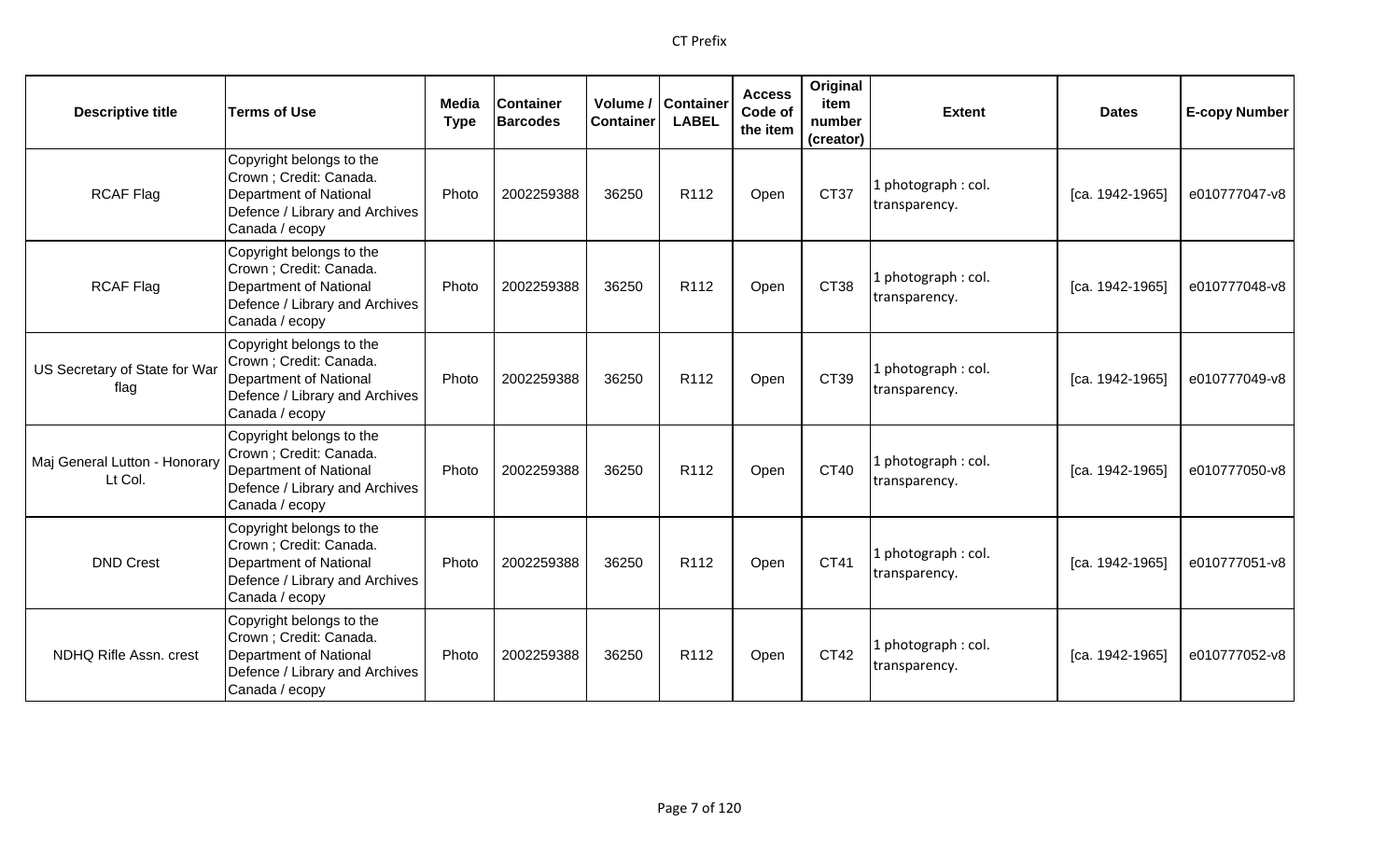| <b>Descriptive title</b>                                      | <b>Terms of Use</b>                                                                                                               | Media<br><b>Type</b> | <b>Container</b><br><b>Barcodes</b> | Volume /<br><b>Container</b> | <b>Container</b><br><b>LABEL</b> | <b>Access</b><br>Code of<br>the item | Original<br>item<br>number<br>(creator) | <b>Extent</b>                        | <b>Dates</b>    | <b>E-copy Number</b> |
|---------------------------------------------------------------|-----------------------------------------------------------------------------------------------------------------------------------|----------------------|-------------------------------------|------------------------------|----------------------------------|--------------------------------------|-----------------------------------------|--------------------------------------|-----------------|----------------------|
| In Arduis Fidelis plaque                                      | Copyright belongs to the<br>Crown ; Credit: Canada.<br>Department of National<br>Defence / Library and Archives<br>Canada / ecopy | Photo                | 2002259388                          | 36250                        | R <sub>112</sub>                 | Open                                 | CT43                                    | 1 photograph: col.<br>transparency.  | [ca. 1942-1965] | e010777053-v8        |
| <b>RCAF Blue ensign</b>                                       | Copyright belongs to the<br>Crown; Credit: Canada.<br>Department of National<br>Defence / Library and Archives<br>Canada / ecopy  | Photo                | 2002259388                          | 36250                        | R112                             | Open                                 | CT45                                    | 1 photograph: col.<br>transparency.  | [ca. 1942-1965] | e010777054-v8        |
| White Ensign                                                  | Copyright belongs to the<br>Crown ; Credit: Canada.<br>Department of National<br>Defence / Library and Archives<br>Canada / ecopy | Photo                | 2002259388                          | 36250                        | R <sub>112</sub>                 | Open                                 | CT46                                    | 1 photograph: col.<br>transparency.  | [ca. 1942-1965] | e010777055-v8        |
| Red Ensign (green maple<br>leaves 1952)                       | Copyright belongs to the<br>Crown ; Credit: Canada.<br>Department of National<br>Defence / Library and Archives<br>Canada / ecopy | Photo                | 2002259388                          | 36250                        | R <sub>112</sub>                 | Open                                 | CT47                                    | 1 photograph: col.<br>transparency.  | [ca. 1942-1965] | e010777056-v8        |
| Convoy in Ice 1955 3 freighters<br>- Greenville Victory, LSD6 | Copyright belongs to the<br>Crown ; Credit: Canada.<br>Department of National<br>Defence / Library and Archives<br>Canada / ecopy | Photo                | 2002259388                          | 36250                        | R112                             | Open                                 | CT49                                    | 1 photograph : col.<br>transparency. | 1955            | e010777057-v8        |
| <b>HMCS Labrador escorting US</b><br>convoy 1955              | Copyright belongs to the<br>Crown ; Credit: Canada.<br>Department of National<br>Defence / Library and Archives<br>Canada / ecopy | Photo                | 2002259388                          | 36250                        | R112                             | Open                                 | CT50                                    | 1 photograph: col.<br>transparency.  | 1955            | e010777058-v8        |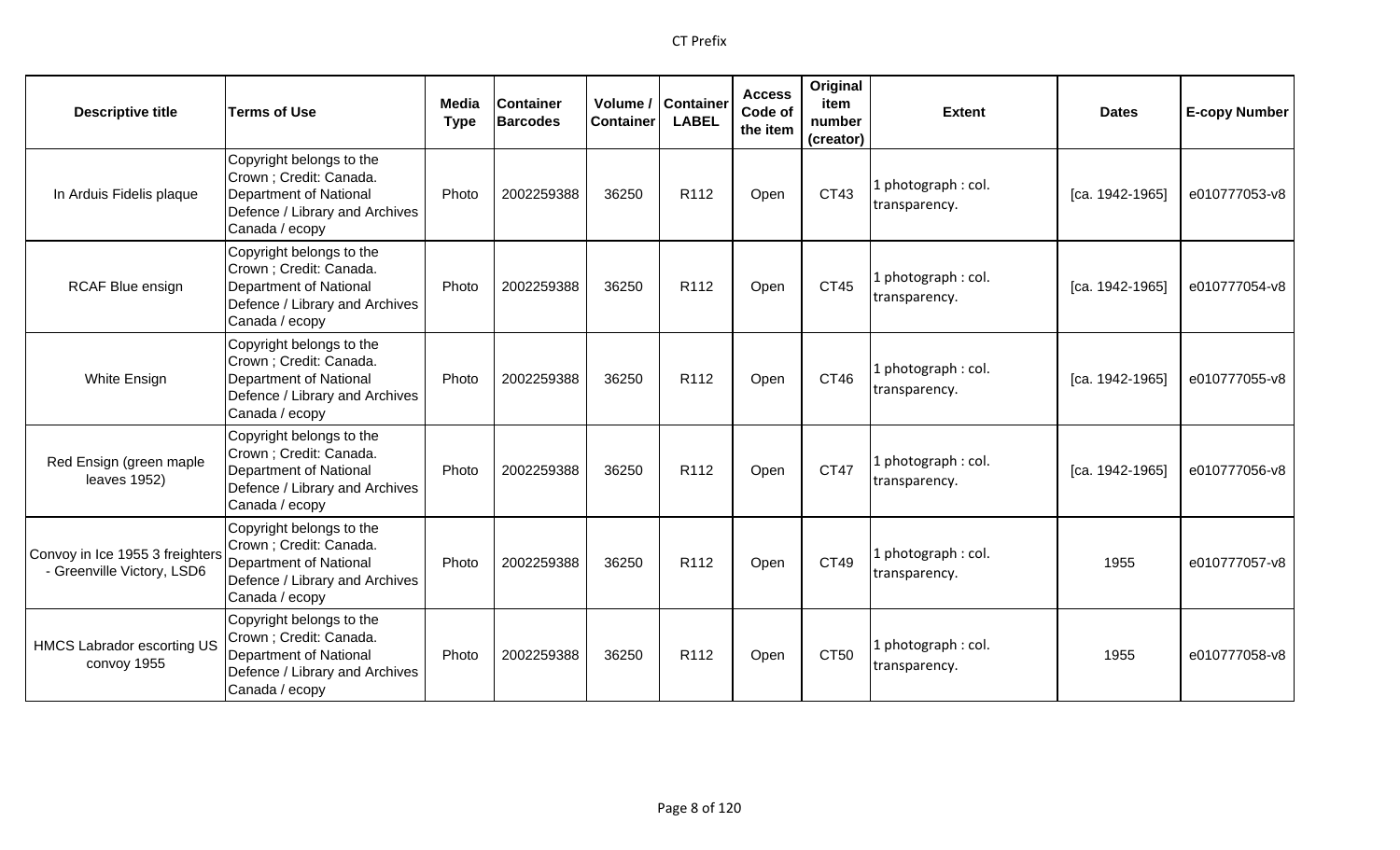| <b>Descriptive title</b>                            | <b>Terms of Use</b>                                                                                                               | Media<br><b>Type</b> | <b>Container</b><br><b>Barcodes</b> | Volume /  <br><b>Container</b> | <b>Container</b><br><b>LABEL</b> | <b>Access</b><br>Code of<br>the item | Original<br>item<br>number<br>(creator) | <b>Extent</b>                        | <b>Dates</b>    | <b>E-copy Number</b> |
|-----------------------------------------------------|-----------------------------------------------------------------------------------------------------------------------------------|----------------------|-------------------------------------|--------------------------------|----------------------------------|--------------------------------------|-----------------------------------------|--------------------------------------|-----------------|----------------------|
| US convoy in Ice 1955 KA107                         | Copyright belongs to the<br>Crown ; Credit: Canada.<br>Department of National<br>Defence / Library and Archives<br>Canada / ecopy | Photo                | 2002259388                          | 36250                          | R112                             | Open                                 | CT51                                    | L photograph: col.<br>transparency.  | 1955            | e010777059-v8        |
| US convoy in Ice 1955 KA107                         | Copyright belongs to the<br>Crown ; Credit: Canada.<br>Department of National<br>Defence / Library and Archives<br>Canada / ecopy | Photo                | 2002259388                          | 36250                          | R112                             | Open                                 | CT52                                    | 1 photograph : col.<br>transparency. | 1955            | e010777060-v8        |
| US convoy in Ice 1955 KA107<br>(Labradors helo net) | Copyright belongs to the<br>Crown ; Credit: Canada.<br>Department of National<br>Defence / Library and Archives<br>Canada / ecopy | Photo                | 2002259388                          | 36250                          | R <sub>112</sub>                 | Open                                 | CT53                                    | 1 photograph: col.<br>transparency.  | 1955            | e010777061-v8        |
| US convoy in Ice 1955 KA107                         | Copyright belongs to the<br>Crown ; Credit: Canada.<br>Department of National<br>Defence / Library and Archives<br>Canada / ecopy | Photo                | 2002259388                          | 36250                          | R112                             | Open                                 | CT54                                    | 1 photograph: col.<br>transparency.  | 1955            | e010777062-v8        |
| HMCS Labrador 1954                                  | Copyright belongs to the<br>Crown ; Credit: Canada.<br>Department of National<br>Defence / Library and Archives<br>Canada / ecopy | Photo                | 2002259388                          | 36250                          | R112                             | Open                                 | CT55                                    | L photograph: col.<br>transparency.  | 1954            | e010777063-v8        |
| <b>HMCS Sageunay Hull Section</b><br>close up       | Copyright belongs to the<br>Crown ; Credit: Canada.<br>Department of National<br>Defence / Library and Archives<br>Canada / ecopy | Photo                | 2002259388                          | 36250                          | R <sub>112</sub>                 | Open                                 | CT56                                    | 1 photograph: col.<br>transparency.  | [ca. 1942-1965] | e010777064-v8        |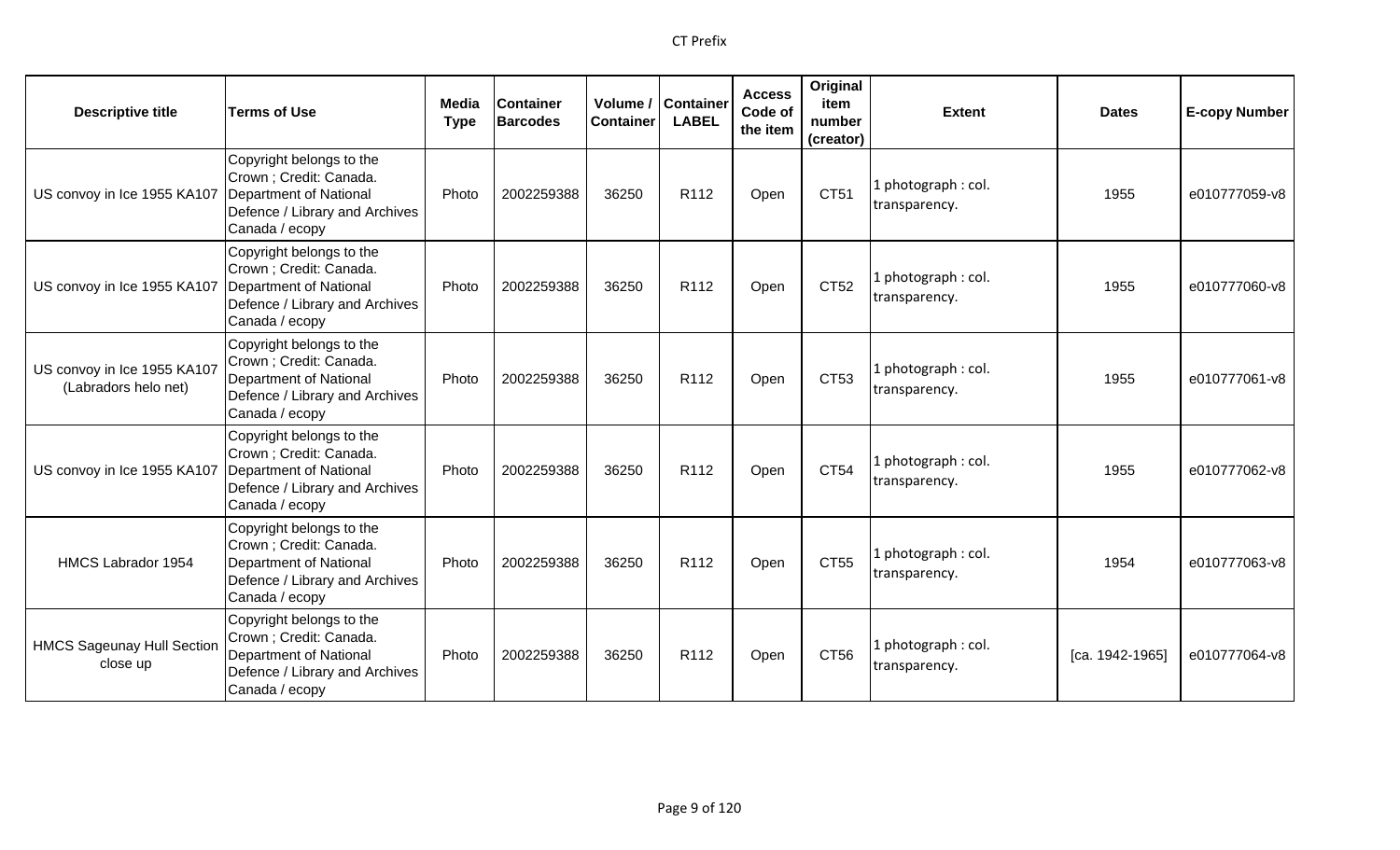| <b>Descriptive title</b>                          | <b>Terms of Use</b>                                                                                                                      | Media<br><b>Type</b> | <b>Container</b><br><b>Barcodes</b> | Volume /<br><b>Container</b> | Container<br><b>LABEL</b> | <b>Access</b><br>Code of<br>the item | Original<br>item<br>number<br>(creator) | <b>Extent</b>                        | <b>Dates</b>    | <b>E-copy Number</b> |
|---------------------------------------------------|------------------------------------------------------------------------------------------------------------------------------------------|----------------------|-------------------------------------|------------------------------|---------------------------|--------------------------------------|-----------------------------------------|--------------------------------------|-----------------|----------------------|
| Brazil - Rio beach                                | Copyright belongs to the<br>Crown ; Credit: Canada.<br><b>Department of National</b><br>Defence / Library and Archives<br>Canada / ecopy | Photo                | 2002259388                          | 36250                        | R112                      | Open                                 | <b>CT57</b>                             | . photograph: col.<br>transparency.  | [ca. 1942-1965] | e010777065-v8        |
| Brazil - Rio beach                                | Copyright belongs to the<br>Crown ; Credit: Canada.<br><b>Department of National</b><br>Defence / Library and Archives<br>Canada / ecopy | Photo                | 2002259388                          | 36250                        | R <sub>112</sub>          | Open                                 | CT58                                    | photograph: col.<br>transparency.    | [ca. 1942-1965] | e010777066-v8        |
| HMCS Quebec crossing the<br>equator ceremony 1955 | Copyright belongs to the<br>Crown; Credit: Canada.<br><b>Department of National</b><br>Defence / Library and Archives<br>Canada / ecopy  | Photo                | 2002259388                          | 36250                        | R112                      | Open                                 | CT61                                    | . photograph: col.<br>transparency.  | 1955            | e010777067-v8        |
| <b>HMCS QUEBEC Parading</b><br>Flags in Rio 1954  | Copyright belongs to the<br>Crown; Credit: Canada.<br><b>Department of National</b><br>Defence / Library and Archives<br>Canada / ecopy  | Photo                | 2002259388                          | 36250                        | R112                      | Open                                 | CT64                                    | l photograph : col.<br>transparency. | 1954            | e010777068-v8        |
| Visitors to Royal Roads Grad<br>1954              | Copyright belongs to the<br>Crown; Credit: Canada.<br><b>Department of National</b><br>Defence / Library and Archives<br>Canada / ecopy  | Photo                | 2002259388                          | 36250                        | R <sub>112</sub>          | Open                                 | CT <sub>66</sub>                        | photograph: col.<br>transparency.    | 1954            | e010777069-v8        |
| Cadets at Royal Roads Grad<br>1954                | Copyright belongs to the<br>Crown ; Credit: Canada.<br><b>Department of National</b><br>Defence / Library and Archives<br>Canada / ecopy | Photo                | 2002259388                          | 36250                        | R <sub>112</sub>          | Open                                 | CT67                                    | . photograph: col.<br>transparency.  | 1954            | e010777070-v8        |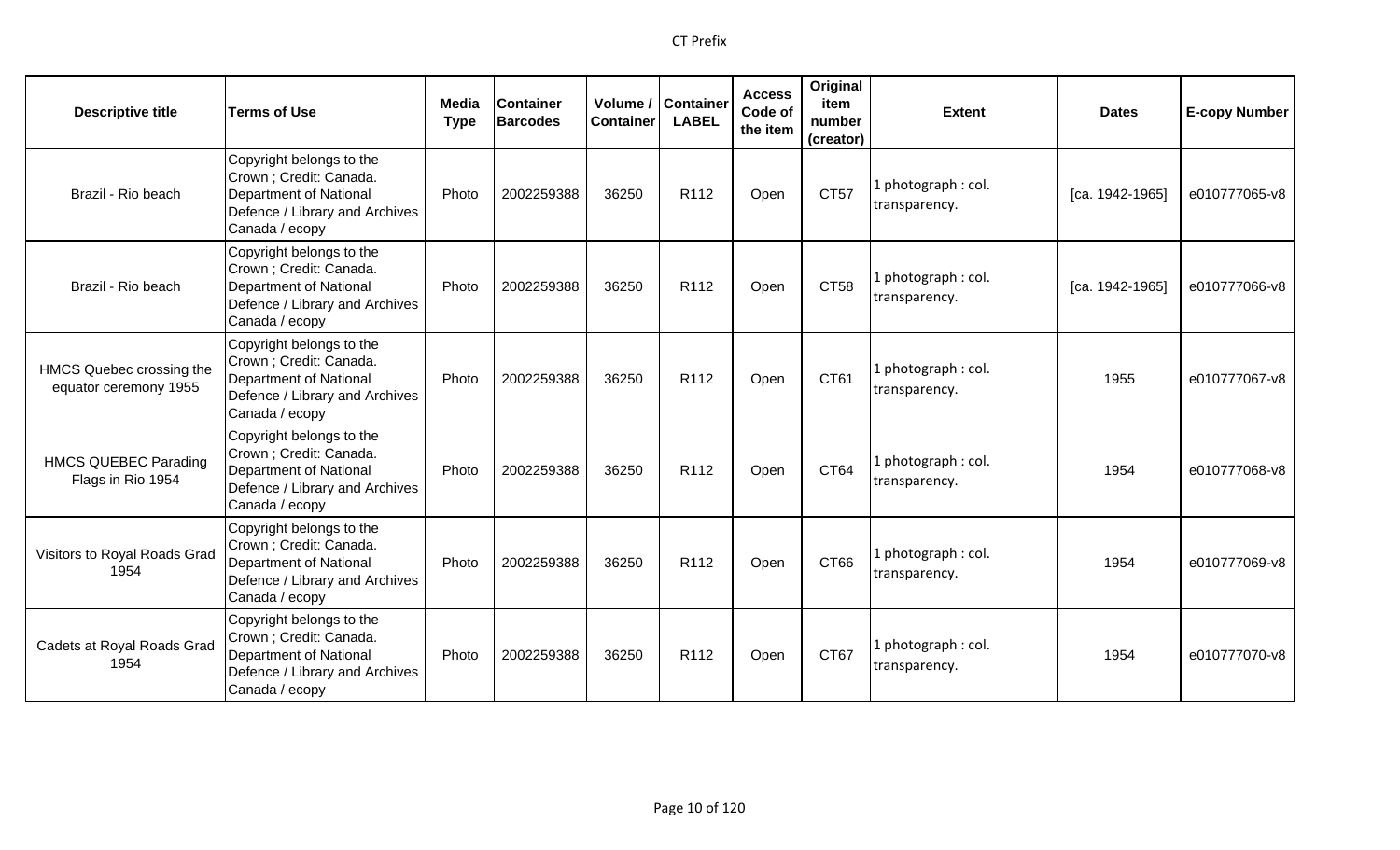| <b>Descriptive title</b>                   | <b>Terms of Use</b>                                                                                                               | Media<br><b>Type</b> | <b>Container</b><br><b>Barcodes</b> | Volume /<br><b>Container</b> | Container<br><b>LABEL</b> | <b>Access</b><br>Code of<br>the item | Original<br>item<br>number<br>(creator) | <b>Extent</b>                        | <b>Dates</b> | <b>E-copy Number</b> |
|--------------------------------------------|-----------------------------------------------------------------------------------------------------------------------------------|----------------------|-------------------------------------|------------------------------|---------------------------|--------------------------------------|-----------------------------------------|--------------------------------------|--------------|----------------------|
| Cadets at Royal Roads Grad<br>1954         | Copyright belongs to the<br>Crown ; Credit: Canada.<br>Department of National<br>Defence / Library and Archives<br>Canada / ecopy | Photo                | 2002259388                          | 36250                        | R112                      | Open                                 | CT68                                    | photograph: col.<br>transparency.    | 1954         | e010777071-v8        |
| Awards at Royal Roads Grad<br>1954         | Copyright belongs to the<br>Crown ; Credit: Canada.<br>Department of National<br>Defence / Library and Archives<br>Canada / ecopy | Photo                | 2002259388                          | 36250                        | R <sub>112</sub>          | Open                                 | CT69                                    | I photograph: col.<br>transparency.  | 1954         | e010777072-v8        |
| MND Inspection at Royal<br>Roads Grad 1954 | Copyright belongs to the<br>Crown ; Credit: Canada.<br>Department of National<br>Defence / Library and Archives<br>Canada / ecopy | Photo                | 2002259388                          | 36250                        | R112                      | Open                                 | <b>CT70</b>                             | I photograph: col.<br>transparency.  | 1954         | e010777073-v8        |
| Awards at Royal Roads Grad<br>1954         | Copyright belongs to the<br>Crown ; Credit: Canada.<br>Department of National<br>Defence / Library and Archives<br>Canada / ecopy | Photo                | 2002259388                          | 36250                        | R <sub>112</sub>          | Open                                 | CT71                                    | 1 photograph : col.<br>transparency. | 1954         | e010777074-v8        |
| Trooping colours - Victoria<br>1954        | Copyright belongs to the<br>Crown ; Credit: Canada.<br>Department of National<br>Defence / Library and Archives<br>Canada / ecopy | Photo                | 2002259388                          | 36250                        | R <sub>112</sub>          | Open                                 | CT72                                    | photograph: col.<br>transparency.    | 1954         | e010777075-v8        |
| Trooping colours - Victoria<br>1954        | Copyright belongs to the<br>Crown ; Credit: Canada.<br>Department of National<br>Defence / Library and Archives<br>Canada / ecopy | Photo                | 2002259388                          | 36250                        | R <sub>112</sub>          | Open                                 | CT73                                    | 1 photograph: col.<br>transparency.  | 1954         | e010777076-v8        |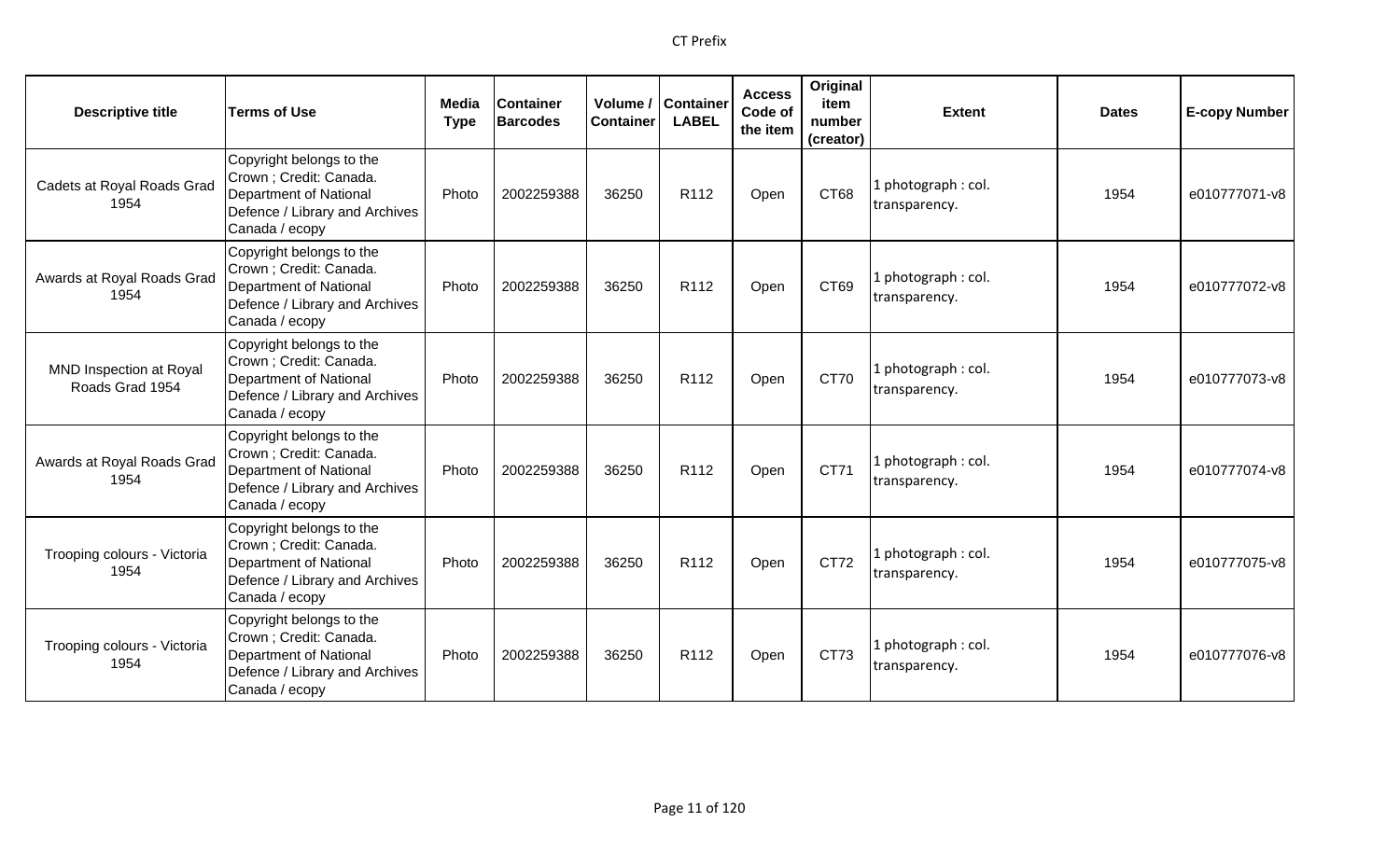| <b>Descriptive title</b>                               | <b>Terms of Use</b>                                                                                                                      | Media<br><b>Type</b> | <b>Container</b><br><b>Barcodes</b> | Volume /<br><b>Container</b> | Container<br><b>LABEL</b> | <b>Access</b><br>Code of<br>the item | Original<br>item<br>number<br>(creator) | <b>Extent</b>                        | <b>Dates</b>      | <b>E-copy Number</b> |
|--------------------------------------------------------|------------------------------------------------------------------------------------------------------------------------------------------|----------------------|-------------------------------------|------------------------------|---------------------------|--------------------------------------|-----------------------------------------|--------------------------------------|-------------------|----------------------|
| Trooping colours - Victoria<br>1954                    | Copyright belongs to the<br>Crown ; Credit: Canada.<br><b>Department of National</b><br>Defence / Library and Archives<br>Canada / ecopy | Photo                | 2002259388                          | 36250                        | R112                      | Open                                 | CT74                                    | photograph: col.<br>transparency.    | 1954              | e010777077-v8        |
| Trooping colours - Victoria<br>1954                    | Copyright belongs to the<br>Crown ; Credit: Canada.<br>Department of National<br>Defence / Library and Archives<br>Canada / ecopy        | Photo                | 2002259388                          | 36250                        | R <sub>112</sub>          | Open                                 | CT75                                    | l photograph : col.<br>transparency. | 1954              | e010777078-v8        |
| HMCS Quebec - souvenirs at<br><b>Funchal Madeire</b>   | Copyright belongs to the<br>Crown ; Credit: Canada.<br>Department of National<br>Defence / Library and Archives<br>Canada / ecopy        | Photo                | 2002259388                          | 36250                        | R <sub>112</sub>          | Open                                 | CT76                                    | photograph: col.<br>transparency.    | [ca. 1942-1965]   | e010777079-v8        |
| Royal Roads Christmas                                  | Copyright belongs to the<br>Crown ; Credit: Canada.<br><b>Department of National</b><br>Defence / Library and Archives<br>Canada / ecopy | Photo                | 2002259388                          | 36250                        | R112                      | Open                                 | <b>CT77</b>                             | I photograph: col.<br>transparency.  | [ca. 1942-1965]   | e010777080-v8        |
| Royal Roads Christmas                                  | Copyright belongs to the<br>Crown ; Credit: Canada.<br><b>Department of National</b><br>Defence / Library and Archives<br>Canada / ecopy | Photo                | 2002259388                          | 36250                        | R112                      | Open                                 | <b>CT78</b>                             | L photograph : col.<br>transparency. | $[ca. 1942-1965]$ | e010777081-v8        |
| Helo Deck on HMCS Labrador<br>with Iceberg behind 1954 | Copyright belongs to the<br>Crown ; Credit: Canada.<br><b>Department of National</b><br>Defence / Library and Archives<br>Canada / ecopy | Photo                | 2002259388                          | 36250                        | R <sub>112</sub>          | Open                                 | CT82                                    | . photograph: col.<br>transparency.  | 1954              | e010777082-v8        |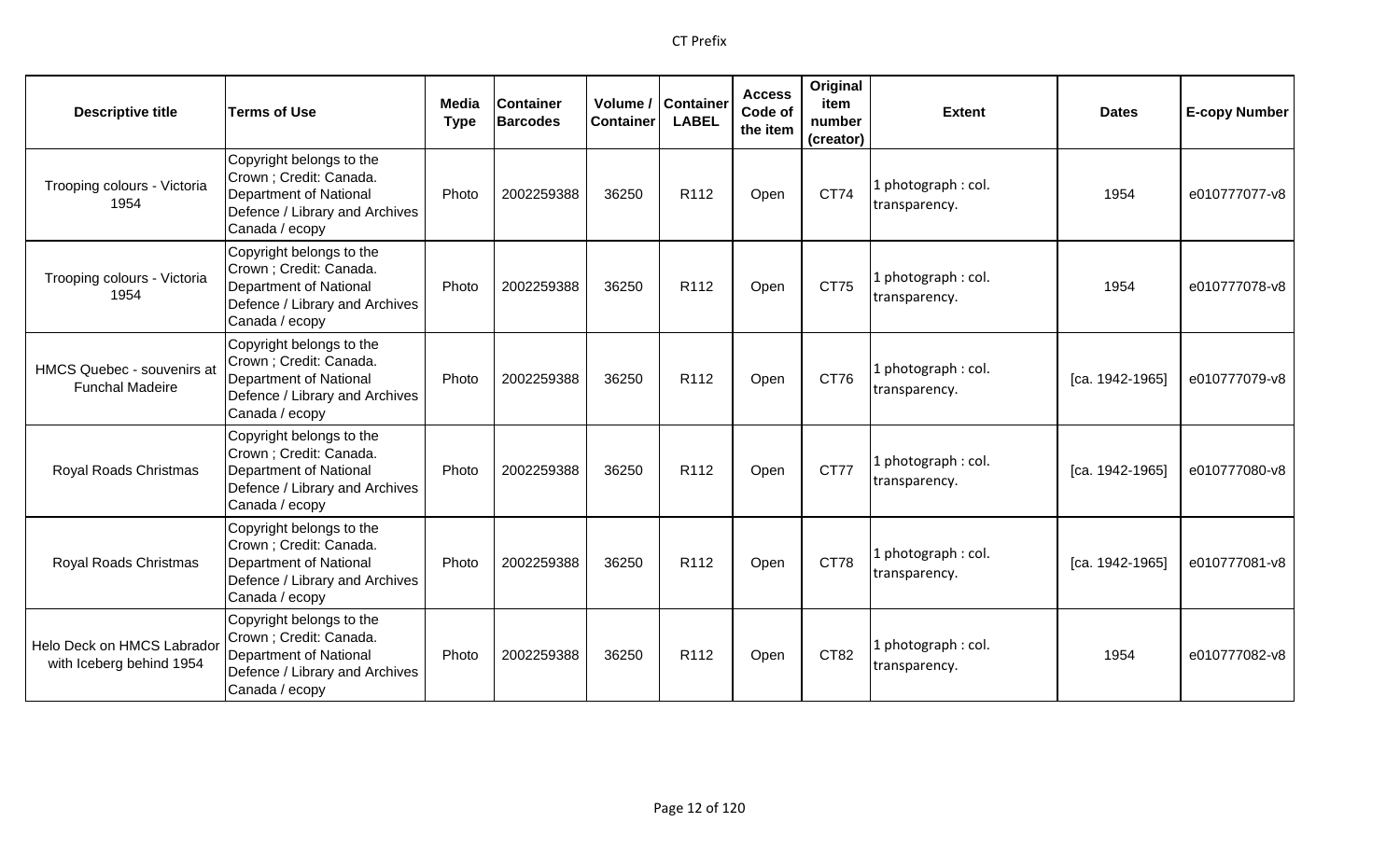| <b>Descriptive title</b> | <b>Terms of Use</b>                                                                                                                      | <b>Media</b><br><b>Type</b> | <b>Container</b><br><b>Barcodes</b> | Volume /<br><b>Container</b> | <b>Container</b><br><b>LABEL</b> | <b>Access</b><br>Code of<br>the item | Original<br>item<br>number<br>(creator) | <b>Extent</b>                        | <b>Dates</b>      | <b>E-copy Number</b> |
|--------------------------|------------------------------------------------------------------------------------------------------------------------------------------|-----------------------------|-------------------------------------|------------------------------|----------------------------------|--------------------------------------|-----------------------------------------|--------------------------------------|-------------------|----------------------|
| Iceberg                  | Copyright belongs to the<br>Crown ; Credit: Canada.<br><b>Department of National</b><br>Defence / Library and Archives<br>Canada / ecopy | Photo                       | 2002259388                          | 36250                        | R112                             | Open                                 | CT83                                    | 1 photograph: col.<br>transparency.  | [ca. 1942-1965]   | e010777083-v8        |
| Avenger                  | Copyright belongs to the<br>Crown ; Credit: Canada.<br><b>Department of National</b><br>Defence / Library and Archives<br>Canada / ecopy | Photo                       | 2002259388                          | 36250                        | R <sub>112</sub>                 | Open                                 | CT85                                    | 1 photograph: col.<br>transparency.  | [ca. 1942-1965]   | e010777084-v8        |
| Avenger                  | Copyright belongs to the<br>Crown ; Credit: Canada.<br><b>Department of National</b><br>Defence / Library and Archives<br>Canada / ecopy | Photo                       | 2002259388                          | 36250                        | R <sub>112</sub>                 | Open                                 | CT86                                    | 1 photograph : col.<br>transparency. | [ca. 1942-1965]   | e010777085-v8        |
| Sea Fury                 | Copyright belongs to the<br>Crown ; Credit: Canada.<br><b>Department of National</b><br>Defence / Library and Archives<br>Canada / ecopy | Photo                       | 2002259388                          | 36250                        | R112                             | Open                                 | CT87                                    | 1 photograph: col.<br>transparency.  | $[ca. 1942-1965]$ | e010777086-v8        |
| Sea Fury                 | Copyright belongs to the<br>Crown ; Credit: Canada.<br>Department of National<br>Defence / Library and Archives<br>Canada / ecopy        | Photo                       | 2002259388                          | 36250                        | R <sub>112</sub>                 | Open                                 | CT88                                    | 1 photograph: col.<br>transparency.  | [ca. 1942-1965]   | e010777087-v8        |
| Avenger                  | Copyright belongs to the<br>Crown ; Credit: Canada.<br><b>Department of National</b><br>Defence / Library and Archives<br>Canada / ecopy | Photo                       | 2002259388                          | 36250                        | R <sub>112</sub>                 | Open                                 | CT89                                    | 1 photograph: col.<br>transparency.  | [ca. 1942-1965]   | e010777088-v8        |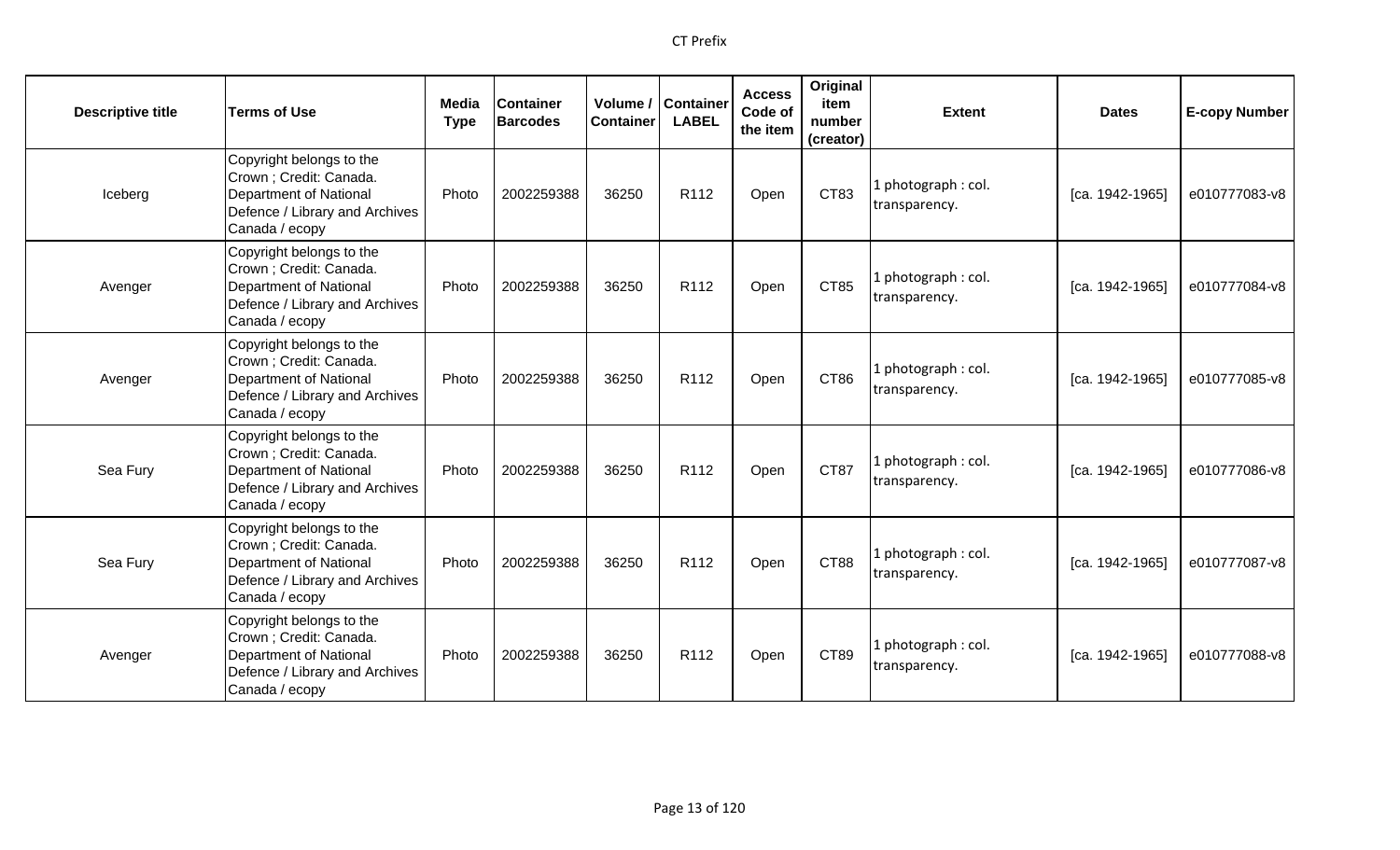| <b>Descriptive title</b>                       | <b>Terms of Use</b>                                                                                                                      | Media<br><b>Type</b> | <b>Container</b><br><b>Barcodes</b> | Volume /<br><b>Container</b> | Container<br><b>LABEL</b> | <b>Access</b><br>Code of<br>the item | Original<br>item<br>number<br>(creator) | <b>Extent</b>                        | <b>Dates</b>      | <b>E-copy Number</b> |
|------------------------------------------------|------------------------------------------------------------------------------------------------------------------------------------------|----------------------|-------------------------------------|------------------------------|---------------------------|--------------------------------------|-----------------------------------------|--------------------------------------|-------------------|----------------------|
| Angus Macdonald Bridge -<br><b>Halifax</b>     | Copyright belongs to the<br>Crown ; Credit: Canada.<br><b>Department of National</b><br>Defence / Library and Archives<br>Canada / ecopy | Photo                | 2002259388                          | 36250                        | R112                      | Open                                 | CT90                                    | photograph: col.<br>transparency.    | [ca. 1942-1965]   | e010777089-v8        |
| Jettys and Angus Macdonald<br>Bridge - Halifax | Copyright belongs to the<br>Crown ; Credit: Canada.<br><b>Department of National</b><br>Defence / Library and Archives<br>Canada / ecopy | Photo                | 2002259388                          | 36250                        | R112                      | Open                                 | CT91                                    | photograph: col.<br>transparency.    | [ca. 1942-1965]   | e010777090-v8        |
| Jettys and Angus Macdonald<br>Bridge - Halifax | Copyright belongs to the<br>Crown; Credit: Canada.<br><b>Department of National</b><br>Defence / Library and Archives<br>Canada / ecopy  | Photo                | 2002259388                          | 36250                        | R <sub>112</sub>          | Open                                 | CT92                                    | l photograph : col.<br>transparency. | $[ca. 1942-1965]$ | e010777091-v8        |
| Erecting beacon at Craig<br>harbour 1955       | Copyright belongs to the<br>Crown ; Credit: Canada.<br><b>Department of National</b><br>Defence / Library and Archives<br>Canada / ecopy | Photo                | 2002259388                          | 36250                        | R <sub>112</sub>          | Open                                 | CT <sub>96</sub>                        | L photograph : col.<br>transparency. | 1955              | e010777092-v8        |
| Erecting beacon at Craig<br>harbour 1955       | Copyright belongs to the<br>Crown ; Credit: Canada.<br><b>Department of National</b><br>Defence / Library and Archives<br>Canada / ecopy | Photo                | 2002259388                          | 36250                        | R <sub>112</sub>          | Open                                 | CT97                                    | photograph: col.<br>transparency.    | 1955              | e010777093-v8        |
| Erecting beacon at Craig<br>harbour 1955       | Copyright belongs to the<br>Crown ; Credit: Canada.<br><b>Department of National</b><br>Defence / Library and Archives<br>Canada / ecopy | Photo                | 2002259388                          | 36250                        | R <sub>112</sub>          | Open                                 | CT98                                    | photograph: col.<br>transparency.    | 1955              | e010777094-v8        |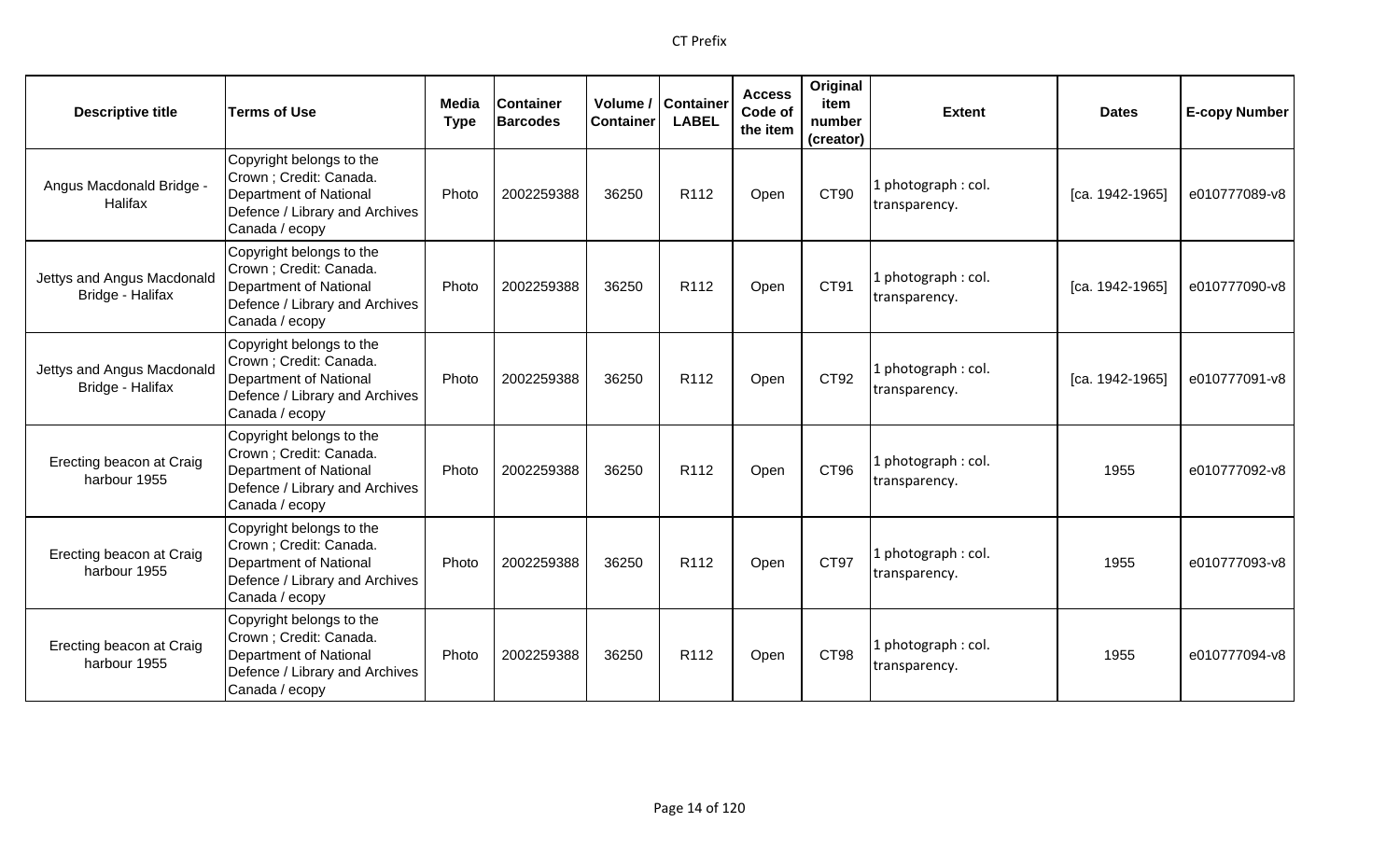| <b>Descriptive title</b>                       | <b>Terms of Use</b>                                                                                                                      | Media<br><b>Type</b> | <b>Container</b><br><b>Barcodes</b> | <b>Container</b> | Volume / Container<br><b>LABEL</b> | <b>Access</b><br>Code of<br>the item | Original<br>item<br>number<br>(creator) | <b>Extent</b>                       | <b>Dates</b> | <b>E-copy Number</b> |
|------------------------------------------------|------------------------------------------------------------------------------------------------------------------------------------------|----------------------|-------------------------------------|------------------|------------------------------------|--------------------------------------|-----------------------------------------|-------------------------------------|--------------|----------------------|
| Erecting beacon at Craig<br>harbour 1955       | Copyright belongs to the<br>Crown ; Credit: Canada.<br><b>Department of National</b><br>Defence / Library and Archives<br>Canada / ecopy | Photo                | 2002259388                          | 36250            | R112                               | Open                                 | CT99                                    | 1 photograph: col.<br>transparency. | 1955         | e010777095-v8        |
| Polar Bear skin at Craig<br>harbour 1955       | Copyright belongs to the<br>Crown; Credit: Canada.<br><b>Department of National</b><br>Defence / Library and Archives<br>Canada / ecopy  | Photo                | 2002259388                          | 36250            | R <sub>112</sub>                   | Open                                 | CT103                                   | 1 photograph: col.<br>transparency. | 1955         | e010777096-v8        |
| Sunglass testing 1955                          | Copyright belongs to the<br>Crown ; Credit: Canada.<br>Department of National<br>Defence / Library and Archives<br>Canada / ecopy        | Photo                | 2002259388                          | 36250            | R112                               | Open                                 | CT104                                   | 1 photograph: col.<br>transparency. | 1955         | e010777097-v8        |
| <b>HMCS Labrador Starboard</b><br>details 1955 | Copyright belongs to the<br>Crown ; Credit: Canada.<br>Department of National<br>Defence / Library and Archives<br>Canada / ecopy        | Photo                | 2002259388                          | 36250            | R <sub>112</sub>                   | Open                                 | CT106                                   | 1 photograph: col.<br>transparency. | 1955         | e010777098-v8        |
| Walrus herd 1955                               | Copyright belongs to the<br>Crown ; Credit: Canada.<br>Department of National<br>Defence / Library and Archives<br>Canada / ecopy        | Photo                | 2002259388                          | 36250            | R <sub>112</sub>                   | Open                                 | CT107                                   | 1 photograph: col.<br>transparency. | 1955         | e010777099-v8        |
| Walrus herd 1955                               | Copyright belongs to the<br>Crown; Credit: Canada.<br>Department of National<br>Defence / Library and Archives<br>Canada / ecopy         | Photo                | 2002259388                          | 36250            | R <sub>112</sub>                   | Open                                 | CT108                                   | 1 photograph: col.<br>transparency. | 1955         | e010777100-y8        |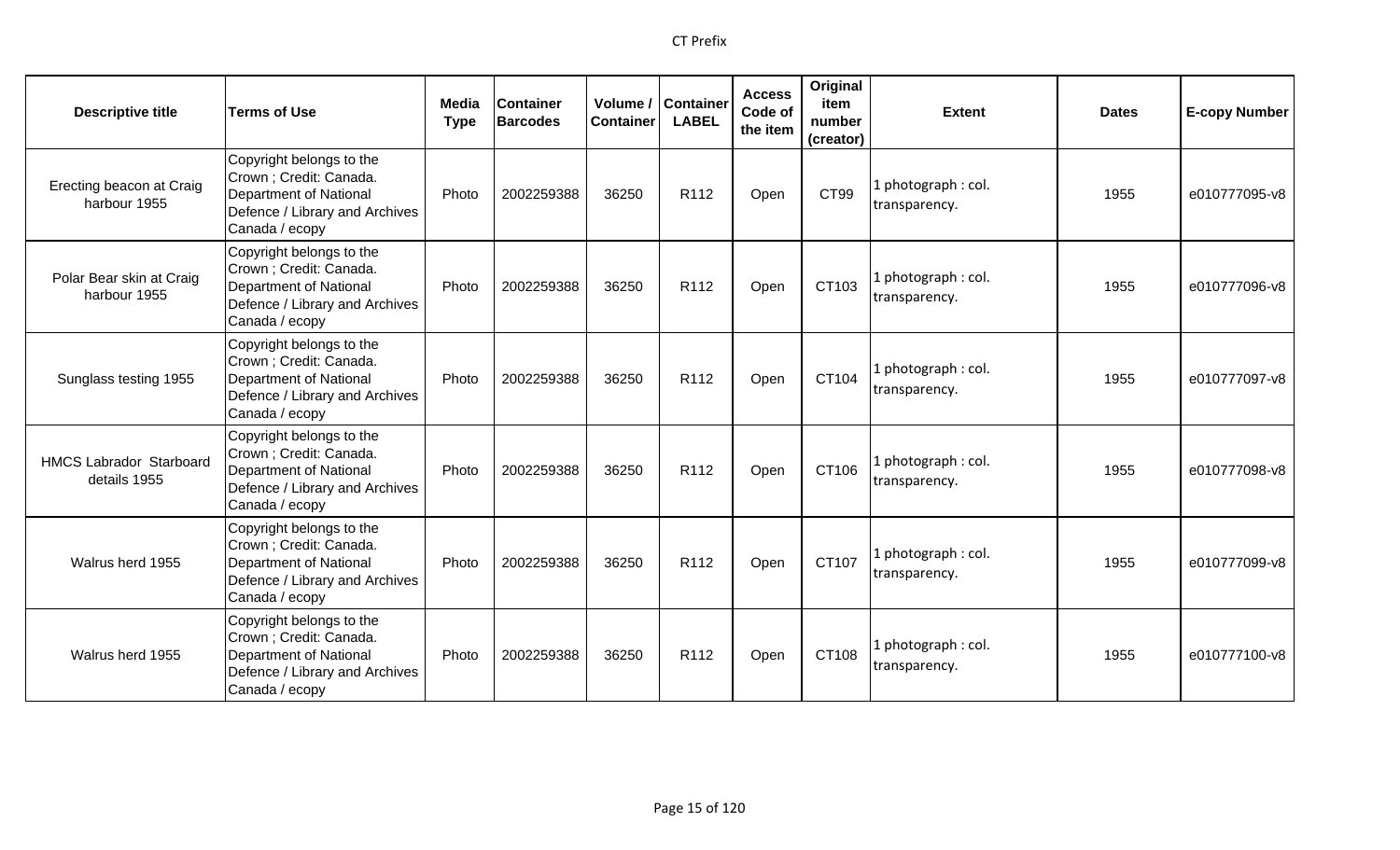| <b>Descriptive title</b>                     | <b>Terms of Use</b>                                                                                                                      | Media<br><b>Type</b> | <b>Container</b><br><b>Barcodes</b> | Volume /<br><b>Container</b> | <b>Container</b><br><b>LABEL</b> | <b>Access</b><br>Code of<br>the item | Original<br>item<br>number<br>(creator) | <b>Extent</b>                       | <b>Dates</b>    | <b>E-copy Number</b> |
|----------------------------------------------|------------------------------------------------------------------------------------------------------------------------------------------|----------------------|-------------------------------------|------------------------------|----------------------------------|--------------------------------------|-----------------------------------------|-------------------------------------|-----------------|----------------------|
| Walrus herd 1955                             | Copyright belongs to the<br>Crown ; Credit: Canada.<br>Department of National<br>Defence / Library and Archives<br>Canada / ecopy        | Photo                | 2002259388                          | 36250                        | R112                             | Open                                 | CT109                                   | 1 photograph: col.<br>transparency. | 1955            | e010777101-v8        |
| Walrus herd 1955                             | Copyright belongs to the<br>Crown ; Credit: Canada.<br>Department of National<br>Defence / Library and Archives<br>Canada / ecopy        | Photo                | 2002259388                          | 36250                        | R112                             | Open                                 | CT110                                   | 1 photograph: col.<br>transparency. | 1955            | e010777102-v8        |
| HMCS Labrador 1954                           | Copyright belongs to the<br>Crown ; Credit: Canada.<br><b>Department of National</b><br>Defence / Library and Archives<br>Canada / ecopy | Photo                | 2002259388                          | 36250                        | R112                             | Open                                 | CT111                                   | 1 photograph: col.<br>transparency. | 1954            | e010777103-v8        |
| Royal Roads Grad 1954                        | Copyright belongs to the<br>Crown ; Credit: Canada.<br>Department of National<br>Defence / Library and Archives<br>Canada / ecopy        | Photo                | 2002259388                          | 36250                        | R <sub>112</sub>                 | Open                                 | CT112                                   | 1 photograph: col.<br>transparency. | 1954            | e010777104-v8        |
| <b>HMCS Sioux</b>                            | Copyright belongs to the<br>Crown ; Credit: Canada.<br>Department of National<br>Defence / Library and Archives<br>Canada / ecopy        | Photo                | 2002259388                          | 36250                        | R112                             | Open                                 | CT113                                   | 1 photograph: col.<br>transparency. | [ca. 1942-1965] | e010777105-v8        |
| <b>HMCS Labrador between</b><br>Iceberg 1954 | Copyright belongs to the<br>Crown; Credit: Canada.<br>Department of National<br>Defence / Library and Archives<br>Canada / ecopy         | Photo                | 2002259388                          | 36250                        | R <sub>112</sub>                 | Open                                 | CT114                                   | 1 photograph: col.<br>transparency. | 1954            | e010777106-v8        |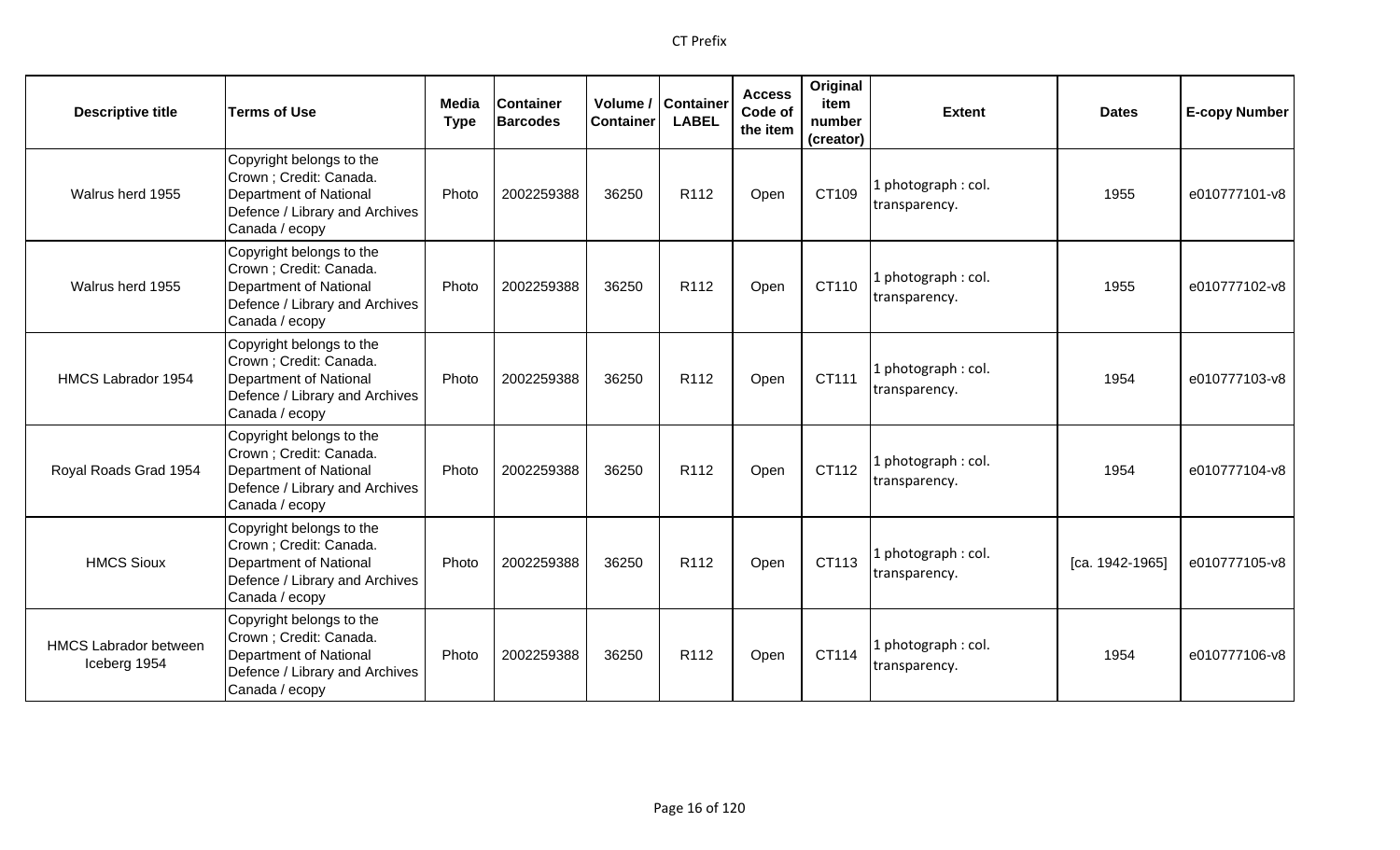| <b>Descriptive title</b>                          | <b>Terms of Use</b>                                                                                                                      | Media<br><b>Type</b> | <b>Container</b><br><b>Barcodes</b> | Volume /<br><b>Container</b> | <b>Container</b><br><b>LABEL</b> | <b>Access</b><br>Code of<br>the item | Original<br>item<br>number<br>(creator) | <b>Extent</b>                        | <b>Dates</b>    | <b>E-copy Number</b> |
|---------------------------------------------------|------------------------------------------------------------------------------------------------------------------------------------------|----------------------|-------------------------------------|------------------------------|----------------------------------|--------------------------------------|-----------------------------------------|--------------------------------------|-----------------|----------------------|
| PO Stanley Batsford w/rifle<br>1954               | Copyright belongs to the<br>Crown; Credit: Canada.<br>Department of National<br>Defence / Library and Archives<br>Canada / ecopy         | Photo                | 2002259388                          | 36250                        | R112                             | Open                                 | CT115                                   | . photograph: col.<br>transparency.  | 1954            | e010777107-v8        |
| <b>HMCS Ontario Pearl Harbor</b><br>(same as 244) | Copyright belongs to the<br>Crown ; Credit: Canada.<br>Department of National<br>Defence / Library and Archives<br>Canada / ecopy        | Photo                | 2002259388                          | 36250                        | R <sub>112</sub>                 | Open                                 | CT116                                   | photograph: col.<br>transparency.    | [ca. 1942-1965] | e010777108-v8        |
| Bishop Wells - Chaplain 1944                      | Copyright belongs to the<br>Crown ; Credit: Canada.<br>Department of National<br>Defence / Library and Archives<br>Canada / ecopy        | Photo                | 2002259388                          | 36250                        | R <sub>112</sub>                 | Open                                 | CT117                                   | . photograph: col.<br>transparency.  | 1944            | e010777109-v8        |
| Capt Adrian Hope                                  | Copyright belongs to the<br>Crown; Credit: Canada.<br><b>Department of National</b><br>Defence / Library and Archives<br>Canada / ecopy  | Photo                | 2002259388                          | 36250                        | R112                             | Open                                 | CT118                                   | 1 photograph: col.<br>transparency.  | [ca. 1942-1965] | e010777110-v8        |
| Bishop Wells - Chaplain 1944                      | Copyright belongs to the<br>Crown ; Credit: Canada.<br>Department of National<br>Defence / Library and Archives<br>Canada / ecopy        | Photo                | 2002259388                          | 36250                        | R <sub>112</sub>                 | Open                                 | CT119                                   | photograph: col.<br>transparency.    | 1944            | e010777111-v8        |
| Lt EM Chadwick 1943                               | Copyright belongs to the<br>Crown ; Credit: Canada.<br><b>Department of National</b><br>Defence / Library and Archives<br>Canada / ecopy | Photo                | 2002259388                          | 36250                        | R <sub>112</sub>                 | Open                                 | CT120                                   | l photograph : col.<br>transparency. | 1943            | e010777112-v8        |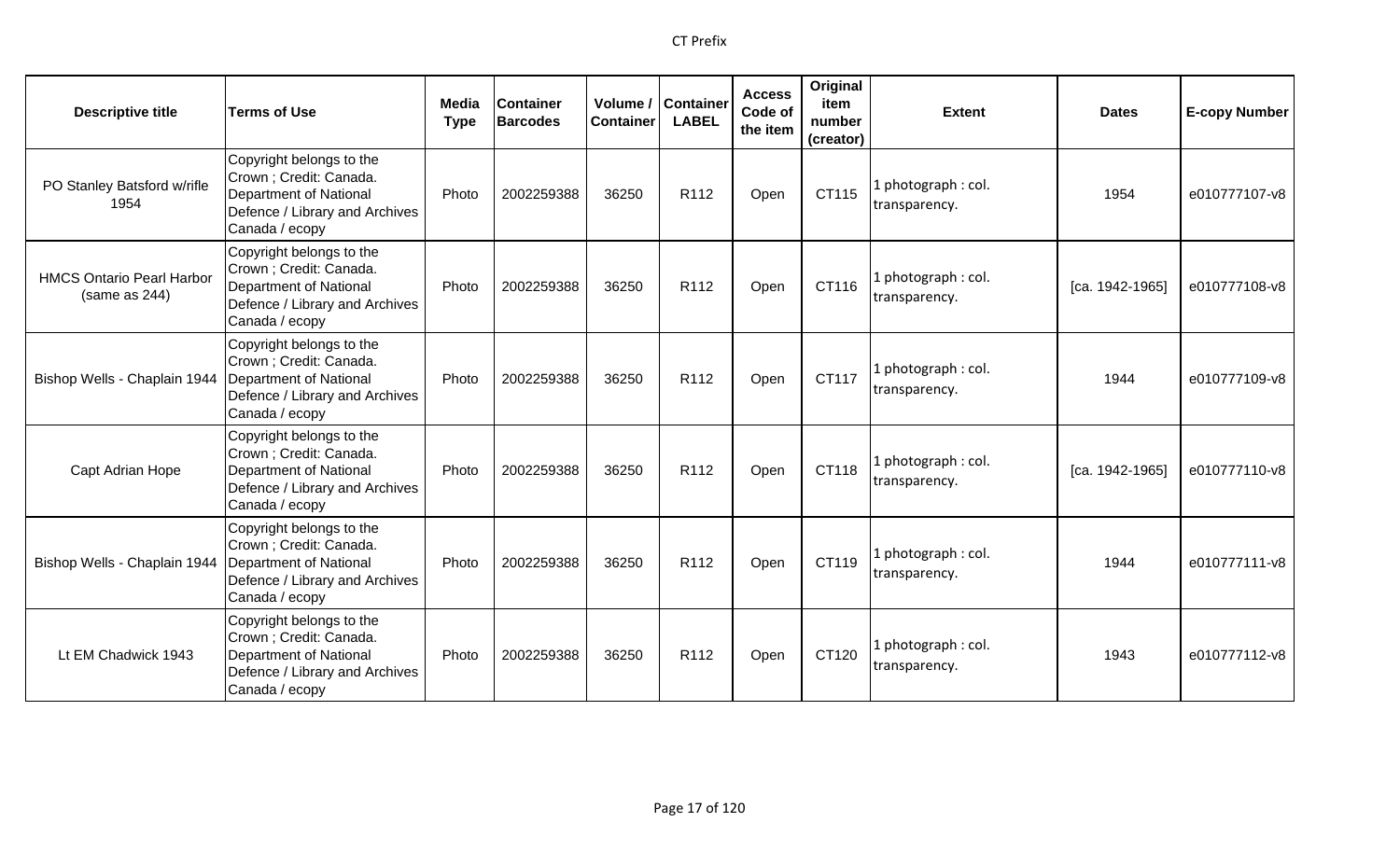| <b>Descriptive title</b> | <b>Terms of Use</b>                                                                                                                      | <b>Media</b><br><b>Type</b> | <b>Container</b><br><b>Barcodes</b> | <b>Container</b> | Volume / Container<br><b>LABEL</b> | <b>Access</b><br>Code of<br>the item | Original<br>item<br>number<br>(creator) | <b>Extent</b>                       | <b>Dates</b>    | <b>E-copy Number</b> |
|--------------------------|------------------------------------------------------------------------------------------------------------------------------------------|-----------------------------|-------------------------------------|------------------|------------------------------------|--------------------------------------|-----------------------------------------|-------------------------------------|-----------------|----------------------|
| Lt EM Chadwick 1943      | Copyright belongs to the<br>Crown ; Credit: Canada.<br><b>Department of National</b><br>Defence / Library and Archives<br>Canada / ecopy | Photo                       | 2002259388                          | 36250            | R <sub>112</sub>                   | Open                                 | CT121                                   | 1 photograph: col.<br>transparency. | 1943            | e010777113-v8        |
| Lt EM Chadwick 1943      | Copyright belongs to the<br>Crown; Credit: Canada.<br><b>Department of National</b><br>Defence / Library and Archives<br>Canada / ecopy  | Photo                       | 2002259388                          | 36250            | R112                               | Open                                 | CT122                                   | 1 photograph: col.<br>transparency. | 1943            | e010777114-v8        |
| R Adm GG Jones           | Copyright belongs to the<br>Crown ; Credit: Canada.<br><b>Department of National</b><br>Defence / Library and Archives<br>Canada / ecopy | Photo                       | 2002259388                          | 36250            | R <sub>112</sub>                   | Open                                 | CT123                                   | 1 photograph: col.<br>transparency. | [ca. 1942-1965] | e010777115-v8        |
| R Adm GG Jones           | Copyright belongs to the<br>Crown; Credit: Canada.<br><b>Department of National</b><br>Defence / Library and Archives<br>Canada / ecopy  | Photo                       | 2002259388                          | 36250            | R <sub>112</sub>                   | Open                                 | CT124                                   | 1 photograph: col.<br>transparency. | [ca. 1942-1965] | e010777116-v8        |
| Capt HTW Grant 1944      | Copyright belongs to the<br>Crown ; Credit: Canada.<br><b>Department of National</b><br>Defence / Library and Archives<br>Canada / ecopy | Photo                       | 2002259388                          | 36250            | R112                               | Open                                 | CT125                                   | 1 photograph: col.<br>transparency. | 1944            | e010777117-v8        |
| Capt DeWolfe 1944        | Copyright belongs to the<br>Crown ; Credit: Canada.<br><b>Department of National</b><br>Defence / Library and Archives<br>Canada / ecopy | Photo                       | 2002259388                          | 36250            | R <sub>112</sub>                   | Open                                 | CT126                                   | 1 photograph: col.<br>transparency. | 1944            | e010777118-v8        |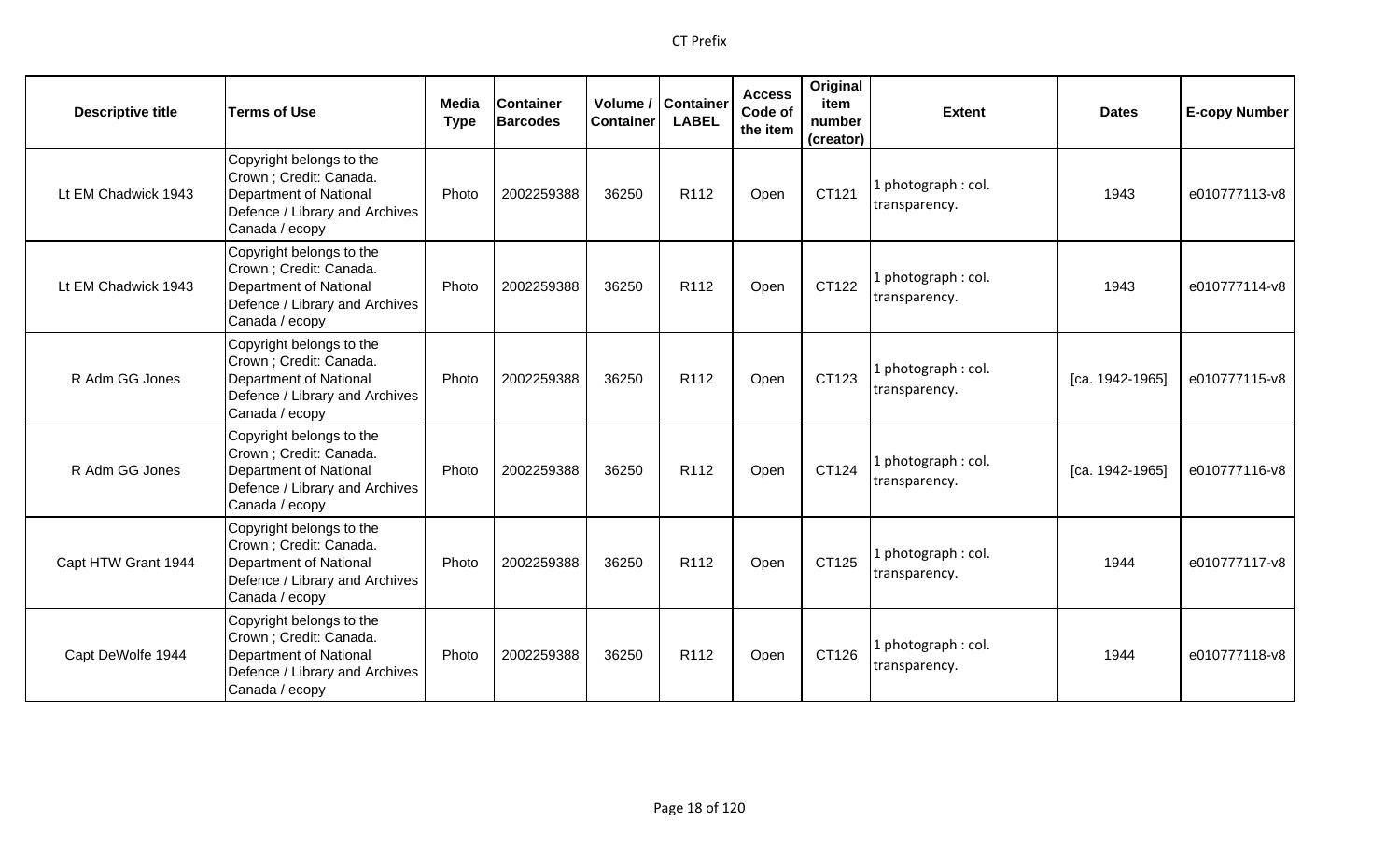| <b>Descriptive title</b>                          | <b>Terms of Use</b>                                                                                                               | Media<br><b>Type</b> | <b>Container</b><br><b>Barcodes</b> | Volume /<br><b>Container</b> | <b>Container</b><br><b>LABEL</b> | <b>Access</b><br>Code of<br>the item | Original<br>item<br>number<br>(creator) | <b>Extent</b>                       | <b>Dates</b>    | <b>E-copy Number</b> |
|---------------------------------------------------|-----------------------------------------------------------------------------------------------------------------------------------|----------------------|-------------------------------------|------------------------------|----------------------------------|--------------------------------------|-----------------------------------------|-------------------------------------|-----------------|----------------------|
| Capt DeWolfe 1944                                 | Copyright belongs to the<br>Crown ; Credit: Canada.<br>Department of National<br>Defence / Library and Archives<br>Canada / ecopy | Photo                | 2002259388                          | 36250                        | R112                             | Open                                 | CT127                                   | . photograph: col.<br>transparency. | 1944            | e010777119-v8        |
| Capt DeWolfe 1944                                 | Copyright belongs to the<br>Crown ; Credit: Canada.<br>Department of National<br>Defence / Library and Archives<br>Canada / ecopy | Photo                | 2002259388                          | 36250                        | R112                             | Open                                 | CT128                                   | L photograph: col.<br>transparency. | 1944            | e010777120-v8        |
| Capt DeWolfe 1944                                 | Copyright belongs to the<br>Crown ; Credit: Canada.<br>Department of National<br>Defence / Library and Archives<br>Canada / ecopy | Photo                | 2002259388                          | 36250                        | R <sub>112</sub>                 | Open                                 | CT129                                   | photograph: col.<br>transparency.   | 1944            | e010777121-v8        |
| PO E Massey 1943                                  | Copyright belongs to the<br>Crown ; Credit: Canada.<br>Department of National<br>Defence / Library and Archives<br>Canada / ecopy | Photo                | 2002259388                          | 36250                        | R <sub>112</sub>                 | Open                                 | CT130                                   | 1 photograph: col.<br>transparency. | 1943            | e010777122-v8        |
| V Adm Sir Humphrey Walwyn<br>1944 - RN Gov - NFLD | Copyright belongs to the<br>Crown ; Credit: Canada.<br>Department of National<br>Defence / Library and Archives<br>Canada / ecopy | Photo                | 2002259388                          | 36250                        | R <sub>112</sub>                 | Open                                 | CT131                                   | photograph: col.<br>transparency.   | 1944            | e010777123-v8        |
| Cadets using sextant                              | Copyright belongs to the<br>Crown ; Credit: Canada.<br>Department of National<br>Defence / Library and Archives<br>Canada / ecopy | Photo                | 2002259388                          | 36250                        | R <sub>112</sub>                 | Open                                 | CT132                                   | l photograph: col.<br>transparency. | [ca. 1942-1965] | e010777124-v8        |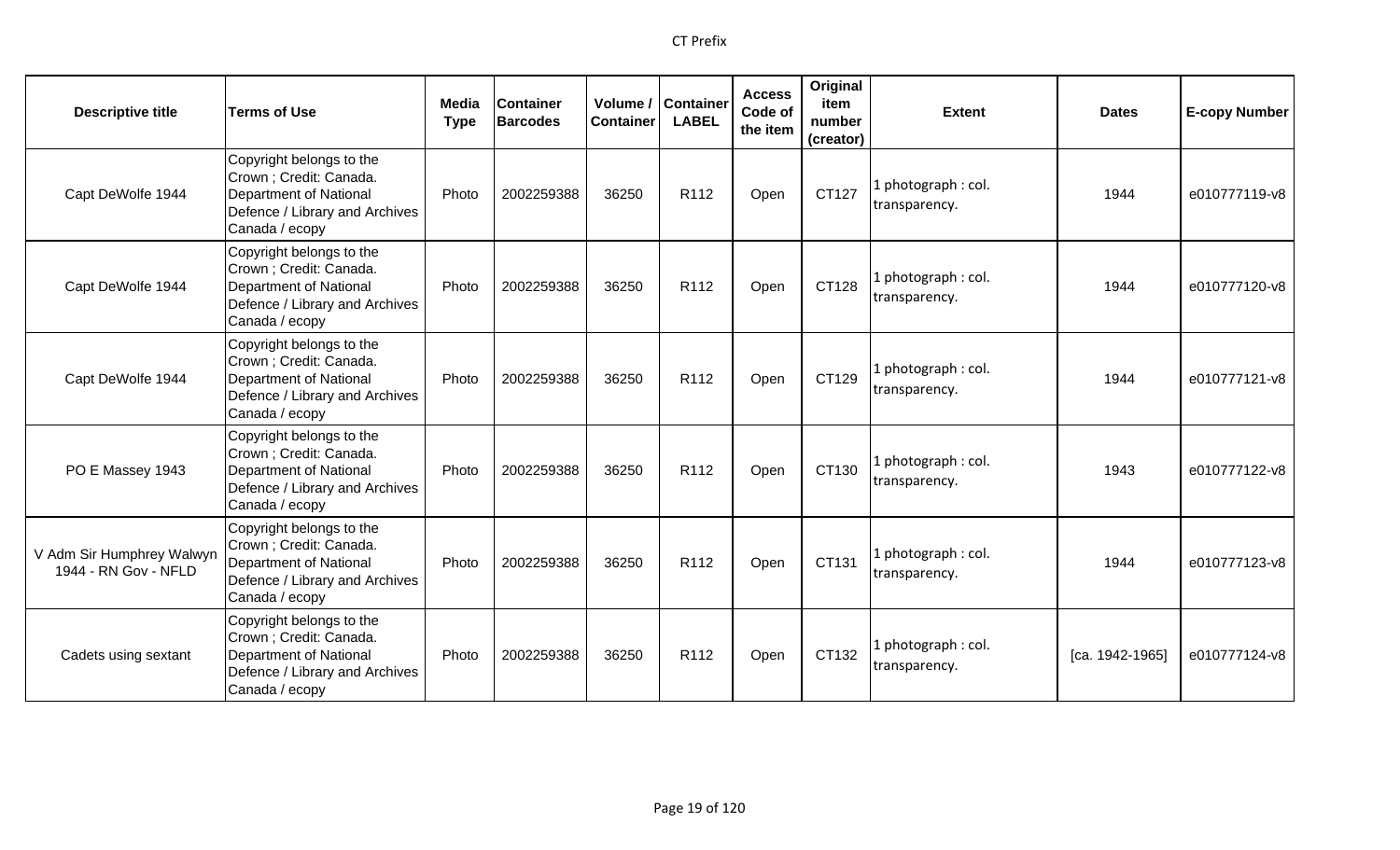| <b>Descriptive title</b>                                                                 | <b>Terms of Use</b>                                                                                                                      | Media<br><b>Type</b> | <b>Container</b><br><b>Barcodes</b> | Volume /<br><b>Container</b> | <b>Container</b><br><b>LABEL</b> | <b>Access</b><br>Code of<br>the item | Original<br>item<br>number<br>(creator) | <b>Extent</b>                        | <b>Dates</b>    | <b>E-copy Number</b> |
|------------------------------------------------------------------------------------------|------------------------------------------------------------------------------------------------------------------------------------------|----------------------|-------------------------------------|------------------------------|----------------------------------|--------------------------------------|-----------------------------------------|--------------------------------------|-----------------|----------------------|
| <b>Gyro Compass</b>                                                                      | Copyright belongs to the<br>Crown ; Credit: Canada.<br><b>Department of National</b><br>Defence / Library and Archives<br>Canada / ecopy | Photo                | 2002259388                          | 36250                        | R <sub>112</sub>                 | Open                                 | CT133                                   | . photograph: col.<br>transparency.  | [ca. 1942-1965] | e010777125-v8        |
| Using Nav inst on HMCS<br>Algonquin                                                      | Copyright belongs to the<br>Crown; Credit: Canada.<br><b>Department of National</b><br>Defence / Library and Archives<br>Canada / ecopy  | Photo                | 2002259388                          | 36250                        | R112                             | Open                                 | CT134                                   | l photograph : col.<br>transparency. | [ca. 1942-1965] | e010777126-v8        |
| Using Nav inst on HMCS<br>Algonquin                                                      | Copyright belongs to the<br>Crown; Credit: Canada.<br><b>Department of National</b><br>Defence / Library and Archives<br>Canada / ecopy  | Photo                | 2002259388                          | 36250                        | R112                             | Open                                 | CT135                                   | . photograph: col.<br>transparency.  | [ca. 1942-1965] | e010777127-v8        |
| Oerlikon and gunner and white Crown; Credit: Canada.<br>ensign on HMCS Algonquin<br>1944 | Copyright belongs to the<br><b>Department of National</b><br>Defence / Library and Archives<br>Canada / ecopy                            | Photo                | 2002259388                          | 36250                        | R <sub>112</sub>                 | Open                                 | CT136                                   | photograph: col.<br>transparency.    | 1944            | e010777128-v8        |
| Oerlikon and gunner and white Crown; Credit: Canada.<br>ensign on HMCS Algonquin<br>1944 | Copyright belongs to the<br>Department of National<br>Defence / Library and Archives<br>Canada / ecopy                                   | Photo                | 2002259388                          | 36250                        | R112                             | Open                                 | CT137                                   | . photograph: col.<br>transparency.  | 1944            | e010777129-v8        |
| Oerlikon and gunner on HMCS<br><b>Prince Robert</b>                                      | Copyright belongs to the<br>Crown ; Credit: Canada.<br><b>Department of National</b><br>Defence / Library and Archives<br>Canada / ecopy | Photo                | 2002259388                          | 36250                        | R112                             | Open                                 | CT138                                   | photograph: col.<br>transparency.    | [ca. 1942-1965] | e010777130-v8        |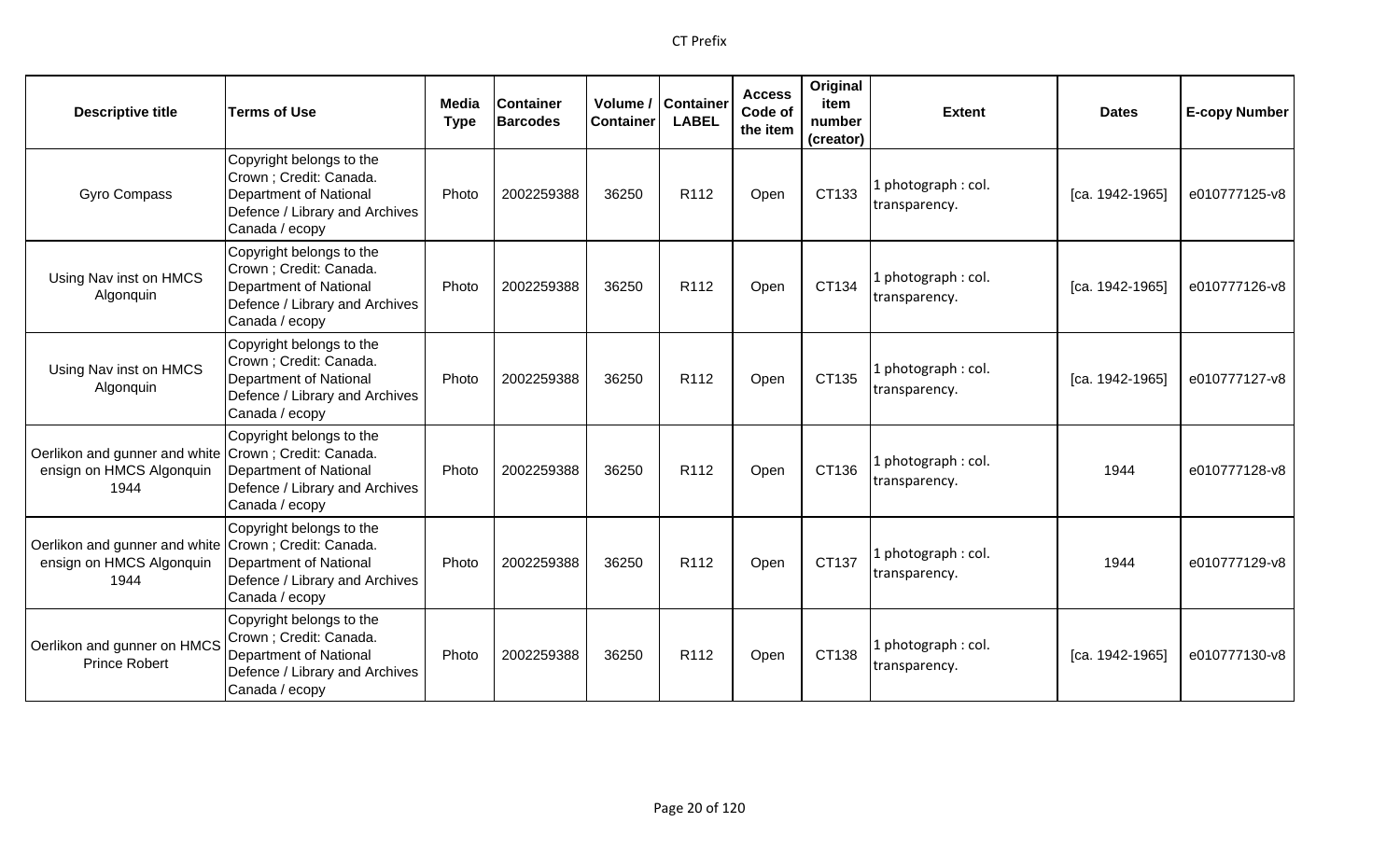| <b>Descriptive title</b>                            | <b>Terms of Use</b>                                                                                                               | Media<br><b>Type</b> | <b>Container</b><br><b>Barcodes</b> | <b>Container</b> | Volume / Container<br><b>LABEL</b> | <b>Access</b><br>Code of<br>the item | Original<br>item<br>number<br>(creator) | <b>Extent</b>                       | <b>Dates</b>    | <b>E-copy Number</b> |
|-----------------------------------------------------|-----------------------------------------------------------------------------------------------------------------------------------|----------------------|-------------------------------------|------------------|------------------------------------|--------------------------------------|-----------------------------------------|-------------------------------------|-----------------|----------------------|
| Oerlikon and gunner on HMCS<br><b>Prince Robert</b> | Copyright belongs to the<br>Crown ; Credit: Canada.<br>Department of National<br>Defence / Library and Archives<br>Canada / ecopy | Photo                | 2002259388                          | 36250            | R112                               | Open                                 | CT140                                   | 1 photograph: col.<br>transparency. | [ca. 1942-1965] | e010777131-v8        |
| Quad 50cal machine gun                              | Copyright belongs to the<br>Crown ; Credit: Canada.<br>Department of National<br>Defence / Library and Archives<br>Canada / ecopy | Photo                | 2002259388                          | 36250            | R <sub>112</sub>                   | Open                                 | CT141                                   | 1 photograph: col.<br>transparency. | [ca. 1942-1965] | e010777132-v8        |
| Quad 50cal machine gun                              | Copyright belongs to the<br>Crown ; Credit: Canada.<br>Department of National<br>Defence / Library and Archives<br>Canada / ecopy | Photo                | 2002259388                          | 36250            | R <sub>112</sub>                   | Open                                 | CT142                                   | 1 photograph: col.<br>transparency. | [ca. 1942-1965] | e010777133-v8        |
| <b>Twin Bofors</b>                                  | Copyright belongs to the<br>Crown ; Credit: Canada.<br>Department of National<br>Defence / Library and Archives<br>Canada / ecopy | Photo                | 2002259388                          | 36250            | R112                               | Open                                 | CT143                                   | 1 photograph: col.<br>transparency. | [ca. 1942-1965] | e010777134-v8        |
| <b>Twin Bofors</b>                                  | Copyright belongs to the<br>Crown ; Credit: Canada.<br>Department of National<br>Defence / Library and Archives<br>Canada / ecopy | Photo                | 2002259388                          | 36250            | R <sub>112</sub>                   | Open                                 | CT144                                   | 1 photograph: col.<br>transparency. | [ca. 1942-1965] | e010777135-v8        |
| <b>Twin Bofors</b>                                  | Copyright belongs to the<br>Crown ; Credit: Canada.<br>Department of National<br>Defence / Library and Archives<br>Canada / ecopy | Photo                | 2002259388                          | 36250            | R <sub>112</sub>                   | Open                                 | CT145                                   | 1 photograph: col.<br>transparency. | [ca. 1942-1965] | e010777136-v8        |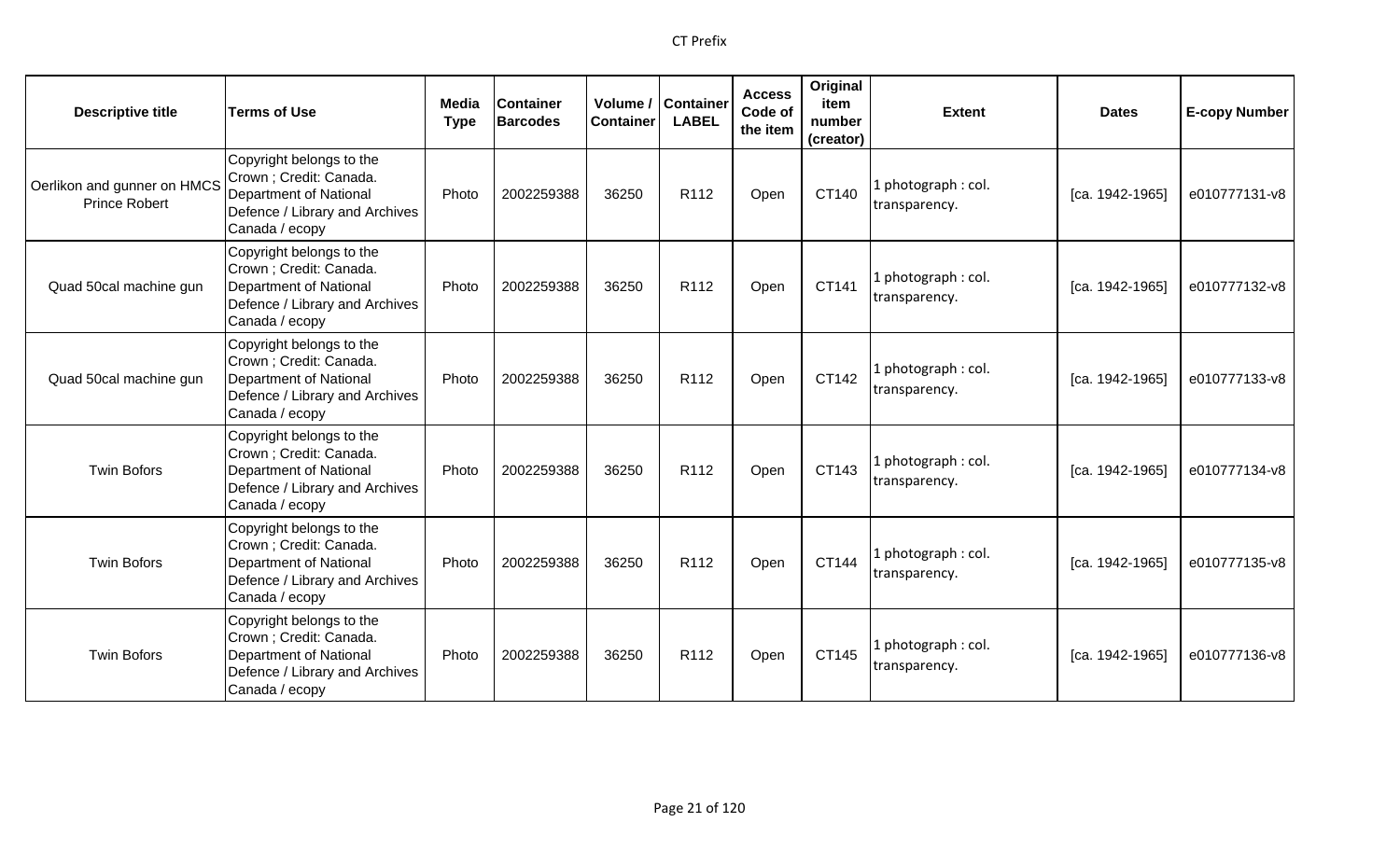| <b>Descriptive title</b>                                   | <b>Terms of Use</b>                                                                                                               | Media<br><b>Type</b> | <b>Container</b><br><b>Barcodes</b> | <b>Container</b> | Volume / Container<br><b>LABEL</b> | <b>Access</b><br>Code of<br>the item | Original<br>item<br>number<br>(creator) | <b>Extent</b>                        | <b>Dates</b>      | <b>E-copy Number</b> |
|------------------------------------------------------------|-----------------------------------------------------------------------------------------------------------------------------------|----------------------|-------------------------------------|------------------|------------------------------------|--------------------------------------|-----------------------------------------|--------------------------------------|-------------------|----------------------|
| <b>Twin Bofors</b>                                         | Copyright belongs to the<br>Crown ; Credit: Canada.<br>Department of National<br>Defence / Library and Archives<br>Canada / ecopy | Photo                | 2002259388                          | 36250            | R <sub>112</sub>                   | Open                                 | CT146                                   | L photograph : col.<br>transparency. | $[ca. 1942-1965]$ | e010777137-v8        |
| Twin Oerlikon powered mount<br><b>HMCS Theftford Mines</b> | Copyright belongs to the<br>Crown; Credit: Canada.<br>Department of National<br>Defence / Library and Archives<br>Canada / ecopy  | Photo                | 2002259388                          | 36250            | R112                               | Open                                 | CT147                                   | 1 photograph : col.<br>transparency. | [ca. 1942-1965]   | e010777138-v8        |
| Defence Island 1947                                        | Copyright belongs to the<br>Crown ; Credit: Canada.<br>Department of National<br>Defence / Library and Archives<br>Canada / ecopy | Photo                | 2002259388                          | 36250            | R <sub>112</sub>                   | Open                                 | CT148                                   | 1 photograph: col.<br>transparency.  | 1947              | e010777139-v8        |
| Defence Island 1947                                        | Copyright belongs to the<br>Crown; Credit: Canada.<br>Department of National<br>Defence / Library and Archives<br>Canada / ecopy  | Photo                | 2002259388                          | 36250            | R <sub>112</sub>                   | Open                                 | CT149                                   | 1 photograph: col.<br>transparency.  | 1947              | e010777140-v8        |
| Naden Wardroom - Christmas<br>1950                         | Copyright belongs to the<br>Crown ; Credit: Canada.<br>Department of National<br>Defence / Library and Archives<br>Canada / ecopy | Photo                | 2002259388                          | 36250            | R112                               | Open                                 | CT150                                   | L photograph : col.<br>transparency. | 1950              | e010777141-v8        |
| <b>WRENs and Signal Flags</b><br>before the mast           | Copyright belongs to the<br>Crown; Credit: Canada.<br>Department of National<br>Defence / Library and Archives<br>Canada / ecopy  | Photo                | 2002259388                          | 36250            | R <sub>112</sub>                   | Open                                 | CT151                                   | 1 photograph: col.<br>transparency.  | [ca. 1942-1965]   | e010777142-v8        |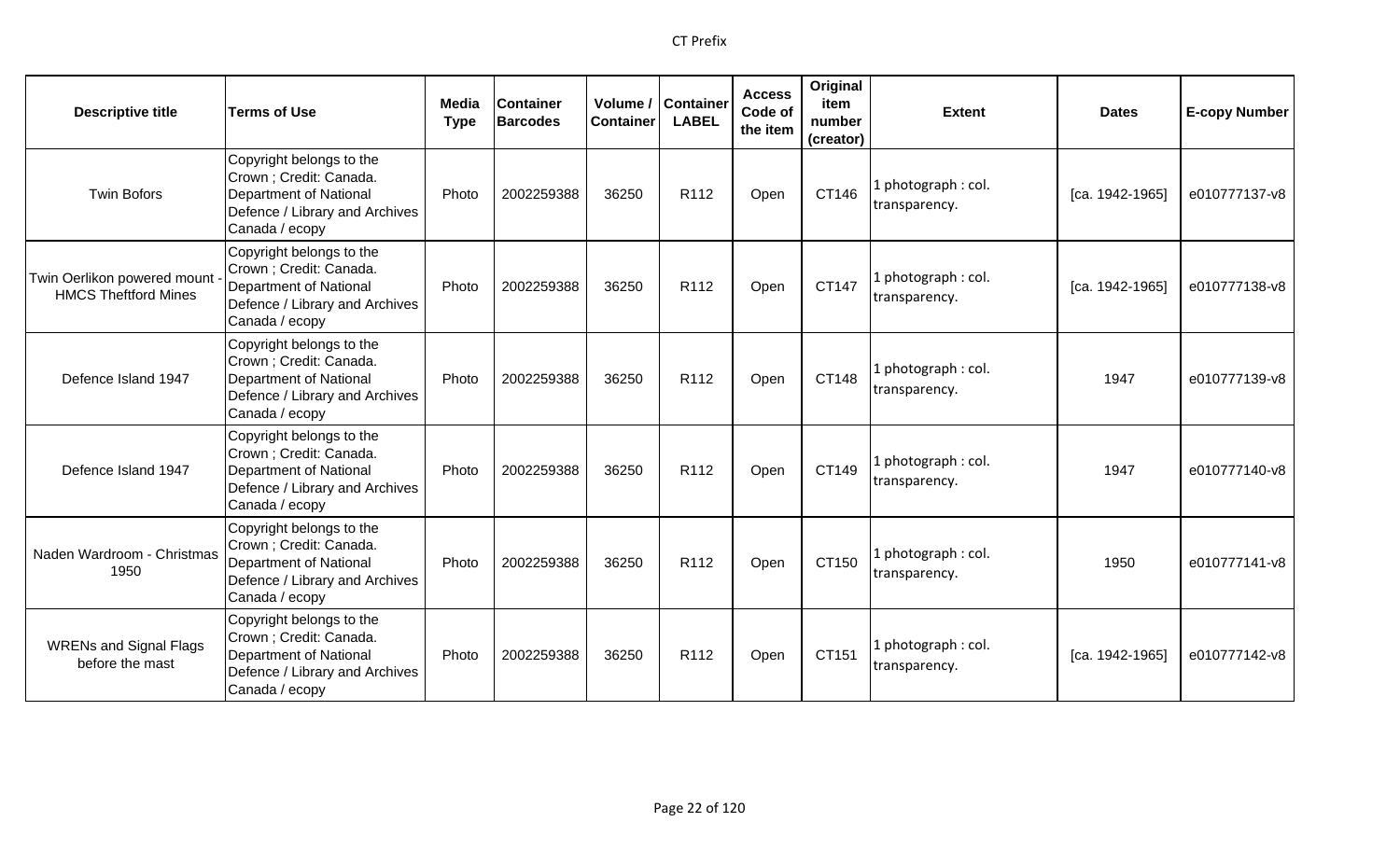| <b>Descriptive title</b>                          | <b>Terms of Use</b>                                                                                                                      | Media<br><b>Type</b> | <b>Container</b><br><b>Barcodes</b> | Volume /<br><b>Container</b> | Container<br><b>LABEL</b> | <b>Access</b><br>Code of<br>the item | Original<br>item<br>number<br>(creator) | <b>Extent</b>                        | <b>Dates</b>      | <b>E-copy Number</b> |
|---------------------------------------------------|------------------------------------------------------------------------------------------------------------------------------------------|----------------------|-------------------------------------|------------------------------|---------------------------|--------------------------------------|-----------------------------------------|--------------------------------------|-------------------|----------------------|
| <b>WRENs and Signal Flags</b><br>before the mast  | Copyright belongs to the<br>Crown ; Credit: Canada.<br><b>Department of National</b><br>Defence / Library and Archives<br>Canada / ecopy | Photo                | 2002259388                          | 36250                        | R112                      | Open                                 | CT152                                   | photograph: col.<br>transparency.    | [ca. 1942-1965]   | e010777143-v8        |
| <b>WRENs and Signal Flags</b><br>before the mast  | Copyright belongs to the<br>Crown ; Credit: Canada.<br><b>Department of National</b><br>Defence / Library and Archives<br>Canada / ecopy | Photo                | 2002259388                          | 36250                        | R112                      | Open                                 | CT153                                   | photograph: col.<br>transparency.    | [ca. 1942-1965]   | e010777144-v8        |
| <b>WRENs and Signal Flags</b><br>before the mast  | Copyright belongs to the<br>Crown ; Credit: Canada.<br><b>Department of National</b><br>Defence / Library and Archives<br>Canada / ecopy | Photo                | 2002259388                          | 36250                        | R <sub>112</sub>          | Open                                 | CT154                                   | l photograph : col.<br>transparency. | $[ca. 1942-1965]$ | e010777145-v8        |
| <b>WREN</b> and Signal lamp                       | Copyright belongs to the<br>Crown ; Credit: Canada.<br><b>Department of National</b><br>Defence / Library and Archives<br>Canada / ecopy | Photo                | 2002259388                          | 36250                        | R <sub>112</sub>          | Open                                 | CT155                                   | l photograph : col.<br>transparency. | [ca. 1942-1965]   | e010777146-v8        |
| <b>WRENs Firefighting school</b>                  | Copyright belongs to the<br>Crown ; Credit: Canada.<br><b>Department of National</b><br>Defence / Library and Archives<br>Canada / ecopy | Photo                | 2002259388                          | 36250                        | R112                      | Open                                 | CT156                                   | photograph: col.<br>transparency.    | [ca. 1942-1965]   | e010777147-v8        |
| <b>WREN</b> and Rating at Annapolis<br>Royal 1943 | Copyright belongs to the<br>Crown ; Credit: Canada.<br><b>Department of National</b><br>Defence / Library and Archives<br>Canada / ecopy | Photo                | 2002259388                          | 36250                        | R <sub>112</sub>          | Open                                 | CT157                                   | photograph: col.<br>transparency.    | 1943              | e010777148-v8        |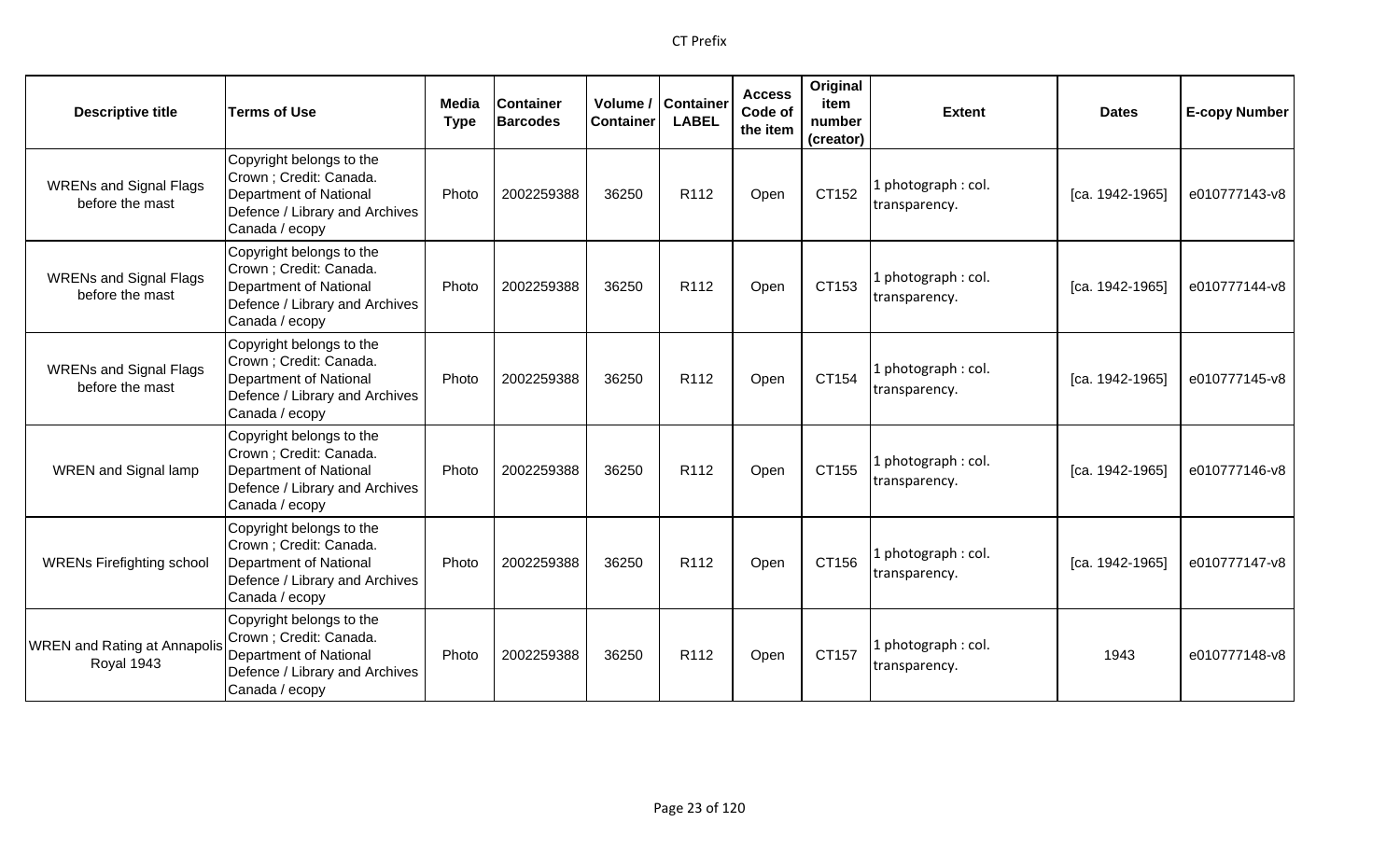| <b>Descriptive title</b>                          | <b>Terms of Use</b>                                                                                                               | Media<br><b>Type</b> | <b>Container</b><br><b>Barcodes</b> | <b>Container</b> | Volume / Container<br><b>LABEL</b> | <b>Access</b><br>Code of<br>the item | Original<br>item<br>number<br>(creator) | <b>Extent</b>                        | <b>Dates</b> | <b>E-copy Number</b> |
|---------------------------------------------------|-----------------------------------------------------------------------------------------------------------------------------------|----------------------|-------------------------------------|------------------|------------------------------------|--------------------------------------|-----------------------------------------|--------------------------------------|--------------|----------------------|
| <b>WREN</b> and Rating at Annapolis<br>Royal 1943 | Copyright belongs to the<br>Crown ; Credit: Canada.<br>Department of National<br>Defence / Library and Archives<br>Canada / ecopy | Photo                | 2002259388                          | 36250            | R <sub>112</sub>                   | Open                                 | CT158                                   | 1 photograph: col.<br>transparency.  | 1943         | e010777149-v8        |
| <b>WREN and Rating at Annapolis</b><br>Royal 1943 | Copyright belongs to the<br>Crown ; Credit: Canada.<br>Department of National<br>Defence / Library and Archives<br>Canada / ecopy | Photo                | 2002259388                          | 36250            | R112                               | Open                                 | CT159                                   | 1 photograph: col.<br>transparency.  | 1943         | e010777150-v8        |
| <b>WREN Chorister 1945</b>                        | Copyright belongs to the<br>Crown ; Credit: Canada.<br>Department of National<br>Defence / Library and Archives<br>Canada / ecopy | Photo                | 2002259388                          | 36250            | R <sub>112</sub>                   | Open                                 | CT160                                   | 1 photograph: col.<br>transparency.  | 1945         | e010777151-v8        |
| <b>WREN Chorister 1945</b>                        | Copyright belongs to the<br>Crown ; Credit: Canada.<br>Department of National<br>Defence / Library and Archives<br>Canada / ecopy | Photo                | 2002259388                          | 36250            | R112                               | Open                                 | CT161                                   | 1 photograph: col.<br>transparency.  | 1945         | e010777152-v8        |
| <b>WREN Chorister 1945</b>                        | Copyright belongs to the<br>Crown ; Credit: Canada.<br>Department of National<br>Defence / Library and Archives<br>Canada / ecopy | Photo                | 2002259388                          | 36250            | R112                               | Open                                 | CT162                                   | 1 photograph : col.<br>transparency. | 1945         | e010777153-v8        |
| <b>WREN Chorister 1945</b>                        | Copyright belongs to the<br>Crown ; Credit: Canada.<br>Department of National<br>Defence / Library and Archives<br>Canada / ecopy | Photo                | 2002259388                          | 36250            | R <sub>112</sub>                   | Open                                 | CT163                                   | 1 photograph: col.<br>transparency.  | 1945         | e010777154-v8        |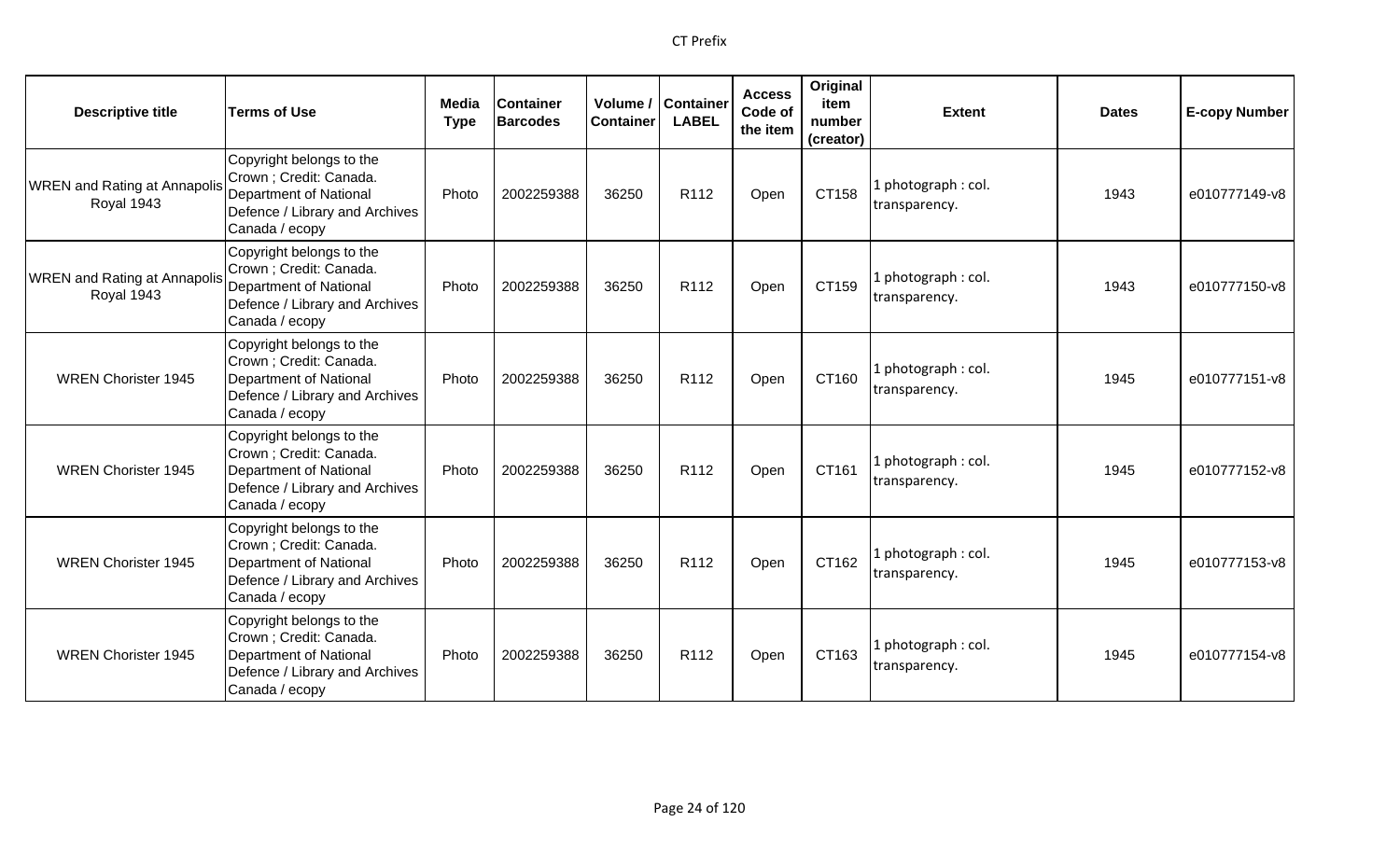| <b>Descriptive title</b>   | <b>Terms of Use</b>                                                                                                                      | <b>Media</b><br><b>Type</b> | <b>Container</b><br><b>Barcodes</b> | <b>Container</b> | Volume / Container<br><b>LABEL</b> | <b>Access</b><br>Code of<br>the item | Original<br>item<br>number<br>(creator) | <b>Extent</b>                       | <b>Dates</b>      | <b>E-copy Number</b> |
|----------------------------|------------------------------------------------------------------------------------------------------------------------------------------|-----------------------------|-------------------------------------|------------------|------------------------------------|--------------------------------------|-----------------------------------------|-------------------------------------|-------------------|----------------------|
| <b>WREN Uniform 1943</b>   | Copyright belongs to the<br>Crown ; Credit: Canada.<br><b>Department of National</b><br>Defence / Library and Archives<br>Canada / ecopy | Photo                       | 2002259388                          | 36250            | R112                               | Open                                 | CT164                                   | 1 photograph: col.<br>transparency. | 1943              | e010777155-v8        |
| <b>WREN Uniform 1943</b>   | Copyright belongs to the<br>Crown; Credit: Canada.<br><b>Department of National</b><br>Defence / Library and Archives<br>Canada / ecopy  | Photo                       | 2002259388                          | 36250            | R <sub>112</sub>                   | Open                                 | CT165                                   | 1 photograph: col.<br>transparency. | 1943              | e010777156-v8        |
| No title                   | Copyright belongs to the<br>Crown; Credit: Canada.<br>Department of National<br>Defence / Library and Archives<br>Canada / ecopy         | Photo                       | 2002259388                          | 36250            | R112                               | Open                                 |                                         | 1 photograph: col.<br>transparency. | $[ca. 1942-1965]$ | e010777162-v8        |
| Bel and Howel movie camera | Copyright belongs to the<br>Crown; Credit: Canada.<br><b>Department of National</b><br>Defence / Library and Archives<br>Canada / ecopy  | Photo                       | 2002259388                          | 36250            | R112                               | Open                                 | CT166                                   | 1 photograph: col.<br>transparency. | [ca. 1942-1965]   | e010777157-v8        |
| US Helo in Arctic          | Copyright belongs to the<br>Crown ; Credit: Canada.<br><b>Department of National</b><br>Defence / Library and Archives<br>Canada / ecopy | Photo                       | 2002259388                          | 36250            | R <sub>112</sub>                   | Open                                 | CT167                                   | 1 photograph: col.<br>transparency. | [ca. 1942-1965]   | e010777158-v8        |
| <b>Arctic Ice Flow</b>     | Copyright belongs to the<br>Crown; Credit: Canada.<br><b>Department of National</b><br>Defence / Library and Archives<br>Canada / ecopy  | Photo                       | 2002259388                          | 36250            | R112                               | Open                                 | CT168                                   | 1 photograph: col.<br>transparency. | [ca. 1942-1965]   | e010777159-v8        |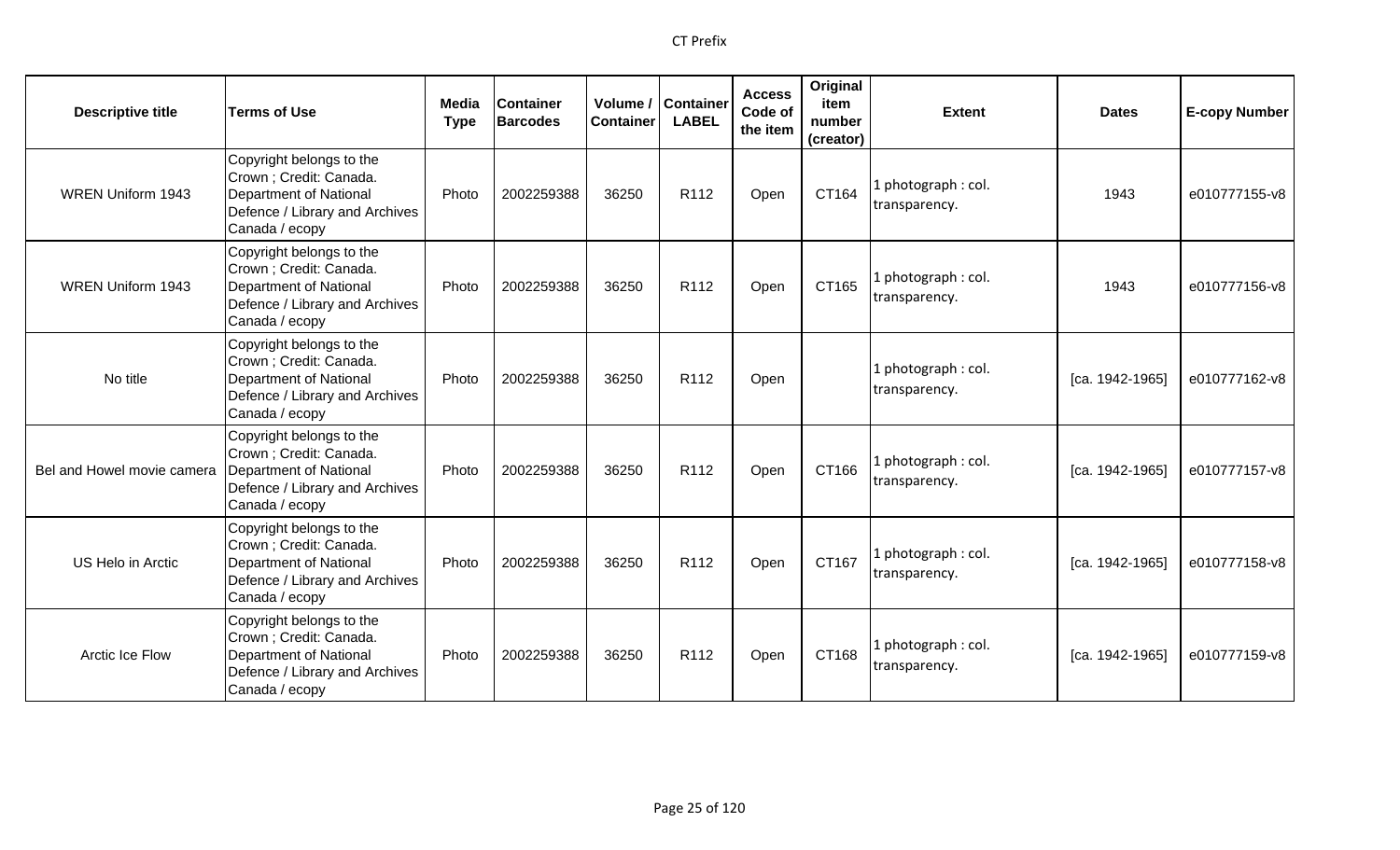| <b>Descriptive title</b>                           | <b>Terms of Use</b>                                                                                                                      | Media<br><b>Type</b> | <b>Container</b><br><b>Barcodes</b> | Volume /<br><b>Container</b> | <b>Container</b><br><b>LABEL</b> | <b>Access</b><br>Code of<br>the item | Original<br>item<br>number<br>(creator) | <b>Extent</b>                        | <b>Dates</b>      | <b>E-copy Number</b> |
|----------------------------------------------------|------------------------------------------------------------------------------------------------------------------------------------------|----------------------|-------------------------------------|------------------------------|----------------------------------|--------------------------------------|-----------------------------------------|--------------------------------------|-------------------|----------------------|
| US Helo in Arctic                                  | Copyright belongs to the<br>Crown ; Credit: Canada.<br><b>Department of National</b><br>Defence / Library and Archives<br>Canada / ecopy | Photo                | 2002259388                          | 36250                        | R <sub>112</sub>                 | Open                                 | CT169                                   | . photograph: col.<br>transparency.  | [ca. 1942-1965]   | e010777160-v8        |
| Mtn Glacier in Arctic                              | Copyright belongs to the<br>Crown ; Credit: Canada.<br><b>Department of National</b><br>Defence / Library and Archives<br>Canada / ecopy | Photo                | 2002259388                          | 36250                        | R112                             | Open                                 | CT170                                   | L photograph : col.<br>transparency. | [ca. 1942-1965]   | e010777161-v8        |
| USN Ship - Boat lowered -<br>Arctic                | Copyright belongs to the<br>Crown; Credit: Canada.<br><b>Department of National</b><br>Defence / Library and Archives<br>Canada / ecopy  | Photo                | 2002259388                          | 36250                        | R112                             | Open                                 | CT171                                   | photograph: col.<br>transparency.    | [ca. 1942-1965]   | e010777167-v8        |
| 5" Breech and Shell HMCS<br>Long Branch            | Copyright belongs to the<br>Crown; Credit: Canada.<br><b>Department of National</b><br>Defence / Library and Archives<br>Canada / ecopy  | Photo                | 2002259388                          | 36250                        | R <sub>112</sub>                 | Open                                 | CT173                                   | l photograph : col.<br>transparency. | [ca. 1942-1965]   | e010777163-v8        |
| Christmas at Sea - 2 sailors<br>and a turkey       | Copyright belongs to the<br>Crown ; Credit: Canada.<br><b>Department of National</b><br>Defence / Library and Archives<br>Canada / ecopy | Photo                | 2002259388                          | 36250                        | R112                             | Open                                 | CT175                                   | I photograph: col.<br>transparency.  | $[ca. 1942-1965]$ | e010777164-v8        |
| Sailors w/DD painting in front o<br>fwd gun - WWII | Copyright belongs to the<br>Crown ; Credit: Canada.<br><b>Department of National</b><br>Defence / Library and Archives<br>Canada / ecopy | Photo                | 2002259388                          | 36250                        | R112                             | Open                                 | CT180                                   | I photograph: col.<br>transparency.  | [ca. 1942-1965]   | e010777165-v8        |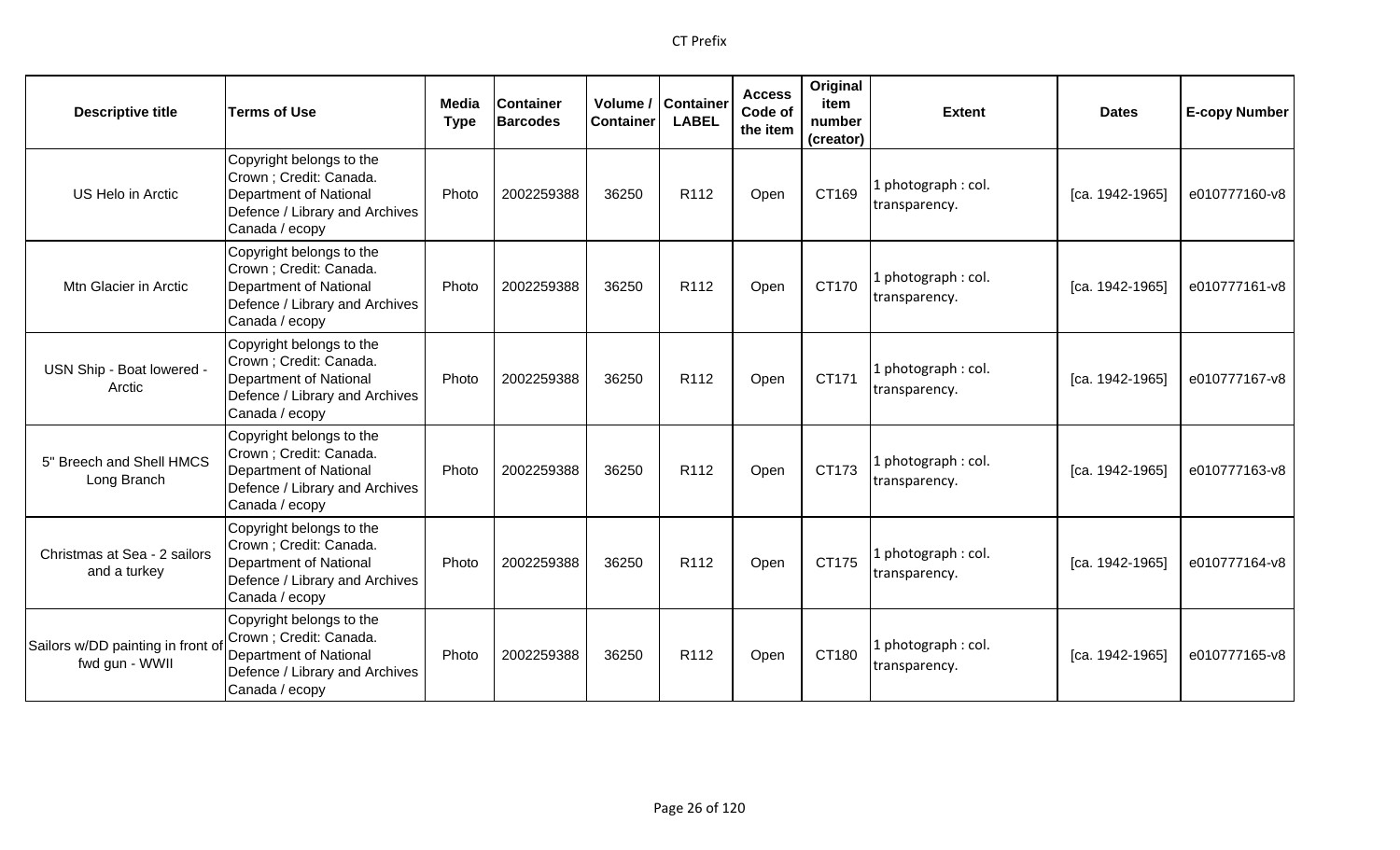| <b>Descriptive title</b>                                                           | <b>Terms of Use</b>                                                                                                               | Media<br><b>Type</b> | <b>Container</b><br><b>Barcodes</b> | Volume /<br><b>Container</b> | <b>Container</b><br><b>LABEL</b> | <b>Access</b><br>Code of<br>the item | Original<br>item<br>number<br>(creator) | <b>Extent</b>                        | <b>Dates</b>      | <b>E-copy Number</b> |
|------------------------------------------------------------------------------------|-----------------------------------------------------------------------------------------------------------------------------------|----------------------|-------------------------------------|------------------------------|----------------------------------|--------------------------------------|-----------------------------------------|--------------------------------------|-------------------|----------------------|
| Rating in front of gun art -<br><b>HMCS Edmunston</b>                              | Copyright belongs to the<br>Crown ; Credit: Canada.<br>Department of National<br>Defence / Library and Archives<br>Canada / ecopy | Photo                | 2002259388                          | 36250                        | R112                             | Open                                 | CT181                                   | 1 photograph : col.<br>transparency. | $[ca. 1942-1965]$ | e010777166-v8        |
| Lucky Canuck painting on<br>bridge of LCI 1945                                     | Copyright belongs to the<br>Crown; Credit: Canada.<br>Department of National<br>Defence / Library and Archives<br>Canada / ecopy  | Photo                | 2002259388                          | 36250                        | R112                             | Open                                 | CT182                                   | 1 photograph: col.<br>transparency.  | 1945              | e010777168-v8        |
| Capt Grant, Capt Houghton,<br>Vincent Massey, Capt Hope in<br>front of 4" gun 1944 | Copyright belongs to the<br>Crown ; Credit: Canada.<br>Department of National<br>Defence / Library and Archives<br>Canada / ecopy | Photo                | 2002259388                          | 36250                        | R <sub>112</sub>                 | Open                                 | CT183                                   | 1 photograph: col.<br>transparency.  | 1944              | e010777169-v8        |
| Capt Grant, Capt Houghton,<br>Vincent Massey, Capt Hope in<br>front of 4" gun 1944 | Copyright belongs to the<br>Crown ; Credit: Canada.<br>Department of National<br>Defence / Library and Archives<br>Canada / ecopy | Photo                | 2002259388                          | 36250                        | R <sub>112</sub>                 | Open                                 | CT184                                   | 1 photograph: col.<br>transparency.  | 1944              | e010777170-v8        |
| <b>NFLD Fishermen</b>                                                              | Copyright belongs to the<br>Crown; Credit: Canada.<br>Department of National<br>Defence / Library and Archives<br>Canada / ecopy  | Photo                | 2002259388                          | 36250                        | R <sub>112</sub>                 | Open                                 | CT185                                   | 1 photograph: col.<br>transparency.  | $[ca. 1942-1965]$ | e010777171-v8        |
| NFLD Fishermen                                                                     | Copyright belongs to the<br>Crown ; Credit: Canada.<br>Department of National<br>Defence / Library and Archives<br>Canada / ecopy | Photo                | 2002259388                          | 36250                        | R112                             | Open                                 | CT186                                   | 1 photograph: col.<br>transparency.  | [ca. 1942-1965]   | e010777172-v8        |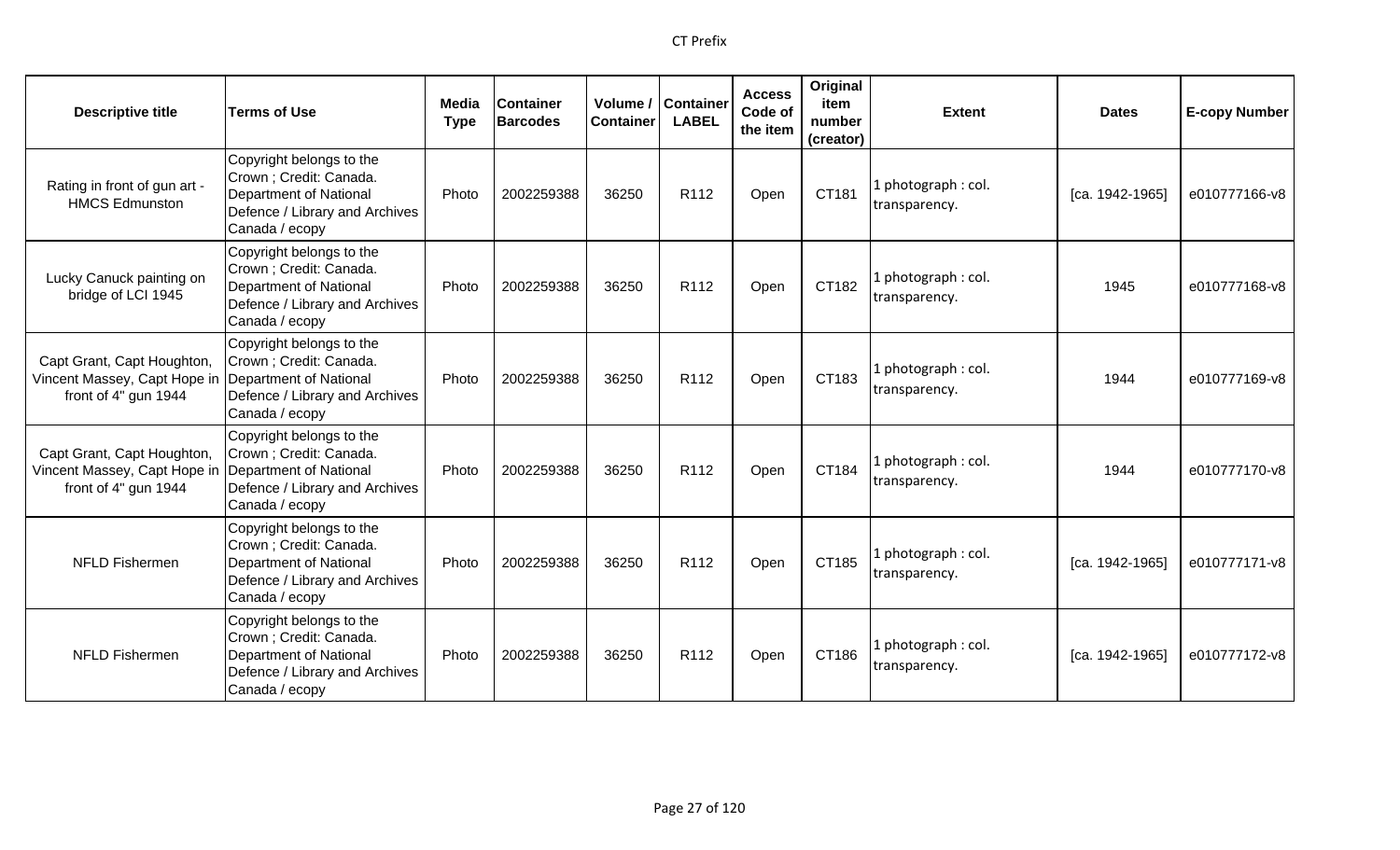| <b>Descriptive title</b>          | <b>Terms of Use</b>                                                                                                                      | Media<br><b>Type</b> | <b>Container</b><br><b>Barcodes</b> | <b>Container</b> | Volume / Container<br><b>LABEL</b> | <b>Access</b><br>Code of<br>the item | Original<br>item<br>number<br>(creator) | <b>Extent</b>                        | <b>Dates</b>      | <b>E-copy Number</b> |
|-----------------------------------|------------------------------------------------------------------------------------------------------------------------------------------|----------------------|-------------------------------------|------------------|------------------------------------|--------------------------------------|-----------------------------------------|--------------------------------------|-------------------|----------------------|
| Old Salts and MTB Men -<br>Ostend | Copyright belongs to the<br>Crown ; Credit: Canada.<br><b>Department of National</b><br>Defence / Library and Archives<br>Canada / ecopy | Photo                | 2002259388                          | 36250            | R <sub>112</sub>                   | Open                                 | CT187                                   | . photograph: col.<br>transparency.  | [ca. 1942-1965]   | e010777173-v8        |
| Old Salts and MTB Men -<br>Ostend | Copyright belongs to the<br>Crown ; Credit: Canada.<br><b>Department of National</b><br>Defence / Library and Archives<br>Canada / ecopy | Photo                | 2002259388                          | 36250            | R112                               | Open                                 | CT188                                   | l photograph : col.<br>transparency. | $[ca. 1942-1965]$ | e010777174-v8        |
| Old Salts and MTB Men -<br>Ostend | Copyright belongs to the<br>Crown ; Credit: Canada.<br><b>Department of National</b><br>Defence / Library and Archives<br>Canada / ecopy | Photo                | 2002259388                          | 36250            | R <sub>112</sub>                   | Open                                 | CT189                                   | photograph: col.<br>transparency.    | [ca. 1942-1965]   | e010777175-v8        |
| Old Salts and MTB Men -<br>Ostend | Copyright belongs to the<br>Crown ; Credit: Canada.<br><b>Department of National</b><br>Defence / Library and Archives<br>Canada / ecopy | Photo                | 2002259388                          | 36250            | R <sub>112</sub>                   | Open                                 | CT190                                   | photograph: col.<br>transparency.    | [ca. 1942-1965]   | e010777176-v8        |
| Lt Cdr Raynor                     | Copyright belongs to the<br>Crown ; Credit: Canada.<br>Department of National<br>Defence / Library and Archives<br>Canada / ecopy        | Photo                | 2002259388                          | 36250            | R112                               | Open                                 | CT191                                   | L photograph : col.<br>transparency. | $[ca. 1942-1965]$ | e010777177-v8        |
| Lt Cdr Raynor                     | Copyright belongs to the<br>Crown ; Credit: Canada.<br><b>Department of National</b><br>Defence / Library and Archives<br>Canada / ecopy | Photo                | 2002259388                          | 36250            | R <sub>112</sub>                   | Open                                 | CT192                                   | l photograph : col.<br>transparency. | [ca. 1942-1965]   | e010777178-v8        |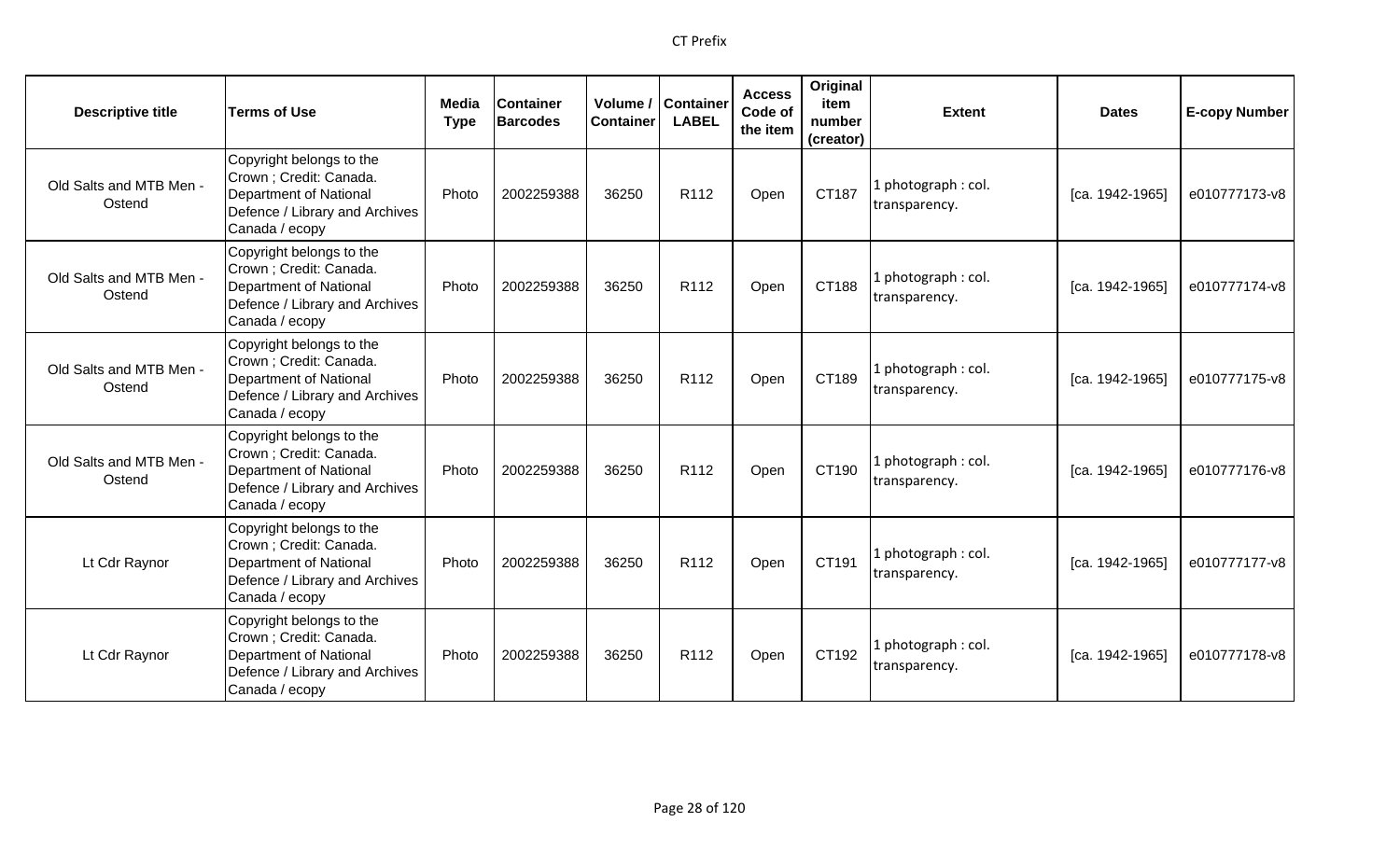| <b>Descriptive title</b>                         | <b>Terms of Use</b>                                                                                                               | Media<br><b>Type</b> | <b>Container</b><br><b>Barcodes</b> | Volume /<br><b>Container</b> | <b>Container</b><br><b>LABEL</b> | <b>Access</b><br>Code of<br>the item | Original<br>item<br>number<br>(creator) | <b>Extent</b>                       | <b>Dates</b>    | <b>E-copy Number</b> |
|--------------------------------------------------|-----------------------------------------------------------------------------------------------------------------------------------|----------------------|-------------------------------------|------------------------------|----------------------------------|--------------------------------------|-----------------------------------------|-------------------------------------|-----------------|----------------------|
| Hon Brooke Claxton 1951                          | Copyright belongs to the<br>Crown ; Credit: Canada.<br>Department of National<br>Defence / Library and Archives<br>Canada / ecopy | Photo                | 2002259388                          | 36250                        | R <sub>112</sub>                 | Open                                 | CT193                                   | 1 photograph: col.<br>transparency. | 1951            | e010777179-v8        |
| Hon Brooke Claxton 1951                          | Copyright belongs to the<br>Crown ; Credit: Canada.<br>Department of National<br>Defence / Library and Archives<br>Canada / ecopy | Photo                | 2002259388                          | 36250                        | R112                             | Open                                 | CT194                                   | 1 photograph: col.<br>transparency. | 1951            | e010777180-v8        |
| Hon Brooke Claxton 1951                          | Copyright belongs to the<br>Crown ; Credit: Canada.<br>Department of National<br>Defence / Library and Archives<br>Canada / ecopy | Photo                | 2002259388                          | 36250                        | R112                             | Open                                 | CT195                                   | 1 photograph: col.<br>transparency. | 1951            | e010777181-v8        |
| Firefly on HMCS Warrior                          | Copyright belongs to the<br>Crown ; Credit: Canada.<br>Department of National<br>Defence / Library and Archives<br>Canada / ecopy | Photo                | 2002259388                          | 36250                        | R <sub>112</sub>                 | Open                                 | CT196                                   | 1 photograph: col.<br>transparency. | [ca. 1942-1965] | e010777182-v8        |
| Firefly on HMCS Warrior                          | Copyright belongs to the<br>Crown ; Credit: Canada.<br>Department of National<br>Defence / Library and Archives<br>Canada / ecopy | Photo                | 2002259388                          | 36250                        | R112                             | Open                                 | CT197                                   | 1 photograph: col.<br>transparency. | [ca. 1942-1965] | e010777183-v8        |
| Spitfire and Corsair at HMS<br>Fledging airfield | Copyright belongs to the<br>Crown ; Credit: Canada.<br>Department of National<br>Defence / Library and Archives<br>Canada / ecopy | Photo                | 2002259388                          | 36250                        | R112                             | Open                                 | CT198                                   | 1 photograph: col.<br>transparency. | [ca. 1942-1965] | e010777184-v8        |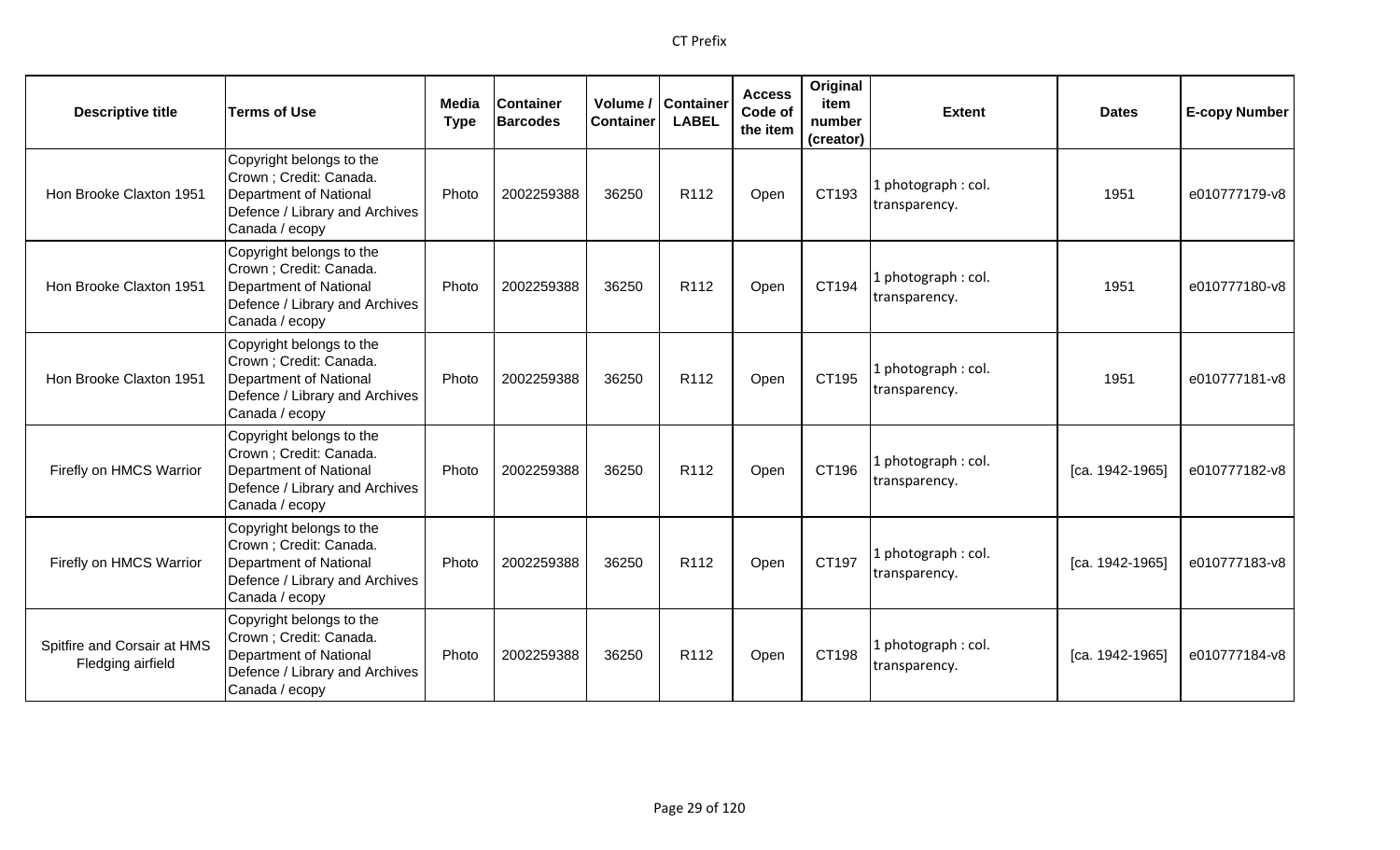| <b>Descriptive title</b>                   | <b>Terms of Use</b>                                                                                                               | Media<br><b>Type</b> | <b>Container</b><br><b>Barcodes</b> | Volume /<br><b>Container</b> | <b>Container</b><br><b>LABEL</b> | <b>Access</b><br>Code of<br>the item | Original<br>item<br>number<br>(creator) | <b>Extent</b>                       | <b>Dates</b>    | <b>E-copy Number</b> |
|--------------------------------------------|-----------------------------------------------------------------------------------------------------------------------------------|----------------------|-------------------------------------|------------------------------|----------------------------------|--------------------------------------|-----------------------------------------|-------------------------------------|-----------------|----------------------|
| Landing craft training                     | Copyright belongs to the<br>Crown ; Credit: Canada.<br>Department of National<br>Defence / Library and Archives<br>Canada / ecopy | Photo                | 2002259388                          | 36250                        | R <sub>112</sub>                 | Open                                 | CT199                                   | . photograph: col.<br>transparency. | [ca. 1942-1965] | e010777185-v8        |
| Landing craft training                     | Copyright belongs to the<br>Crown ; Credit: Canada.<br>Department of National<br>Defence / Library and Archives<br>Canada / ecopy | Photo                | 2002259388                          | 36250                        | R112                             | Open                                 | CT200                                   | l photograph: col.<br>transparency. | [ca. 1942-1965] | e010777186-v8        |
| Landing craft training                     | Copyright belongs to the<br>Crown ; Credit: Canada.<br>Department of National<br>Defence / Library and Archives<br>Canada / ecopy | Photo                | 2002259388                          | 36250                        | R <sub>112</sub>                 | Open                                 | CT201                                   | photograph: col.<br>transparency.   | [ca. 1942-1965] | e010777187-v8        |
| Scramble net course - Comox                | Copyright belongs to the<br>Crown ; Credit: Canada.<br>Department of National<br>Defence / Library and Archives<br>Canada / ecopy | Photo                | 2002259388                          | 36250                        | R <sub>112</sub>                 | Open                                 | CT202                                   | l photograph: col.<br>transparency. | [ca. 1942-1965] | e010777188-v8        |
| Signal Lamp and rating 1944                | Copyright belongs to the<br>Crown ; Credit: Canada.<br>Department of National<br>Defence / Library and Archives<br>Canada / ecopy | Photo                | 2002259388                          | 36250                        | R112                             | Open                                 | CT203                                   | I photograph: col.<br>transparency. | 1944            | e010777189-v8        |
| Signal Lamp and rating on<br>Fairmile 1943 | Copyright belongs to the<br>Crown ; Credit: Canada.<br>Department of National<br>Defence / Library and Archives<br>Canada / ecopy | Photo                | 2002259388                          | 36250                        | R <sub>112</sub>                 | Open                                 | CT204                                   | photograph: col.<br>transparency.   | 1943            | e010777190-v8        |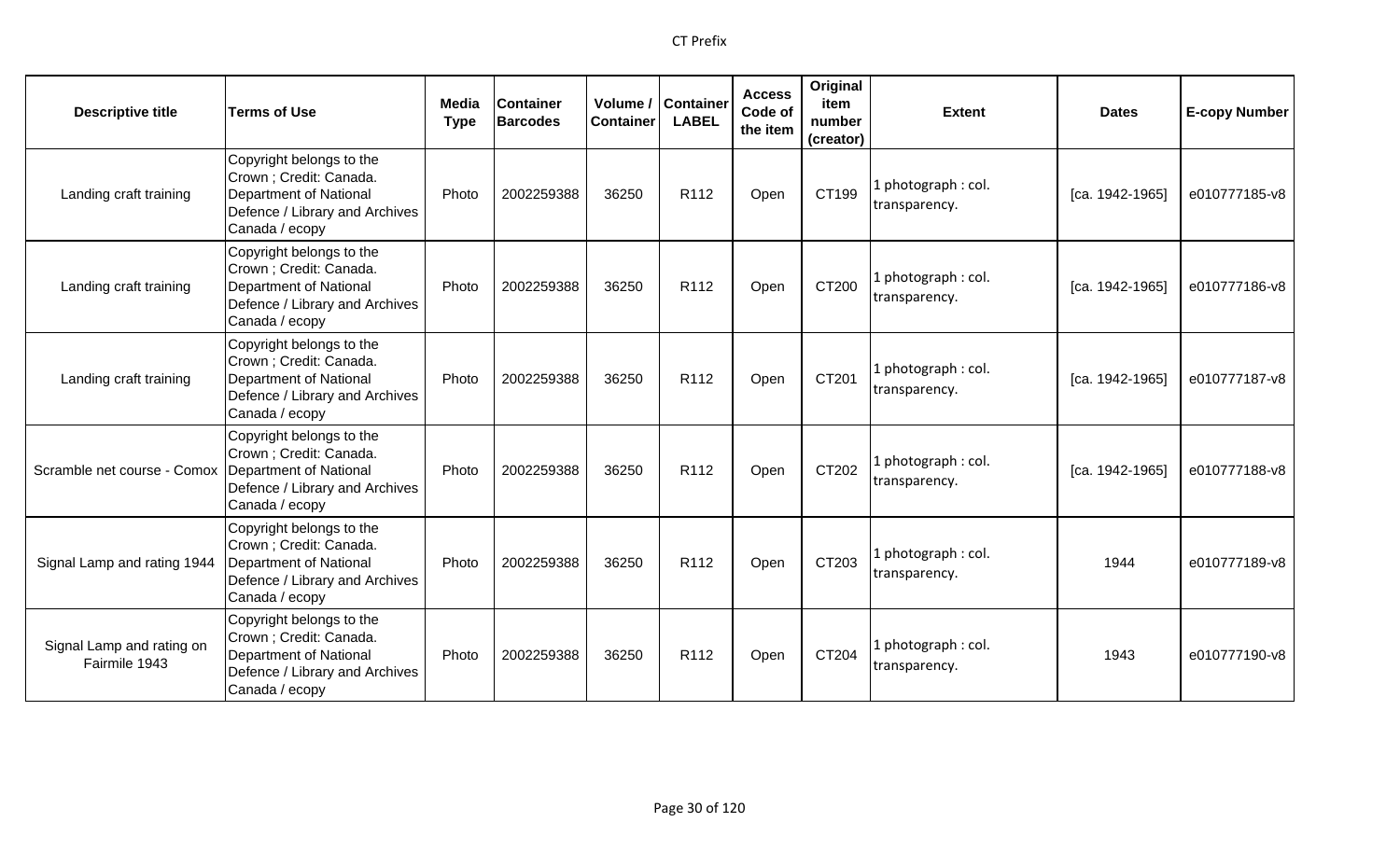| <b>Descriptive title</b>                          | <b>Terms of Use</b>                                                                                                                      | Media<br><b>Type</b> | <b>Container</b><br><b>Barcodes</b> | Volume /<br><b>Container</b> | <b>Container</b><br><b>LABEL</b> | <b>Access</b><br>Code of<br>the item | Original<br>item<br>number<br>(creator) | <b>Extent</b>                        | <b>Dates</b>      | <b>E-copy Number</b> |
|---------------------------------------------------|------------------------------------------------------------------------------------------------------------------------------------------|----------------------|-------------------------------------|------------------------------|----------------------------------|--------------------------------------|-----------------------------------------|--------------------------------------|-------------------|----------------------|
| Signal Lamp and rating on<br>Fairmile 1943        | Copyright belongs to the<br>Crown ; Credit: Canada.<br><b>Department of National</b><br>Defence / Library and Archives<br>Canada / ecopy | Photo                | 2002259388                          | 36250                        | R112                             | Open                                 | CT205                                   | . photograph: col.<br>transparency.  | 1943              | e010777191-v8        |
| Rating hoisting Signals                           | Copyright belongs to the<br>Crown ; Credit: Canada.<br><b>Department of National</b><br>Defence / Library and Archives<br>Canada / ecopy | Photo                | 2002259388                          | 36250                        | R112                             | Open                                 | CT206                                   | photograph: col.<br>transparency.    | [ca. 1942-1965]   | e010777192-v8        |
| <b>HMCS Prince Robert - Signal</b><br>flag models | Copyright belongs to the<br>Crown ; Credit: Canada.<br><b>Department of National</b><br>Defence / Library and Archives<br>Canada / ecopy | Photo                | 2002259388                          | 36250                        | R112                             | Open                                 | CT207                                   | photograph: col.<br>transparency.    | [ca. 1942-1965]   | e010777193-v8        |
| Signalman on HMCS Prince<br>Robert 1944           | Copyright belongs to the<br>Crown ; Credit: Canada.<br><b>Department of National</b><br>Defence / Library and Archives<br>Canada / ecopy | Photo                | 2002259388                          | 36250                        | R <sub>112</sub>                 | Open                                 | CT208                                   | l photograph : col.<br>transparency. | 1944              | e010777194-v8        |
| Signal rating                                     | Copyright belongs to the<br>Crown ; Credit: Canada.<br>Department of National<br>Defence / Library and Archives<br>Canada / ecopy        | Photo                | 2002259388                          | 36250                        | R112                             | Open                                 | CT209                                   | I photograph: col.<br>transparency.  | $[ca. 1942-1965]$ | e010777195-v8        |
| OS blowing pipe with dog                          | Copyright belongs to the<br>Crown ; Credit: Canada.<br><b>Department of National</b><br>Defence / Library and Archives<br>Canada / ecopy | Photo                | 2002259388                          | 36250                        | R112                             | Open                                 | CT211                                   | photograph: col.<br>transparency.    | [ca. 1942-1965]   | e010777196-v8        |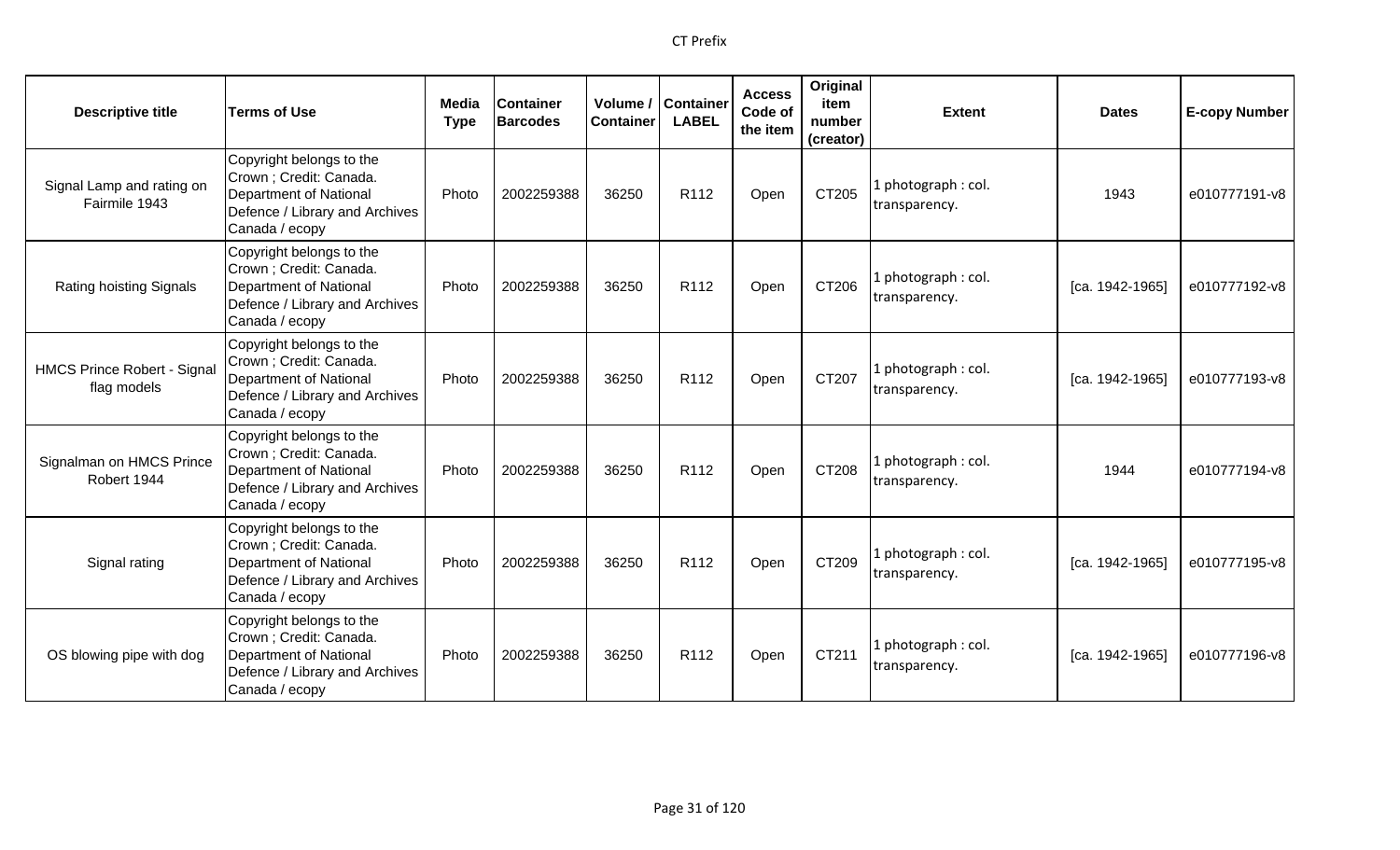| <b>Descriptive title</b>                                    | <b>Terms of Use</b>                                                                                                               | Media<br><b>Type</b> | <b>Container</b><br><b>Barcodes</b> | Container | Volume / Container<br><b>LABEL</b> | <b>Access</b><br>Code of<br>the item | Original<br>item<br>number<br>(creator) | <b>Extent</b>                        | <b>Dates</b>    | <b>E-copy Number</b> |
|-------------------------------------------------------------|-----------------------------------------------------------------------------------------------------------------------------------|----------------------|-------------------------------------|-----------|------------------------------------|--------------------------------------|-----------------------------------------|--------------------------------------|-----------------|----------------------|
| Rating loading ammunition on<br><b>MTB</b>                  | Copyright belongs to the<br>Crown ; Credit: Canada.<br>Department of National<br>Defence / Library and Archives<br>Canada / ecopy | Photo                | 2002259388                          | 36250     | R112                               | Open                                 | CT212                                   | l photograph : col.<br>transparency. | [ca. 1942-1965] | e010777197-v8        |
| Officer and dog                                             | Copyright belongs to the<br>Crown ; Credit: Canada.<br>Department of National<br>Defence / Library and Archives<br>Canada / ecopy | Photo                | 2002259388                          | 36250     | R112                               | Open                                 | CT213                                   | 1 photograph: col.<br>transparency.  | [ca. 1942-1965] | e010777198-v8        |
| Soldier and rating on HMCS<br><b>Prince David</b>           | Copyright belongs to the<br>Crown ; Credit: Canada.<br>Department of National<br>Defence / Library and Archives<br>Canada / ecopy | Photo                | 2002259388                          | 36250     | R <sub>112</sub>                   | Open                                 | CT214                                   | 1 photograph: col.<br>transparency.  | [ca. 1942-1965] | e010777199-v8        |
| <b>Bugler O/S Frank Poppy</b><br><b>HMCS Discovery 1944</b> | Copyright belongs to the<br>Crown ; Credit: Canada.<br>Department of National<br>Defence / Library and Archives<br>Canada / ecopy | Photo                | 2002259388                          | 36250     | R <sub>112</sub>                   | Open                                 | CT215                                   | 1 photograph: col.<br>transparency.  | 1944            | e010777200-v8        |
| DLCO Signalling seafury to<br>take off                      | Copyright belongs to the<br>Crown ; Credit: Canada.<br>Department of National<br>Defence / Library and Archives<br>Canada / ecopy | Photo                | 2002259388                          | 36250     | R112                               | Open                                 | CT216                                   | 1 photograph : col.<br>transparency. | [ca. 1942-1965] | e010777201-v8        |
| Batsman on HMCS Warrior                                     | Copyright belongs to the<br>Crown ; Credit: Canada.<br>Department of National<br>Defence / Library and Archives<br>Canada / ecopy | Photo                | 2002259388                          | 36250     | R <sub>112</sub>                   | Open                                 | CT218                                   | 1 photograph: col.<br>transparency.  | [ca. 1942-1965] | e010777202-v8        |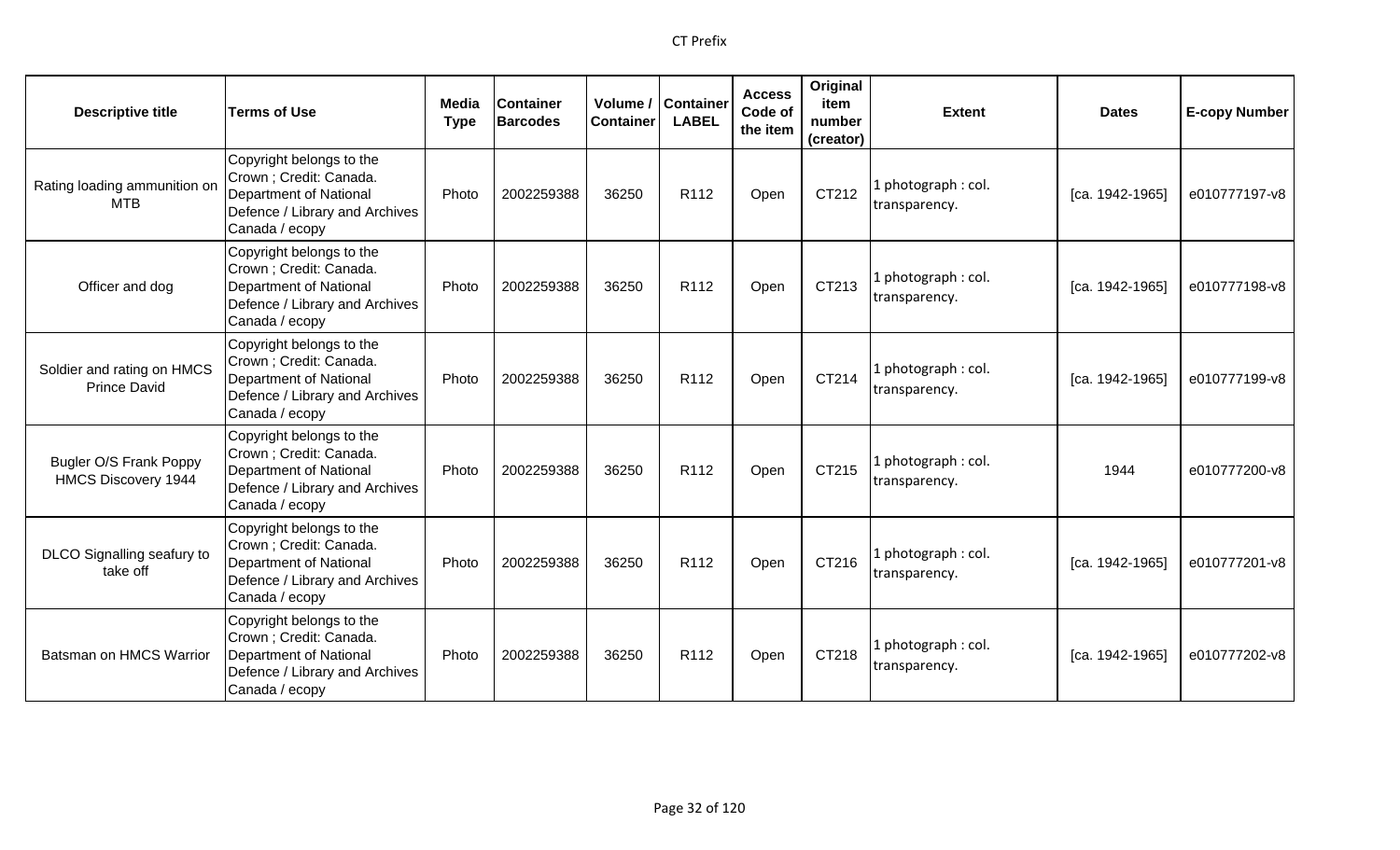| <b>Descriptive title</b>               | <b>Terms of Use</b>                                                                                                                      | <b>Media</b><br><b>Type</b> | <b>Container</b><br><b>Barcodes</b> | <b>Container</b> | Volume / Container<br><b>LABEL</b> | <b>Access</b><br>Code of<br>the item | Original<br>item<br>number<br>(creator) | <b>Extent</b>                        | <b>Dates</b>    | <b>E-copy Number</b> |
|----------------------------------------|------------------------------------------------------------------------------------------------------------------------------------------|-----------------------------|-------------------------------------|------------------|------------------------------------|--------------------------------------|-----------------------------------------|--------------------------------------|-----------------|----------------------|
| Batsman on HMCS Warrior                | Copyright belongs to the<br>Crown; Credit: Canada.<br><b>Department of National</b><br>Defence / Library and Archives<br>Canada / ecopy  | Photo                       | 2002259388                          | 36250            | R <sub>112</sub>                   | Open                                 | CT219                                   | L photograph: col.<br>transparency.  | [ca. 1942-1965] | e010777203-v8        |
| PO Taylor signalling Aircraft          | Copyright belongs to the<br>Crown; Credit: Canada.<br><b>Department of National</b><br>Defence / Library and Archives<br>Canada / ecopy  | Photo                       | 2002259388                          | 36250            | R112                               | Open                                 | CT220                                   | 1 photograph: col.<br>transparency.  | [ca. 1942-1965] | e010777204-v8        |
| PO Taylor signalling Aircraft          | Copyright belongs to the<br>Crown ; Credit: Canada.<br><b>Department of National</b><br>Defence / Library and Archives<br>Canada / ecopy | Photo                       | 2002259388                          | 36250            | R112                               | Open                                 | CT221                                   | 1 photograph: col.<br>transparency.  | [ca. 1942-1965] | e010777205-v8        |
| Sentry duty - Londonderry              | Copyright belongs to the<br>Crown; Credit: Canada.<br><b>Department of National</b><br>Defence / Library and Archives<br>Canada / ecopy  | Photo                       | 2002259388                          | 36250            | R <sub>112</sub>                   | Open                                 | CT222                                   | 1 photograph: col.<br>transparency.  | [ca. 1942-1965] | e010777206-v8        |
| Chaplains                              | Copyright belongs to the<br>Crown; Credit: Canada.<br>Department of National<br>Defence / Library and Archives<br>Canada / ecopy         | Photo                       | 2002259388                          | 36250            | R112                               | Open                                 | CT223                                   | 1 photograph : col.<br>transparency. | [ca. 1942-1965] | e010777207-v8        |
| Lt Hayer - HMCS Iroquois AA<br>Officer | Copyright belongs to the<br>Crown; Credit: Canada.<br>Department of National<br>Defence / Library and Archives<br>Canada / ecopy         | Photo                       | 2002259388                          | 36250            | R <sub>112</sub>                   | Open                                 | CT224                                   | 1 photograph: col.<br>transparency.  | [ca. 1942-1965] | e010777208-v8        |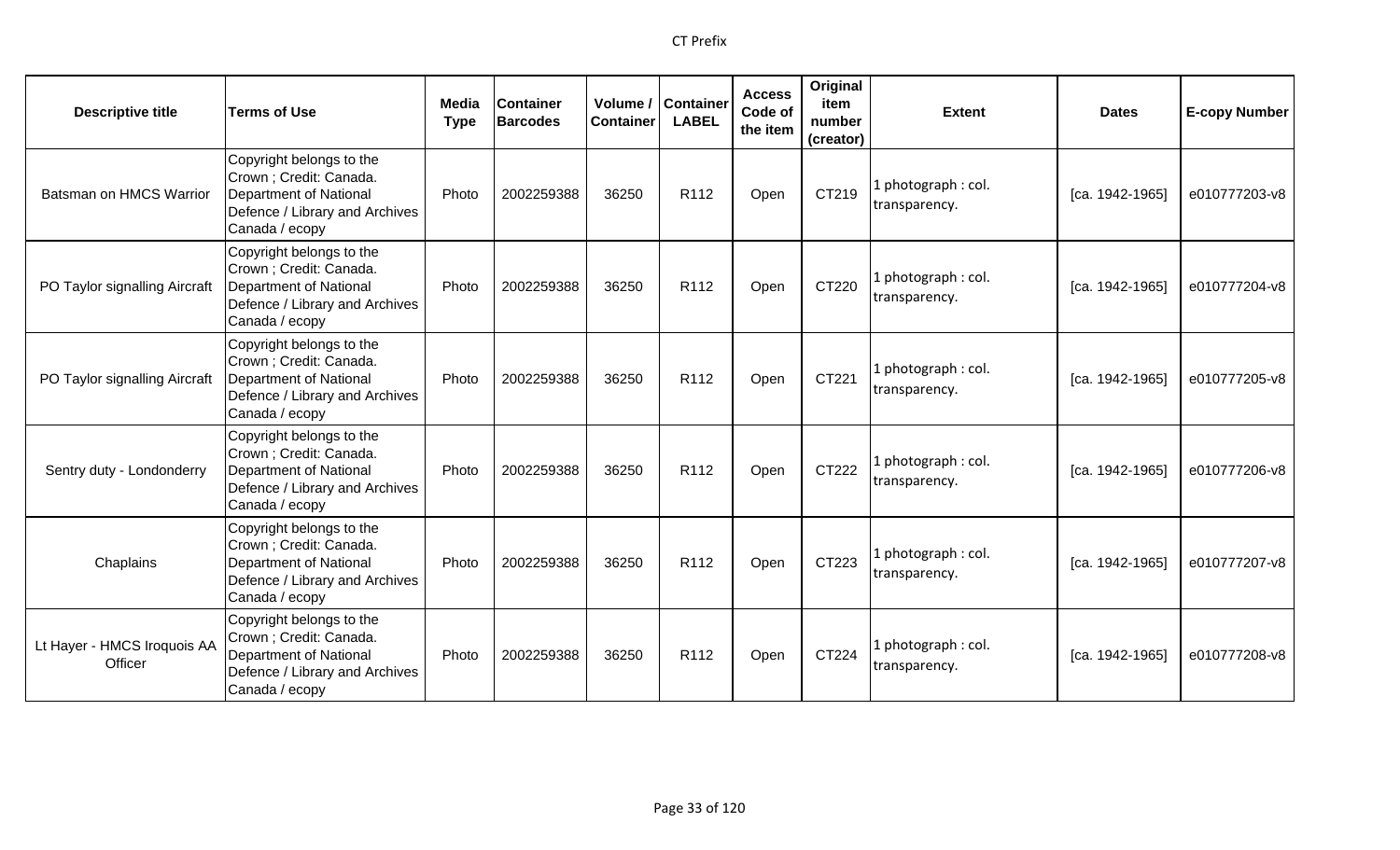| <b>Descriptive title</b>                              | <b>Terms of Use</b>                                                                                                               | Media<br><b>Type</b> | <b>Container</b><br><b>Barcodes</b> | Volume /<br><b>Container</b> | <b>Container</b><br><b>LABEL</b> | <b>Access</b><br>Code of<br>the item | Original<br>item<br>number<br>(creator) | <b>Extent</b>                       | <b>Dates</b>    | <b>E-copy Number</b> |
|-------------------------------------------------------|-----------------------------------------------------------------------------------------------------------------------------------|----------------------|-------------------------------------|------------------------------|----------------------------------|--------------------------------------|-----------------------------------------|-------------------------------------|-----------------|----------------------|
| HMCS Uganda commissioning<br>1944                     | Copyright belongs to the<br>Crown ; Credit: Canada.<br>Department of National<br>Defence / Library and Archives<br>Canada / ecopy | Photo                | 2002259388                          | 36250                        | R112                             | Open                                 | CT226                                   | L photograph: col.<br>transparency. | 1944            | e010777209-v8        |
| GG West coast insp 1944                               | Copyright belongs to the<br>Crown ; Credit: Canada.<br>Department of National<br>Defence / Library and Archives<br>Canada / ecopy | Photo                | 2002259388                          | 36250                        | R112                             | Open                                 | CT227                                   | L photograph: col.<br>transparency. | 1944            | e010777210-v8        |
| HMCS Nanaimo Gun shield art Department of National    | Copyright belongs to the<br>Crown ; Credit: Canada.<br>Defence / Library and Archives<br>Canada / ecopy                           | Photo                | 2002259388                          | 36250                        | R <sub>112</sub>                 | Open                                 | CT229                                   | I photograph: col.<br>transparency. | [ca. 1942-1965] | e010777211-v8        |
| Minesweeper after gun<br>platform                     | Copyright belongs to the<br>Crown ; Credit: Canada.<br>Department of National<br>Defence / Library and Archives<br>Canada / ecopy | Photo                | 2002259388                          | 36250                        | R112                             | Open                                 | CT230                                   | 1 photograph: col.<br>transparency. | [ca. 1942-1965] | e010777212-v8        |
| Gunnery Rating - Iroquois 1943 Department of National | Copyright belongs to the<br>Crown ; Credit: Canada.<br>Defence / Library and Archives<br>Canada / ecopy                           | Photo                | 2002259388                          | 36250                        | R112                             | Open                                 | CT231                                   | L photograph: col.<br>transparency. | 1943            | e010777213-v8        |
| <b>Gun Tub HMCS Algonquin</b><br>1944                 | Copyright belongs to the<br>Crown ; Credit: Canada.<br>Department of National<br>Defence / Library and Archives<br>Canada / ecopy | Photo                | 2002259388                          | 36250                        | R <sub>112</sub>                 | Open                                 | CT232                                   | 1 photograph: col.<br>transparency. | 1944            | e010777214-v8        |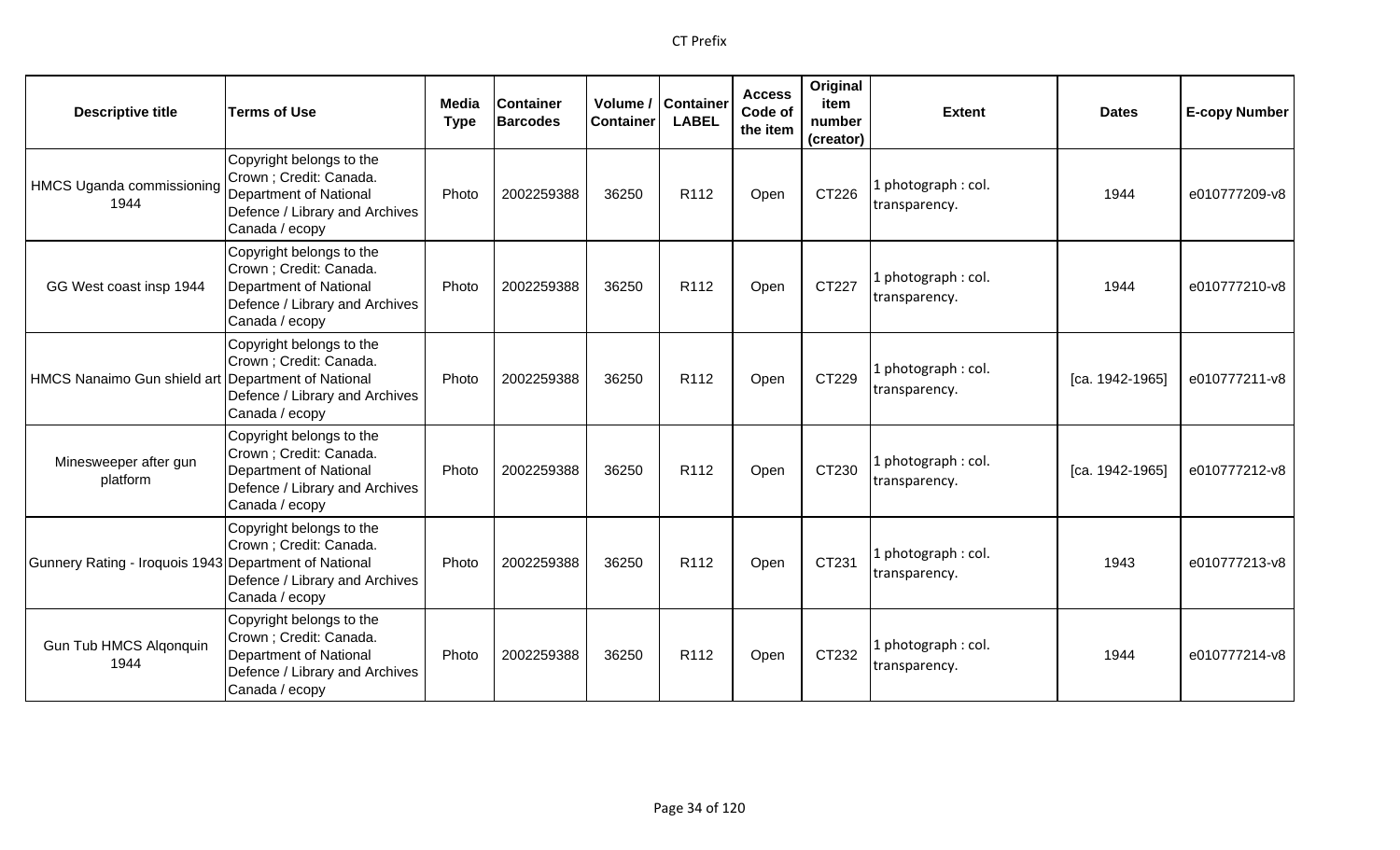| <b>Descriptive title</b>                   | <b>Terms of Use</b>                                                                                                               | Media<br><b>Type</b> | <b>Container</b><br><b>Barcodes</b> | Volume /<br><b>Container</b> | <b>Container</b><br><b>LABEL</b> | <b>Access</b><br>Code of<br>the item | Original<br>item<br>number<br>(creator) | <b>Extent</b>                       | <b>Dates</b>    | <b>E-copy Number</b> |
|--------------------------------------------|-----------------------------------------------------------------------------------------------------------------------------------|----------------------|-------------------------------------|------------------------------|----------------------------------|--------------------------------------|-----------------------------------------|-------------------------------------|-----------------|----------------------|
| <b>Gun Crew HMCS Algonquin</b><br>1944     | Copyright belongs to the<br>Crown; Credit: Canada.<br>Department of National<br>Defence / Library and Archives<br>Canada / ecopy  | Photo                | 2002259388                          | 36250                        | R112                             | Open                                 | CT233                                   | photograph: col.<br>transparency.   | 1944            | e010777215-v8        |
| <b>Gun Tub HMCS Prince Robert</b><br>1944  | Copyright belongs to the<br>Crown ; Credit: Canada.<br>Department of National<br>Defence / Library and Archives<br>Canada / ecopy | Photo                | 2002259388                          | 36250                        | R <sub>112</sub>                 | Open                                 | CT234                                   | I photograph: col.<br>transparency. | 1944            | e010777216-v8        |
| <b>Gun Crew HMCS Prince</b><br>Robert 1944 | Copyright belongs to the<br>Crown ; Credit: Canada.<br>Department of National<br>Defence / Library and Archives<br>Canada / ecopy | Photo                | 2002259388                          | 36250                        | R <sub>112</sub>                 | Open                                 | CT235                                   | I photograph: col.<br>transparency. | 1944            | e010777217-v8        |
| 4" gun (AA) DD 1943 (same<br>as CT341)     | Copyright belongs to the<br>Crown ; Credit: Canada.<br>Department of National<br>Defence / Library and Archives<br>Canada / ecopy | Photo                | 2002259388                          | 36250                        | R112                             | Open                                 | CT236                                   | 1 photograph: col.<br>transparency. | 1943            | e010777218-v8        |
| AA Gun Bofors                              | Copyright belongs to the<br>Crown ; Credit: Canada.<br>Department of National<br>Defence / Library and Archives<br>Canada / ecopy | Photo                | 2002259388                          | 36250                        | R <sub>112</sub>                 | Open                                 | CT237                                   | photograph: col.<br>transparency.   | [ca. 1942-1965] | e010777219-v8        |
| Capt Brock - HMCS Cayuga<br>1950           | Copyright belongs to the<br>Crown ; Credit: Canada.<br>Department of National<br>Defence / Library and Archives<br>Canada / ecopy | Photo                | 2002259388                          | 36250                        | R <sub>112</sub>                 | Open                                 | CT238                                   | 1 photograph: col.<br>transparency. | 1950            | e010777220-v8        |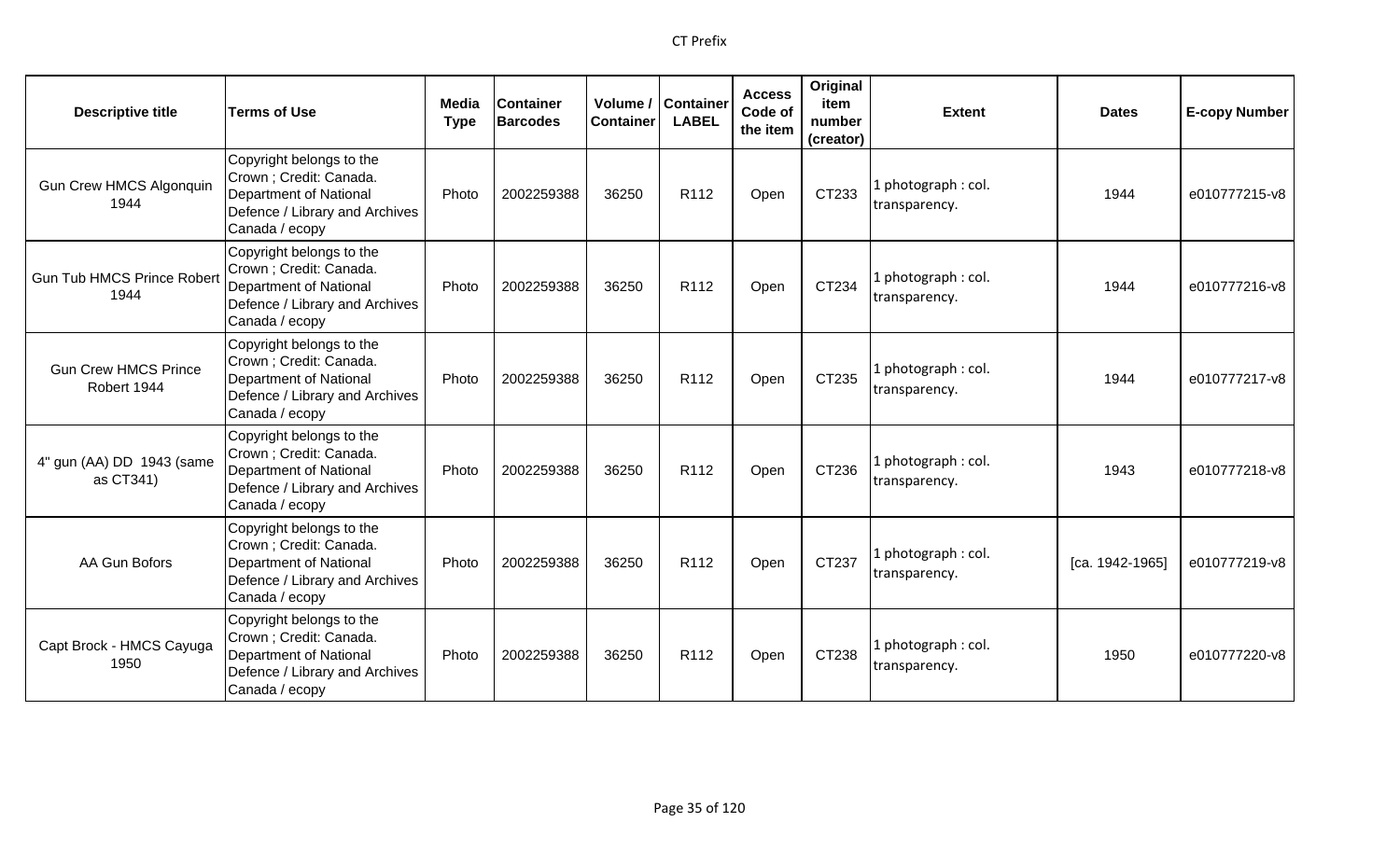| <b>Descriptive title</b>                          | <b>Terms of Use</b>                                                                                                               | Media<br><b>Type</b> | <b>Container</b><br><b>Barcodes</b> | <b>Container</b> | Volume / Container<br><b>LABEL</b> | <b>Access</b><br>Code of<br>the item | Original<br>item<br>number<br>(creator) | <b>Extent</b>                       | <b>Dates</b>    | <b>E-copy Number</b> |
|---------------------------------------------------|-----------------------------------------------------------------------------------------------------------------------------------|----------------------|-------------------------------------|------------------|------------------------------------|--------------------------------------|-----------------------------------------|-------------------------------------|-----------------|----------------------|
| Capt Brock - HMCS Cayuga<br>1950                  | Copyright belongs to the<br>Crown ; Credit: Canada.<br>Department of National<br>Defence / Library and Archives<br>Canada / ecopy | Photo                | 2002259388                          | 36250            | R112                               | Open                                 | CT239                                   | . photograph: col.<br>transparency. | 1950            | e010777221-v8        |
| Cook monument - Hawaii                            | Copyright belongs to the<br>Crown ; Credit: Canada.<br>Department of National<br>Defence / Library and Archives<br>Canada / ecopy | Photo                | 2002259388                          | 36250            | R112                               | Open                                 | CT240                                   | L photograph: col.<br>transparency. | [ca. 1942-1965] | e010777222-v8        |
| Cook monument - Hawaii                            | Copyright belongs to the<br>Crown ; Credit: Canada.<br>Department of National<br>Defence / Library and Archives<br>Canada / ecopy | Photo                | 2002259388                          | 36250            | R112                               | Open                                 | CT241                                   | I photograph: col.<br>transparency. | [ca. 1942-1965] | e010777223-v8        |
| Cook monument - Hawaii                            | Copyright belongs to the<br>Crown ; Credit: Canada.<br>Department of National<br>Defence / Library and Archives<br>Canada / ecopy | Photo                | 2002259388                          | 36250            | R <sub>112</sub>                   | Open                                 | CT242                                   | 1 photograph: col.<br>transparency. | [ca. 1942-1965] | e010777224-v8        |
| Cook monument - Hawaii                            | Copyright belongs to the<br>Crown ; Credit: Canada.<br>Department of National<br>Defence / Library and Archives<br>Canada / ecopy | Photo                | 2002259388                          | 36250            | R112                               | Open                                 | CT243                                   | I photograph: col.<br>transparency. | [ca. 1942-1965] |                      |
| <b>HMCS Ontario in Hawaii</b><br>(same as CT-116) | Copyright belongs to the<br>Crown ; Credit: Canada.<br>Department of National<br>Defence / Library and Archives<br>Canada / ecopy | Photo                | 2002259388                          | 36250            | R <sub>112</sub>                   | Open                                 | CT244                                   | . photograph: col.<br>transparency. | [ca. 1942-1965] | e010777225-v8        |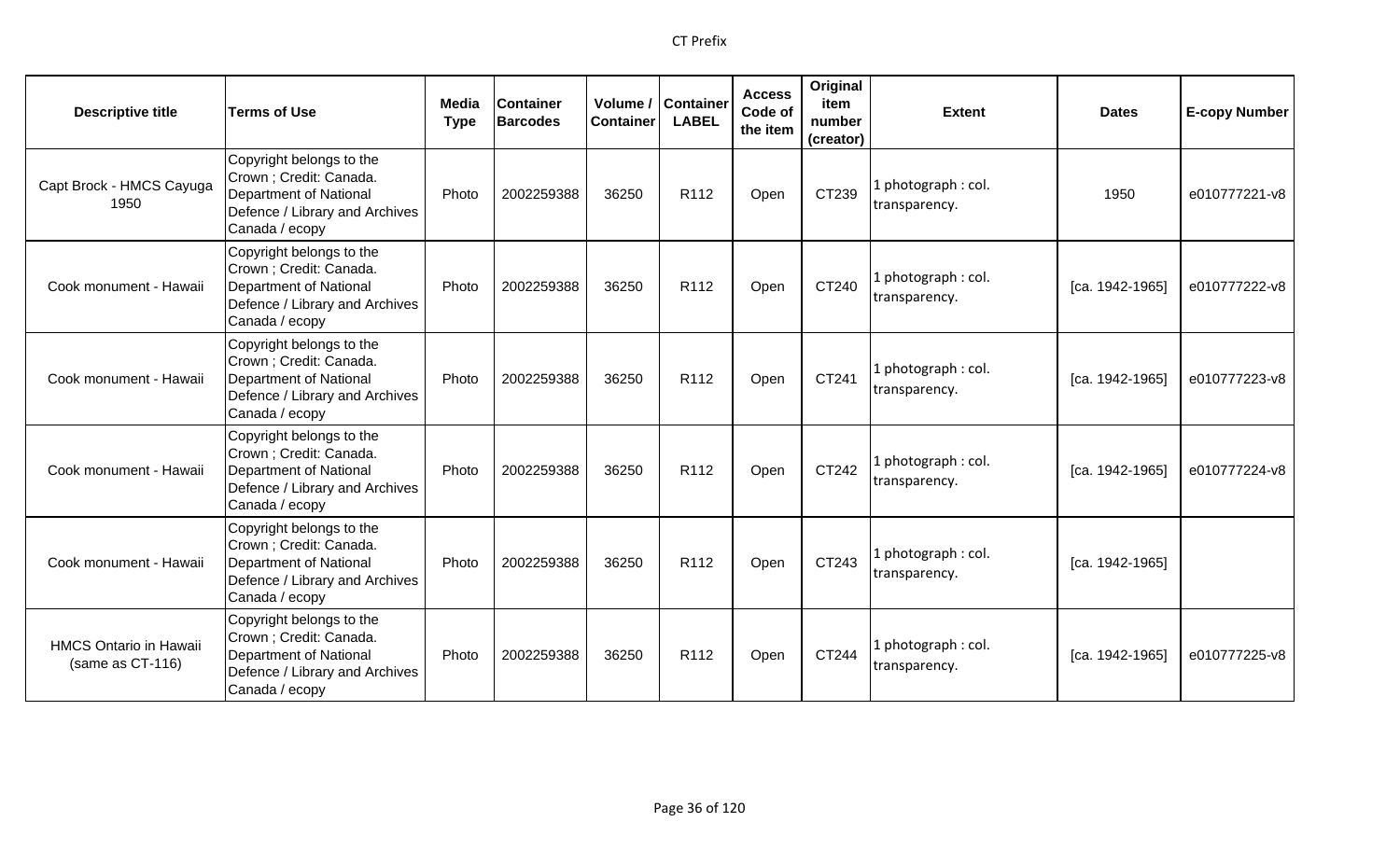| <b>Descriptive title</b>      | <b>Terms of Use</b>                                                                                                                     | Media<br><b>Type</b> | Container<br><b>Barcodes</b> | Volume /<br><b>Container</b> | <b>Container</b><br><b>LABEL</b> | <b>Access</b><br>Code of<br>the item | Original<br>item<br>number<br>(creator) | <b>Extent</b>                        | <b>Dates</b>    | <b>E-copy Number</b> |
|-------------------------------|-----------------------------------------------------------------------------------------------------------------------------------------|----------------------|------------------------------|------------------------------|----------------------------------|--------------------------------------|-----------------------------------------|--------------------------------------|-----------------|----------------------|
| <b>HMCS Ontario in Hawaii</b> | Copyright belongs to the<br>Crown ; Credit: Canada.<br>Department of National<br>Defence / Library and Archives<br>Canada / ecopy       | Photo                | 2002259388                   | 36250                        | R112                             | Open                                 | CT245                                   | . photograph: col.<br>transparency.  | [ca. 1942-1965] | e010777226-v8        |
| Hawaii                        | Copyright belongs to the<br>Crown; Credit: Canada.<br><b>Department of National</b><br>Defence / Library and Archives<br>Canada / ecopy | Photo                | 2002259388                   | 36250                        | R <sub>112</sub>                 | Open                                 | CT246                                   | 1 photograph: col.<br>transparency.  | [ca. 1942-1965] | e010777227-v8        |
| <b>HMCS Sault Ste marie</b>   | Copyright belongs to the<br>Crown ; Credit: Canada.<br>Department of National<br>Defence / Library and Archives<br>Canada / ecopy       | Photo                | 2002259388                   | 36250                        | R <sub>112</sub>                 | Open                                 | CT247                                   | photograph: col.<br>transparency.    | [ca. 1942-1965] | e010777228-v8        |
| <b>HMCS Weyburn K173</b>      | Copyright belongs to the<br>Crown ; Credit: Canada.<br>Department of National<br>Defence / Library and Archives<br>Canada / ecopy       | Photo                | 2002259388                   | 36250                        | R <sub>112</sub>                 | Open                                 | CT248                                   | 1 photograph: col.<br>transparency.  | [ca. 1942-1965] | e010777229-v8        |
| HMCS Weyburn K173 1942        | Copyright belongs to the<br>Crown ; Credit: Canada.<br>Department of National<br>Defence / Library and Archives<br>Canada / ecopy       | Photo                | 2002259388                   | 36250                        | R112                             | Open                                 | CT249                                   | I photograph: col.<br>transparency.  | 1942            | e010777230-v8        |
| HMCS Kapuskasing 1944         | Copyright belongs to the<br>Crown ; Credit: Canada.<br>Department of National<br>Defence / Library and Archives<br>Canada / ecopy       | Photo                | 2002259388                   | 36250                        | R <sub>112</sub>                 | Open                                 | CT250                                   | l photograph : col.<br>transparency. | 1944            | e010777231-v8        |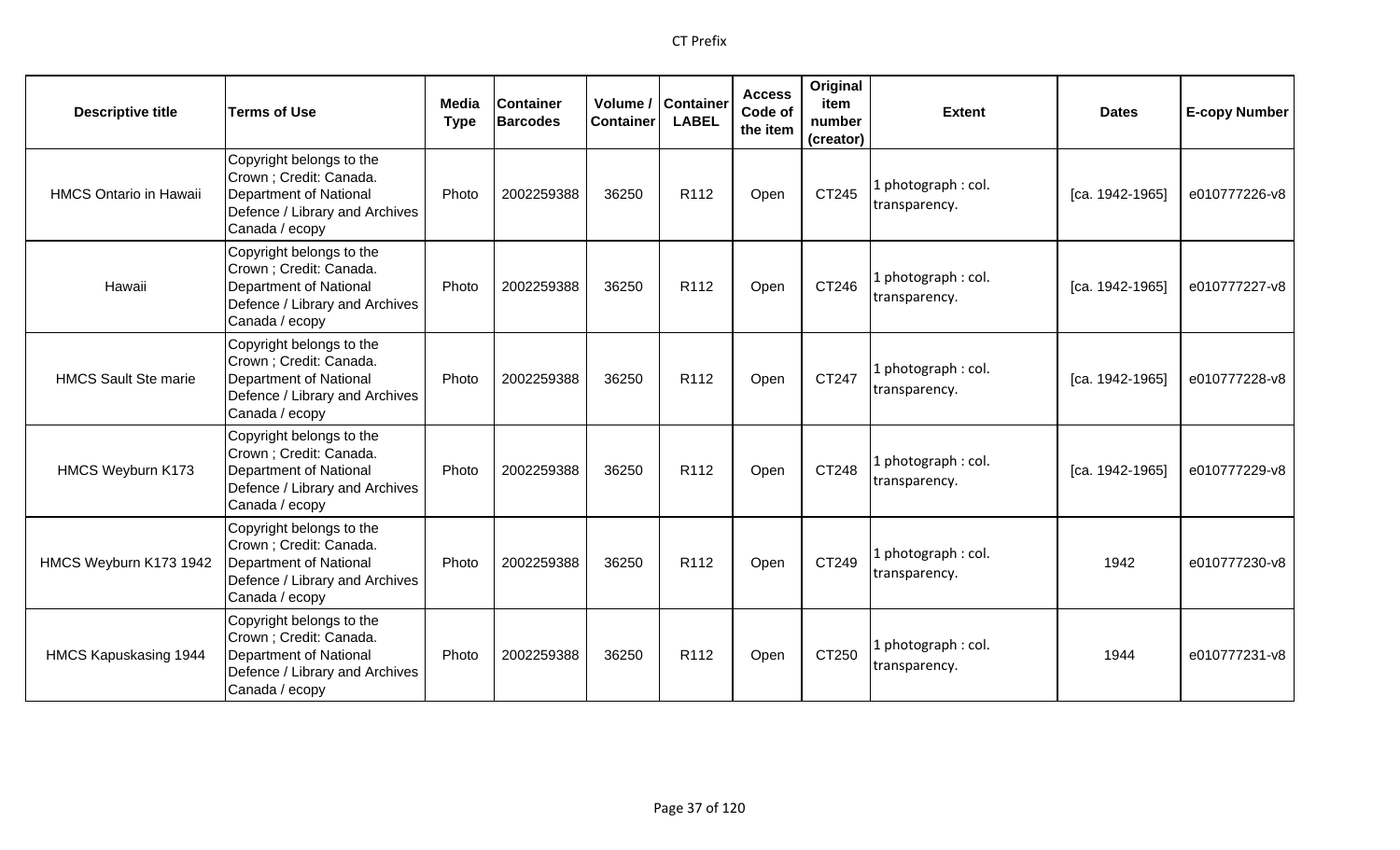| <b>Descriptive title</b>                         | <b>Terms of Use</b>                                                                                                               | Media<br><b>Type</b> | <b>Container</b><br><b>Barcodes</b> | Volume /  <br><b>Container</b> | <b>Container</b><br><b>LABEL</b> | <b>Access</b><br>Code of<br>the item | Original<br>item<br>number<br>(creator) | <b>Extent</b>                       | <b>Dates</b>    | <b>E-copy Number</b> |
|--------------------------------------------------|-----------------------------------------------------------------------------------------------------------------------------------|----------------------|-------------------------------------|--------------------------------|----------------------------------|--------------------------------------|-----------------------------------------|-------------------------------------|-----------------|----------------------|
| HMCS Regina K234 Jun 1942 Department of National | Copyright belongs to the<br>Crown ; Credit: Canada.<br>Defence / Library and Archives<br>Canada / ecopy                           | Photo                | 2002259388                          | 36250                          | R112                             | Open                                 | CT251                                   | L photograph: col.<br>transparency. | 1942            | e010777232-v8        |
| HMCS Regina K234 Jun 1942 Department of National | Copyright belongs to the<br>Crown ; Credit: Canada.<br>Defence / Library and Archives<br>Canada / ecopy                           | Photo                | 2002259388                          | 36250                          | R112                             | Open                                 | CT252                                   | L photograph: col.<br>transparency. | 1942            | e010777233-v8        |
| <b>HMCS Midland</b>                              | Copyright belongs to the<br>Crown ; Credit: Canada.<br>Department of National<br>Defence / Library and Archives<br>Canada / ecopy | Photo                | 2002259388                          | 36250                          | R <sub>112</sub>                 | Open                                 | CT253                                   | I photograph: col.<br>transparency. | [ca. 1942-1965] | e010777234-v8        |
| <b>HMCS Arrowhead K145</b>                       | Copyright belongs to the<br>Crown ; Credit: Canada.<br>Department of National<br>Defence / Library and Archives<br>Canada / ecopy | Photo                | 2002259388                          | 36250                          | R112                             | Open                                 | CT254                                   | 1 photograph: col.<br>transparency. | [ca. 1942-1965] | e010777235-v8        |
| Corvette in drydock 1943                         | Copyright belongs to the<br>Crown ; Credit: Canada.<br>Department of National<br>Defence / Library and Archives<br>Canada / ecopy | Photo                | 2002259388                          | 36250                          | R112                             | Open                                 | CT255                                   | L photograph: col.<br>transparency. | 1943            | e010777236-v8        |
| HMCS Halifax K237 1943                           | Copyright belongs to the<br>Crown ; Credit: Canada.<br>Department of National<br>Defence / Library and Archives<br>Canada / ecopy | Photo                | 2002259388                          | 36250                          | R <sub>112</sub>                 | Open                                 | CT256                                   | 1 photograph: col.<br>transparency. | 1943            | e010777237-v8        |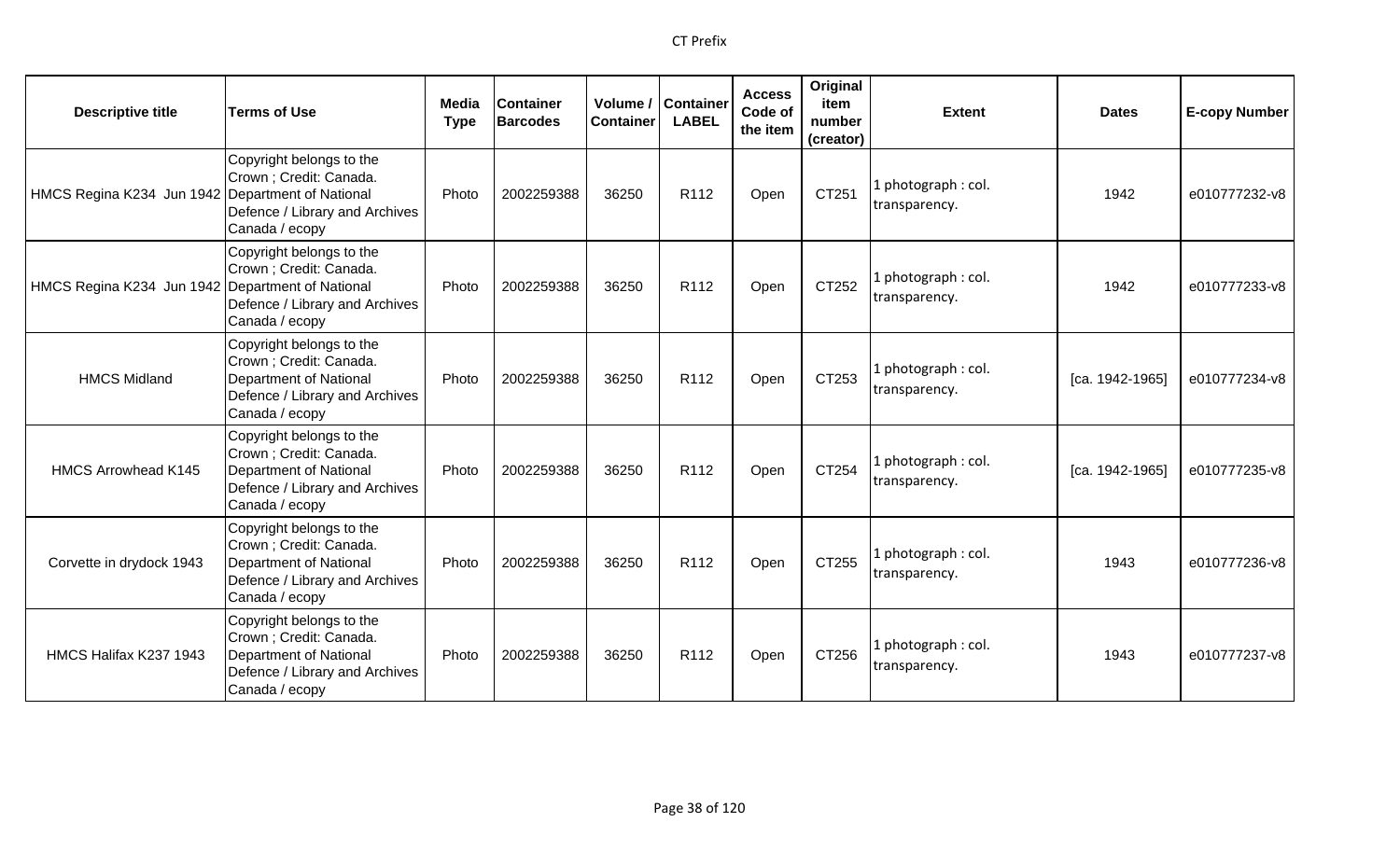| <b>Descriptive title</b>                               | <b>Terms of Use</b>                                                                                                               | Media<br><b>Type</b> | <b>Container</b><br><b>Barcodes</b> | Volume /<br><b>Container</b> | Container<br><b>LABEL</b> | <b>Access</b><br>Code of<br>the item | Original<br>item<br>number<br>(creator) | <b>Extent</b>                        | <b>Dates</b>    | <b>E-copy Number</b> |
|--------------------------------------------------------|-----------------------------------------------------------------------------------------------------------------------------------|----------------------|-------------------------------------|------------------------------|---------------------------|--------------------------------------|-----------------------------------------|--------------------------------------|-----------------|----------------------|
| HMCS Waskesiu K330 1944                                | Copyright belongs to the<br>Crown ; Credit: Canada.<br>Department of National<br>Defence / Library and Archives<br>Canada / ecopy | Photo                | 2002259388                          | 36250                        | R112                      | Open                                 | CT257                                   | 1 photograph: col.<br>transparency.  | 1944            | e010777238-v8        |
| HMCS Waskesiu K330 1944                                | Copyright belongs to the<br>Crown ; Credit: Canada.<br>Department of National<br>Defence / Library and Archives<br>Canada / ecopy | Photo                | 2002259388                          | 36250                        | R112                      | Open                                 | CT258                                   | 1 photograph: col.<br>transparency.  | 1944            | e010777239-v8        |
| <b>HMCS Thetford Mines - U</b><br>boats surrender 1945 | Copyright belongs to the<br>Crown ; Credit: Canada.<br>Department of National<br>Defence / Library and Archives<br>Canada / ecopy | Photo                | 2002259388                          | 36250                        | R112                      | Open                                 | CT259                                   | 1 photograph: col.<br>transparency.  | 1945            | e010777240-v8        |
| <b>HMCS Thetford Mines bridge</b>                      | Copyright belongs to the<br>Crown ; Credit: Canada.<br>Department of National<br>Defence / Library and Archives<br>Canada / ecopy | Photo                | 2002259388                          | 36250                        | R <sub>112</sub>          | Open                                 | CT260                                   | 1 photograph: col.<br>transparency.  | [ca. 1942-1965] | e010777241-v8        |
| <b>HMCS Thetford Mines bridge</b>                      | Copyright belongs to the<br>Crown ; Credit: Canada.<br>Department of National<br>Defence / Library and Archives<br>Canada / ecopy | Photo                | 2002259388                          | 36250                        | R112                      | Open                                 | CT261                                   | 1 photograph : col.<br>transparency. | [ca. 1942-1965] | e010777242-v8        |
| [HMSC Thetford Mines K459]                             | Copyright belongs to the<br>Crown ; Credit: Canada.<br>Department of National<br>Defence / Library and Archives<br>Canada / ecopy | Photo                | 2002259388                          | 36250                        | R <sub>112</sub>          | Open                                 |                                         | 1 photograph: col.<br>transparency.  | [ca. 1942-1965] | e010777301-v8        |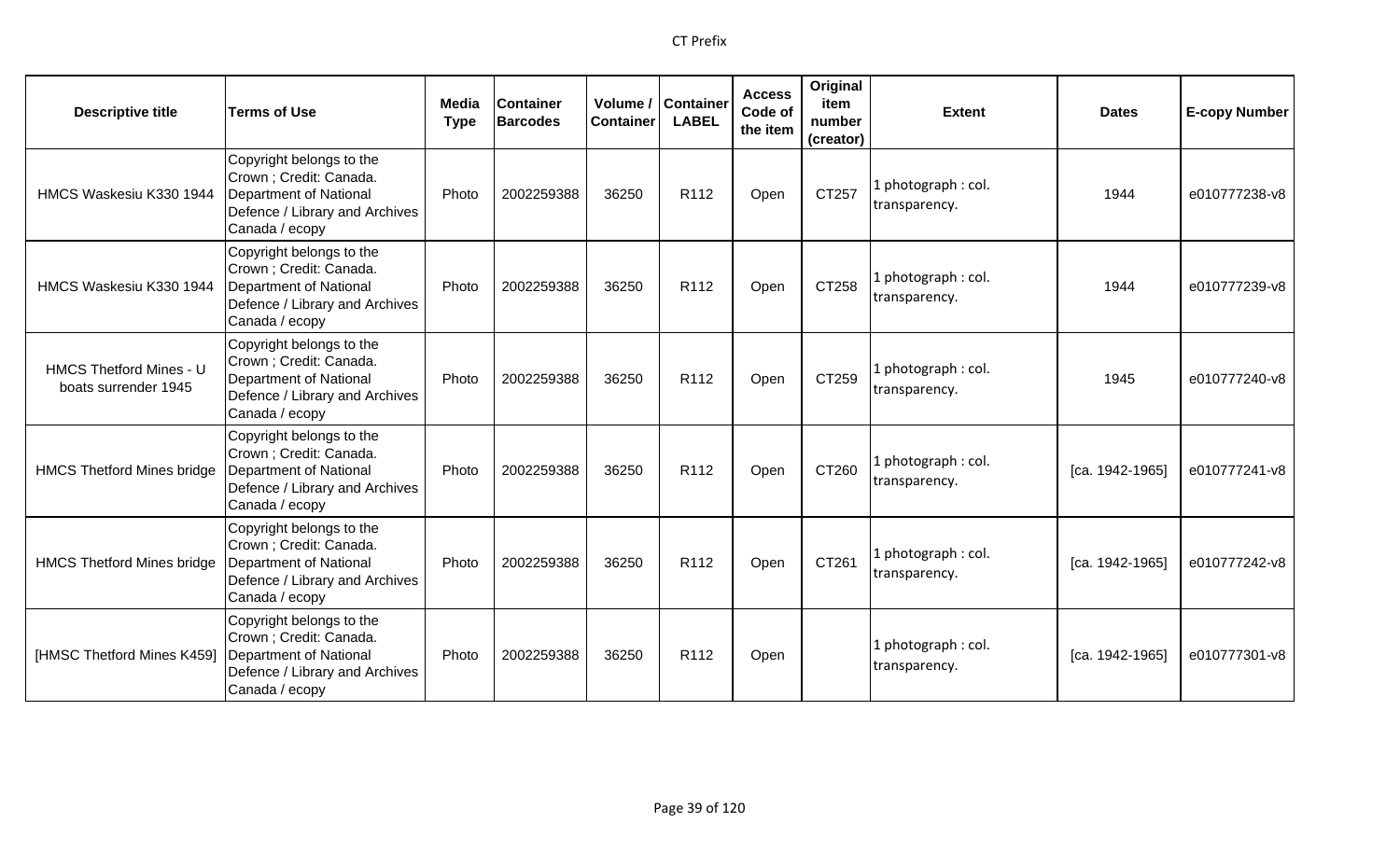| <b>Descriptive title</b>        | <b>Terms of Use</b>                                                                                                               | Media<br><b>Type</b> | <b>Container</b><br><b>Barcodes</b> | Container | Volume / Container<br><b>LABEL</b> | <b>Access</b><br>Code of<br>the item | Original<br>item<br>number<br>(creator) | <b>Extent</b>                        | <b>Dates</b>    | <b>E-copy Number</b> |
|---------------------------------|-----------------------------------------------------------------------------------------------------------------------------------|----------------------|-------------------------------------|-----------|------------------------------------|--------------------------------------|-----------------------------------------|--------------------------------------|-----------------|----------------------|
| RN Depot Ship HMS Forth         | Copyright belongs to the<br>Crown ; Credit: Canada.<br>Department of National<br>Defence / Library and Archives<br>Canada / ecopy | Photo                | 2002259388                          | 36250     | R112                               | Open                                 | CT263                                   | Lphotograph: col.<br>transparency.   | [ca. 1942-1965] | e010777243-v8        |
| HMCS Loch Alvie and U boat      | Copyright belongs to the<br>Crown ; Credit: Canada.<br>Department of National<br>Defence / Library and Archives<br>Canada / ecopy | Photo                | 2002259388                          | 36250     | R112                               | Open                                 | CT264                                   | 1 photograph: col.<br>transparency.  | [ca. 1942-1965] | e010777244-v8        |
| <b>HMCS Sault Ste marie</b>     | Copyright belongs to the<br>Crown ; Credit: Canada.<br>Department of National<br>Defence / Library and Archives<br>Canada / ecopy | Photo                | 2002259388                          | 36250     | R <sub>112</sub>                   | Open                                 | CT265                                   | 1 photograph: col.<br>transparency.  | [ca. 1942-1965] | e010777245-v8        |
| HMCS Monnow with U boat<br>1945 | Copyright belongs to the<br>Crown ; Credit: Canada.<br>Department of National<br>Defence / Library and Archives<br>Canada / ecopy | Photo                | 2002259388                          | 36250     | R <sub>112</sub>                   | Open                                 | CT266                                   | 1 photograph: col.<br>transparency.  | 1945            | e010777246-v8        |
| Frigates in line Firth of Clyde | Copyright belongs to the<br>Crown ; Credit: Canada.<br>Department of National<br>Defence / Library and Archives<br>Canada / ecopy | Photo                | 2002259388                          | 36250     | R112                               | Open                                 | CT267                                   | L photograph : col.<br>transparency. | [ca. 1942-1965] | e010777247-v8        |
| Frigates in line Firth of Clyde | Copyright belongs to the<br>Crown ; Credit: Canada.<br>Department of National<br>Defence / Library and Archives<br>Canada / ecopy | Photo                | 2002259388                          | 36250     | R <sub>112</sub>                   | Open                                 | CT268                                   | 1 photograph: col.<br>transparency.  | [ca. 1942-1965] | e010777248-v8        |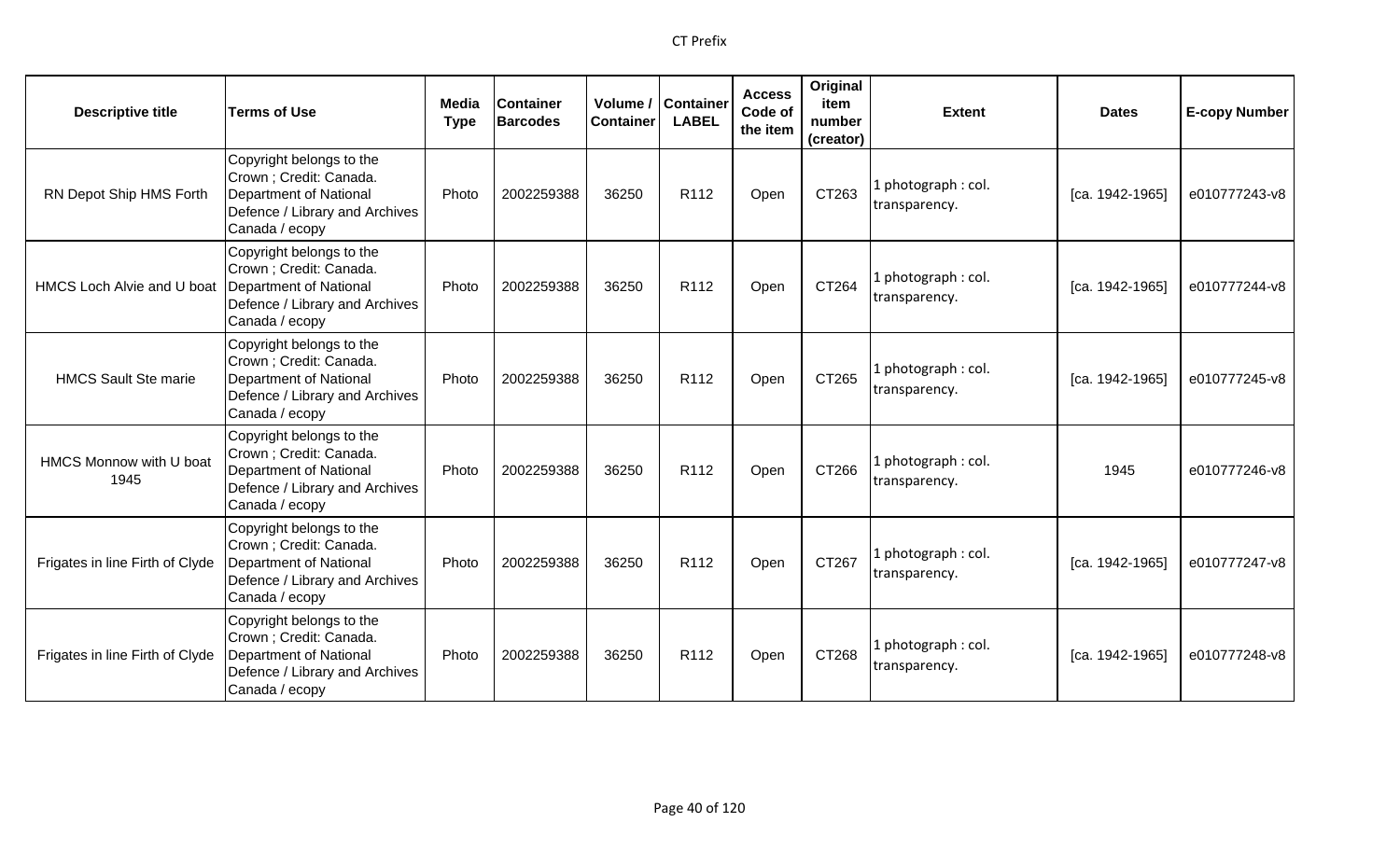| <b>Descriptive title</b>                           | <b>Terms of Use</b>                                                                                                               | Media<br><b>Type</b> | Container<br><b>Barcodes</b> | Volume /<br><b>Container</b> | <b>Container</b><br><b>LABEL</b> | <b>Access</b><br>Code of<br>the item | Original<br>item<br>number<br>(creator) | <b>Extent</b>                        | <b>Dates</b>    | <b>E-copy Number</b> |
|----------------------------------------------------|-----------------------------------------------------------------------------------------------------------------------------------|----------------------|------------------------------|------------------------------|----------------------------------|--------------------------------------|-----------------------------------------|--------------------------------------|-----------------|----------------------|
| HMCS Restigouche May 1942                          | Copyright belongs to the<br>Crown ; Credit: Canada.<br>Department of National<br>Defence / Library and Archives<br>Canada / ecopy | Photo                | 2002259388                   | 36250                        | R112                             | Open                                 | CT269                                   | 1 photograph : col.<br>transparency. | 1942            | e010777249-v8        |
| HMCS Restigouche May 1942   Department of National | Copyright belongs to the<br>Crown ; Credit: Canada.<br>Defence / Library and Archives<br>Canada / ecopy                           | Photo                | 2002259388                   | 36250                        | R112                             | Open                                 | CT270                                   | L photograph: col.<br>transparency.  | 1942            | e010777250-v8        |
| <b>HMS Hesperus H57</b>                            | Copyright belongs to the<br>Crown ; Credit: Canada.<br>Department of National<br>Defence / Library and Archives<br>Canada / ecopy | Photo                | 2002259388                   | 36250                        | R112                             | Open                                 | CT271                                   | L photograph: col.<br>transparency.  | [ca. 1942-1965] | e010777251-v8        |
| CDN DD refuleing at sea                            | Copyright belongs to the<br>Crown ; Credit: Canada.<br>Department of National<br>Defence / Library and Archives<br>Canada / ecopy | Photo                | 2002259388                   | 36250                        | R <sub>112</sub>                 | Open                                 | CT272                                   | 1 photograph: col.<br>transparency.  | [ca. 1942-1965] | e010777252-v8        |
| HMCS Restigouche May 1942   Department of National | Copyright belongs to the<br>Crown ; Credit: Canada.<br>Defence / Library and Archives<br>Canada / ecopy                           | Photo                | 2002259388                   | 36250                        | R112                             | Open                                 | CT273                                   | L photograph: col.<br>transparency.  | 1942            | e010777253-v8        |
| HMCS Restigouche May 1942   Department of National | Copyright belongs to the<br>Crown ; Credit: Canada.<br>Defence / Library and Archives<br>Canada / ecopy                           | Photo                | 2002259388                   | 36250                        | R <sub>112</sub>                 | Open                                 | CT274                                   | 1 photograph: col.<br>transparency.  | 1942            | e010777254-v8        |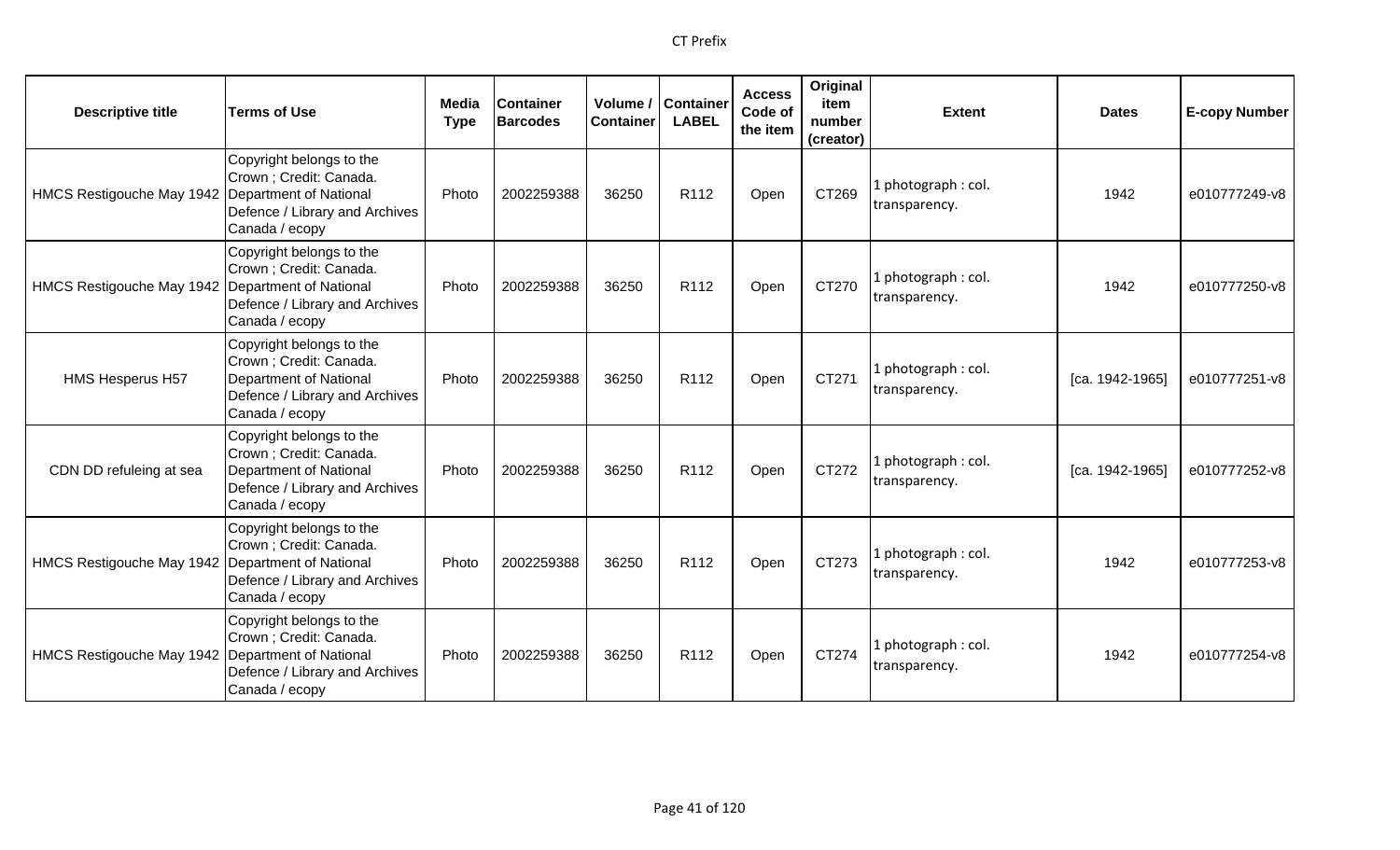| <b>Descriptive title</b>        | <b>Terms of Use</b>                                                                                                               | <b>Media</b><br><b>Type</b> | <b>Container</b><br><b>Barcodes</b> | <b>Container</b> | Volume / Container<br><b>LABEL</b> | <b>Access</b><br>Code of<br>the item | Original<br>item<br>number<br>(creator) | <b>Extent</b>                        | <b>Dates</b>    | <b>E-copy Number</b> |
|---------------------------------|-----------------------------------------------------------------------------------------------------------------------------------|-----------------------------|-------------------------------------|------------------|------------------------------------|--------------------------------------|-----------------------------------------|--------------------------------------|-----------------|----------------------|
| HMCS Restigouche May 1942       | Copyright belongs to the<br>Crown; Credit: Canada.<br>Department of National<br>Defence / Library and Archives<br>Canada / ecopy  | Photo                       | 2002259388                          | 36250            | R <sub>112</sub>                   | Open                                 | CT275                                   | 1 photograph: col.<br>transparency.  | 1942            | e010777255-v8        |
| HMCS Restigouche May 1942       | Copyright belongs to the<br>Crown ; Credit: Canada.<br>Department of National<br>Defence / Library and Archives<br>Canada / ecopy | Photo                       | 2002259388                          | 36250            | R112                               | Open                                 | CT276                                   | 1 photograph: col.<br>transparency.  | 1942            | e010777256-v8        |
| HMCS Algonquin bridge 1944      | Copyright belongs to the<br>Crown ; Credit: Canada.<br>Department of National<br>Defence / Library and Archives<br>Canada / ecopy | Photo                       | 2002259388                          | 36250            | R112                               | Open                                 | CT277                                   | 1 photograph : col.<br>transparency. | 1944            | e010777257-v8        |
| HMCS Algonquin deck 1944        | Copyright belongs to the<br>Crown ; Credit: Canada.<br>Department of National<br>Defence / Library and Archives<br>Canada / ecopy | Photo                       | 2002259388                          | 36250            | R <sub>112</sub>                   | Open                                 | <b>CT277A</b>                           | 1 photograph: col.<br>transparency.  | 1944            | e010777258-v8        |
| HMCS Algonquin deck 1944        | Copyright belongs to the<br>Crown; Credit: Canada.<br>Department of National<br>Defence / Library and Archives<br>Canada / ecopy  | Photo                       | 2002259388                          | 36250            | R112                               | Open                                 | CT278                                   | L photograph: col.<br>transparency.  | 1944            | e010777259-v8        |
| <b>HMCS Assiniboine Iceland</b> | Copyright belongs to the<br>Crown; Credit: Canada.<br>Department of National<br>Defence / Library and Archives<br>Canada / ecopy  | Photo                       | 2002259388                          | 36250            | R <sub>112</sub>                   | Open                                 | CT279                                   | 1 photograph: col.<br>transparency.  | [ca. 1942-1965] | e010777260-v8        |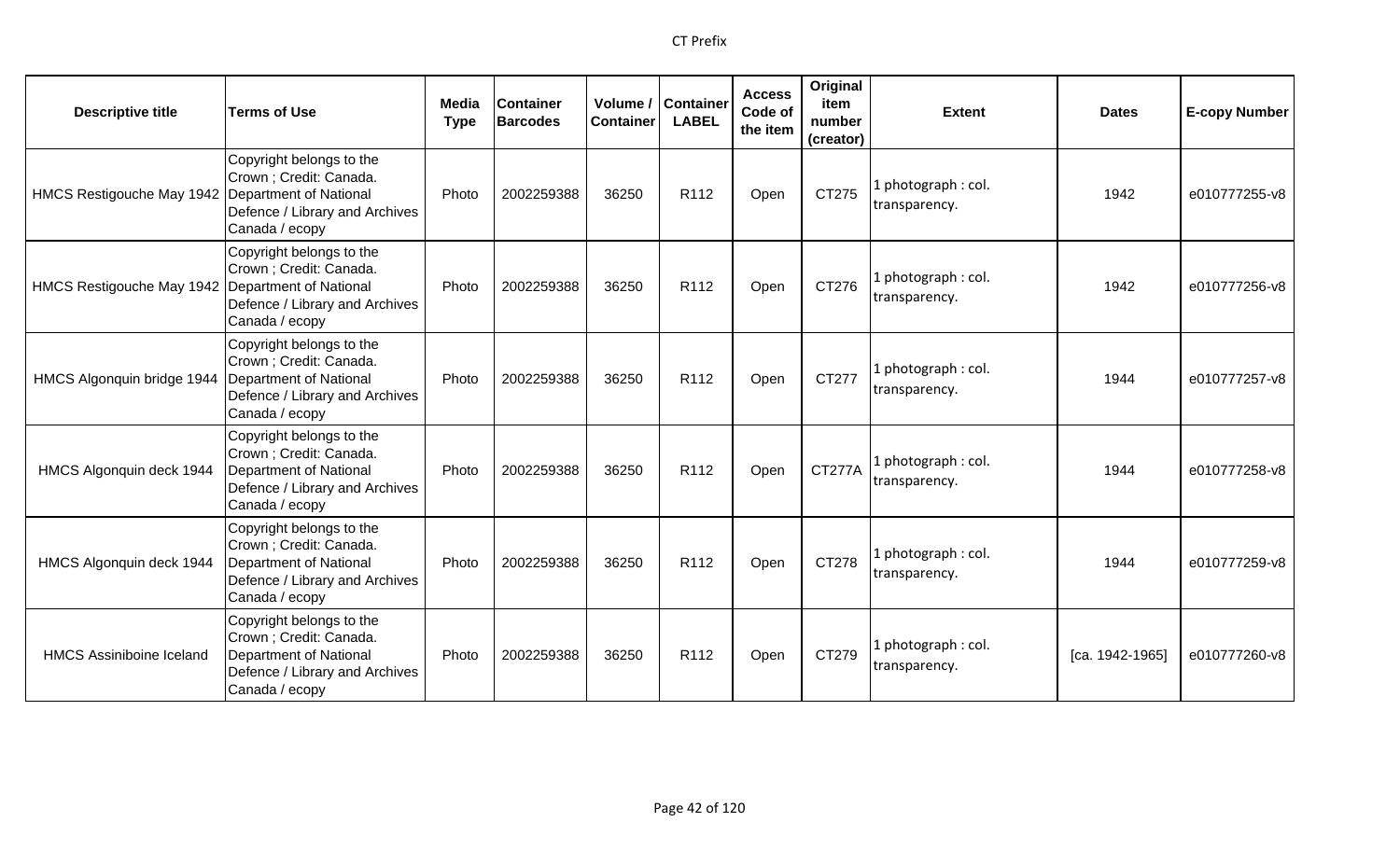| <b>Descriptive title</b>                                    | <b>Terms of Use</b>                                                                                                               | Media<br><b>Type</b> | <b>Container</b><br><b>Barcodes</b> | Volume /<br><b>Container</b> | <b>Container</b><br><b>LABEL</b> | <b>Access</b><br>Code of<br>the item | Original<br>item<br>number<br>(creator) | <b>Extent</b>                       | <b>Dates</b>    | <b>E-copy Number</b> |
|-------------------------------------------------------------|-----------------------------------------------------------------------------------------------------------------------------------|----------------------|-------------------------------------|------------------------------|----------------------------------|--------------------------------------|-----------------------------------------|-------------------------------------|-----------------|----------------------|
| HMS King George V (negative<br>mislabelled - same as CT285) | Copyright belongs to the<br>Crown ; Credit: Canada.<br>Department of National<br>Defence / Library and Archives<br>Canada / ecopy | Photo                | 2002259388                          | 36250                        | R112                             | Open                                 | CT280                                   | L photograph: col.<br>transparency. | [ca. 1942-1965] | e010777261-v8        |
| <b>HMCS Warrior 1946</b>                                    | Copyright belongs to the<br>Crown ; Credit: Canada.<br>Department of National<br>Defence / Library and Archives<br>Canada / ecopy | Photo                | 2002259388                          | 36250                        | R112                             | Open                                 | <b>CT280A</b>                           | L photograph: col.<br>transparency. | 1946            | e010777262-v8        |
| HMCS Warrior at sunset 1946 Department of National          | Copyright belongs to the<br>Crown ; Credit: Canada.<br>Defence / Library and Archives<br>Canada / ecopy                           | Photo                | 2002259388                          | 36250                        | R <sub>112</sub>                 | Open                                 | CT281                                   | L photograph: col.<br>transparency. | 1946            | e010777263-v8        |
| <b>HMCS Magnificant</b><br>approaching jetty 1950           | Copyright belongs to the<br>Crown ; Credit: Canada.<br>Department of National<br>Defence / Library and Archives<br>Canada / ecopy | Photo                | 2002259388                          | 36250                        | R112                             | Open                                 | CT282                                   | 1 photograph: col.<br>transparency. | 1950            | e010777264-v8        |
| <b>HMCS Magnificant</b><br>approaching jetty 1950           | Copyright belongs to the<br>Crown ; Credit: Canada.<br>Department of National<br>Defence / Library and Archives<br>Canada / ecopy | Photo                | 2002259388                          | 36250                        | R112                             | Open                                 | CT283                                   | L photograph: col.<br>transparency. | 1950            | e010777265-v8        |
| <b>HMCS Restigouche</b>                                     | Copyright belongs to the<br>Crown ; Credit: Canada.<br>Department of National<br>Defence / Library and Archives<br>Canada / ecopy | Photo                | 2002259388                          | 36250                        | R <sub>112</sub>                 | Open                                 | CT284                                   | 1 photograph: col.<br>transparency. | [ca. 1942-1965] | e010777266-v8        |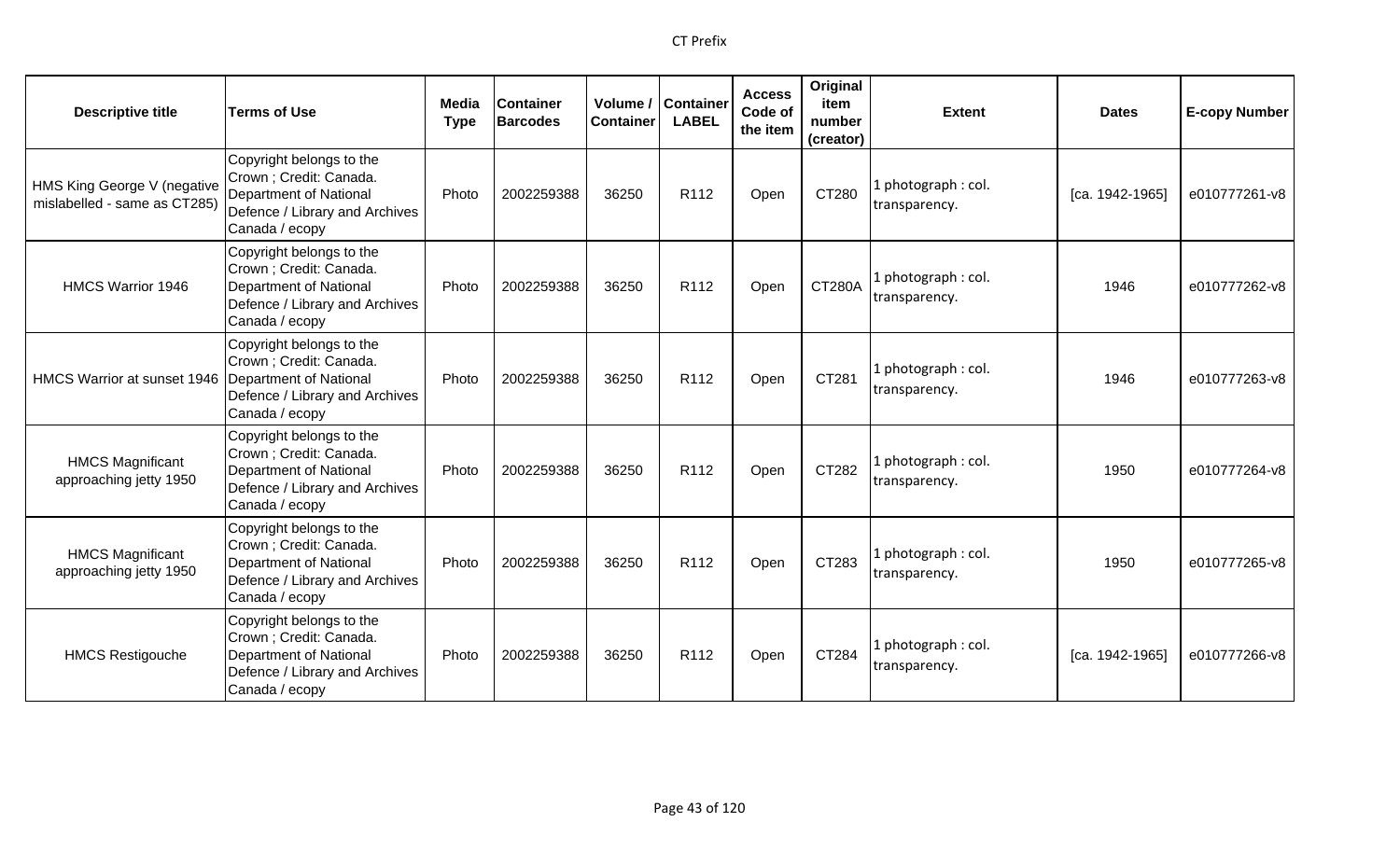| <b>Descriptive title</b>                               | <b>Terms of Use</b>                                                                                                                      | Media<br><b>Type</b> | <b>Container</b><br><b>Barcodes</b> | <b>Container</b> | Volume / Container<br><b>LABEL</b> | <b>Access</b><br>Code of<br>the item | Original<br>item<br>number<br>(creator) | <b>Extent</b>                        | <b>Dates</b>      | <b>E-copy Number</b> |
|--------------------------------------------------------|------------------------------------------------------------------------------------------------------------------------------------------|----------------------|-------------------------------------|------------------|------------------------------------|--------------------------------------|-----------------------------------------|--------------------------------------|-------------------|----------------------|
| HMS King George V (same as<br>CT280)                   | Copyright belongs to the<br>Crown; Credit: Canada.<br><b>Department of National</b><br>Defence / Library and Archives<br>Canada / ecopy  | Photo                | 2002259388                          | 36250            | R112                               | Open                                 | CT285                                   | 1 photograph: col.<br>transparency.  | [ca. 1942-1965]   | e010777267-v8        |
| <b>HMCS Ontario</b>                                    | Copyright belongs to the<br>Crown ; Credit: Canada.<br><b>Department of National</b><br>Defence / Library and Archives<br>Canada / ecopy | Photo                | 2002259388                          | 36250            | R <sub>112</sub>                   | Open                                 | CT286                                   | 1 photograph: col.<br>transparency.  | [ca. 1942-1965]   | e010777268-v8        |
| <b>HMCS Uganda</b>                                     | Copyright belongs to the<br>Crown; Credit: Canada.<br><b>Department of National</b><br>Defence / Library and Archives<br>Canada / ecopy  | Photo                | 2002259388                          | 36250            | R112                               | Open                                 | CT287                                   | l photograph : col.<br>transparency. | [ca. 1942-1965]   | e010777269-v8        |
| Prince Class landing craft LSI                         | Copyright belongs to the<br>Crown; Credit: Canada.<br><b>Department of National</b><br>Defence / Library and Archives<br>Canada / ecopy  | Photo                | 2002259388                          | 36250            | R112                               | Open                                 | CT288                                   | 1 photograph: col.<br>transparency.  | $[ca. 1942-1965]$ | e010777270-v8        |
| Prince Class 3/4 view QX port   Department of National | Copyright belongs to the<br>Crown ; Credit: Canada.<br>Defence / Library and Archives<br>Canada / ecopy                                  | Photo                | 2002259388                          | 36250            | R112                               | Open                                 | CT289                                   | 1 photograph: col.<br>transparency.  | [ca. 1942-1965]   | e010777271-v8        |
| Prince Class 3/4 view FX port                          | Copyright belongs to the<br>Crown ; Credit: Canada.<br><b>Department of National</b><br>Defence / Library and Archives<br>Canada / ecopy | Photo                | 2002259388                          | 36250            | R <sub>112</sub>                   | Open                                 | CT290                                   | 1 photograph: col.<br>transparency.  | [ca. 1942-1965]   | e010777272-v8        |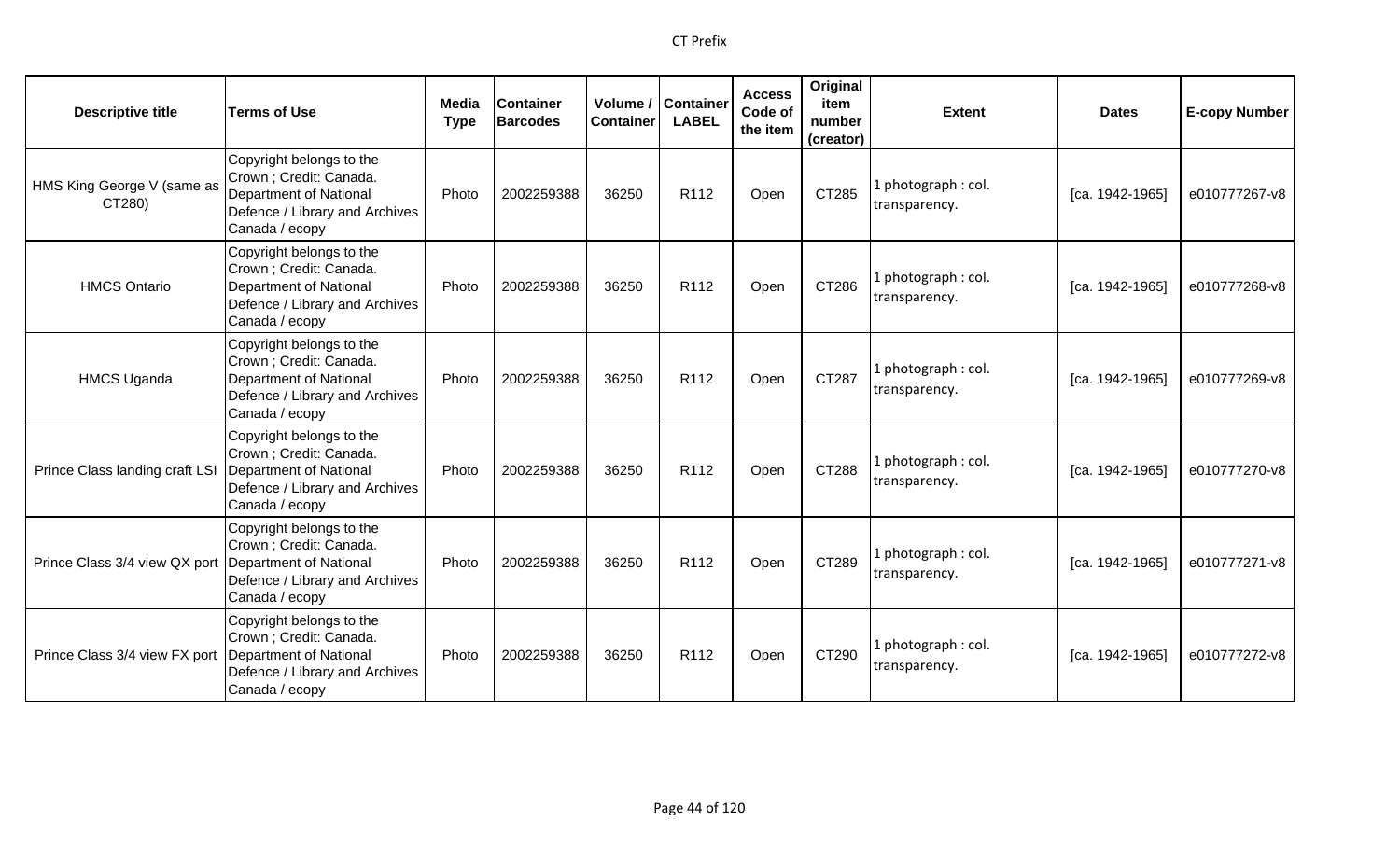| <b>Descriptive title</b>                           | <b>Terms of Use</b>                                                                                                               | Media<br><b>Type</b> | <b>Container</b><br><b>Barcodes</b> | Volume /<br><b>Container</b> | <b>Container</b><br><b>LABEL</b> | <b>Access</b><br>Code of<br>the item | Original<br>item<br>number<br>(creator) | <b>Extent</b>                        | <b>Dates</b>    | <b>E-copy Number</b> |
|----------------------------------------------------|-----------------------------------------------------------------------------------------------------------------------------------|----------------------|-------------------------------------|------------------------------|----------------------------------|--------------------------------------|-----------------------------------------|--------------------------------------|-----------------|----------------------|
| HMCS Prince Robert gun crew Department of National | Copyright belongs to the<br>Crown ; Credit: Canada.<br>Defence / Library and Archives<br>Canada / ecopy                           | Photo                | 2002259388                          | 36250                        | R <sub>112</sub>                 | Open                                 | CT291                                   | 1 photograph: col.<br>transparency.  | [ca. 1942-1965] | e010777273-v8        |
| Prince class LSI port view                         | Copyright belongs to the<br>Crown ; Credit: Canada.<br>Department of National<br>Defence / Library and Archives<br>Canada / ecopy | Photo                | 2002259388                          | 36250                        | R112                             | Open                                 | CT292                                   | 1 photograph: col.<br>transparency.  | [ca. 1942-1965] | e010777274-v8        |
| Prince class 3/4 view stbd                         | Copyright belongs to the<br>Crown ; Credit: Canada.<br>Department of National<br>Defence / Library and Archives<br>Canada / ecopy | Photo                | 2002259388                          | 36250                        | R <sub>112</sub>                 | Open                                 | CT293                                   | 1 photograph: col.<br>transparency.  | [ca. 1942-1965] | e010777275-v8        |
| Destroyer at sea                                   | Copyright belongs to the<br>Crown ; Credit: Canada.<br>Department of National<br>Defence / Library and Archives<br>Canada / ecopy | Photo                | 2002259388                          | 36250                        | R112                             | Open                                 | CT294                                   | 1 photograph : col.<br>transparency. | [ca. 1942-1965] | e010777276-v8        |
| LCI(L) stbd 1944                                   | Copyright belongs to the<br>Crown ; Credit: Canada.<br>Department of National<br>Defence / Library and Archives<br>Canada / ecopy | Photo                | 2002259388                          | 36250                        | R112                             | Open                                 | CT296                                   | 1 photograph: col.<br>transparency.  | 1944            | e010777277-v8        |
| LCI(L) port 1944                                   | Copyright belongs to the<br>Crown ; Credit: Canada.<br>Department of National<br>Defence / Library and Archives<br>Canada / ecopy | Photo                | 2002259388                          | 36250                        | R <sub>112</sub>                 | Open                                 | CT297                                   | 1 photograph: col.<br>transparency.  | 1944            | e010777278-v8        |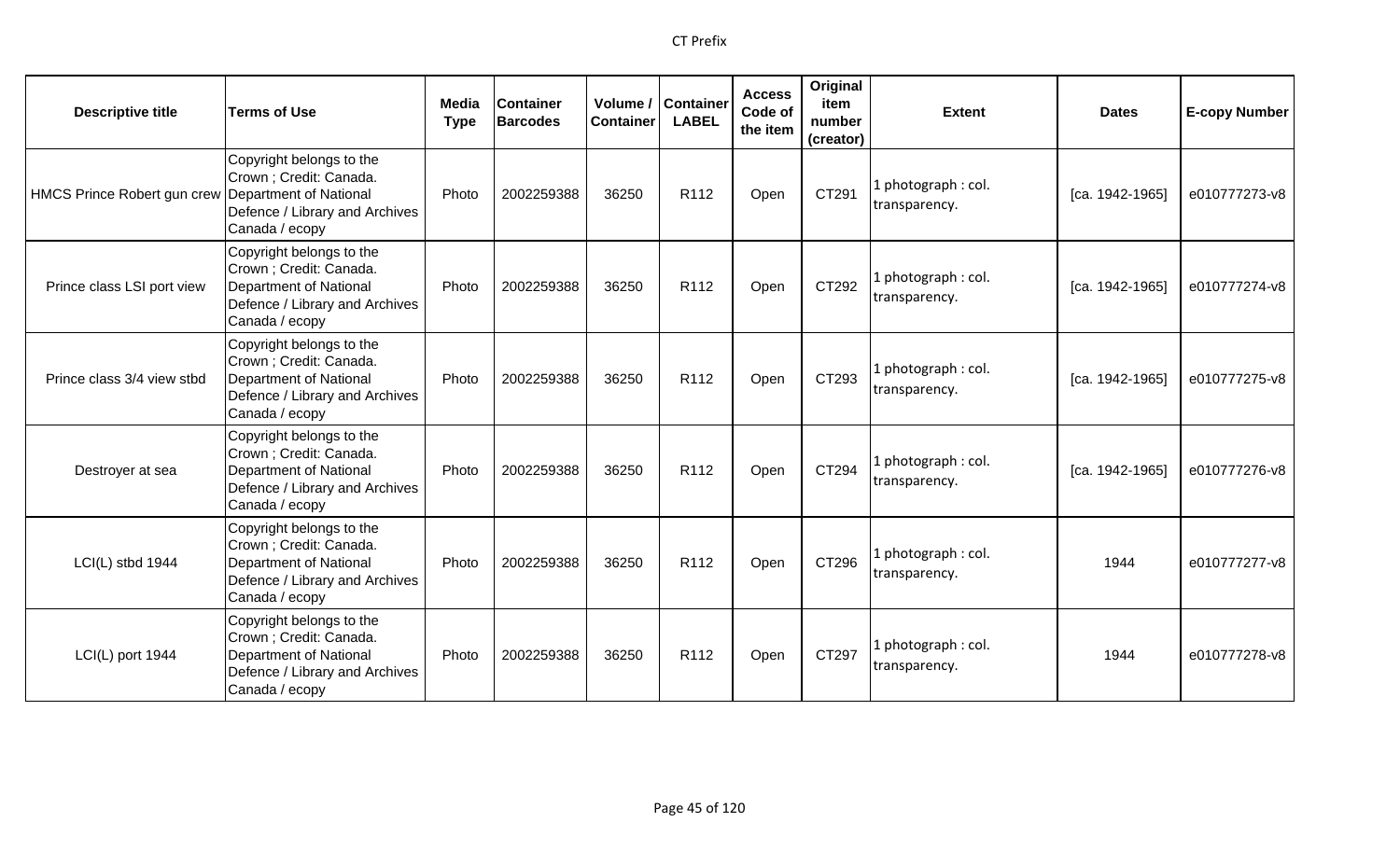| <b>Descriptive title</b>     | <b>Terms of Use</b>                                                                                                               | Media<br><b>Type</b> | <b>Container</b><br><b>Barcodes</b> | Volume /<br><b>Container</b> | <b>Container</b><br><b>LABEL</b> | <b>Access</b><br>Code of<br>the item | Original<br>item<br>number<br>(creator) | <b>Extent</b>                        | <b>Dates</b> | <b>E-copy Number</b> |
|------------------------------|-----------------------------------------------------------------------------------------------------------------------------------|----------------------|-------------------------------------|------------------------------|----------------------------------|--------------------------------------|-----------------------------------------|--------------------------------------|--------------|----------------------|
| LCI(L)125 port 1944          | Copyright belongs to the<br>Crown ; Credit: Canada.<br>Department of National<br>Defence / Library and Archives<br>Canada / ecopy | Photo                | 2002259388                          | 36250                        | R112                             | Open                                 | CT298                                   | photograph: col.<br>transparency.    | 1944         | e010777279-v8        |
| LCI(L)125 port 1944          | Copyright belongs to the<br>Crown ; Credit: Canada.<br>Department of National<br>Defence / Library and Archives<br>Canada / ecopy | Photo                | 2002259388                          | 36250                        | R112                             | Open                                 | CT299                                   | l photograph : col.<br>transparency. | 1944         | e010777280-v8        |
| LCI(T) 1944                  | Copyright belongs to the<br>Crown ; Credit: Canada.<br>Department of National<br>Defence / Library and Archives<br>Canada / ecopy | Photo                | 2002259388                          | 36250                        | R112                             | Open                                 | CT300                                   | l photograph : col.<br>transparency. | 1944         | e010777281-v8        |
| LCI(T) 1944                  | Copyright belongs to the<br>Crown ; Credit: Canada.<br>Department of National<br>Defence / Library and Archives<br>Canada / ecopy | Photo                | 2002259388                          | 36250                        | R112                             | Open                                 | CT301                                   | l photograph : col.<br>transparency. | 1944         | e010777282-v8        |
| Landing craft personnel 1944 | Copyright belongs to the<br>Crown ; Credit: Canada.<br>Department of National<br>Defence / Library and Archives<br>Canada / ecopy | Photo                | 2002259388                          | 36250                        | R <sub>112</sub>                 | Open                                 | CT302                                   | l photograph : col.<br>transparency. | 1944         | e010777283-v8        |
| Landing craft and ship 1944  | Copyright belongs to the<br>Crown ; Credit: Canada.<br>Department of National<br>Defence / Library and Archives<br>Canada / ecopy | Photo                | 2002259388                          | 36250                        | R <sub>112</sub>                 | Open                                 | CT303                                   | photograph: col.<br>transparency.    | 1944         | e010777284-v8        |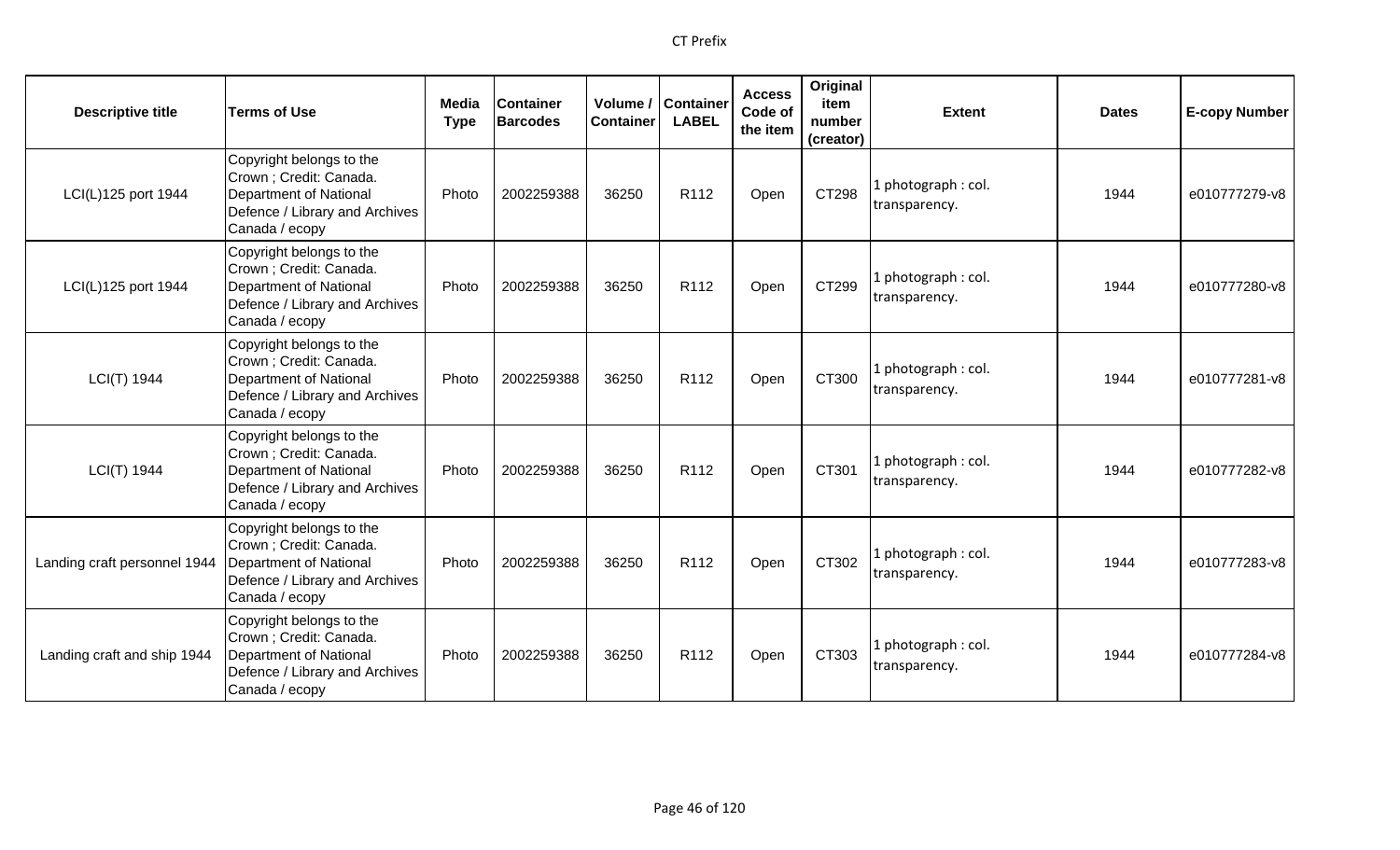| <b>Descriptive title</b>    | <b>Terms of Use</b>                                                                                                                      | <b>Media</b><br><b>Type</b> | <b>Container</b><br><b>Barcodes</b> | <b>Container</b> | Volume / Container<br><b>LABEL</b> | <b>Access</b><br>Code of<br>the item | Original<br>item<br>number<br>(creator) | <b>Extent</b>                        | <b>Dates</b> | <b>E-copy Number</b> |
|-----------------------------|------------------------------------------------------------------------------------------------------------------------------------------|-----------------------------|-------------------------------------|------------------|------------------------------------|--------------------------------------|-----------------------------------------|--------------------------------------|--------------|----------------------|
| Landing craft at beach 1944 | Copyright belongs to the<br>Crown; Credit: Canada.<br>Department of National<br>Defence / Library and Archives<br>Canada / ecopy         | Photo                       | 2002259388                          | 36250            | R112                               | Open                                 | CT304                                   | 1 photograph : col.<br>transparency. | 1944         | e010777285-v8        |
| LCI(T) 1944                 | Copyright belongs to the<br>Crown ; Credit: Canada.<br>Department of National<br>Defence / Library and Archives<br>Canada / ecopy        | Photo                       | 2002259388                          | 36250            | R112                               | Open                                 | CT305                                   | 1 photograph: col.<br>transparency.  | 1944         | e010777286-v8        |
| LCI(L)292 1944              | Copyright belongs to the<br>Crown ; Credit: Canada.<br><b>Department of National</b><br>Defence / Library and Archives<br>Canada / ecopy | Photo                       | 2002259388                          | 36250            | R <sub>112</sub>                   | Open                                 | CT306                                   | 1 photograph: col.<br>transparency.  | 1944         | e010777287-v8        |
| LCI(T) and mother ship 1944 | Copyright belongs to the<br>Crown ; Credit: Canada.<br><b>Department of National</b><br>Defence / Library and Archives<br>Canada / ecopy | Photo                       | 2002259388                          | 36250            | R <sub>112</sub>                   | Open                                 | CT307                                   | 1 photograph: col.<br>transparency.  | 1944         | e010777288-v8        |
| LCI(T) x2 1944              | Copyright belongs to the<br>Crown; Credit: Canada.<br>Department of National<br>Defence / Library and Archives<br>Canada / ecopy         | Photo                       | 2002259388                          | 36250            | R <sub>112</sub>                   | Open                                 | CT308                                   | 1 photograph: col.<br>transparency.  | 1944         | e010777289-v8        |
| LCI(L)125 port 1944         | Copyright belongs to the<br>Crown; Credit: Canada.<br>Department of National<br>Defence / Library and Archives<br>Canada / ecopy         | Photo                       | 2002259388                          | 36250            | R <sub>112</sub>                   | Open                                 | CT309                                   | 1 photograph: col.<br>transparency.  | 1944         | e010777290-v8        |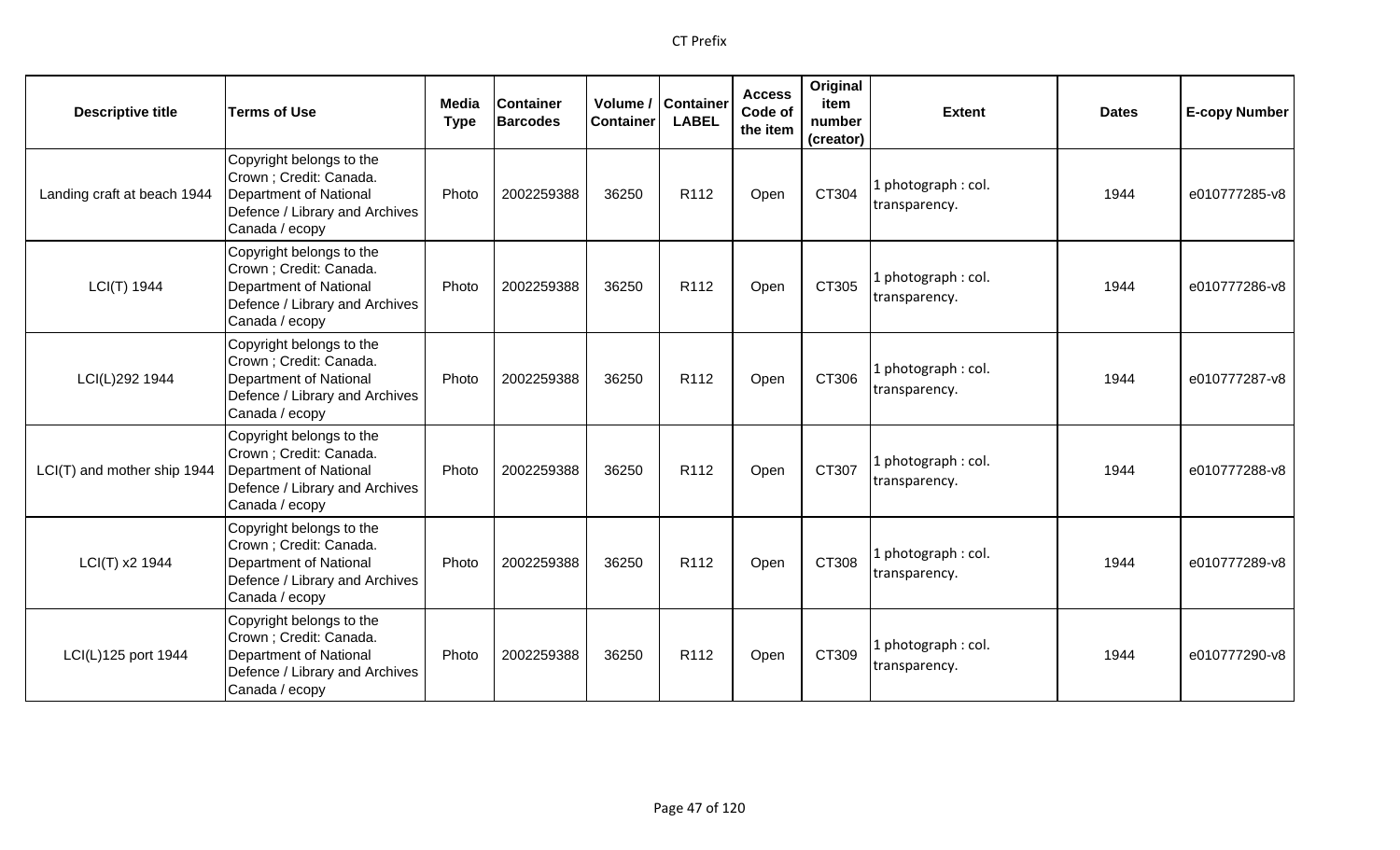| <b>Descriptive title</b>          | <b>Terms of Use</b>                                                                                                                      | <b>Media</b><br><b>Type</b> | <b>Container</b><br><b>Barcodes</b> | <b>Container</b> | Volume / Container<br><b>LABEL</b> | <b>Access</b><br>Code of<br>the item | Original<br>item<br>number<br>(creator) | <b>Extent</b>                       | <b>Dates</b>      | <b>E-copy Number</b> |
|-----------------------------------|------------------------------------------------------------------------------------------------------------------------------------------|-----------------------------|-------------------------------------|------------------|------------------------------------|--------------------------------------|-----------------------------------------|-------------------------------------|-------------------|----------------------|
| Pennants drying in breeze<br>1944 | Copyright belongs to the<br>Crown ; Credit: Canada.<br><b>Department of National</b><br>Defence / Library and Archives<br>Canada / ecopy | Photo                       | 2002259388                          | 36250            | R112                               | Open                                 | CT310                                   | 1 photograph: col.<br>transparency. | 1944              | e010777291-v8        |
| Boom defence Halifax              | Copyright belongs to the<br>Crown; Credit: Canada.<br><b>Department of National</b><br>Defence / Library and Archives<br>Canada / ecopy  | Photo                       | 2002259388                          | 36250            | R <sub>112</sub>                   | Open                                 | CT311                                   | 1 photograph: col.<br>transparency. | [ca. 1942-1965]   | e010777292-v8        |
| Bedford basin NS                  | Copyright belongs to the<br>Crown; Credit: Canada.<br><b>Department of National</b><br>Defence / Library and Archives<br>Canada / ecopy  | Photo                       | 2002259388                          | 36250            | R112                               | Open                                 | CT312                                   | 1 photograph: col.<br>transparency. | $[ca. 1942-1965]$ | e010777293-v8        |
| Convoy                            | Copyright belongs to the<br>Crown ; Credit: Canada.<br>Department of National<br>Defence / Library and Archives<br>Canada / ecopy        | Photo                       | 2002259388                          | 36250            | R112                               | Open                                 | CT313                                   | 1 photograph: col.<br>transparency. | [ca. 1942-1965]   | e010777294-v8        |
| Entrance to St.John's hbr NF      | Copyright belongs to the<br>Crown ; Credit: Canada.<br><b>Department of National</b><br>Defence / Library and Archives<br>Canada / ecopy | Photo                       | 2002259388                          | 36250            | R <sub>112</sub>                   | Open                                 | CT314                                   | 1 photograph: col.<br>transparency. | [ca. 1942-1965]   | e010777295-v8        |
| St.John's hbr dockyard            | Copyright belongs to the<br>Crown ; Credit: Canada.<br><b>Department of National</b><br>Defence / Library and Archives<br>Canada / ecopy | Photo                       | 2002259388                          | 36250            | R112                               | Open                                 | CT316                                   | 1 photograph: col.<br>transparency. | [ca. 1942-1965]   | e010777296-v8        |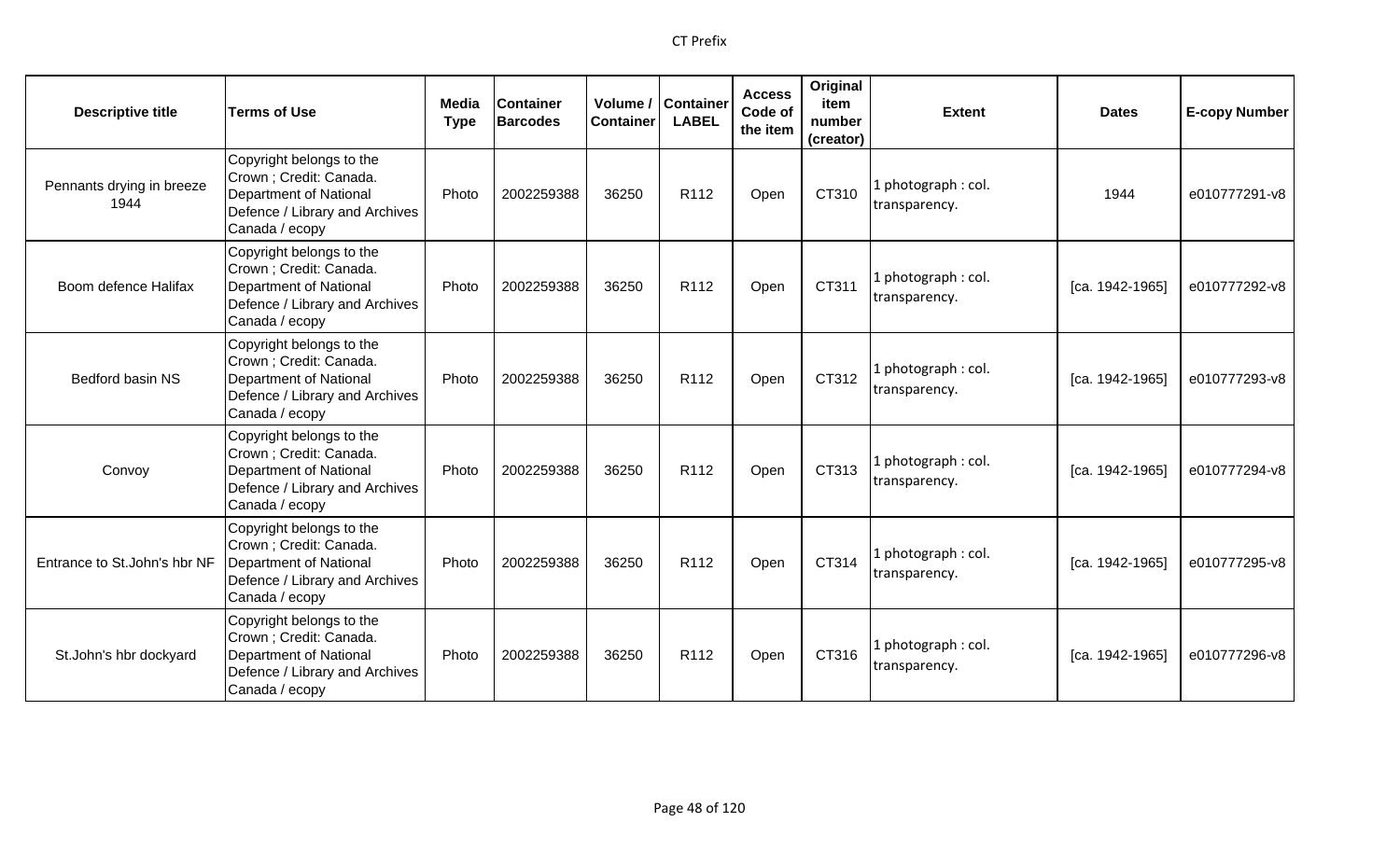| <b>Descriptive title</b>   | <b>Terms of Use</b>                                                                                                                      | <b>Media</b><br><b>Type</b> | <b>Container</b><br><b>Barcodes</b> | <b>Container</b> | Volume / Container<br><b>LABEL</b> | <b>Access</b><br>Code of<br>the item | Original<br>item<br>number<br>(creator) | <b>Extent</b>                        | <b>Dates</b>      | <b>E-copy Number</b> |
|----------------------------|------------------------------------------------------------------------------------------------------------------------------------------|-----------------------------|-------------------------------------|------------------|------------------------------------|--------------------------------------|-----------------------------------------|--------------------------------------|-------------------|----------------------|
| Launch of HMS Lassie       | Copyright belongs to the<br>Crown ; Credit: Canada.<br>Department of National<br>Defence / Library and Archives<br>Canada / ecopy        | Photo                       | 2002259388                          | 36250            | R112                               | Open                                 | CT317                                   | l photograph : col.<br>transparency. | $[ca. 1942-1965]$ | e010777297-v8        |
| RCN MTB in english channel | Copyright belongs to the<br>Crown ; Credit: Canada.<br><b>Department of National</b><br>Defence / Library and Archives<br>Canada / ecopy | Photo                       | 2002259388                          | 36250            | R112                               | Open                                 | CT318                                   | 1 photograph: col.<br>transparency.  | [ca. 1942-1965]   | e010777298-v8        |
| MTB's                      | Copyright belongs to the<br>Crown ; Credit: Canada.<br><b>Department of National</b><br>Defence / Library and Archives<br>Canada / ecopy | Photo                       | 2002259388                          | 36250            | R <sub>112</sub>                   | Open                                 | CT319                                   | 1 photograph: col.<br>transparency.  | [ca. 1942-1965]   | e010777299-v8        |
| MTB's in line              | Copyright belongs to the<br>Crown ; Credit: Canada.<br><b>Department of National</b><br>Defence / Library and Archives<br>Canada / ecopy | Photo                       | 2002259388                          | 36250            | R <sub>112</sub>                   | Open                                 | CT320                                   | 1 photograph: col.<br>transparency.  | [ca. 1942-1965]   | e010777300-v8        |
| <b>MTB 460</b>             | Copyright belongs to the<br>Crown; Credit: Canada.<br>Department of National<br>Defence / Library and Archives<br>Canada / ecopy         | Photo                       | 2002259388                          | 36250            | R <sub>112</sub>                   | Open                                 | CT321                                   | 1 photograph: col.<br>transparency.  | [ca. 1942-1965]   | e010777302-v8        |
| MGB's                      | Copyright belongs to the<br>Crown; Credit: Canada.<br>Department of National<br>Defence / Library and Archives<br>Canada / ecopy         | Photo                       | 2002259388                          | 36250            | R <sub>112</sub>                   | Open                                 | CT322                                   | 1 photograph: col.<br>transparency.  | [ca. 1942-1965]   | e010777303-v8        |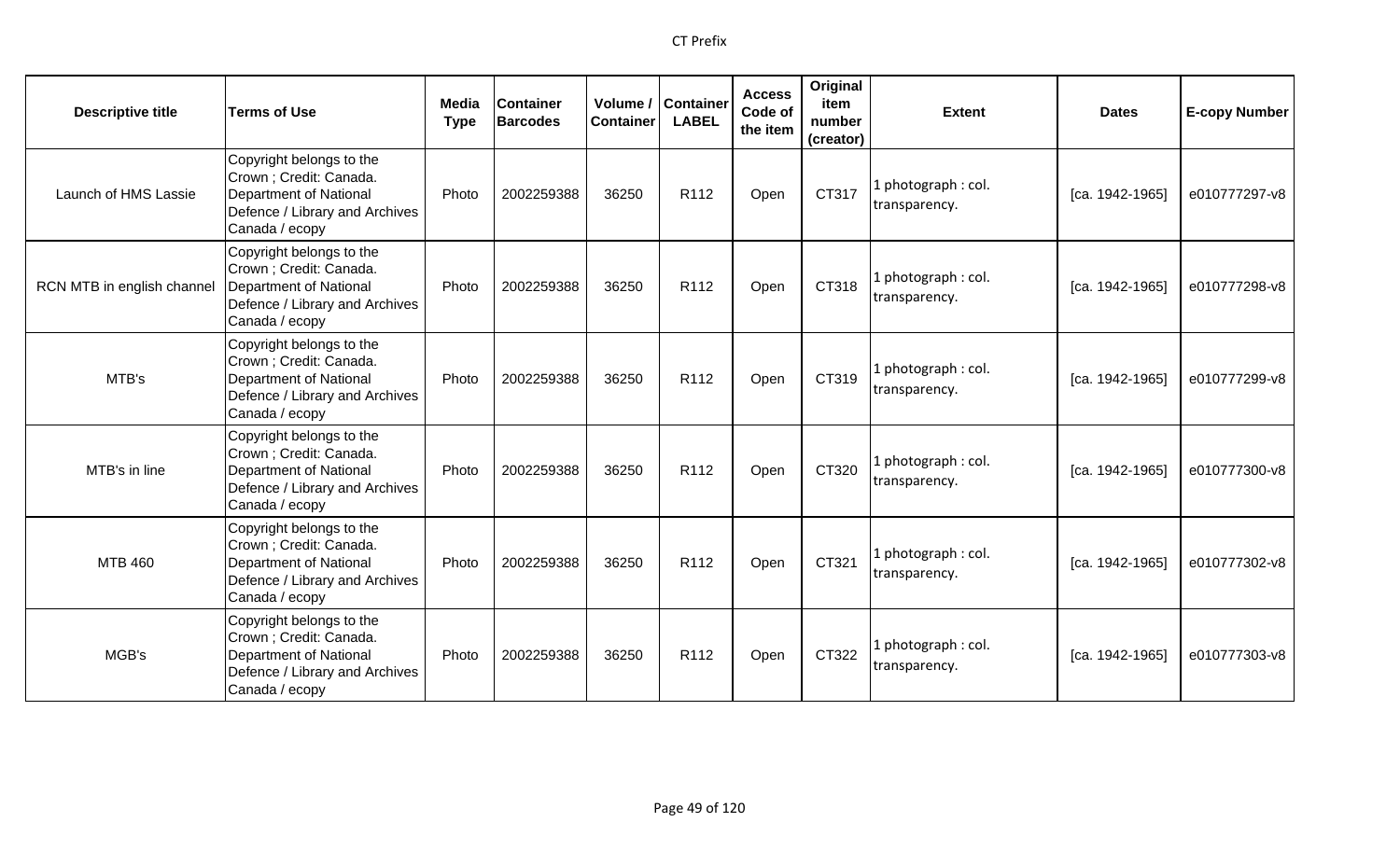| <b>Descriptive title</b>                                             | <b>Terms of Use</b>                                                                                                               | Media<br><b>Type</b> | <b>Container</b><br><b>Barcodes</b> | Volume /<br><b>Container</b> | <b>Container</b><br><b>LABEL</b> | <b>Access</b><br>Code of<br>the item | Original<br>item<br>number<br>(creator) | <b>Extent</b>                        | <b>Dates</b>      | <b>E-copy Number</b> |
|----------------------------------------------------------------------|-----------------------------------------------------------------------------------------------------------------------------------|----------------------|-------------------------------------|------------------------------|----------------------------------|--------------------------------------|-----------------------------------------|--------------------------------------|-------------------|----------------------|
| MTB 460 from front                                                   | Copyright belongs to the<br>Crown ; Credit: Canada.<br>Department of National<br>Defence / Library and Archives<br>Canada / ecopy | Photo                | 2002259388                          | 36250                        | R112                             | Open                                 | CT323                                   | 1 photograph : col.<br>transparency. | $[ca. 1942-1965]$ | e010777304-v8        |
| MTB's in line                                                        | Copyright belongs to the<br>Crown ; Credit: Canada.<br>Department of National<br>Defence / Library and Archives<br>Canada / ecopy | Photo                | 2002259388                          | 36250                        | R112                             | Open                                 | CT324                                   | 1 photograph: col.<br>transparency.  | [ca. 1942-1965]   | e010777305-v8        |
| MTB's (two CT325<br>transparencies in separate<br>folders, same pic) | Copyright belongs to the<br>Crown ; Credit: Canada.<br>Department of National<br>Defence / Library and Archives<br>Canada / ecopy | Photo                | 2002259388                          | 36250                        | R <sub>112</sub>                 | Open                                 | CT325                                   | 1 photograph: col.<br>transparency.  | [ca. 1942-1965]   | e010777306-v8        |
| Fairmile B Q094 and Iceberg<br>1944                                  | Copyright belongs to the<br>Crown ; Credit: Canada.<br>Department of National<br>Defence / Library and Archives<br>Canada / ecopy | Photo                | 2002259388                          | 36250                        | R <sub>112</sub>                 | Open                                 | CT326                                   | 1 photograph: col.<br>transparency.  | 1944              | e010777307-v8        |
| Fairmile B Q094 and Iceberg<br>1944                                  | Copyright belongs to the<br>Crown ; Credit: Canada.<br>Department of National<br>Defence / Library and Archives<br>Canada / ecopy | Photo                | 2002259388                          | 36250                        | R <sub>112</sub>                 | Open                                 | CT327                                   | 1 photograph: col.<br>transparency.  | 1944              | e010777308-v8        |
| Two Fairmile B's and iceberg                                         | Copyright belongs to the<br>Crown ; Credit: Canada.<br>Department of National<br>Defence / Library and Archives<br>Canada / ecopy | Photo                | 2002259388                          | 36250                        | R <sub>112</sub>                 | Open                                 | CT328                                   | 1 photograph: col.<br>transparency.  | [ca. 1942-1965]   | e010777309-v8        |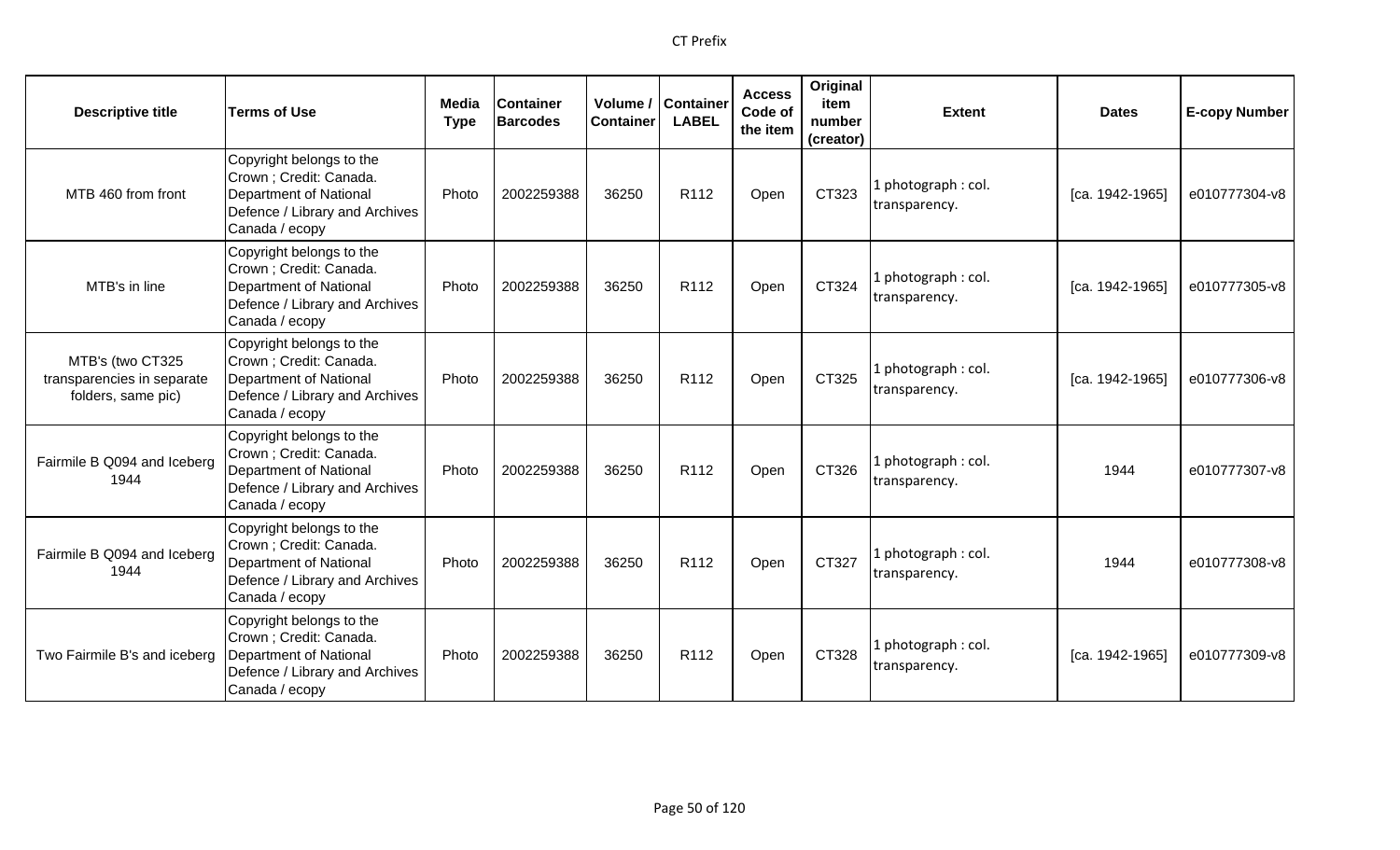| <b>Descriptive title</b>                      | <b>Terms of Use</b>                                                                                                               | Media<br><b>Type</b> | <b>Container</b><br><b>Barcodes</b> | Volume /<br><b>Container</b> | <b>Container</b><br><b>LABEL</b> | <b>Access</b><br>Code of<br>the item | Original<br>item<br>number<br>(creator) | <b>Extent</b>                        | <b>Dates</b>    | <b>E-copy Number</b> |
|-----------------------------------------------|-----------------------------------------------------------------------------------------------------------------------------------|----------------------|-------------------------------------|------------------------------|----------------------------------|--------------------------------------|-----------------------------------------|--------------------------------------|-----------------|----------------------|
| WRENs on parade summer<br>dress               | Copyright belongs to the<br>Crown; Credit: Canada.<br>Department of National<br>Defence / Library and Archives<br>Canada / ecopy  | Photo                | 2002259388                          | 36250                        | R <sub>112</sub>                 | Open                                 | CT329                                   | 1 photograph: col.<br>transparency.  | [ca. 1942-1965] | e010777310-v8        |
| <b>WREN</b> drummer at Crestoga               | Copyright belongs to the<br>Crown ; Credit: Canada.<br>Department of National<br>Defence / Library and Archives<br>Canada / ecopy | Photo                | 2002259388                          | 36250                        | R112                             | Open                                 | CT330                                   | 1 photograph: col.<br>transparency.  | [ca. 1942-1965] | e010777311-v8        |
| RAdm Brodeur inspecting<br>Moresby house 1944 | Copyright belongs to the<br>Crown ; Credit: Canada.<br>Department of National<br>Defence / Library and Archives<br>Canada / ecopy | Photo                | 2002259388                          | 36250                        | R <sub>112</sub>                 | Open                                 | CT331                                   | 1 photograph: col.<br>transparency.  | 1944            | e010777312-v8        |
| Two WRENs visit HMS<br>Newfoundland 1944      | Copyright belongs to the<br>Crown; Credit: Canada.<br>Department of National<br>Defence / Library and Archives<br>Canada / ecopy  | Photo                | 2002259388                          | 36250                        | R <sub>112</sub>                 | Open                                 | CT332                                   | 1 photograph: col.<br>transparency.  | 1944            | e010777313-v8        |
| <b>WREN Christmas party 1944</b>              | Copyright belongs to the<br>Crown ; Credit: Canada.<br>Department of National<br>Defence / Library and Archives<br>Canada / ecopy | Photo                | 2002259388                          | 36250                        | R112                             | Open                                 | CT334                                   | 1 photograph : col.<br>transparency. | 1944            | e010777314-v8        |
| London WRENs at Mme<br>Tassaudes 1944         | Copyright belongs to the<br>Crown ; Credit: Canada.<br>Department of National<br>Defence / Library and Archives<br>Canada / ecopy | Photo                | 2002259388                          | 36250                        | R <sub>112</sub>                 | Open                                 | CT337                                   | 1 photograph: col.<br>transparency.  | 1944            | e010777315-v8        |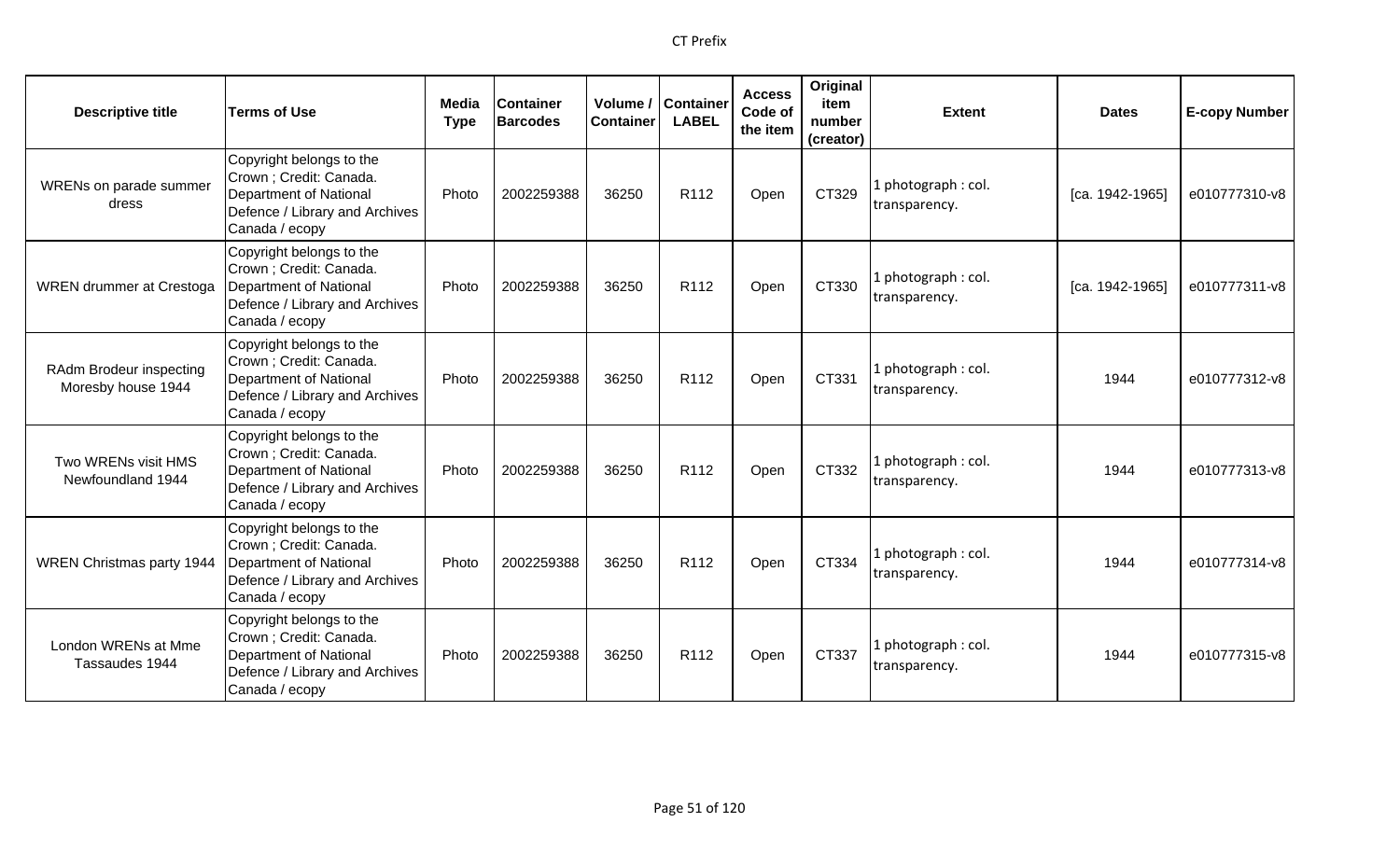| <b>Descriptive title</b>                      | <b>Terms of Use</b>                                                                                                                      | Media<br><b>Type</b> | <b>Container</b><br><b>Barcodes</b> | Volume /<br><b>Container</b> | <b>Container</b><br><b>LABEL</b> | <b>Access</b><br>Code of<br>the item | Original<br>item<br>number<br>(creator) | <b>Extent</b>                        | <b>Dates</b>      | <b>E-copy Number</b> |
|-----------------------------------------------|------------------------------------------------------------------------------------------------------------------------------------------|----------------------|-------------------------------------|------------------------------|----------------------------------|--------------------------------------|-----------------------------------------|--------------------------------------|-------------------|----------------------|
| <b>WRENs visiting barrage</b><br>balloon site | Copyright belongs to the<br>Crown ; Credit: Canada.<br>Department of National<br>Defence / Library and Archives<br>Canada / ecopy        | Photo                | 2002259388                          | 36250                        | R112                             | Open                                 | CT338                                   | photograph: col.<br>transparency.    | [ca. 1942-1965]   | e010777316-v8        |
| WREn at Cabot Hill St.John's<br><b>NF</b>     | Copyright belongs to the<br>Crown ; Credit: Canada.<br><b>Department of National</b><br>Defence / Library and Archives<br>Canada / ecopy | Photo                | 2002259388                          | 36250                        | R112                             | Open                                 | CT339                                   | I photograph: col.<br>transparency.  | [ca. 1942-1965]   | e010777317-v8        |
| <b>WREN</b> in London                         | Copyright belongs to the<br>Crown ; Credit: Canada.<br><b>Department of National</b><br>Defence / Library and Archives<br>Canada / ecopy | Photo                | 2002259388                          | 36250                        | R <sub>112</sub>                 | Open                                 | CT340                                   | L photograph : col.<br>transparency. | $[ca. 1942-1965]$ | e010777318-v8        |
| AA gun on Destroyer 1943<br>(same as 236)     | Copyright belongs to the<br>Crown ; Credit: Canada.<br><b>Department of National</b><br>Defence / Library and Archives<br>Canada / ecopy | Photo                | 2002259388                          | 36250                        | R <sub>112</sub>                 | Open                                 | CT341                                   | L photograph : col.<br>transparency. | 1943              | e010777319-v8        |
| Ratings from HMCS Cayuga ir<br>Japan 1950     | Copyright belongs to the<br>Crown ; Credit: Canada.<br>Department of National<br>Defence / Library and Archives<br>Canada / ecopy        | Photo                | 2002259388                          | 36250                        | R <sub>112</sub>                 | Open                                 | CT342                                   | photograph: col.<br>transparency.    | 1950              | e010777320-v8        |
| HMCS Sioux port side 1954                     | Copyright belongs to the<br>Crown ; Credit: Canada.<br><b>Department of National</b><br>Defence / Library and Archives<br>Canada / ecopy | Photo                | 2002259388                          | 36250                        | R <sub>112</sub>                 | Open                                 | <b>CT342A</b>                           | photograph: col.<br>transparency.    | 1954              | e010777321-v8        |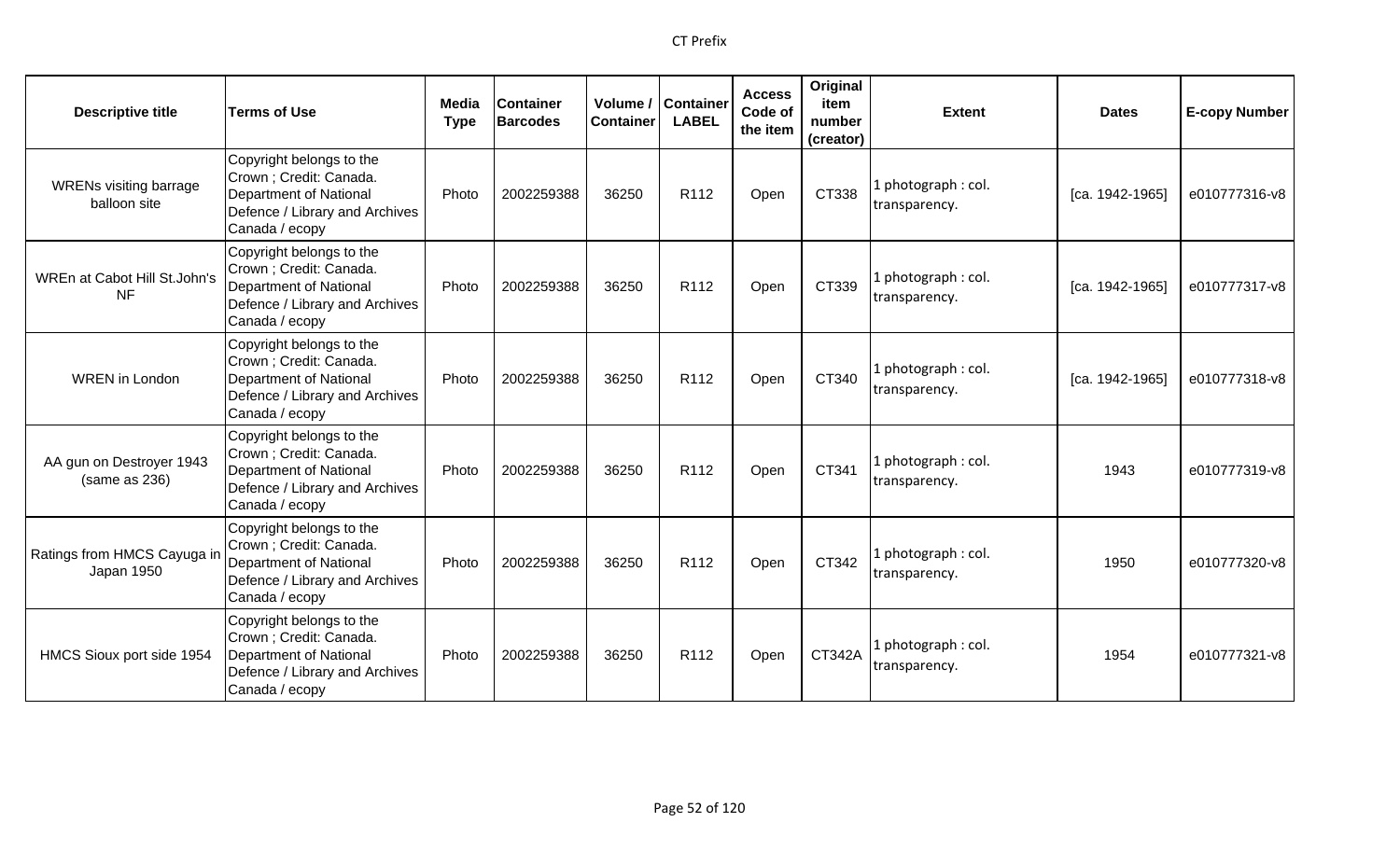| <b>Descriptive title</b>          | <b>Terms of Use</b>                                                                                                                      | <b>Media</b><br><b>Type</b> | <b>Container</b><br><b>Barcodes</b> | <b>Container</b> | Volume / Container<br><b>LABEL</b> | <b>Access</b><br>Code of<br>the item | Original<br>item<br>number<br>(creator) | <b>Extent</b>                        | <b>Dates</b>    | <b>E-copy Number</b> |
|-----------------------------------|------------------------------------------------------------------------------------------------------------------------------------------|-----------------------------|-------------------------------------|------------------|------------------------------------|--------------------------------------|-----------------------------------------|--------------------------------------|-----------------|----------------------|
| <b>WREN</b> with decorations 1944 | Copyright belongs to the<br>Crown ; Credit: Canada.<br><b>Department of National</b><br>Defence / Library and Archives<br>Canada / ecopy | Photo                       | 2002259388                          | 36250            | R <sub>112</sub>                   | Open                                 | CT343                                   | 1 photograph: col.<br>transparency.  | 1944            | e010777322-v8        |
| In early WREN uniform             | Copyright belongs to the<br>Crown ; Credit: Canada.<br>Department of National<br>Defence / Library and Archives<br>Canada / ecopy        | Photo                       | 2002259388                          | 36250            | R112                               | Open                                 | CT344                                   | 1 photograph: col.<br>transparency.  | [ca. 1942-1965] | e010777323-v8        |
| WREN K.Kincaid 1944               | Copyright belongs to the<br>Crown; Credit: Canada.<br>Department of National<br>Defence / Library and Archives<br>Canada / ecopy         | Photo                       | 2002259388                          | 36250            | R112                               | Open                                 | CT345                                   | 1 photograph: col.<br>transparency.  | 1944            | e010777324-v8        |
| <b>WREN R.Baker</b>               | Copyright belongs to the<br>Crown ; Credit: Canada.<br><b>Department of National</b><br>Defence / Library and Archives<br>Canada / ecopy | Photo                       | 2002259388                          | 36250            | R <sub>112</sub>                   | Open                                 | CT346                                   | 1 photograph: col.<br>transparency.  | [ca. 1942-1965] | e010777325-v8        |
| In early WREN uniform             | Copyright belongs to the<br>Crown ; Credit: Canada.<br>Department of National<br>Defence / Library and Archives<br>Canada / ecopy        | Photo                       | 2002259388                          | 36250            | R112                               | Open                                 | CT347                                   | l photograph : col.<br>transparency. | [ca. 1942-1965] | e010777326-v8        |
| New WREN uniform and dog<br>1943  | Copyright belongs to the<br>Crown ; Credit: Canada.<br><b>Department of National</b><br>Defence / Library and Archives<br>Canada / ecopy | Photo                       | 2002259388                          | 36250            | R <sub>112</sub>                   | Open                                 | CT348                                   | 1 photograph: col.<br>transparency.  | 1943            | e010777327-v8        |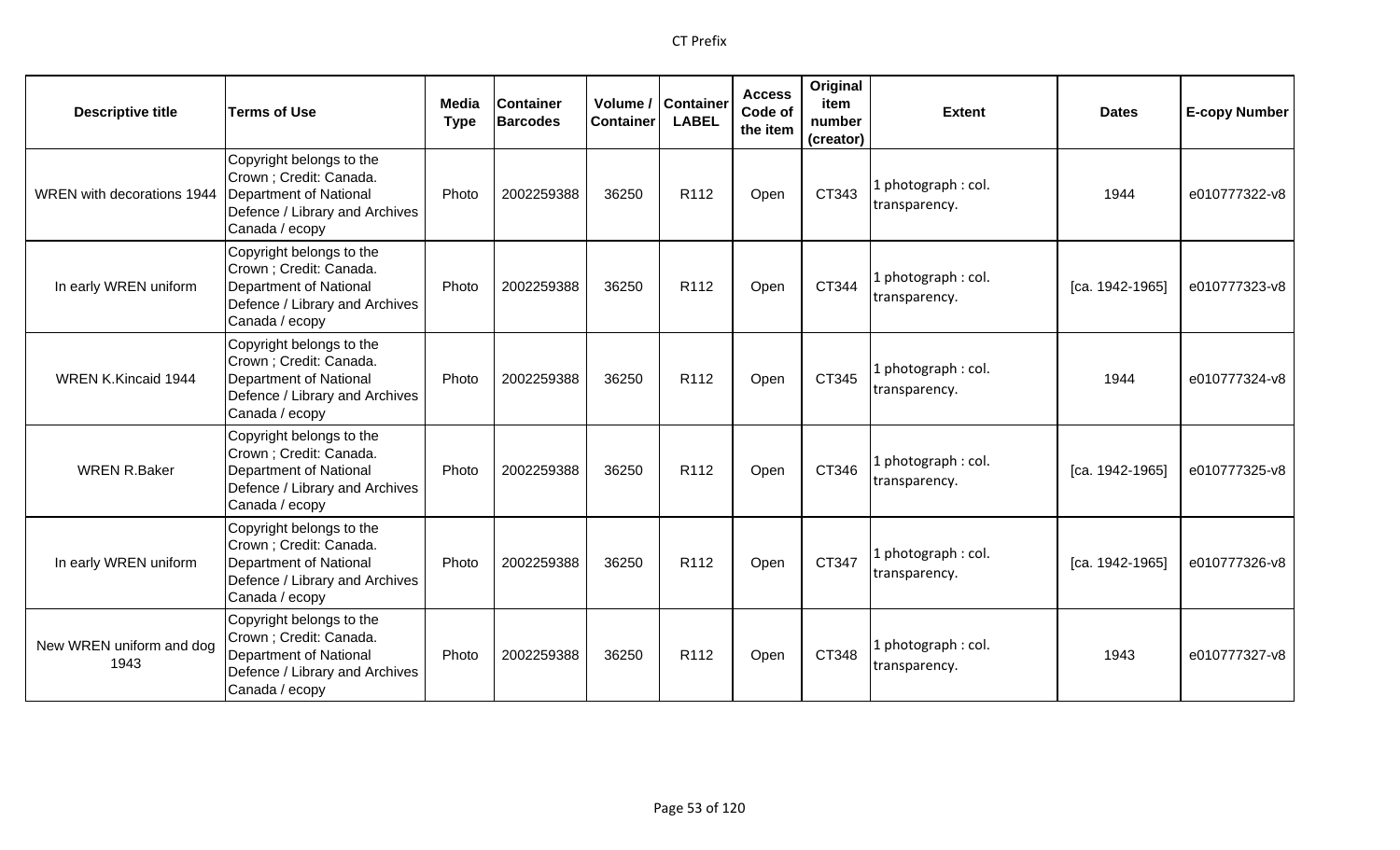| <b>Descriptive title</b>   | <b>Terms of Use</b>                                                                                                               | Media<br><b>Type</b> | <b>Container</b><br><b>Barcodes</b> | <b>Container</b> | Volume / Container<br><b>LABEL</b> | <b>Access</b><br>Code of<br>the item | Original<br>item<br>number<br>(creator) | <b>Extent</b>                        | <b>Dates</b>    | <b>E-copy Number</b> |
|----------------------------|-----------------------------------------------------------------------------------------------------------------------------------|----------------------|-------------------------------------|------------------|------------------------------------|--------------------------------------|-----------------------------------------|--------------------------------------|-----------------|----------------------|
| New WREN uniform 1943      | Copyright belongs to the<br>Crown ; Credit: Canada.<br>Department of National<br>Defence / Library and Archives<br>Canada / ecopy | Photo                | 2002259388                          | 36250            | R112                               | Open                                 | CT349                                   | l photograph : col.<br>transparency. | 1943            | e010777328-v8        |
| New WREN uniform 1943      | Copyright belongs to the<br>Crown ; Credit: Canada.<br>Department of National<br>Defence / Library and Archives<br>Canada / ecopy | Photo                | 2002259388                          | 36250            | R112                               | Open                                 | CT350                                   | 1 photograph: col.<br>transparency.  | 1943            | e010777329-v8        |
| New WREN uniform 1943      | Copyright belongs to the<br>Crown ; Credit: Canada.<br>Department of National<br>Defence / Library and Archives<br>Canada / ecopy | Photo                | 2002259388                          | 36250            | R <sub>112</sub>                   | Open                                 | CT351                                   | 1 photograph: col.<br>transparency.  | 1943            | e010777330-v8        |
| Original WREN uniform 1943 | Copyright belongs to the<br>Crown ; Credit: Canada.<br>Department of National<br>Defence / Library and Archives<br>Canada / ecopy | Photo                | 2002259388                          | 36250            | R <sub>112</sub>                   | Open                                 | CT352                                   | 1 photograph: col.<br>transparency.  | 1943            | e010777331-v8        |
| Title page royal album     | Copyright belongs to the<br>Crown ; Credit: Canada.<br>Department of National<br>Defence / Library and Archives<br>Canada / ecopy | Photo                | 2002259388                          | 36250            | R112                               | Open                                 | CT353                                   | 1 photograph : col.<br>transparency. | [ca. 1942-1965] | e010777332-v8        |
| Badge St.Laurent           | Copyright belongs to the<br>Crown ; Credit: Canada.<br>Department of National<br>Defence / Library and Archives<br>Canada / ecopy | Photo                | 2002259388                          | 36250            | R <sub>112</sub>                   | Open                                 | CT354                                   | 1 photograph: col.<br>transparency.  | [ca. 1942-1965] | e010777333-v8        |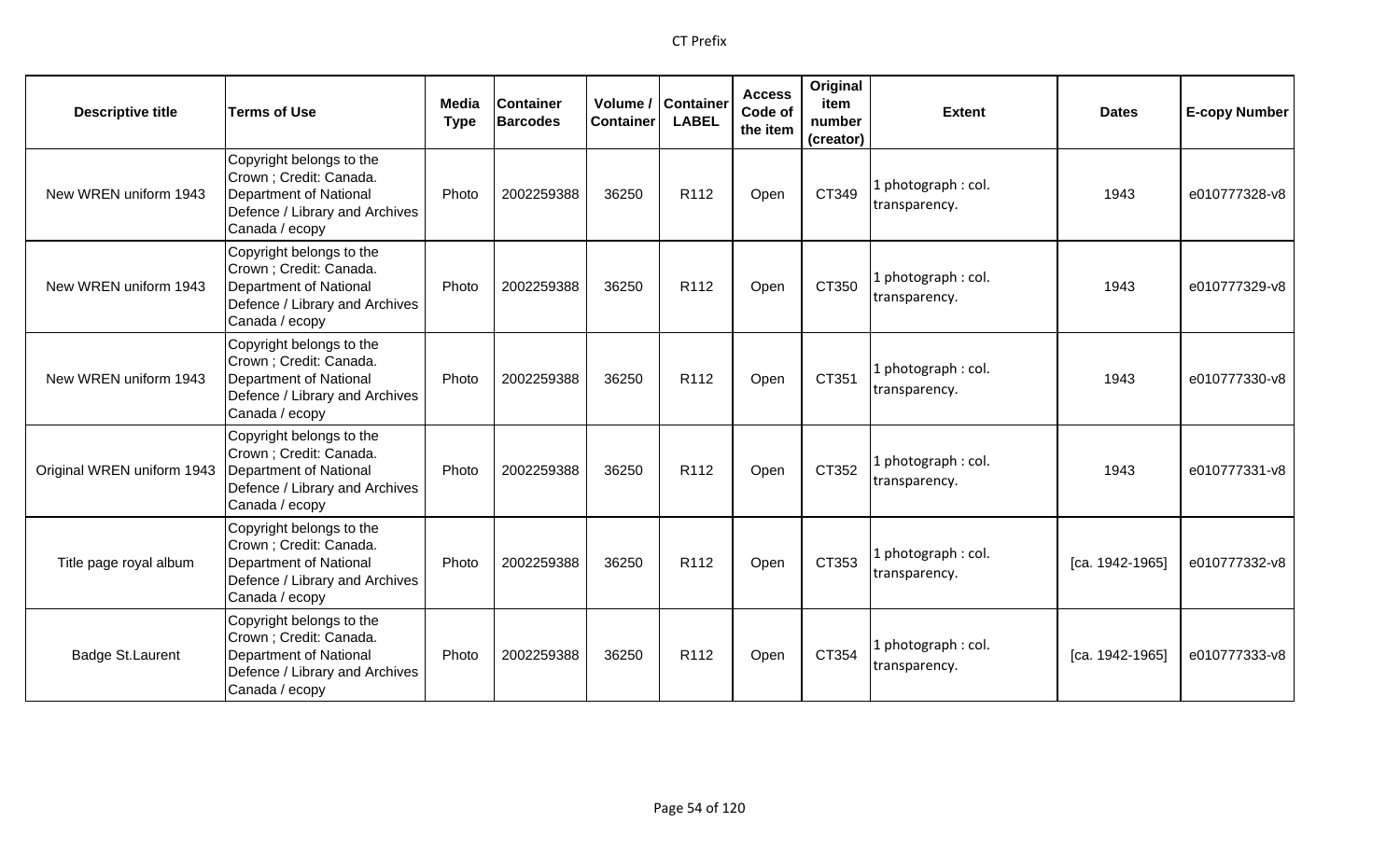| <b>Descriptive title</b> | <b>Terms of Use</b>                                                                                                               | <b>Media</b><br><b>Type</b> | <b>Container</b><br><b>Barcodes</b> | <b>Container</b> | Volume / Container<br><b>LABEL</b> | <b>Access</b><br>Code of<br>the item | Original<br>item<br>number<br>(creator) | <b>Extent</b>                        | <b>Dates</b>    | <b>E-copy Number</b> |
|--------------------------|-----------------------------------------------------------------------------------------------------------------------------------|-----------------------------|-------------------------------------|------------------|------------------------------------|--------------------------------------|-----------------------------------------|--------------------------------------|-----------------|----------------------|
| <b>Badge St.Laurent</b>  | Copyright belongs to the<br>Crown ; Credit: Canada.<br>Department of National<br>Defence / Library and Archives<br>Canada / ecopy | Photo                       | 2002259388                          | 36250            | R112                               | Open                                 | CT355                                   | l photograph : col.<br>transparency. | [ca. 1942-1965] | e010777334-v8        |
| HMCS Cayuga stbd 1956    | Copyright belongs to the<br>Crown ; Credit: Canada.<br>Department of National<br>Defence / Library and Archives<br>Canada / ecopy | Photo                       | 2002259388                          | 36250            | R <sub>112</sub>                   | Open                                 | CT362                                   | 1 photograph: col.<br>transparency.  | 1956            | e010777335-v8        |
| HMCS New Glasgow 1956    | Copyright belongs to the<br>Crown ; Credit: Canada.<br>Department of National<br>Defence / Library and Archives<br>Canada / ecopy | Photo                       | 2002259388                          | 36250            | R112                               | Open                                 | CT363                                   | 1 photograph: col.<br>transparency.  | 1956            | e010777336-v8        |
| <b>HMCS Ste Therese</b>  | Copyright belongs to the<br>Crown ; Credit: Canada.<br>Department of National<br>Defence / Library and Archives<br>Canada / ecopy | Photo                       | 2002259388                          | 36250            | R112                               | Open                                 | CT364                                   | 1 photograph: col.<br>transparency.  | [ca. 1942-1965] | e010777337-v8        |
| HMCS Jonqiuere 1956      | Copyright belongs to the<br>Crown ; Credit: Canada.<br>Department of National<br>Defence / Library and Archives<br>Canada / ecopy | Photo                       | 2002259388                          | 36250            | R <sub>112</sub>                   | Open                                 | CT365                                   | 1 photograph: col.<br>transparency.  | 1956            | e010777338-v8        |
| HMCS Micmac 1956         | Copyright belongs to the<br>Crown ; Credit: Canada.<br>Department of National<br>Defence / Library and Archives<br>Canada / ecopy | Photo                       | 2002259388                          | 36250            | R112                               | Open                                 | CT366                                   | 1 photograph: col.<br>transparency.  | 1956            | e010777339-v8        |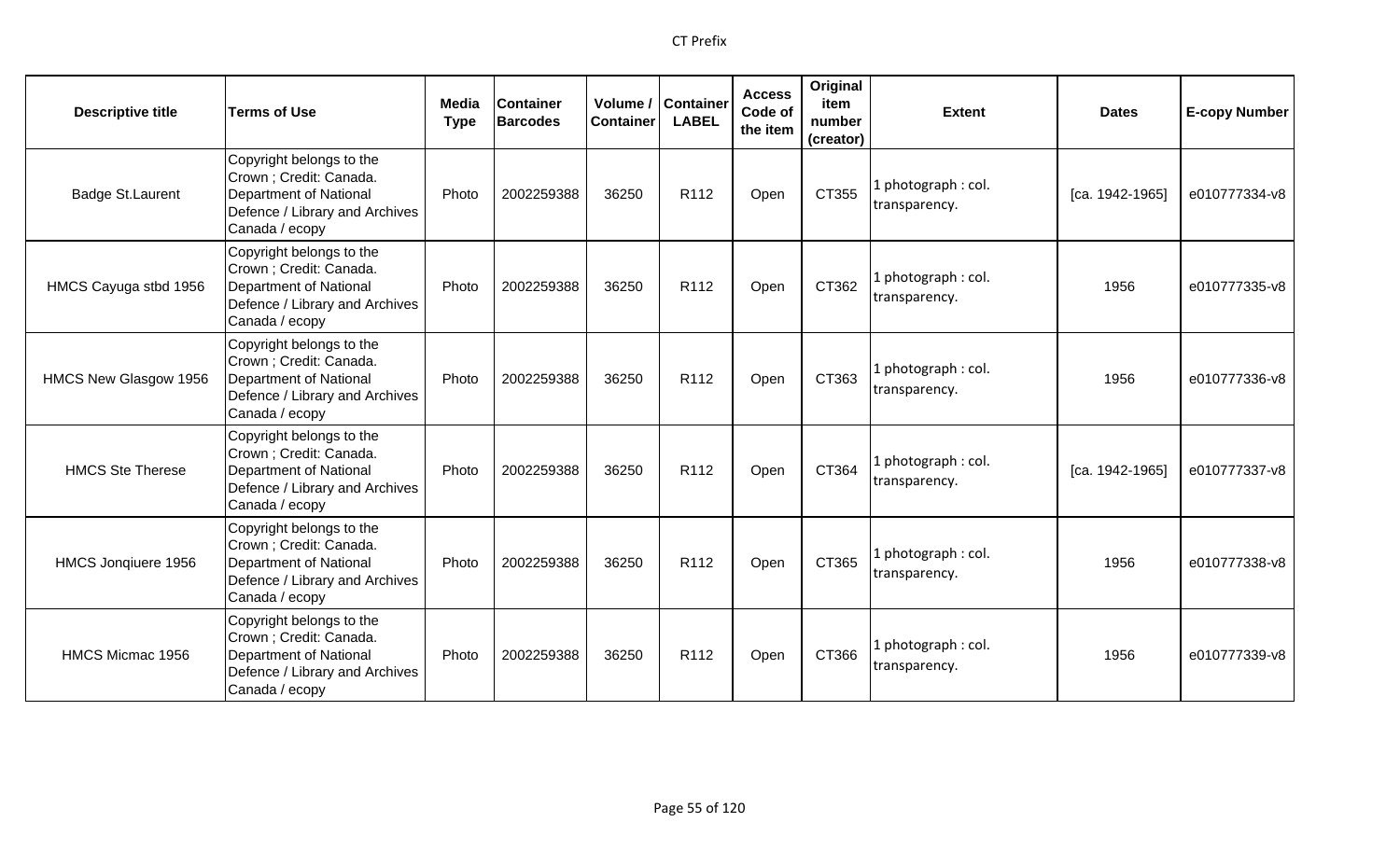| <b>Descriptive title</b>                                | <b>Terms of Use</b>                                                                                                               | Media<br><b>Type</b> | <b>Container</b><br><b>Barcodes</b> | Volume /<br><b>Container</b> | <b>Container</b><br><b>LABEL</b> | <b>Access</b><br>Code of<br>the item | Original<br>item<br>number<br>(creator) | <b>Extent</b>                        | <b>Dates</b> | <b>E-copy Number</b> |
|---------------------------------------------------------|-----------------------------------------------------------------------------------------------------------------------------------|----------------------|-------------------------------------|------------------------------|----------------------------------|--------------------------------------|-----------------------------------------|--------------------------------------|--------------|----------------------|
| HMCS Huron 1956                                         | Copyright belongs to the<br>Crown ; Credit: Canada.<br>Department of National<br>Defence / Library and Archives<br>Canada / ecopy | Photo                | 2002259388                          | 36250                        | R112                             | Open                                 | CT367                                   | . photograph: col.<br>transparency.  | 1956         | e010777340-v8        |
| HMCS Iroquois 1956                                      | Copyright belongs to the<br>Crown ; Credit: Canada.<br>Department of National<br>Defence / Library and Archives<br>Canada / ecopy | Photo                | 2002259388                          | 36250                        | R112                             | Open                                 | CT368                                   | l photograph : col.<br>transparency. | 1956         | e010777341-v8        |
| HMCS Crusader 1956                                      | Copyright belongs to the<br>Crown ; Credit: Canada.<br>Department of National<br>Defence / Library and Archives<br>Canada / ecopy | Photo                | 2002259388                          | 36250                        | R112                             | Open                                 | CT369                                   | I photograph: col.<br>transparency.  | 1956         | e010777342-v8        |
| HMCS Algonquin 1956                                     | Copyright belongs to the<br>Crown ; Credit: Canada.<br>Department of National<br>Defence / Library and Archives<br>Canada / ecopy | Photo                | 2002259388                          | 36250                        | R <sub>112</sub>                 | Open                                 | CT370                                   | I photograph: col.<br>transparency.  | 1956         | e010777343-v8        |
| Beaching plastic ice boat 1955   Department of National | Copyright belongs to the<br>Crown ; Credit: Canada.<br>Defence / Library and Archives<br>Canada / ecopy                           | Photo                | 2002259388                          | 36250                        | R <sub>112</sub>                 | Open                                 | CT377                                   | photograph: col.<br>transparency.    | 1955         | e010777344-v8        |
| Loading LCVP 1955                                       | Copyright belongs to the<br>Crown ; Credit: Canada.<br>Department of National<br>Defence / Library and Archives<br>Canada / ecopy | Photo                | 2002259388                          | 36250                        | R <sub>112</sub>                 | Open                                 | CT379                                   | photograph: col.<br>transparency.    | 1955         | e010777345-v8        |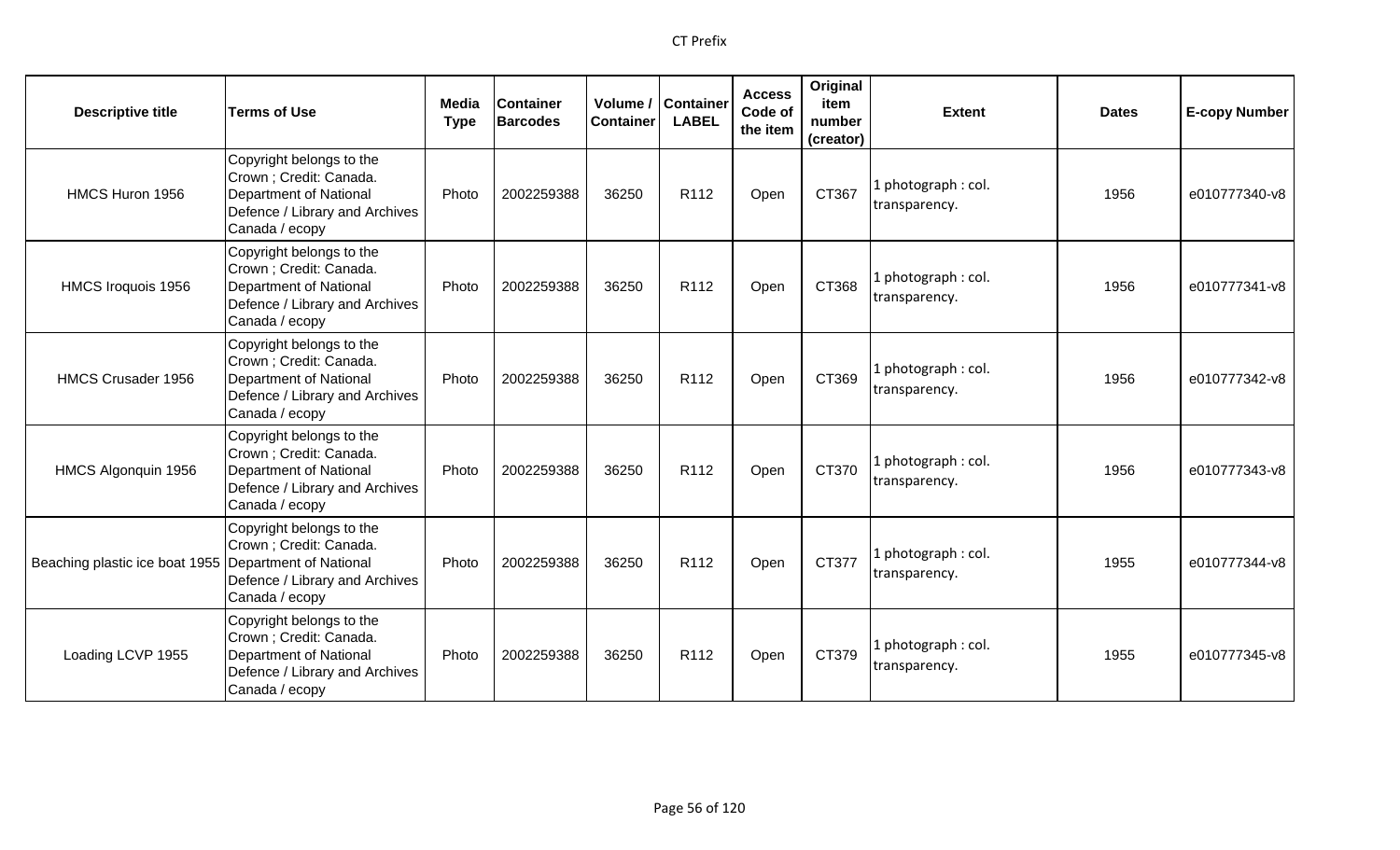| <b>Descriptive title</b>     | <b>Terms of Use</b>                                                                                                               | <b>Media</b><br><b>Type</b> | <b>Container</b><br><b>Barcodes</b> | <b>Container</b> | Volume / Container<br><b>LABEL</b> | <b>Access</b><br>Code of<br>the item | Original<br>item<br>number<br>(creator) | <b>Extent</b>                        | <b>Dates</b>    | <b>E-copy Number</b> |
|------------------------------|-----------------------------------------------------------------------------------------------------------------------------------|-----------------------------|-------------------------------------|------------------|------------------------------------|--------------------------------------|-----------------------------------------|--------------------------------------|-----------------|----------------------|
| Dog sleigh 1955              | Copyright belongs to the<br>Crown ; Credit: Canada.<br>Department of National<br>Defence / Library and Archives<br>Canada / ecopy | Photo                       | 2002259388                          | 36250            | R112                               | Open                                 | CT381                                   | l photograph : col.<br>transparency. | 1955            | e010777346-v8        |
| Wave away of Bell Helicopter | Copyright belongs to the<br>Crown ; Credit: Canada.<br>Department of National<br>Defence / Library and Archives<br>Canada / ecopy | Photo                       | 2002259388                          | 36250            | R112                               | Open                                 | CT388                                   | 1 photograph: col.<br>transparency.  | [ca. 1942-1965] | e010777347-v8        |
| Raising of shelter hut 1955  | Copyright belongs to the<br>Crown ; Credit: Canada.<br>Department of National<br>Defence / Library and Archives<br>Canada / ecopy | Photo                       | 2002259388                          | 36250            | R112                               | Open                                 | CT389                                   | 1 photograph: col.<br>transparency.  | 1955            | e010777348-v8        |
| Shelter hut construction     | Copyright belongs to the<br>Crown ; Credit: Canada.<br>Department of National<br>Defence / Library and Archives<br>Canada / ecopy | Photo                       | 2002259388                          | 36250            | R112                               | Open                                 | CT391                                   | 1 photograph: col.<br>transparency.  | [ca. 1942-1965] | e010777349-v8        |
| Laying floor of hut          | Copyright belongs to the<br>Crown ; Credit: Canada.<br>Department of National<br>Defence / Library and Archives<br>Canada / ecopy | Photo                       | 2002259388                          | 36250            | R <sub>112</sub>                   | Open                                 | CT393                                   | 1 photograph: col.<br>transparency.  | [ca. 1942-1965] | e010777350-v8        |
| Air view EPI stn site 1955   | Copyright belongs to the<br>Crown ; Credit: Canada.<br>Department of National<br>Defence / Library and Archives<br>Canada / ecopy | Photo                       | 2002259388                          | 36250            | R112                               | Open                                 | CT394                                   | 1 photograph: col.<br>transparency.  | 1955            | e010777351-v8        |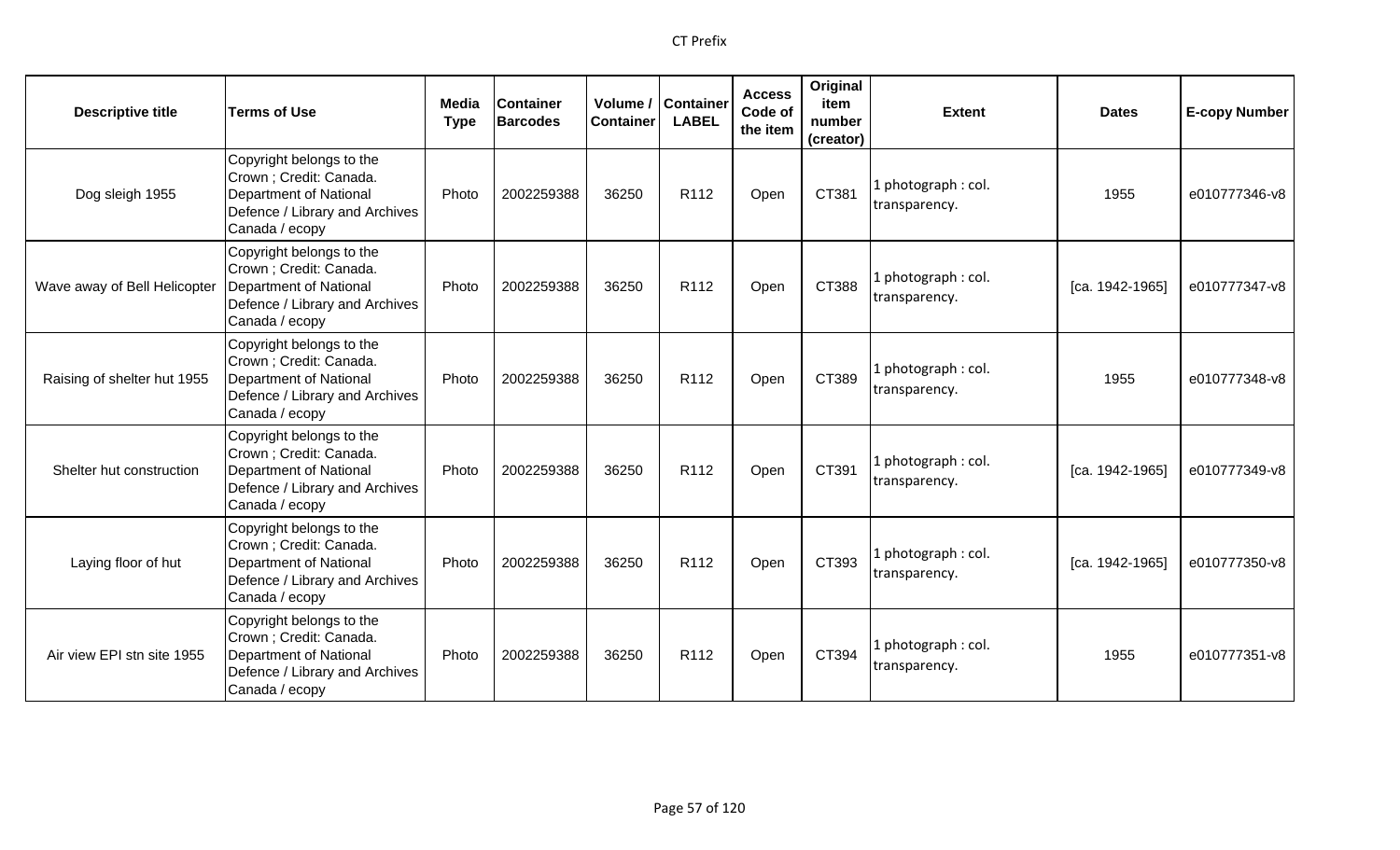| <b>Descriptive title</b>                                 | <b>Terms of Use</b>                                                                                                               | Media<br><b>Type</b> | <b>Container</b><br><b>Barcodes</b> | <b>Container</b> | Volume / Container<br><b>LABEL</b> | <b>Access</b><br>Code of<br>the item | Original<br>item<br>number<br>(creator) | <b>Extent</b>                        | <b>Dates</b>    | <b>E-copy Number</b> |
|----------------------------------------------------------|-----------------------------------------------------------------------------------------------------------------------------------|----------------------|-------------------------------------|------------------|------------------------------------|--------------------------------------|-----------------------------------------|--------------------------------------|-----------------|----------------------|
| Air view EPI stn site 1955                               | Copyright belongs to the<br>Crown ; Credit: Canada.<br>Department of National<br>Defence / Library and Archives<br>Canada / ecopy | Photo                | 2002259388                          | 36250            | R112                               | Open                                 | CT395                                   | l photograph : col.<br>transparency. | 1955            | e010777352-v8        |
| Supply EPI stn site                                      | Copyright belongs to the<br>Crown ; Credit: Canada.<br>Department of National<br>Defence / Library and Archives<br>Canada / ecopy | Photo                | 2002259388                          | 36250            | R <sub>112</sub>                   | Open                                 | CT396                                   | 1 photograph: col.<br>transparency.  | [ca. 1942-1965] | e010777353-v8        |
| Shelter hut EPI stn site                                 | Copyright belongs to the<br>Crown ; Credit: Canada.<br>Department of National<br>Defence / Library and Archives<br>Canada / ecopy | Photo                | 2002259388                          | 36250            | R112                               | Open                                 | CT397                                   | 1 photograph: col.<br>transparency.  | [ca. 1942-1965] | e010777354-v8        |
| Insulation being installed in hut Department of National | Copyright belongs to the<br>Crown ; Credit: Canada.<br>Defence / Library and Archives<br>Canada / ecopy                           | Photo                | 2002259388                          | 36250            | R112                               | Open                                 | CT401                                   | 1 photograph: col.<br>transparency.  | [ca. 1942-1965] | e010777355-v8        |
| Straightening canvas cover<br>over shelter               | Copyright belongs to the<br>Crown ; Credit: Canada.<br>Department of National<br>Defence / Library and Archives<br>Canada / ecopy | Photo                | 2002259388                          | 36250            | R <sub>112</sub>                   | Open                                 | CT402                                   | 1 photograph: col.<br>transparency.  | [ca. 1942-1965] | e010777356-v8        |
| Canvas cover for shelter hut                             | Copyright belongs to the<br>Crown ; Credit: Canada.<br>Department of National<br>Defence / Library and Archives<br>Canada / ecopy | Photo                | 2002259388                          | 36250            | R112                               | Open                                 | CT403                                   | 1 photograph: col.<br>transparency.  | [ca. 1942-1965] | e010777357-v8        |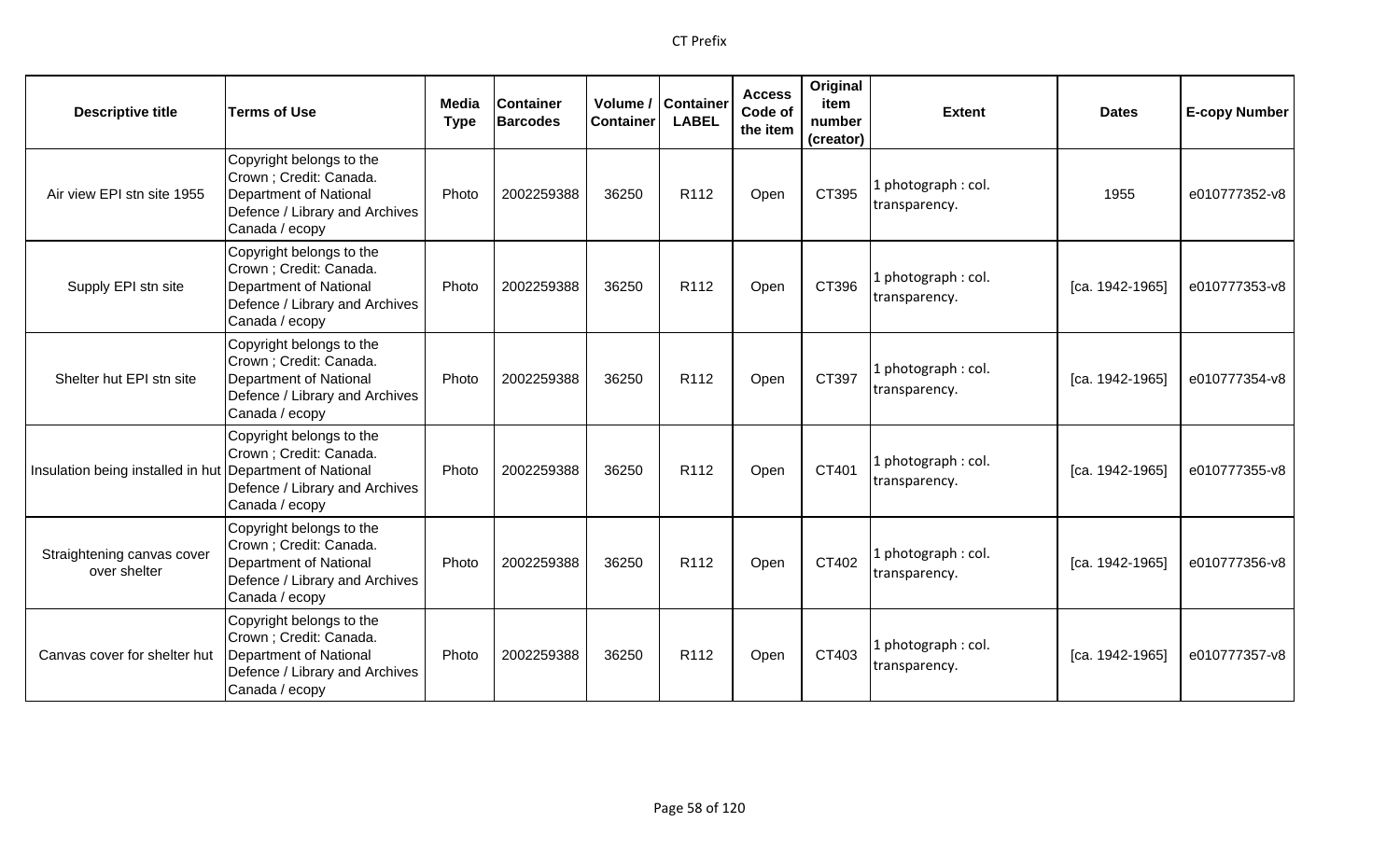| <b>Descriptive title</b>                              | <b>Terms of Use</b>                                                                                                               | Media<br><b>Type</b> | <b>Container</b><br><b>Barcodes</b> | Volume /<br><b>Container</b> | <b>Container</b><br><b>LABEL</b> | <b>Access</b><br>Code of<br>the item | Original<br>item<br>number<br>(creator) | <b>Extent</b>                        | <b>Dates</b>     | <b>E-copy Number</b> |
|-------------------------------------------------------|-----------------------------------------------------------------------------------------------------------------------------------|----------------------|-------------------------------------|------------------------------|----------------------------------|--------------------------------------|-----------------------------------------|--------------------------------------|------------------|----------------------|
| hauling canvas cover over<br>shelter hut              | Copyright belongs to the<br>Crown ; Credit: Canada.<br>Department of National<br>Defence / Library and Archives<br>Canada / ecopy | Photo                | 2002259388                          | 36250                        | R112                             | Open                                 | CT404                                   | 1 photograph: col.<br>transparency.  | [ca. 1942-1965]  | e010777358-v8        |
| Sling on Piaseki Helicopter                           | Copyright belongs to the<br>Crown ; Credit: Canada.<br>Department of National<br>Defence / Library and Archives<br>Canada / ecopy | Photo                | 2002259388                          | 36250                        | R <sub>112</sub>                 | Open                                 | CT408                                   | 1 photograph: col.<br>transparency.  | [ca. 1942-1965]  | e010777359-v8        |
| Piaseki Helicopter                                    | Copyright belongs to the<br>Crown ; Credit: Canada.<br>Department of National<br>Defence / Library and Archives<br>Canada / ecopy | Photo                | 2002259388                          | 36250                        | R112                             | Open                                 | CT409                                   | 1 photograph: col.<br>transparency.  | [ca. 1942-1965]  | e010777360-v8        |
| HMCS Magnificant from air<br><b>June 1954</b>         | Copyright belongs to the<br>Crown ; Credit: Canada.<br>Department of National<br>Defence / Library and Archives<br>Canada / ecopy | Photo                | 2002259388                          | 36250                        | R112                             | Open                                 | CT412                                   | 1 photograph : col.<br>transparency. | June 1954        | e010777361-v8        |
| <b>HMCS Magnificant stbd side</b><br><b>June 1954</b> | Copyright belongs to the<br>Crown ; Credit: Canada.<br>Department of National<br>Defence / Library and Archives<br>Canada / ecopy | Photo                | 2002259388                          | 36250                        | R112                             | Open                                 | CT413                                   | 1 photograph: col.<br>transparency.  | <b>June 1954</b> | e010777362-v8        |
| HMCS Magnificant from air<br>stbd side June 1954      | Copyright belongs to the<br>Crown ; Credit: Canada.<br>Department of National<br>Defence / Library and Archives<br>Canada / ecopy | Photo                | 2002259388                          | 36250                        | R <sub>112</sub>                 | Open                                 | CT414                                   | 1 photograph: col.<br>transparency.  | <b>June 1954</b> | e010777363-v8        |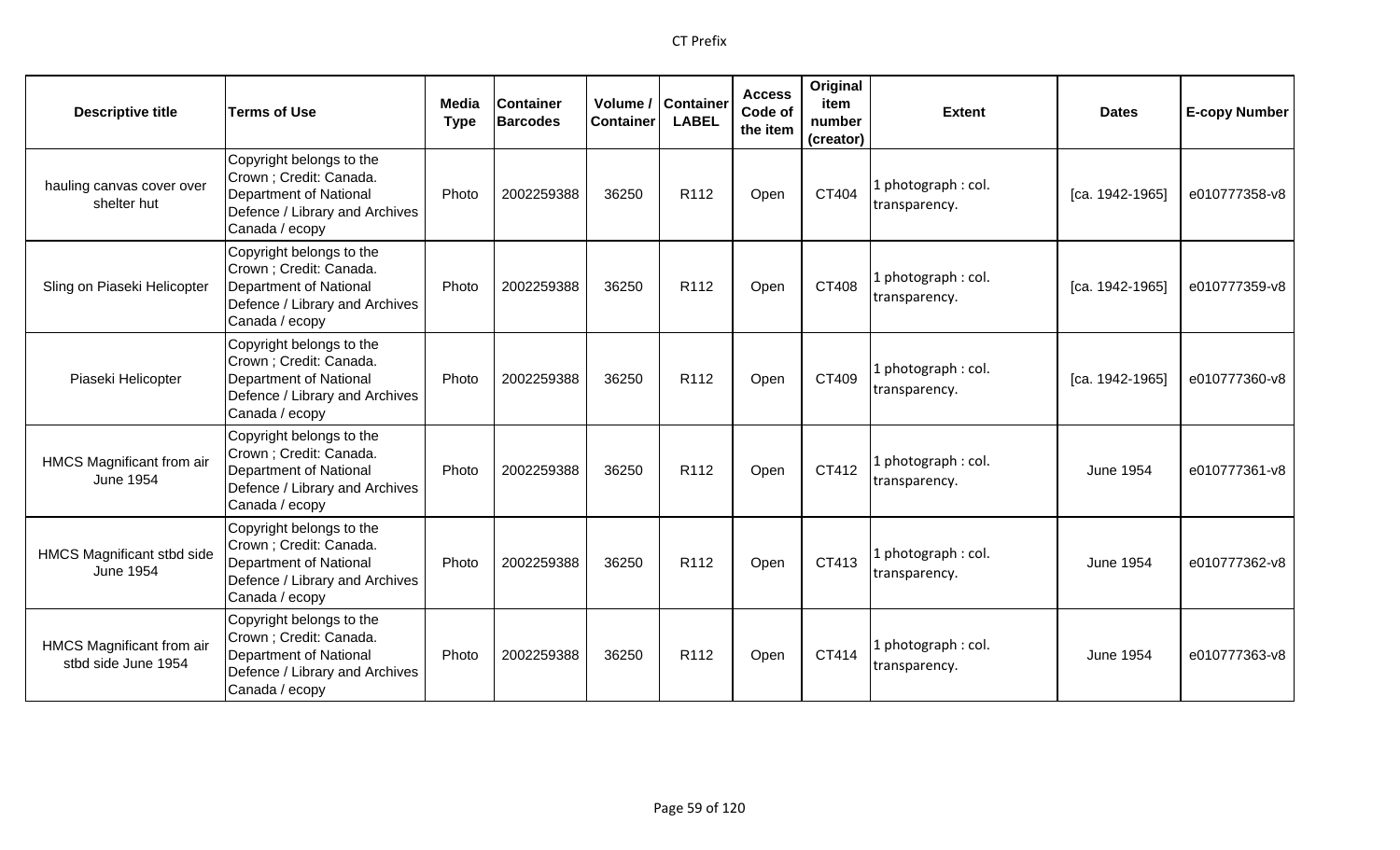| <b>Descriptive title</b>                          | <b>Terms of Use</b>                                                                                                                     | Media<br><b>Type</b> | <b>Container</b><br><b>Barcodes</b> | Volume /<br><b>Container</b> | <b>Container</b><br><b>LABEL</b> | <b>Access</b><br>Code of<br>the item | Original<br>item<br>number<br>(creator) | <b>Extent</b>                        | <b>Dates</b>     | <b>E-copy Number</b> |
|---------------------------------------------------|-----------------------------------------------------------------------------------------------------------------------------------------|----------------------|-------------------------------------|------------------------------|----------------------------------|--------------------------------------|-----------------------------------------|--------------------------------------|------------------|----------------------|
| HMCS Magnificant from air<br>stbd side June 1954  | Copyright belongs to the<br>Crown; Credit: Canada.<br>Department of National<br>Defence / Library and Archives<br>Canada / ecopy        | Photo                | 2002259388                          | 36250                        | R112                             | Open                                 | CT415                                   | 1 photograph: col.<br>transparency.  | <b>June 1954</b> | e010777364-v8        |
| HMCS Magnificant June 1954 Department of National | Copyright belongs to the<br>Crown ; Credit: Canada.<br>Defence / Library and Archives<br>Canada / ecopy                                 | Photo                | 2002259388                          | 36250                        | R112                             | Open                                 | CT416                                   | 1 photograph: col.<br>transparency.  | <b>June 1954</b> | e010777365-v8        |
| <b>HMCS Quebec in Copenhager</b><br>1954          | Copyright belongs to the<br>Crown ; Credit: Canada.<br>Department of National<br>Defence / Library and Archives<br>Canada / ecopy       | Photo                | 2002259388                          | 36250                        | R <sub>112</sub>                 | Open                                 | CT417                                   | 1 photograph : col.<br>transparency. | 1954             | e010777366-v8        |
| <b>HMCS Quebec in Copenhager</b><br>1954          | Copyright belongs to the<br>Crown; Credit: Canada.<br><b>Department of National</b><br>Defence / Library and Archives<br>Canada / ecopy | Photo                | 2002259388                          | 36250                        | R112                             | Open                                 | CT418                                   | 1 photograph: col.<br>transparency.  | 1954             | e010777367-v8        |
| HMCS Magnificant from air<br>1953                 | Copyright belongs to the<br>Crown ; Credit: Canada.<br>Department of National<br>Defence / Library and Archives<br>Canada / ecopy       | Photo                | 2002259388                          | 36250                        | R <sub>112</sub>                 | Open                                 | CT419                                   | 1 photograph: col.<br>transparency.  | 1953             | e010777368-v8        |
| <b>HMCS Ontario dressed</b><br>Esquimalt          | Copyright belongs to the<br>Crown ; Credit: Canada.<br>Department of National<br>Defence / Library and Archives<br>Canada / ecopy       | Photo                | 2002259388                          | 36250                        | R <sub>112</sub>                 | Open                                 | CT420                                   | 1 photograph: col.<br>transparency.  | [ca. 1942-1965]  | e010777369-v8        |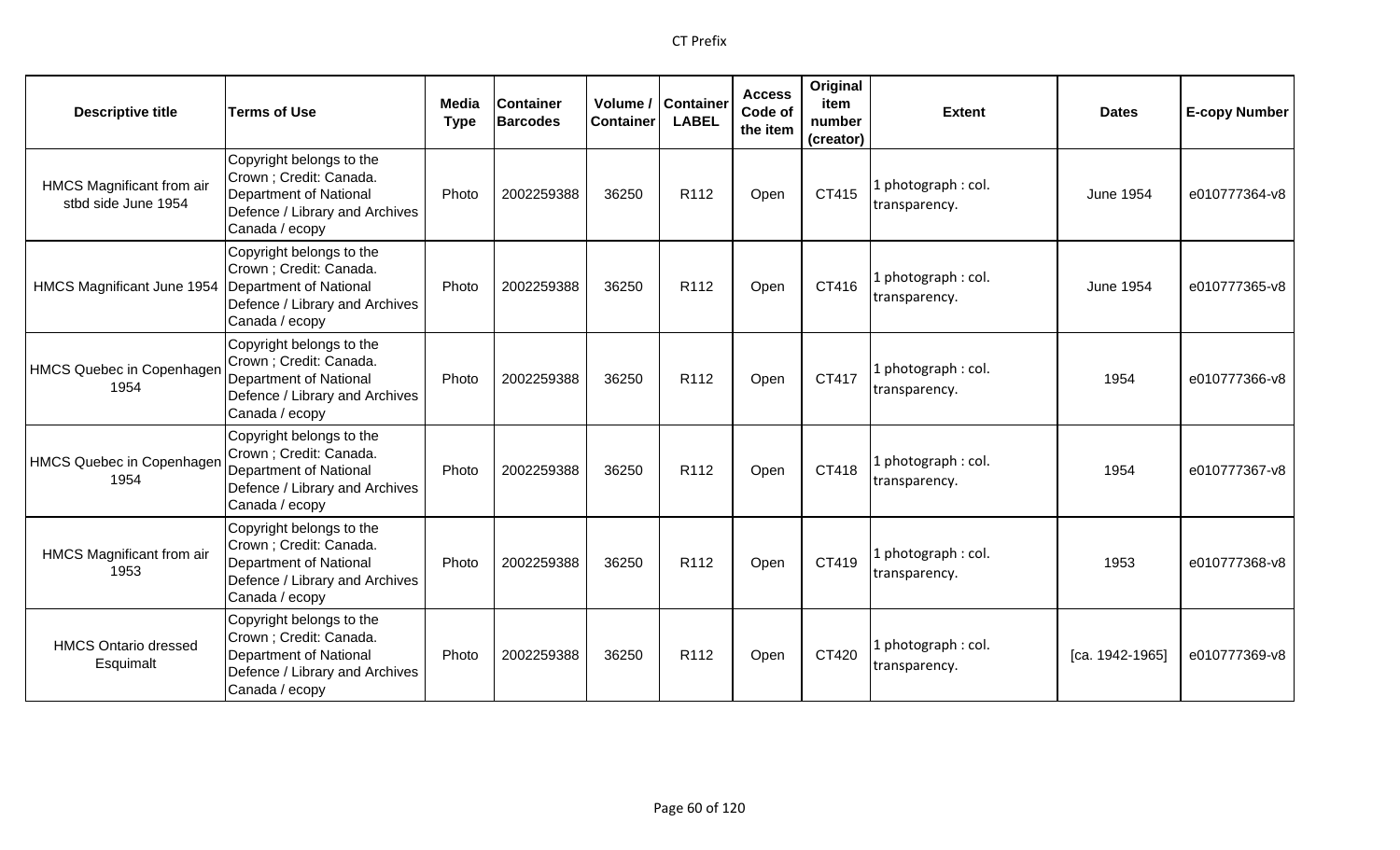| <b>Descriptive title</b>                 | <b>Terms of Use</b>                                                                                                               | Media<br><b>Type</b> | <b>Container</b><br><b>Barcodes</b> | Volume /<br><b>Container</b> | <b>Container</b><br><b>LABEL</b> | <b>Access</b><br>Code of<br>the item | Original<br>item<br>number<br>(creator) | <b>Extent</b>                       | <b>Dates</b>      | <b>E-copy Number</b> |
|------------------------------------------|-----------------------------------------------------------------------------------------------------------------------------------|----------------------|-------------------------------------|------------------------------|----------------------------------|--------------------------------------|-----------------------------------------|-------------------------------------|-------------------|----------------------|
| HMCS Magnificant 1953                    | Copyright belongs to the<br>Crown ; Credit: Canada.<br>Department of National<br>Defence / Library and Archives<br>Canada / ecopy | Photo                | 2002259388                          | 36250                        | R112                             | Open                                 | CT421                                   | 1 photograph: col.<br>transparency. | 1953              | e010777370-v8        |
| <b>HMCS Ontario Pearl Harbor</b>         | Copyright belongs to the<br>Crown ; Credit: Canada.<br>Department of National<br>Defence / Library and Archives<br>Canada / ecopy | Photo                | 2002259388                          | 36250                        | R <sub>112</sub>                 | Open                                 | CT422                                   | 1 photograph: col.<br>transparency. | [ca. 1942-1965]   | e010777371-v8        |
| <b>HMCS Ontario dressed</b><br>Esquimalt | Copyright belongs to the<br>Crown ; Credit: Canada.<br>Department of National<br>Defence / Library and Archives<br>Canada / ecopy | Photo                | 2002259388                          | 36250                        | R112                             | Open                                 | CT423                                   | 1 photograph: col.<br>transparency. | $[ca. 1942-1965]$ | e010777372-v8        |
| Operation of making an ingot<br>drawing  | Copyright belongs to the<br>Crown ; Credit: Canada.<br>Department of National<br>Defence / Library and Archives<br>Canada / ecopy | Photo                | 2002259388                          | 36250                        | R112                             | Open                                 | CT426                                   | 1 photograph: col.<br>transparency. | [ca. 1942-1965]   | e010777373-v8        |
| Operation of making an ingot<br>painting | Copyright belongs to the<br>Crown ; Credit: Canada.<br>Department of National<br>Defence / Library and Archives<br>Canada / ecopy | Photo                | 2002259388                          | 36250                        | R112                             | Open                                 | CT427                                   | 1 photograph: col.<br>transparency. | [ca. 1942-1965]   | e010777374-v8        |
| LSO's illuminated suit for night<br>ops  | Copyright belongs to the<br>Crown ; Credit: Canada.<br>Department of National<br>Defence / Library and Archives<br>Canada / ecopy | Photo                | 2002259388                          | 36250                        | R112                             | Open                                 | CT428                                   | 1 photograph: col.<br>transparency. | [ca. 1942-1965]   | e010777375-v8        |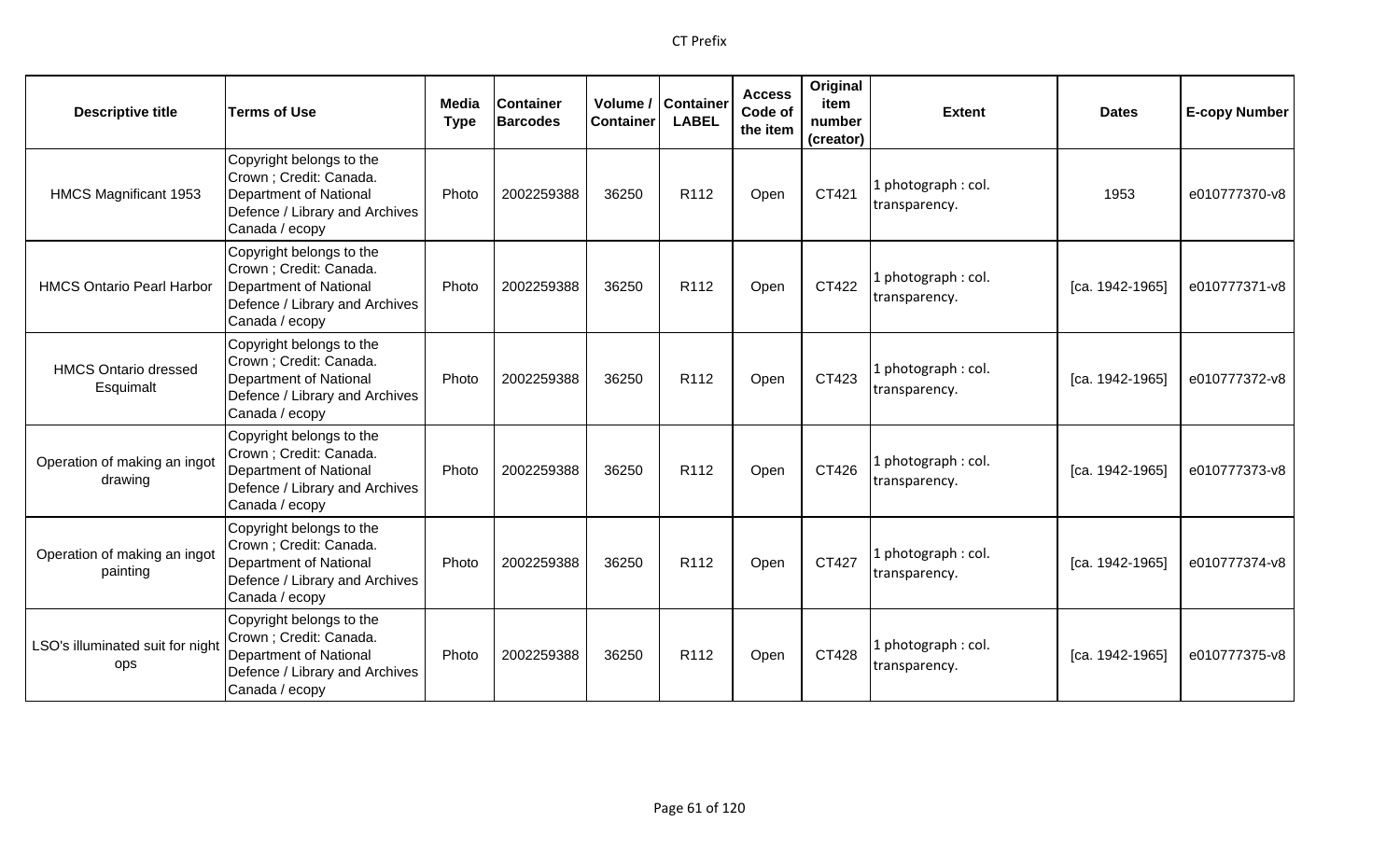| <b>Descriptive title</b> | <b>Terms of Use</b>                                                                                                                      | <b>Media</b><br><b>Type</b> | <b>Container</b><br><b>Barcodes</b> | <b>Container</b> | Volume / Container<br><b>LABEL</b> | <b>Access</b><br>Code of<br>the item | Original<br>item<br>number<br>(creator) | <b>Extent</b>                       | <b>Dates</b>      | <b>E-copy Number</b> |
|--------------------------|------------------------------------------------------------------------------------------------------------------------------------------|-----------------------------|-------------------------------------|------------------|------------------------------------|--------------------------------------|-----------------------------------------|-------------------------------------|-------------------|----------------------|
| King george VI aboard BB | Copyright belongs to the<br>Crown ; Credit: Canada.<br><b>Department of National</b><br>Defence / Library and Archives<br>Canada / ecopy | Photo                       | 2002259388                          | 36250            | R112                               | Open                                 | CT429                                   | 1 photograph: col.<br>transparency. | [ca. 1942-1965]   | e010777376-v8        |
| Brunswicker badge        | Copyright belongs to the<br>Crown ; Credit: Canada.<br><b>Department of National</b><br>Defence / Library and Archives<br>Canada / ecopy | Photo                       | 2002259388                          | 36250            | R <sub>112</sub>                   | Open                                 | CT431                                   | 1 photograph: col.<br>transparency. | [ca. 1942-1965]   | e010777377-v8        |
| Cabot badge              | Copyright belongs to the<br>Crown ; Credit: Canada.<br><b>Department of National</b><br>Defence / Library and Archives<br>Canada / ecopy | Photo                       | 2002259388                          | 36250            | R112                               | Open                                 | CT432                                   | 1 photograph: col.<br>transparency. | $[ca. 1942-1965]$ | e010777378-v8        |
| Chippawa badge           | Copyright belongs to the<br>Crown ; Credit: Canada.<br><b>Department of National</b><br>Defence / Library and Archives<br>Canada / ecopy | Photo                       | 2002259388                          | 36250            | R112                               | Open                                 | CT433                                   | 1 photograph: col.<br>transparency. | [ca. 1942-1965]   | e010777379-v8        |
| Discovery badge          | Copyright belongs to the<br>Crown; Credit: Canada.<br><b>Department of National</b><br>Defence / Library and Archives<br>Canada / ecopy  | Photo                       | 2002259388                          | 36250            | R <sub>112</sub>                   | Open                                 | CT434                                   | 1 photograph: col.<br>transparency. | [ca. 1942-1965]   | e010777380-v8        |
| Donnaconna badge         | Copyright belongs to the<br>Crown ; Credit: Canada.<br><b>Department of National</b><br>Defence / Library and Archives<br>Canada / ecopy | Photo                       | 2002259388                          | 36250            | R112                               | Open                                 | CT435                                   | 1 photograph: col.<br>transparency. | [ca. 1942-1965]   | e010777381-v8        |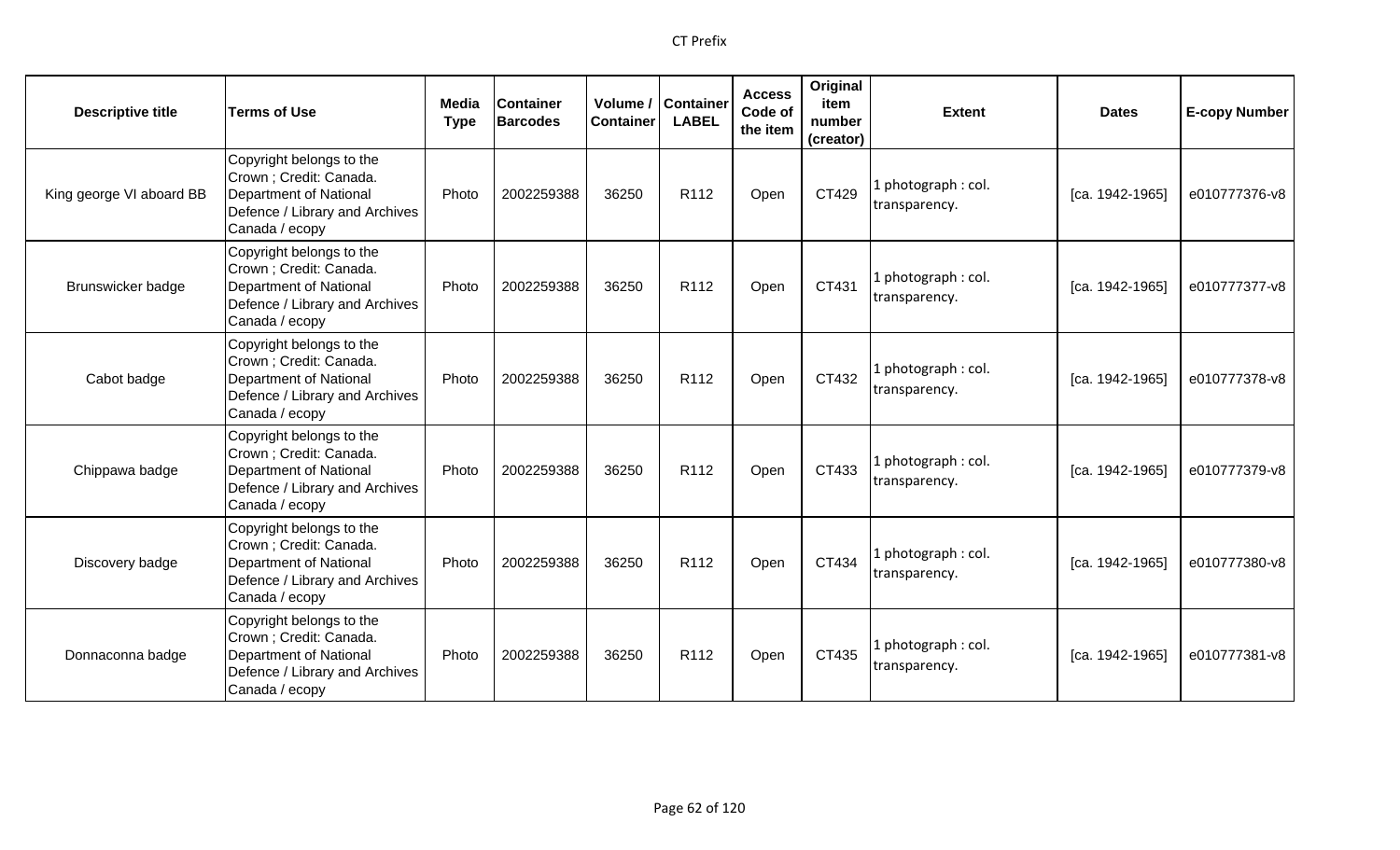| <b>Descriptive title</b>                              | <b>Terms of Use</b>                                                                                                               | Media<br><b>Type</b> | <b>Container</b><br><b>Barcodes</b> | Volume /<br><b>Container</b> | <b>Container</b><br><b>LABEL</b> | <b>Access</b><br>Code of<br>the item | Original<br>item<br>number<br>(creator) | <b>Extent</b>                       | <b>Dates</b>    | <b>E-copy Number</b> |
|-------------------------------------------------------|-----------------------------------------------------------------------------------------------------------------------------------|----------------------|-------------------------------------|------------------------------|----------------------------------|--------------------------------------|-----------------------------------------|-------------------------------------|-----------------|----------------------|
| Queen badge                                           | Copyright belongs to the<br>Crown; Credit: Canada.<br>Department of National<br>Defence / Library and Archives<br>Canada / ecopy  | Photo                | 2002259388                          | 36250                        | R112                             | Open                                 | CT436                                   | 1 photograph: col.<br>transparency. | [ca. 1942-1965] | e010777382-v8        |
| Scotian badge                                         | Copyright belongs to the<br>Crown ; Credit: Canada.<br>Department of National<br>Defence / Library and Archives<br>Canada / ecopy | Photo                | 2002259388                          | 36250                        | R <sub>112</sub>                 | Open                                 | CT437                                   | 1 photograph: col.<br>transparency. | [ca. 1942-1965] | e010777383-v8        |
| York badge                                            | Copyright belongs to the<br>Crown ; Credit: Canada.<br>Department of National<br>Defence / Library and Archives<br>Canada / ecopy | Photo                | 2002259388                          | 36250                        | R <sub>112</sub>                 | Open                                 | CT438                                   | 1 photograph: col.<br>transparency. | [ca. 1942-1965] | e010777384-v8        |
| Tracker over DeHavilland plant Department of National | Copyright belongs to the<br>Crown; Credit: Canada.<br>Defence / Library and Archives<br>Canada / ecopy                            | Photo                | 2002259388                          | 36250                        | R112                             | Open                                 | CT439                                   | 1 photograph: col.<br>transparency. | [ca. 1942-1965] | e010777385-v8        |
| Tracker in flight                                     | Copyright belongs to the<br>Crown ; Credit: Canada.<br>Department of National<br>Defence / Library and Archives<br>Canada / ecopy | Photo                | 2002259388                          | 36250                        | R <sub>112</sub>                 | Open                                 | CT440                                   | 1 photograph: col.<br>transparency. | [ca. 1942-1965] | e010777386-v8        |
| CS2F-1 Tracker w/MAD boom<br>ext'd 1955               | Copyright belongs to the<br>Crown; Credit: Canada.<br>Department of National<br>Defence / Library and Archives<br>Canada / ecopy  | Photo                | 2002259388                          | 36250                        | R <sub>112</sub>                 | Open                                 | CT441                                   | 1 photograph: col.<br>transparency. | 1955            | e010777387-v8        |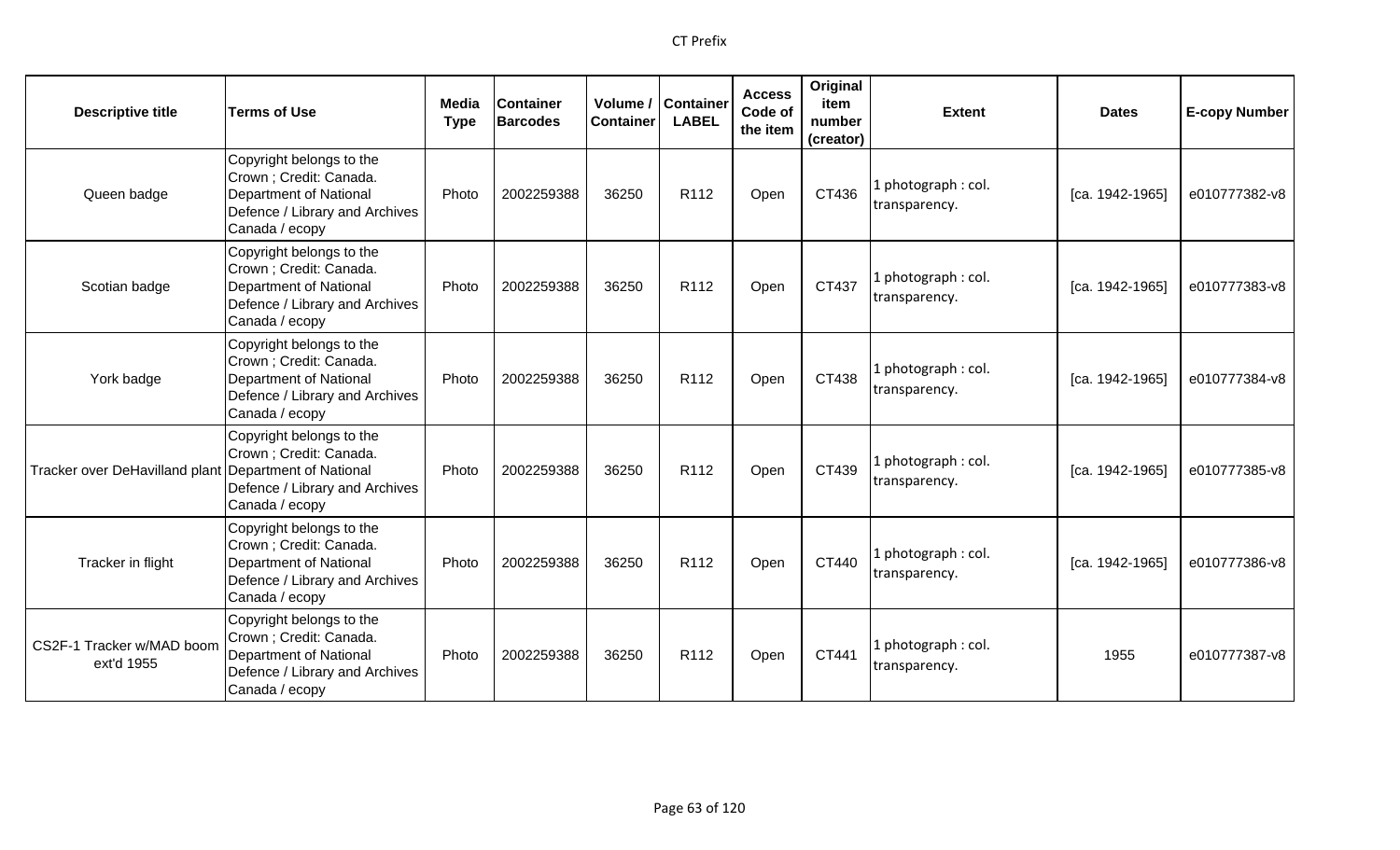| <b>Descriptive title</b>                         | <b>Terms of Use</b>                                                                                                                      | Media<br><b>Type</b> | <b>Container</b><br><b>Barcodes</b> | Volume /<br><b>Container</b> | <b>Container</b><br><b>LABEL</b> | <b>Access</b><br>Code of<br>the item | Original<br>item<br>number<br>(creator) | <b>Extent</b>                        | <b>Dates</b>    | <b>E-copy Number</b> |
|--------------------------------------------------|------------------------------------------------------------------------------------------------------------------------------------------|----------------------|-------------------------------------|------------------------------|----------------------------------|--------------------------------------|-----------------------------------------|--------------------------------------|-----------------|----------------------|
| <b>HMCS Labrador alongside</b><br>Halifax 1956   | Copyright belongs to the<br>Crown ; Credit: Canada.<br><b>Department of National</b><br>Defence / Library and Archives<br>Canada / ecopy | Photo                | 2002259388                          | 36250                        | R112                             | Open                                 | CT442                                   | photograph: col.<br>transparency.    | 1956            | e010777388-v8        |
| UN Members force on HMCS<br>Magnificant 1957     | Copyright belongs to the<br>Crown ; Credit: Canada.<br><b>Department of National</b><br>Defence / Library and Archives<br>Canada / ecopy | Photo                | 2002259388                          | 36250                        | R112                             | Open                                 | CT447                                   | . photograph: col.<br>transparency.  | 1957            | e010777389-v8        |
| UN Members force on HMCS<br>Magnificant 1957     | Copyright belongs to the<br>Crown; Credit: Canada.<br><b>Department of National</b><br>Defence / Library and Archives<br>Canada / ecopy  | Photo                | 2002259388                          | 36250                        | R <sub>112</sub>                 | Open                                 | CT448                                   | l photograph : col.<br>transparency. | 1957            | e010777390-v8        |
| HMCS Magnificant straights of<br>Gibraltar 1957  | Copyright belongs to the<br>Crown ; Credit: Canada.<br><b>Department of National</b><br>Defence / Library and Archives<br>Canada / ecopy | Photo                | 2002259388                          | 36250                        | R <sub>112</sub>                 | Open                                 | CT449                                   | L photograph : col.<br>transparency. | 1957            | e010777391-v8        |
| HMCS Magnificant straights of<br>Gibraltar 1957  | Copyright belongs to the<br>Crown ; Credit: Canada.<br>Department of National<br>Defence / Library and Archives<br>Canada / ecopy        | Photo                | 2002259388                          | 36250                        | R <sub>112</sub>                 | Open                                 | CT450                                   | photograph: col.<br>transparency.    | 1957            | e010777392-v8        |
| [HMCS Magnificant straights o<br>Gibraltar 1957] | Copyright belongs to the<br>Crown ; Credit: Canada.<br><b>Department of National</b><br>Defence / Library and Archives<br>Canada / ecopy | Photo                | 2002259388                          | 36250                        | R <sub>112</sub>                 | Open                                 |                                         | . photograph: col.<br>transparency.  | [ca. 1942-1965] | e010777393-v8        |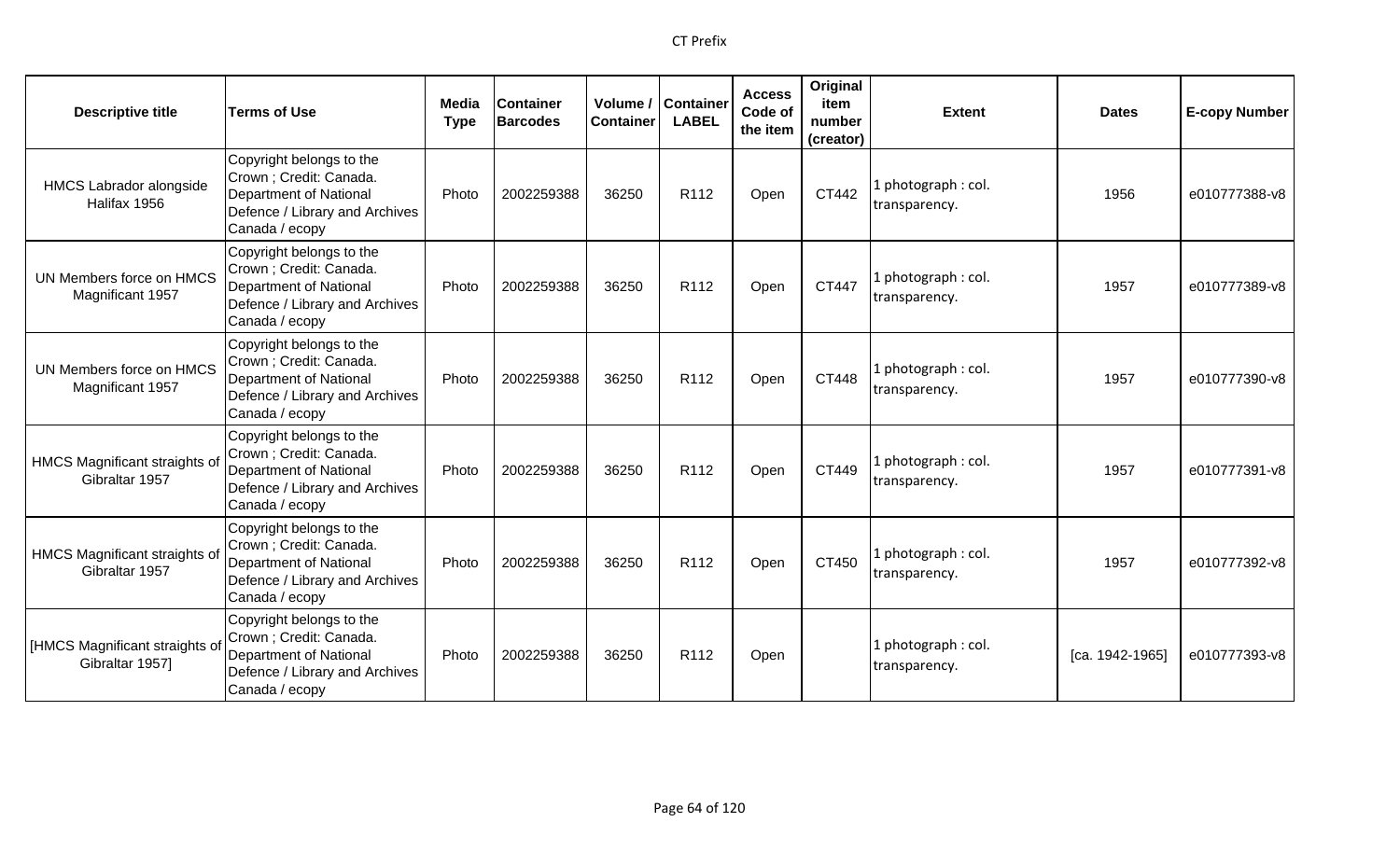| <b>Descriptive title</b>                            | <b>Terms of Use</b>                                                                                                               | Media<br><b>Type</b> | <b>Container</b><br><b>Barcodes</b> | Volume /<br><b>Container</b> | <b>Container</b><br><b>LABEL</b> | <b>Access</b><br>Code of<br>the item | Original<br>item<br>number<br>(creator) | <b>Extent</b>                        | <b>Dates</b> | <b>E-copy Number</b> |
|-----------------------------------------------------|-----------------------------------------------------------------------------------------------------------------------------------|----------------------|-------------------------------------|------------------------------|----------------------------------|--------------------------------------|-----------------------------------------|--------------------------------------|--------------|----------------------|
| VAdm DeWolfe portrait 1957 (2<br>envelopes)         | Copyright belongs to the<br>Crown; Credit: Canada.<br>Department of National<br>Defence / Library and Archives<br>Canada / ecopy  | Photo                | 2002259388                          | 36250                        | R112                             | Open                                 | CT452                                   | 1 photograph: col.<br>transparency.  | 1957         | e010777394-v8        |
| <b>HMCS Magnificant unloading</b><br>Port Said 1957 | Copyright belongs to the<br>Crown; Credit: Canada.<br>Department of National<br>Defence / Library and Archives<br>Canada / ecopy  | Photo                | 2002259388                          | 36250                        | R <sub>112</sub>                 | Open                                 | CT453                                   | 1 photograph: col.<br>transparency.  | 1957         | e010777395-v8        |
| <b>HMCS Magnificant unloading</b><br>Port Said 1957 | Copyright belongs to the<br>Crown ; Credit: Canada.<br>Department of National<br>Defence / Library and Archives<br>Canada / ecopy | Photo                | 2002259388                          | 36250                        | R112                             | Open                                 | CT454                                   | 1 photograph : col.<br>transparency. | 1957         | e010777396-v8        |
| Salvage vessels sunk at Port<br><b>Said 1957</b>    | Copyright belongs to the<br>Crown; Credit: Canada.<br>Department of National<br>Defence / Library and Archives<br>Canada / ecopy  | Photo                | 2002259388                          | 36250                        | R112                             | Open                                 | CT455                                   | 1 photograph: col.<br>transparency.  | 1957         | e010777397-v8        |
| HMCS Magnificant Helo at Abu<br>Suweir 1957         | Copyright belongs to the<br>Crown ; Credit: Canada.<br>Department of National<br>Defence / Library and Archives<br>Canada / ecopy | Photo                | 2002259388                          | 36250                        | R112                             | Open                                 | CT456                                   | 1 photograph: col.<br>transparency.  | 1957         | e010777398-v8        |
| <b>HMCS Magnificant unloading</b><br>Port Said 1957 | Copyright belongs to the<br>Crown; Credit: Canada.<br>Department of National<br>Defence / Library and Archives<br>Canada / ecopy  | Photo                | 2002259388                          | 36250                        | R <sub>112</sub>                 | Open                                 | CT457                                   | 1 photograph: col.<br>transparency.  | 1957         | e010777399-v8        |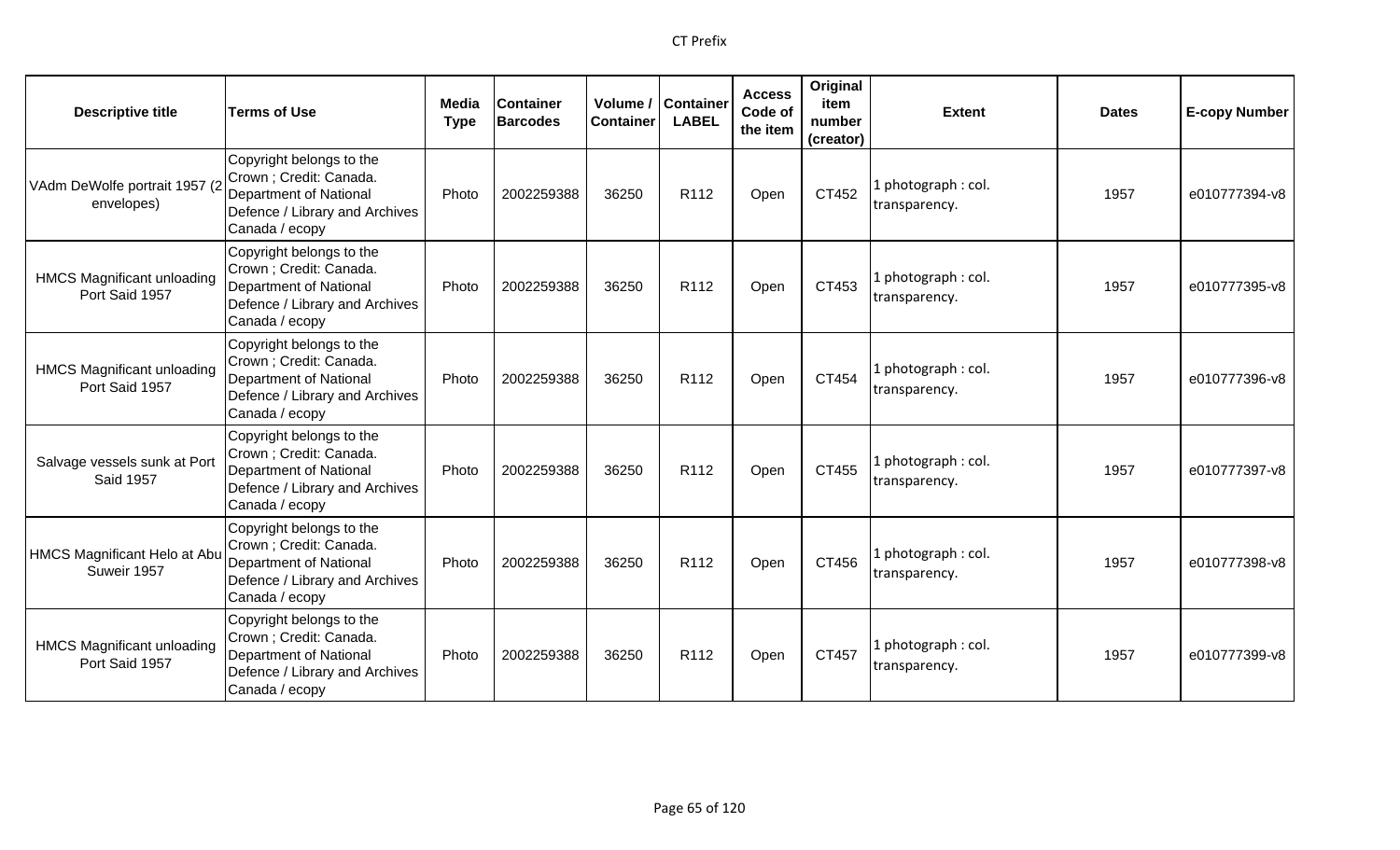| <b>Descriptive title</b>                                       | <b>Terms of Use</b>                                                                                                                      | Media<br><b>Type</b> | <b>Container</b><br><b>Barcodes</b> | Volume /<br><b>Container</b> | <b>Container</b><br><b>LABEL</b> | <b>Access</b><br>Code of<br>the item | Original<br>item<br>number<br>(creator) | <b>Extent</b>                        | <b>Dates</b> | <b>E-copy Number</b> |
|----------------------------------------------------------------|------------------------------------------------------------------------------------------------------------------------------------------|----------------------|-------------------------------------|------------------------------|----------------------------------|--------------------------------------|-----------------------------------------|--------------------------------------|--------------|----------------------|
| Port Said from a distance with<br><b>HMCS Magnificant 1957</b> | Copyright belongs to the<br>Crown; Credit: Canada.<br><b>Department of National</b><br>Defence / Library and Archives<br>Canada / ecopy  | Photo                | 2002259388                          | 36250                        | R <sub>112</sub>                 | Open                                 | CT458                                   | . photograph: col.<br>transparency.  | 1957         | e010777400-v8        |
| Port Said from a distance with<br>HMCS Magnificant 1957        | Copyright belongs to the<br>Crown; Credit: Canada.<br><b>Department of National</b><br>Defence / Library and Archives<br>Canada / ecopy  | Photo                | 2002259388                          | 36250                        | R112                             | Open                                 | CT459                                   | L photograph : col.<br>transparency. | 1957         | e010777401-v8        |
| Suez Canal from HMCS<br>Magnificant Helo 1957                  | Copyright belongs to the<br>Crown ; Credit: Canada.<br><b>Department of National</b><br>Defence / Library and Archives<br>Canada / ecopy | Photo                | 2002259388                          | 36250                        | R112                             | Open                                 | CT460                                   | photograph: col.<br>transparency.    | 1957         | e010777402-v8        |
| <b>HMCS Magnificant Port Said</b><br>1957                      | Copyright belongs to the<br>Crown; Credit: Canada.<br><b>Department of National</b><br>Defence / Library and Archives<br>Canada / ecopy  | Photo                | 2002259388                          | 36250                        | R <sub>112</sub>                 | Open                                 | CT461                                   | photograph: col.<br>transparency.    | 1957         | e010777403-v8        |
| Capt Fraser - Harris and Cdr<br>Collier 1957                   | Copyright belongs to the<br>Crown ; Credit: Canada.<br><b>Department of National</b><br>Defence / Library and Archives<br>Canada / ecopy | Photo                | 2002259388                          | 36250                        | R112                             | Open                                 | CT462                                   | I photograph: col.<br>transparency.  | 1957         | e010777404-v8        |
| Painting UN flag on HMCS<br>Magnificant Island 1957            | Copyright belongs to the<br>Crown ; Credit: Canada.<br><b>Department of National</b><br>Defence / Library and Archives<br>Canada / ecopy | Photo                | 2002259388                          | 36250                        | R <sub>112</sub>                 | Open                                 | CT463                                   | photograph: col.<br>transparency.    | 1957         |                      |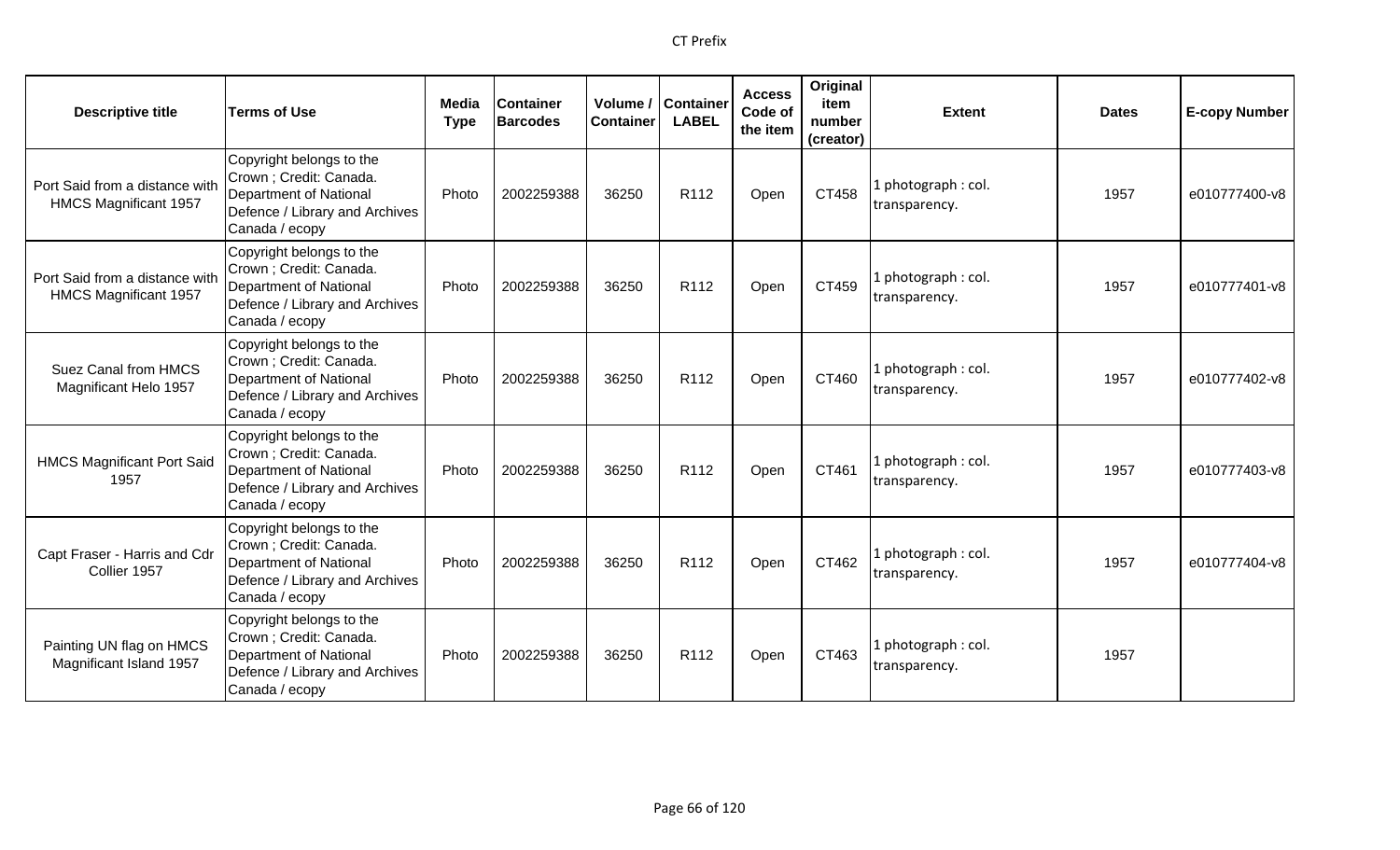| <b>Descriptive title</b>                          | <b>Terms of Use</b>                                                                                                               | Media<br><b>Type</b> | <b>Container</b><br><b>Barcodes</b> | Volume /<br><b>Container</b> | Container<br><b>LABEL</b> | <b>Access</b><br>Code of<br>the item | Original<br>item<br>number<br>(creator) | <b>Extent</b>                        | <b>Dates</b> | <b>E-copy Number</b> |
|---------------------------------------------------|-----------------------------------------------------------------------------------------------------------------------------------|----------------------|-------------------------------------|------------------------------|---------------------------|--------------------------------------|-----------------------------------------|--------------------------------------|--------------|----------------------|
| Capt Fraser - Harris and Gen<br><b>Burns 1957</b> | Copyright belongs to the<br>Crown ; Credit: Canada.<br>Department of National<br>Defence / Library and Archives<br>Canada / ecopy | Photo                | 2002259388                          | 36250                        | R112                      | Open                                 | CT464                                   | 1 photograph: col.<br>transparency.  | 1957         | e010777405-v8        |
| On Flight Deck of HMCS<br>Magnificant 1957        | Copyright belongs to the<br>Crown; Credit: Canada.<br>Department of National<br>Defence / Library and Archives<br>Canada / ecopy  | Photo                | 2002259388                          | 36250                        | R112                      | Open                                 | CT465                                   | 1 photograph: col.<br>transparency.  | 1957         | e010777406-v8        |
| HMCS Magnificant Helo 1957                        | Copyright belongs to the<br>Crown ; Credit: Canada.<br>Department of National<br>Defence / Library and Archives<br>Canada / ecopy | Photo                | 2002259388                          | 36250                        | R112                      | Open                                 | CT466                                   | 1 photograph: col.<br>transparency.  | 1957         | e010777407-v8        |
| On Flight Deck of HMCS<br>Magnificant 1957        | Copyright belongs to the<br>Crown ; Credit: Canada.<br>Department of National<br>Defence / Library and Archives<br>Canada / ecopy | Photo                | 2002259388                          | 36250                        | R <sub>112</sub>          | Open                                 | CT467                                   | 1 photograph: col.<br>transparency.  | 1957         | e010777408-v8        |
| <b>Guard Duty HMCS Magnifican</b><br>1957         | Copyright belongs to the<br>Crown ; Credit: Canada.<br>Department of National<br>Defence / Library and Archives<br>Canada / ecopy | Photo                | 2002259388                          | 36250                        | R112                      | Open                                 | CT468                                   | 1 photograph : col.<br>transparency. | 1957         | e010777409-v8        |
| <b>Guard Duty HMCS Magnifican</b><br>1957         | Copyright belongs to the<br>Crown ; Credit: Canada.<br>Department of National<br>Defence / Library and Archives<br>Canada / ecopy | Photo                | 2002259388                          | 36250                        | R <sub>112</sub>          | Open                                 | CT469                                   | 1 photograph: col.<br>transparency.  | 1957         | e010777410-v8        |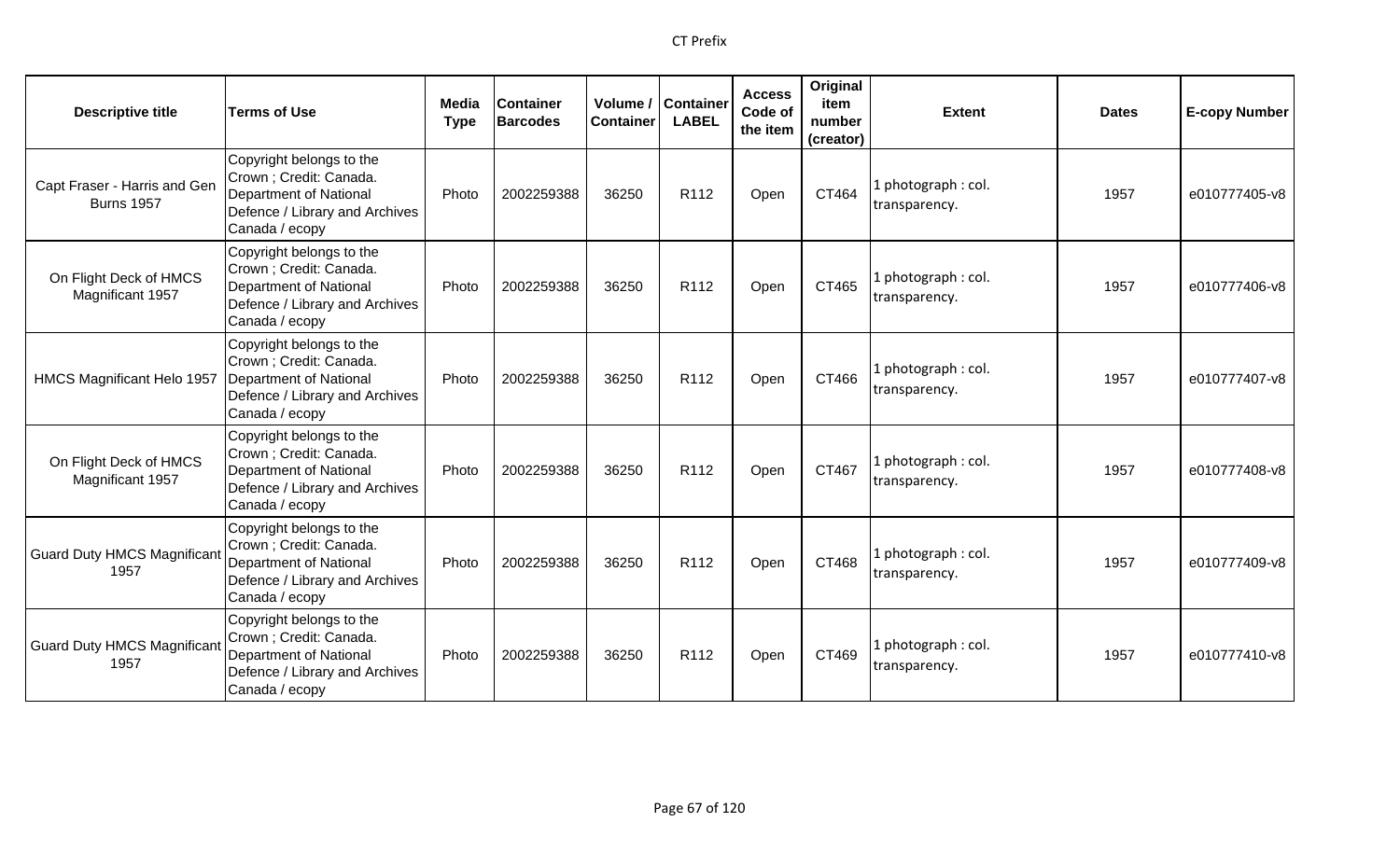| <b>Descriptive title</b>                              | <b>Terms of Use</b>                                                                                                               | Media<br><b>Type</b> | Container<br>Barcodes | Volume /<br><b>Container</b> | <b>Container</b><br><b>LABEL</b> | <b>Access</b><br>Code of<br>the item | Original<br>item<br>number<br>(creator) | <b>Extent</b>                        | <b>Dates</b> | <b>E-copy Number</b> |
|-------------------------------------------------------|-----------------------------------------------------------------------------------------------------------------------------------|----------------------|-----------------------|------------------------------|----------------------------------|--------------------------------------|-----------------------------------------|--------------------------------------|--------------|----------------------|
| Boat crew HMCS Magnificant<br>1957                    | Copyright belongs to the<br>Crown ; Credit: Canada.<br>Department of National<br>Defence / Library and Archives<br>Canada / ecopy | Photo                | 2002259388            | 36250                        | R <sub>112</sub>                 | Open                                 | CT470                                   | photograph: col.<br>transparency.    | 1957         | e010777411-v8        |
| HMCS Magnificant crew in<br><b>Cairo 1957</b>         | Copyright belongs to the<br>Crown ; Credit: Canada.<br>Department of National<br>Defence / Library and Archives<br>Canada / ecopy | Photo                | 2002259388            | 36250                        | R112                             | Open                                 | CT471                                   | photograph: col.<br>transparency.    | 1957         | e010777723-v8        |
| Egyptian MIGs at Abu Suweir<br>1957                   | Copyright belongs to the<br>Crown ; Credit: Canada.<br>Department of National<br>Defence / Library and Archives<br>Canada / ecopy | Photo                | 2002259388            | 36250                        | R <sub>112</sub>                 | Open                                 | CT472                                   | I photograph: col.<br>transparency.  | 1957         | e010777412-v8        |
| ABQM Wayne Weller 1957                                | Copyright belongs to the<br>Crown ; Credit: Canada.<br>Department of National<br>Defence / Library and Archives<br>Canada / ecopy | Photo                | 2002259388            | 36250                        | R112                             | Open                                 | CT474                                   | photograph: col.<br>transparency.    | 1957         | e010777413-v8        |
| Banshee over Halifax 1956                             | Copyright belongs to the<br>Crown ; Credit: Canada.<br>Department of National<br>Defence / Library and Archives<br>Canada / ecopy | Photo                | 2002259388            | 36250                        | R <sub>112</sub>                 | Open                                 | CT475                                   | l photograph : col.<br>transparency. | 1956         | e010777414-v8        |
| <b>Banshee over Halifax</b><br>(underneath view) 1957 | Copyright belongs to the<br>Crown ; Credit: Canada.<br>Department of National<br>Defence / Library and Archives<br>Canada / ecopy | Photo                | 2002259388            | 36250                        | R112                             | Open                                 | CT476                                   | photograph: col.<br>transparency.    | 1957         | e010777415-v8        |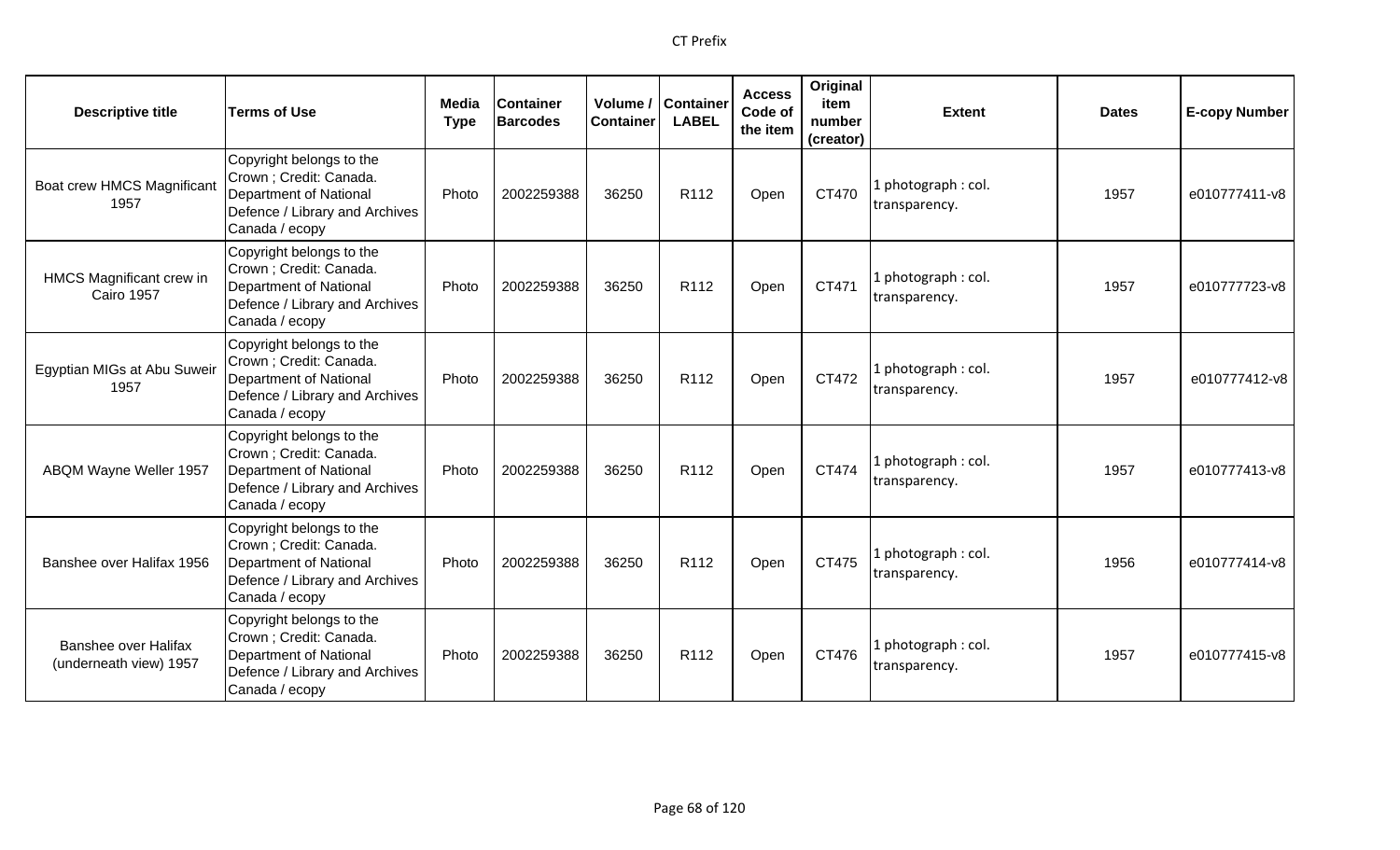| <b>Descriptive title</b>                                             | <b>Terms of Use</b>                                                                                                                      | Media<br><b>Type</b> | <b>Container</b><br><b>Barcodes</b> | Volume /<br><b>Container</b> | <b>Container</b><br><b>LABEL</b> | <b>Access</b><br>Code of<br>the item | Original<br>item<br>number<br>(creator) | <b>Extent</b>                        | <b>Dates</b>    | <b>E-copy Number</b> |
|----------------------------------------------------------------------|------------------------------------------------------------------------------------------------------------------------------------------|----------------------|-------------------------------------|------------------------------|----------------------------------|--------------------------------------|-----------------------------------------|--------------------------------------|-----------------|----------------------|
| Painting of 83rd Infantry on<br>Lachine Rapids 1843 (2<br>envelopes) | Copyright belongs to the<br>Crown ; Credit: Canada.<br><b>Department of National</b><br>Defence / Library and Archives<br>Canada / ecopy | Photo                | 2002259388                          | 36250                        | R112                             | Open                                 | CT477                                   | . photograph: col.<br>transparency.  | [ca. 1942-1965] | e010777416-v8        |
| Hammerhead shark caught in<br>Florida 1957                           | Copyright belongs to the<br>Crown ; Credit: Canada.<br><b>Department of National</b><br>Defence / Library and Archives<br>Canada / ecopy | Photo                | 2002259388                          | 36250                        | R112                             | Open                                 | CT478                                   | I photograph: col.<br>transparency.  | 1957            | e010777417-v8        |
| HM sub Amphion of Florida<br>1957                                    | Copyright belongs to the<br>Crown ; Credit: Canada.<br><b>Department of National</b><br>Defence / Library and Archives<br>Canada / ecopy | Photo                | 2002259388                          | 36250                        | R <sub>112</sub>                 | Open                                 | CT479                                   | L photograph : col.<br>transparency. | 1957            | e010777418-v8        |
| HO4S-3 Sikorsky April 5, 1957                                        | Copyright belongs to the<br>Crown ; Credit: Canada.<br>Department of National<br>Defence / Library and Archives<br>Canada / ecopy        | Photo                | 2002259388                          | 36250                        | R <sub>112</sub>                 | Open                                 | CT480                                   | L photograph : col.<br>transparency. | 1957            | e010777419-v8        |
| <b>HMCS Saguenay and HMCS</b><br>Ottawa Key West Florida 1957        | Copyright belongs to the<br>Crown ; Credit: Canada.<br>Department of National<br>Defence / Library and Archives<br>Canada / ecopy        | Photo                | 2002259388                          | 36250                        | R <sub>112</sub>                 | Open                                 | CT481                                   | photograph: col.<br>transparency.    | 1957            | e010777420-v8        |
| <b>HMCS Ottawa off Florida 1957</b>                                  | Copyright belongs to the<br>Crown ; Credit: Canada.<br>Department of National<br>Defence / Library and Archives<br>Canada / ecopy        | Photo                | 2002259388                          | 36250                        | R <sub>112</sub>                 | Open                                 | CT482                                   | photograph: col.<br>transparency.    | 1957            | e010777421-v8        |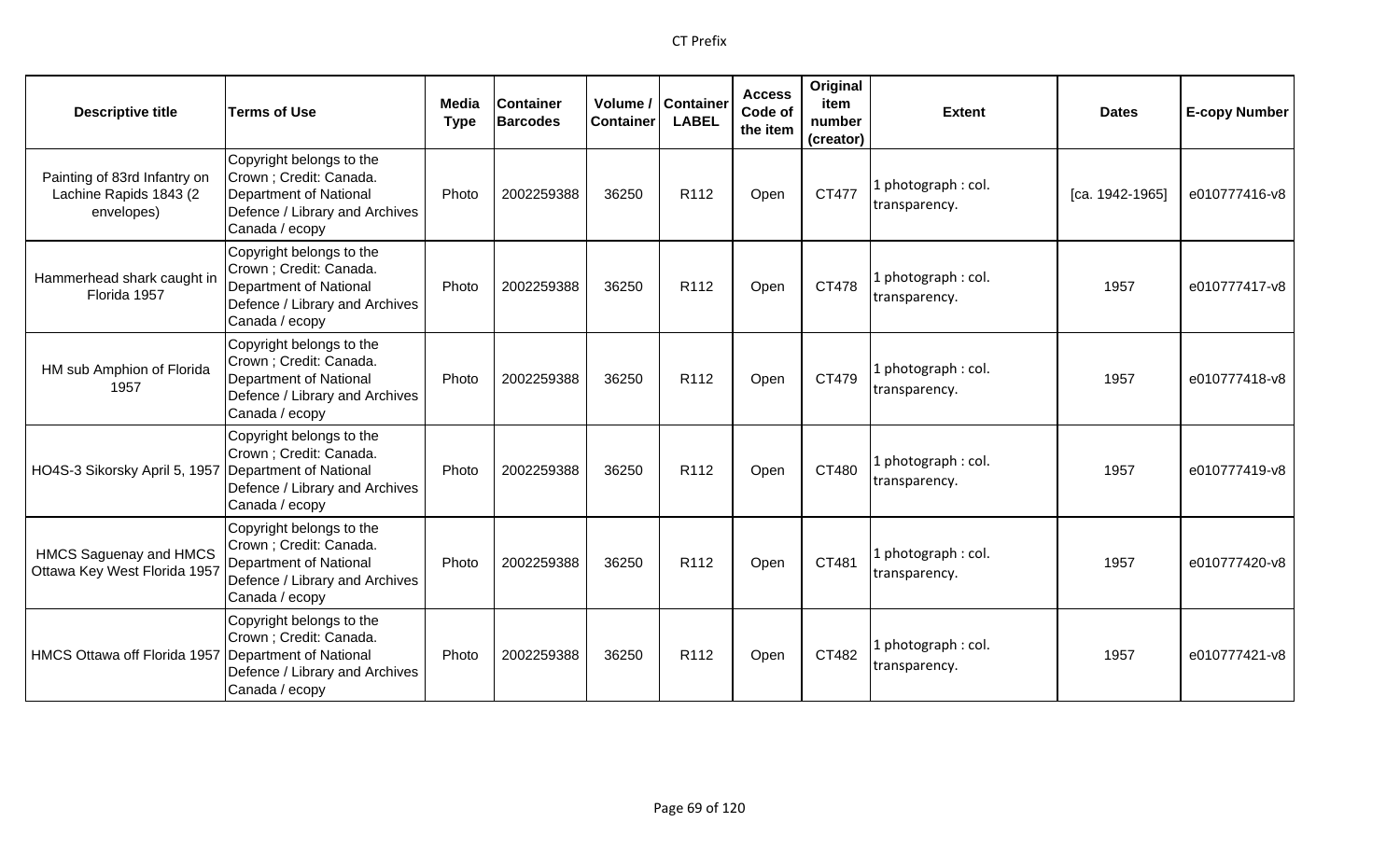| <b>Descriptive title</b>                                   | <b>Terms of Use</b>                                                                                                               | Media<br><b>Type</b> | <b>Container</b><br><b>Barcodes</b> | Volume /<br><b>Container</b> | <b>Container</b><br><b>LABEL</b> | <b>Access</b><br>Code of<br>the item | Original<br>item<br>number<br>(creator) | <b>Extent</b>                       | <b>Dates</b> | <b>E-copy Number</b> |
|------------------------------------------------------------|-----------------------------------------------------------------------------------------------------------------------------------|----------------------|-------------------------------------|------------------------------|----------------------------------|--------------------------------------|-----------------------------------------|-------------------------------------|--------------|----------------------|
| <b>HMCS Assiniboine off Florida</b><br>1957                | Copyright belongs to the<br>Crown ; Credit: Canada.<br>Department of National<br>Defence / Library and Archives<br>Canada / ecopy | Photo                | 2002259388                          | 36250                        | R112                             | Open                                 | CT483                                   | photograph: col.<br>transparency.   | 1957         | e010777422-v8        |
| <b>HMCS Saguenay Key West</b><br>Florida 1957              | Copyright belongs to the<br>Crown ; Credit: Canada.<br>Department of National<br>Defence / Library and Archives<br>Canada / ecopy | Photo                | 2002259388                          | 36250                        | R <sub>112</sub>                 | Open                                 | CT484                                   | photograph: col.<br>transparency.   | 1957         | e010777423-v8        |
| HO4S-3 Sikorsky in Florida<br>April 12, 1957 (2 envelopes) | Copyright belongs to the<br>Crown ; Credit: Canada.<br>Department of National<br>Defence / Library and Archives<br>Canada / ecopy | Photo                | 2002259388                          | 36250                        | R112                             | Open                                 | CT485                                   | I photograph: col.<br>transparency. | 1957         | e010777424-v8        |
| White uniform drawing 1957                                 | Copyright belongs to the<br>Crown ; Credit: Canada.<br>Department of National<br>Defence / Library and Archives<br>Canada / ecopy | Photo                | 2002259388                          | 36250                        | R112                             | Open                                 | CT486                                   | 1 photograph: col.<br>transparency. | 1957         | e010777425-v8        |
| Khaki uniform drawing 1958                                 | Copyright belongs to the<br>Crown ; Credit: Canada.<br>Department of National<br>Defence / Library and Archives<br>Canada / ecopy | Photo                | 2002259388                          | 36250                        | R <sub>112</sub>                 | Open                                 | CT487                                   | I photograph: col.<br>transparency. | 1958         | e010777426-v8        |
| Blue uniform drawing 1959                                  | Copyright belongs to the<br>Crown ; Credit: Canada.<br>Department of National<br>Defence / Library and Archives<br>Canada / ecopy | Photo                | 2002259388                          | 36250                        | R <sub>112</sub>                 | Open                                 | CT488                                   | 1 photograph: col.<br>transparency. | 1959         | e010777427-v8        |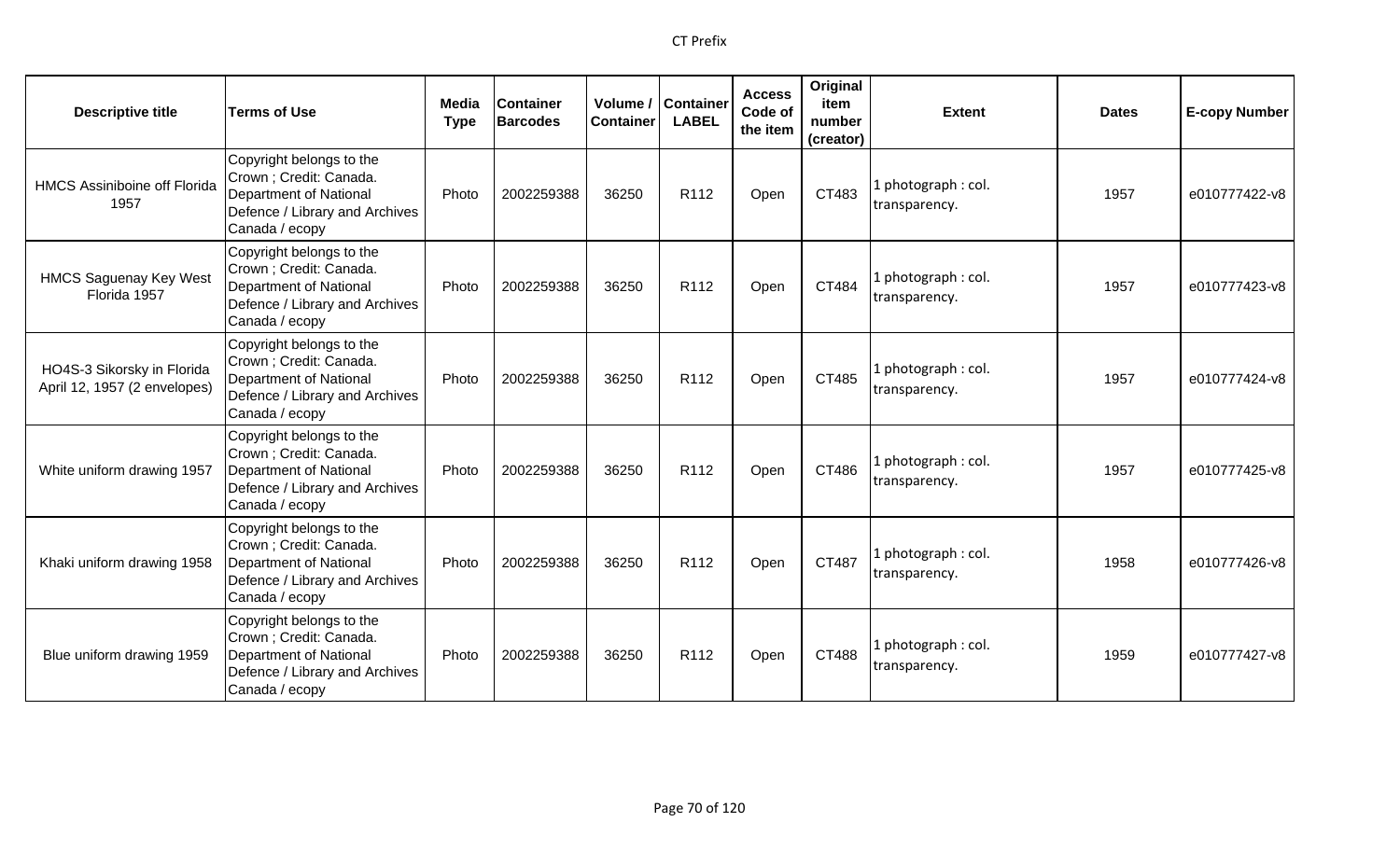| <b>Descriptive title</b>                      | <b>Terms of Use</b>                                                                                                                      | Media<br><b>Type</b> | <b>Container</b><br><b>Barcodes</b> | Volume /<br><b>Container</b> | <b>Container</b><br><b>LABEL</b> | <b>Access</b><br>Code of<br>the item | Original<br>item<br>number<br>(creator) | <b>Extent</b>                        | <b>Dates</b>    | <b>E-copy Number</b> |
|-----------------------------------------------|------------------------------------------------------------------------------------------------------------------------------------------|----------------------|-------------------------------------|------------------------------|----------------------------------|--------------------------------------|-----------------------------------------|--------------------------------------|-----------------|----------------------|
| HMCS Bonaventure Trials May<br>1, 1957        | Copyright belongs to the<br>Crown; Credit: Canada.<br>Department of National<br>Defence / Library and Archives<br>Canada / ecopy         | Photo                | 2002259388                          | 36250                        | R <sub>112</sub>                 | Open                                 | CT489                                   | 1 photograph : col.<br>transparency. | [ca. 1942-1965] | e010777428-v8        |
| HMCS Bonaventure Trials May<br>1, 1957        | Copyright belongs to the<br>Crown; Credit: Canada.<br>Department of National<br>Defence / Library and Archives<br>Canada / ecopy         | Photo                | 2002259388                          | 36250                        | R112                             | Open                                 | CT490                                   | 1 photograph : col.<br>transparency. | [ca. 1942-1965] | e010777429-v8        |
| <b>HMCS Bonaventure Trials May</b><br>1, 1957 | Copyright belongs to the<br>Crown; Credit: Canada.<br><b>Department of National</b><br>Defence / Library and Archives<br>Canada / ecopy  | Photo                | 2002259388                          | 36250                        | R <sub>112</sub>                 | Open                                 | CT491                                   | 1 photograph : col.<br>transparency. | [ca. 1942-1965] | e010777430-v8        |
| HMCS Bonaventure Trials May<br>1, 1957        | Copyright belongs to the<br>Crown ; Credit: Canada.<br>Department of National<br>Defence / Library and Archives<br>Canada / ecopy        | Photo                | 2002259388                          | 36250                        | R <sub>112</sub>                 | Open                                 | CT493                                   | 1 photograph: col.<br>transparency.  | [ca. 1942-1965] | e010777431-v8        |
| HMCS Bonaventure Trials May<br>1, 1957        | Copyright belongs to the<br>Crown ; Credit: Canada.<br><b>Department of National</b><br>Defence / Library and Archives<br>Canada / ecopy | Photo                | 2002259388                          | 36250                        | R112                             | Open                                 | CT494                                   | 1 photograph: col.<br>transparency.  | [ca. 1942-1965] | e010777432-v8        |
| HMCS Bonaventure Trials May<br>1, 1957        | Copyright belongs to the<br>Crown ; Credit: Canada.<br>Department of National<br>Defence / Library and Archives<br>Canada / ecopy        | Photo                | 2002259388                          | 36250                        | R <sub>112</sub>                 | Open                                 | CT495                                   | 1 photograph : col.<br>transparency. | [ca. 1942-1965] | e010777433-v8        |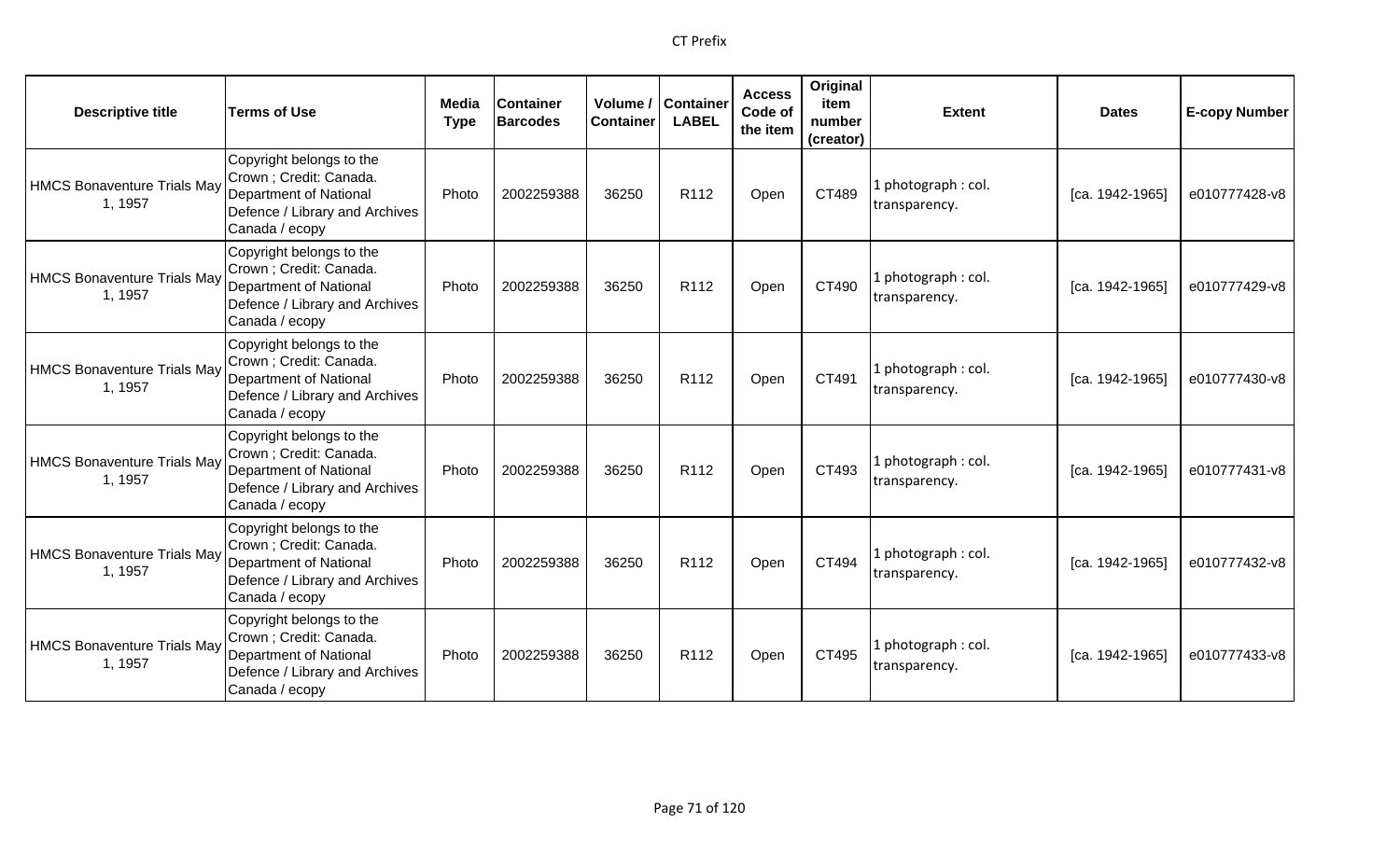| <b>Descriptive title</b>                                | <b>Terms of Use</b>                                                                                                                      | Media<br><b>Type</b> | <b>Container</b><br><b>Barcodes</b> | Volume /<br><b>Container</b> | <b>Container</b><br><b>LABEL</b> | <b>Access</b><br>Code of<br>the item | Original<br>item<br>number<br>(creator) | <b>Extent</b>                        | <b>Dates</b>      | <b>E-copy Number</b> |
|---------------------------------------------------------|------------------------------------------------------------------------------------------------------------------------------------------|----------------------|-------------------------------------|------------------------------|----------------------------------|--------------------------------------|-----------------------------------------|--------------------------------------|-------------------|----------------------|
| <b>HMCS Bonaventure fwd</b><br>island/deck May 10, 1957 | Copyright belongs to the<br>Crown ; Credit: Canada.<br><b>Department of National</b><br>Defence / Library and Archives<br>Canada / ecopy | Photo                | 2002259388                          | 36250                        | R112                             | Open                                 | CT496                                   | photograph: col.<br>transparency.    | [ca. 1942-1965]   | e010777434-v8        |
| <b>HMCS Bonaventure fwd</b><br>island/deck May 10, 1957 | Copyright belongs to the<br>Crown; Credit: Canada.<br><b>Department of National</b><br>Defence / Library and Archives<br>Canada / ecopy  | Photo                | 2002259388                          | 36250                        | R112                             | Open                                 | CT497                                   | photograph: col.<br>transparency.    | [ca. 1942-1965]   | e010777435-v8        |
| <b>HMCS Bonaventure fwd</b><br>island/deck May 10, 1957 | Copyright belongs to the<br>Crown; Credit: Canada.<br><b>Department of National</b><br>Defence / Library and Archives<br>Canada / ecopy  | Photo                | 2002259388                          | 36250                        | R112                             | Open                                 | CT498                                   | L photograph : col.<br>transparency. | $[ca. 1942-1965]$ | e010777436-v8        |
| <b>HMCS Bonaventure fwd</b><br>island/deck May 10, 1957 | Copyright belongs to the<br>Crown ; Credit: Canada.<br><b>Department of National</b><br>Defence / Library and Archives<br>Canada / ecopy | Photo                | 2002259388                          | 36250                        | R112                             | Open                                 | CT499                                   | L photograph : col.<br>transparency. | May 10, 1957      | e010777437-v8        |
| RCN Ships in Key West Florida Department of National    | Copyright belongs to the<br>Crown ; Credit: Canada.<br>Defence / Library and Archives<br>Canada / ecopy                                  | Photo                | 2002259388                          | 36250                        | R112                             | Open                                 | CT501                                   | I photograph: col.<br>transparency.  | [ca. 1942-1965]   | e010777438-v8        |
| RCN Ships in Key West Florida Department of National    | Copyright belongs to the<br>Crown ; Credit: Canada.<br>Defence / Library and Archives<br>Canada / ecopy                                  | Photo                | 2002259388                          | 36250                        | R112                             | Open                                 | CT502                                   | I photograph: col.<br>transparency.  | [ca. 1942-1965]   | e010777439-v8        |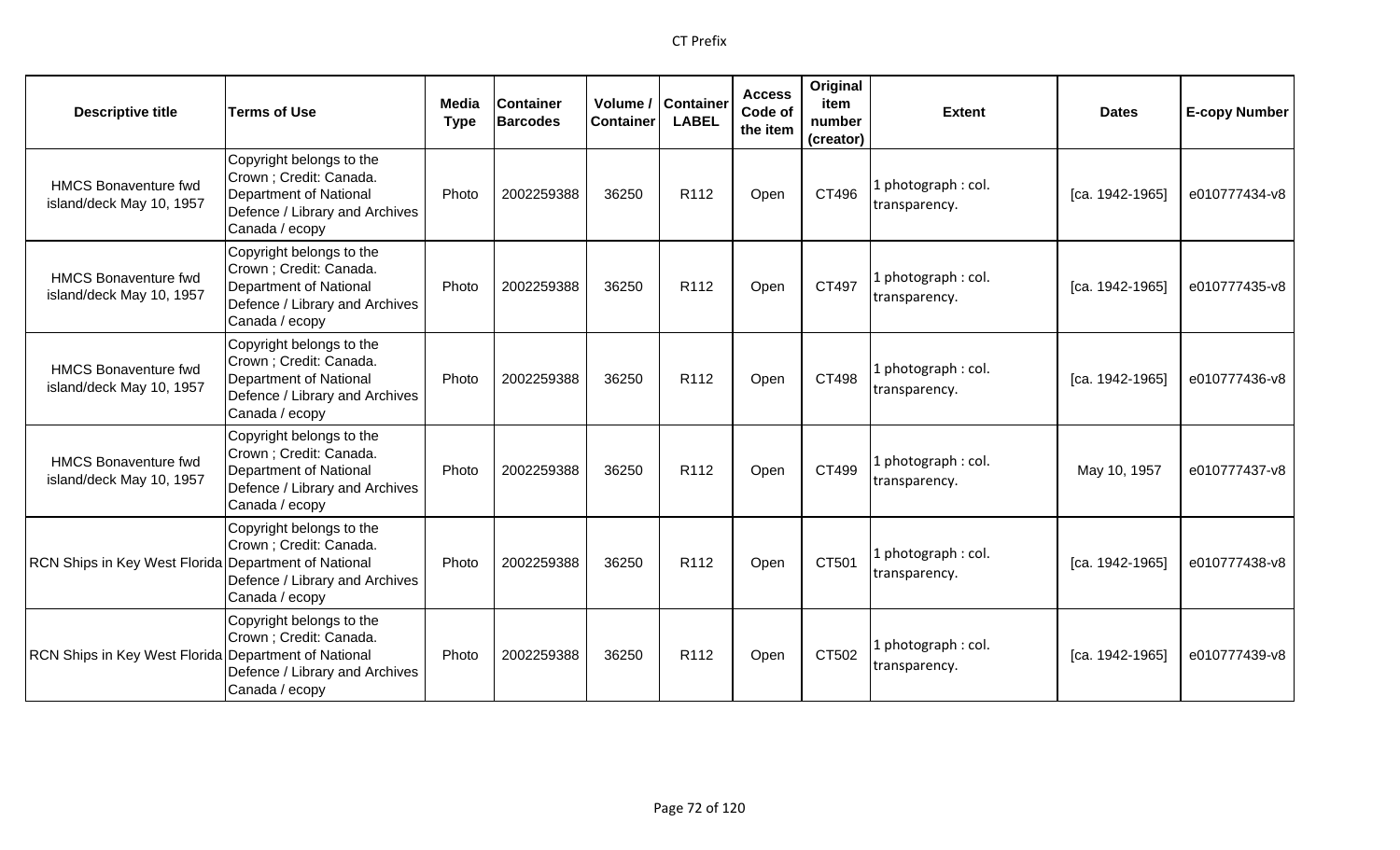| <b>Descriptive title</b>                                   | <b>Terms of Use</b>                                                                                                               | Media<br><b>Type</b> | <b>Container</b><br><b>Barcodes</b> | Volume /<br><b>Container</b> | <b>Container</b><br><b>LABEL</b> | <b>Access</b><br>Code of<br>the item | Original<br>item<br>number<br>(creator) | <b>Extent</b>                        | <b>Dates</b>      | <b>E-copy Number</b> |
|------------------------------------------------------------|-----------------------------------------------------------------------------------------------------------------------------------|----------------------|-------------------------------------|------------------------------|----------------------------------|--------------------------------------|-----------------------------------------|--------------------------------------|-------------------|----------------------|
| LS examining conch shells                                  | Copyright belongs to the<br>Crown; Credit: Canada.<br>Department of National<br>Defence / Library and Archives<br>Canada / ecopy  | Photo                | 2002259388                          | 36250                        | R112                             | Open                                 | CT503                                   | 1 photograph: col.<br>transparency.  | [ca. 1942-1965]   | e010777440-v8        |
| Banshees in Key West Florida<br>Feb 18, 1957 (2 envelopes) | Copyright belongs to the<br>Crown; Credit: Canada.<br>Department of National<br>Defence / Library and Archives<br>Canada / ecopy  | Photo                | 2002259388                          | 36250                        | R <sub>112</sub>                 | Open                                 | CT504                                   | 1 photograph: col.<br>transparency.  | February 18, 1957 | e010777441-v8        |
| C2RC Farndale plays an Indian<br>in Ireland                | Copyright belongs to the<br>Crown ; Credit: Canada.<br>Department of National<br>Defence / Library and Archives<br>Canada / ecopy | Photo                | 2002259388                          | 36250                        | R112                             | Open                                 | CT506                                   | 1 photograph : col.<br>transparency. | [ca. 1942-1965]   | e010777442-v8        |
| HMCS Bonaventure crew in<br>Belfast Parade 1957            | Copyright belongs to the<br>Crown; Credit: Canada.<br>Department of National<br>Defence / Library and Archives<br>Canada / ecopy  | Photo                | 2002259388                          | 36250                        | R112                             | Open                                 | CT507                                   | 1 photograph: col.<br>transparency.  | 1957              | e010777443-v8        |
| <b>HMCS Bonaventure crew in</b><br>Belfast Parade 1957     | Copyright belongs to the<br>Crown ; Credit: Canada.<br>Department of National<br>Defence / Library and Archives<br>Canada / ecopy | Photo                | 2002259388                          | 36250                        | R <sub>112</sub>                 | Open                                 | CT508                                   | 1 photograph: col.<br>transparency.  | 1957              | e010777444-v8        |
| Banshees in Key West Florida<br>Feb 18, 1957               | Copyright belongs to the<br>Crown ; Credit: Canada.<br>Department of National<br>Defence / Library and Archives<br>Canada / ecopy | Photo                | 2002259388                          | 36250                        | R <sub>112</sub>                 | Open                                 | CT510                                   | 1 photograph: col.<br>transparency.  | February 18, 1957 | e010777445-v8        |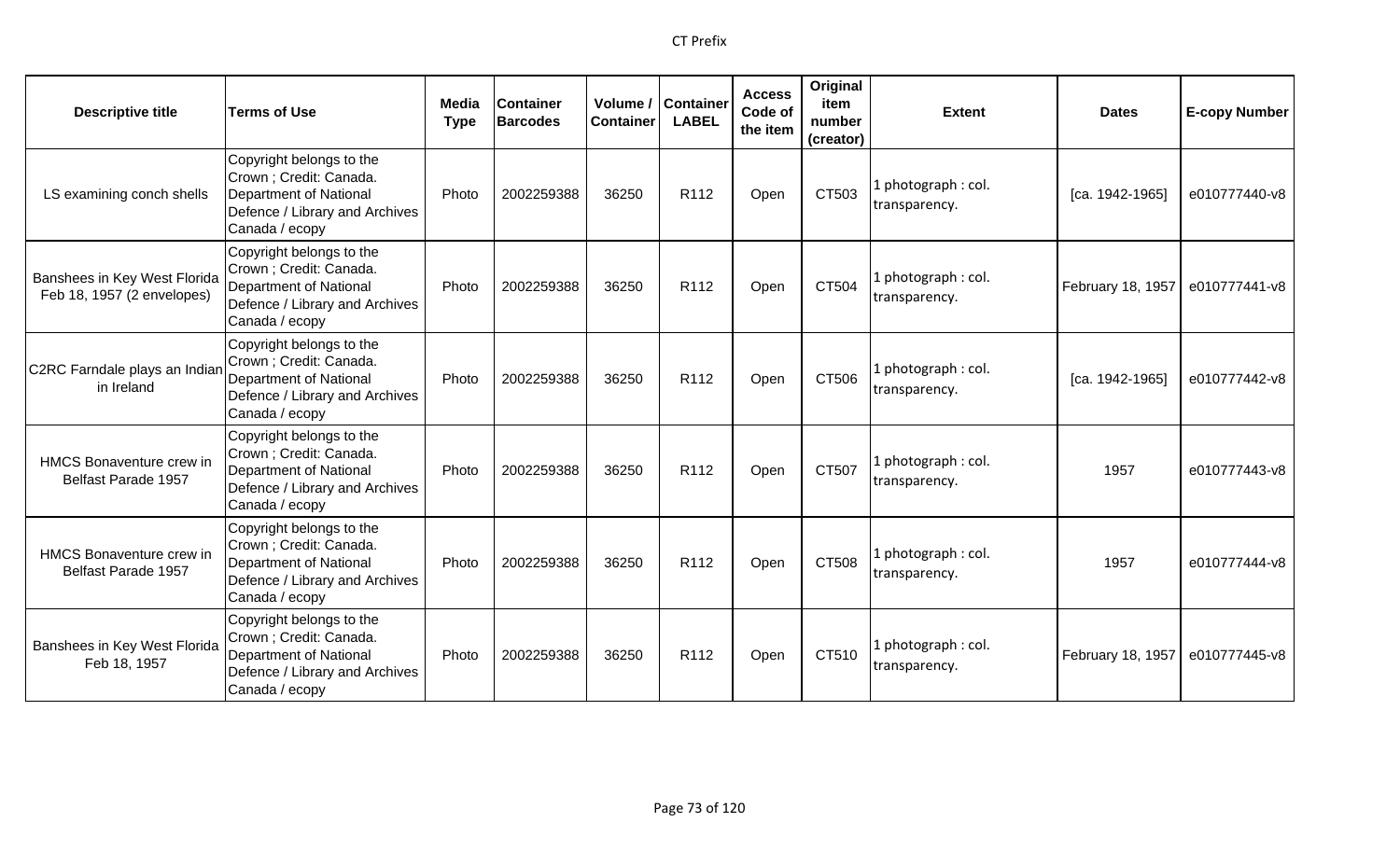| <b>Descriptive title</b>                                  | <b>Terms of Use</b>                                                                                                               | Media<br><b>Type</b> | <b>Container</b><br><b>Barcodes</b> | <b>Container</b> | Volume / Container<br><b>LABEL</b> | <b>Access</b><br>Code of<br>the item | Original<br>item<br>number<br>(creator) | <b>Extent</b>                        | <b>Dates</b>    | <b>E-copy Number</b> |
|-----------------------------------------------------------|-----------------------------------------------------------------------------------------------------------------------------------|----------------------|-------------------------------------|------------------|------------------------------------|--------------------------------------|-----------------------------------------|--------------------------------------|-----------------|----------------------|
| ASW techs in Florida Mar 29<br>1957                       | Copyright belongs to the<br>Crown ; Credit: Canada.<br>Department of National<br>Defence / Library and Archives<br>Canada / ecopy | Photo                | 2002259388                          | 36250            | R112                               | Open                                 | CT511                                   | l photograph : col.<br>transparency. | March 29, 1957  | e010777446-v8        |
| <b>HMCS Bonaventure at Harland</b><br>and Wolf yards 1957 | Copyright belongs to the<br>Crown ; Credit: Canada.<br>Department of National<br>Defence / Library and Archives<br>Canada / ecopy | Photo                | 2002259388                          | 36250            | R <sub>112</sub>                   | Open                                 | CT512                                   | 1 photograph: col.<br>transparency.  | 1957            | e010777447-v8        |
| HM sub Amphion in Caribbean<br>1957                       | Copyright belongs to the<br>Crown ; Credit: Canada.<br>Department of National<br>Defence / Library and Archives<br>Canada / ecopy | Photo                | 2002259388                          | 36250            | R <sub>112</sub>                   | Open                                 | CT513                                   | l photograph : col.<br>transparency. | 1957            | e010777448-v8        |
| HM sub Amphion in Caribbean<br>1957                       | Copyright belongs to the<br>Crown ; Credit: Canada.<br>Department of National<br>Defence / Library and Archives<br>Canada / ecopy | Photo                | 2002259388                          | 36250            | R112                               | Open                                 | CT514                                   | 1 photograph: col.<br>transparency.  | 1957            | e010777449-v8        |
| <b>HMCS Bonaventure off</b><br>England June 7,1957        | Copyright belongs to the<br>Crown ; Credit: Canada.<br>Department of National<br>Defence / Library and Archives<br>Canada / ecopy | Photo                | 2002259388                          | 36250            | R <sub>112</sub>                   | Open                                 | CT515                                   | l photograph : col.<br>transparency. | [ca. 1942-1965] | e010777450-v8        |
| Mid rogers in front of HMCS<br>Ontario guns               | Copyright belongs to the<br>Crown ; Credit: Canada.<br>Department of National<br>Defence / Library and Archives<br>Canada / ecopy | Photo                | 2002259388                          | 36250            | R <sub>112</sub>                   | Open                                 | CT517                                   | Lphotograph: col.<br>transparency.   | [ca. 1942-1965] | e010777451-v8        |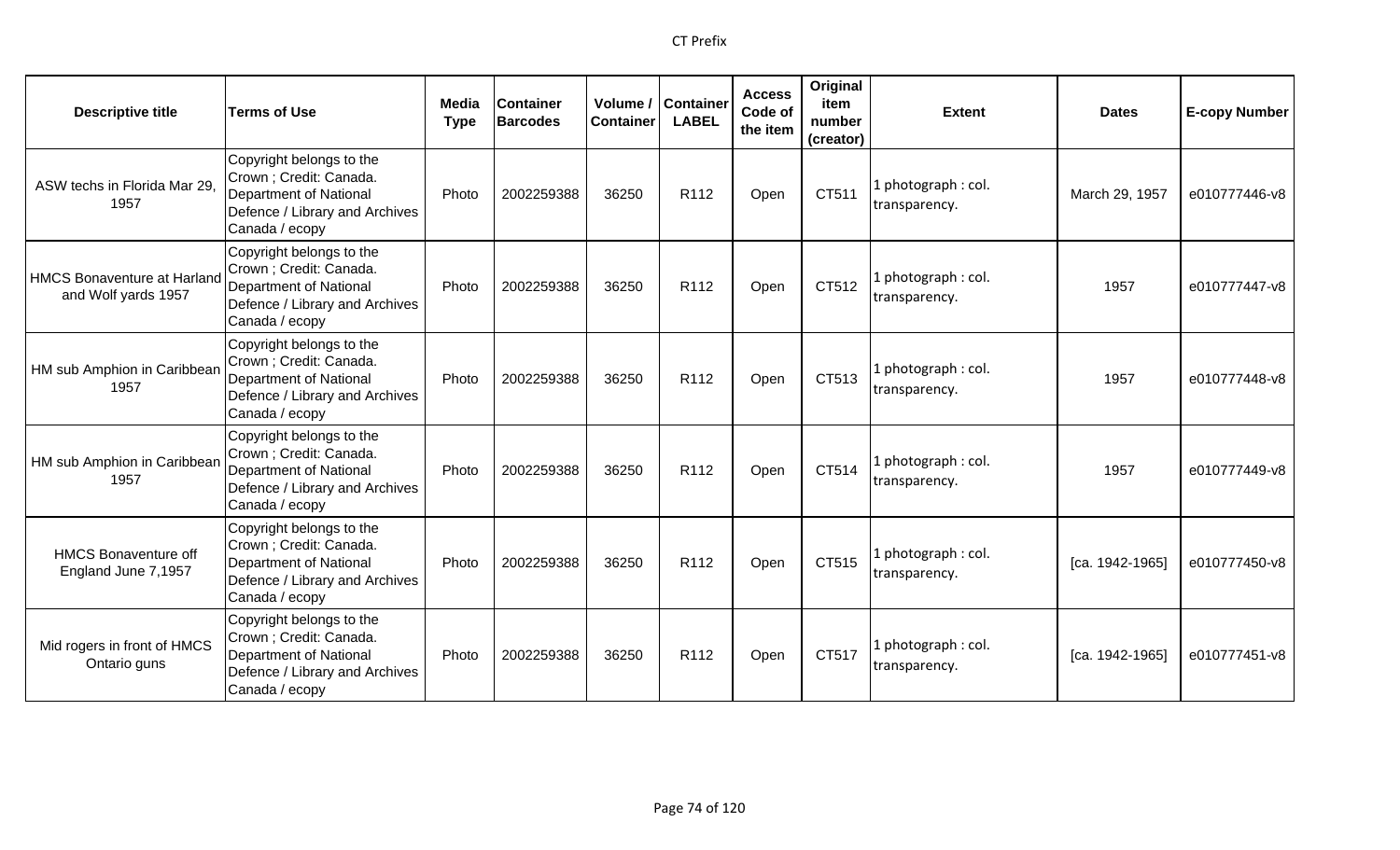| <b>Descriptive title</b>                                                 | <b>Terms of Use</b>                                                                                                               | Media<br><b>Type</b> | <b>Container</b><br><b>Barcodes</b> | Container | Volume / Container<br><b>LABEL</b> | <b>Access</b><br>Code of<br>the item | Original<br>item<br>number<br>(creator) | <b>Extent</b>                        | <b>Dates</b>    | <b>E-copy Number</b> |
|--------------------------------------------------------------------------|-----------------------------------------------------------------------------------------------------------------------------------|----------------------|-------------------------------------|-----------|------------------------------------|--------------------------------------|-----------------------------------------|--------------------------------------|-----------------|----------------------|
| Cadet Young in front of launch<br>(HMCS Ontario?)                        | Copyright belongs to the<br>Crown; Credit: Canada.<br>Department of National<br>Defence / Library and Archives<br>Canada / ecopy  | Photo                | 2002259388                          | 36250     | R <sub>112</sub>                   | Open                                 | CT518                                   | l photograph : col.<br>transparency. | [ca. 1942-1965] | e010777452-v8        |
| S/Lt Vansickle                                                           | Copyright belongs to the<br>Crown; Credit: Canada.<br>Department of National<br>Defence / Library and Archives<br>Canada / ecopy  | Photo                | 2002259388                          | 36250     | R112                               | Open                                 | CT519                                   | 1 photograph: col.<br>transparency.  | [ca. 1942-1965] | e010777453-v8        |
| Cadet Young on bridge                                                    | Copyright belongs to the<br>Crown ; Credit: Canada.<br>Department of National<br>Defence / Library and Archives<br>Canada / ecopy | Photo                | 2002259388                          | 36250     | R <sub>112</sub>                   | Open                                 | CT520                                   | 1 photograph: col.<br>transparency.  | [ca. 1942-1965] | e010777454-v8        |
| <b>HMCS Bonaventure off</b><br>England June 7,1957                       | Copyright belongs to the<br>Crown; Credit: Canada.<br>Department of National<br>Defence / Library and Archives<br>Canada / ecopy  | Photo                | 2002259388                          | 36250     | R <sub>112</sub>                   | Open                                 | CT521                                   | 1 photograph: col.<br>transparency.  | June 7, 1957    | e010777455-v8        |
| HMS Ark Royal and USS<br>Saratoga at Norfolk peer with<br>Stadacona band | Copyright belongs to the<br>Crown ; Credit: Canada.<br>Department of National<br>Defence / Library and Archives<br>Canada / ecopy | Photo                | 2002259388                          | 36250     | R112                               | Open                                 | CT522                                   | 1 photograph : col.<br>transparency. | [ca. 1942-1965] | e010777456-v8        |
| Ships at Naval Review in<br>Norfolk June 12, 1957                        | Copyright belongs to the<br>Crown ; Credit: Canada.<br>Department of National<br>Defence / Library and Archives<br>Canada / ecopy | Photo                | 2002259388                          | 36250     | R <sub>112</sub>                   | Open                                 | CT523                                   | 1 photograph: col.<br>transparency.  | June 12, 1957   | e010777457-v8        |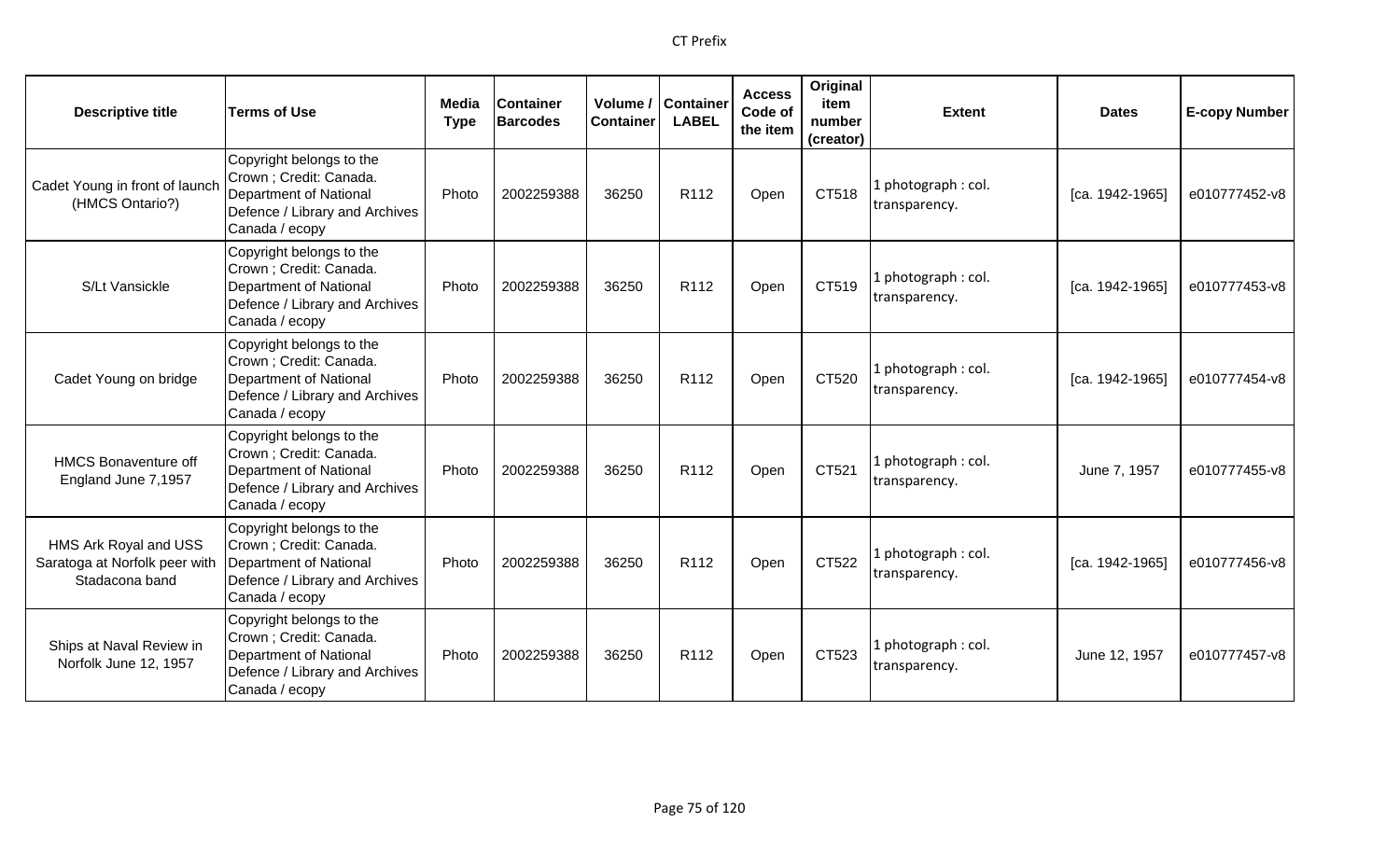| <b>Descriptive title</b>                                  | <b>Terms of Use</b>                                                                                                                      | <b>Media</b><br><b>Type</b> | <b>Container</b><br><b>Barcodes</b> | <b>Container</b> | Volume / Container<br><b>LABEL</b> | <b>Access</b><br>Code of<br>the item | Original<br>item<br>number<br>(creator) | <b>Extent</b>                        | <b>Dates</b>    | <b>E-copy Number</b> |
|-----------------------------------------------------------|------------------------------------------------------------------------------------------------------------------------------------------|-----------------------------|-------------------------------------|------------------|------------------------------------|--------------------------------------|-----------------------------------------|--------------------------------------|-----------------|----------------------|
| <b>HMCS Ottawa at Norfolk Nava</b><br>Review June 12,1957 | Copyright belongs to the<br>Crown; Credit: Canada.<br>Department of National<br>Defence / Library and Archives<br>Canada / ecopy         | Photo                       | 2002259388                          | 36250            | R <sub>112</sub>                   | Open                                 | CT524                                   | 1 photograph : col.<br>transparency. | June 12, 1957   | e010777458-v8        |
| <b>HMCS Cape Breton holy</b><br>communion                 | Copyright belongs to the<br>Crown; Credit: Canada.<br>Department of National<br>Defence / Library and Archives<br>Canada / ecopy         | Photo                       | 2002259388                          | 36250            | R112                               | Open                                 | CT525                                   | 1 photograph: col.<br>transparency.  | [ca. 1942-1965] | e010777459-v8        |
| Stadacona - holy mass                                     | Copyright belongs to the<br>Crown; Credit: Canada.<br>Department of National<br>Defence / Library and Archives<br>Canada / ecopy         | Photo                       | 2002259388                          | 36250            | R <sub>112</sub>                   | Open                                 | CT526                                   | 1 photograph: col.<br>transparency.  | [ca. 1942-1965] | e010777460-v8        |
| Stadacona - marriage<br>ceremony                          | Copyright belongs to the<br>Crown ; Credit: Canada.<br><b>Department of National</b><br>Defence / Library and Archives<br>Canada / ecopy | Photo                       | 2002259388                          | 36250            | R <sub>112</sub>                   | Open                                 | CT527                                   | 1 photograph: col.<br>transparency.  | [ca. 1942-1965] | e010777461-v8        |
| Stadacona - marriage<br>ceremony                          | Copyright belongs to the<br>Crown ; Credit: Canada.<br>Department of National<br>Defence / Library and Archives<br>Canada / ecopy        | Photo                       | 2002259388                          | 36250            | R112                               | Open                                 | CT528                                   | 1 photograph : col.<br>transparency. | [ca. 1942-1965] | e010777462-v8        |
| Church - Shannon Park                                     | Copyright belongs to the<br>Crown ; Credit: Canada.<br>Department of National<br>Defence / Library and Archives<br>Canada / ecopy        | Photo                       | 2002259388                          | 36250            | R <sub>112</sub>                   | Open                                 | CT529                                   | 1 photograph: col.<br>transparency.  | [ca. 1942-1965] | e010777463-v8        |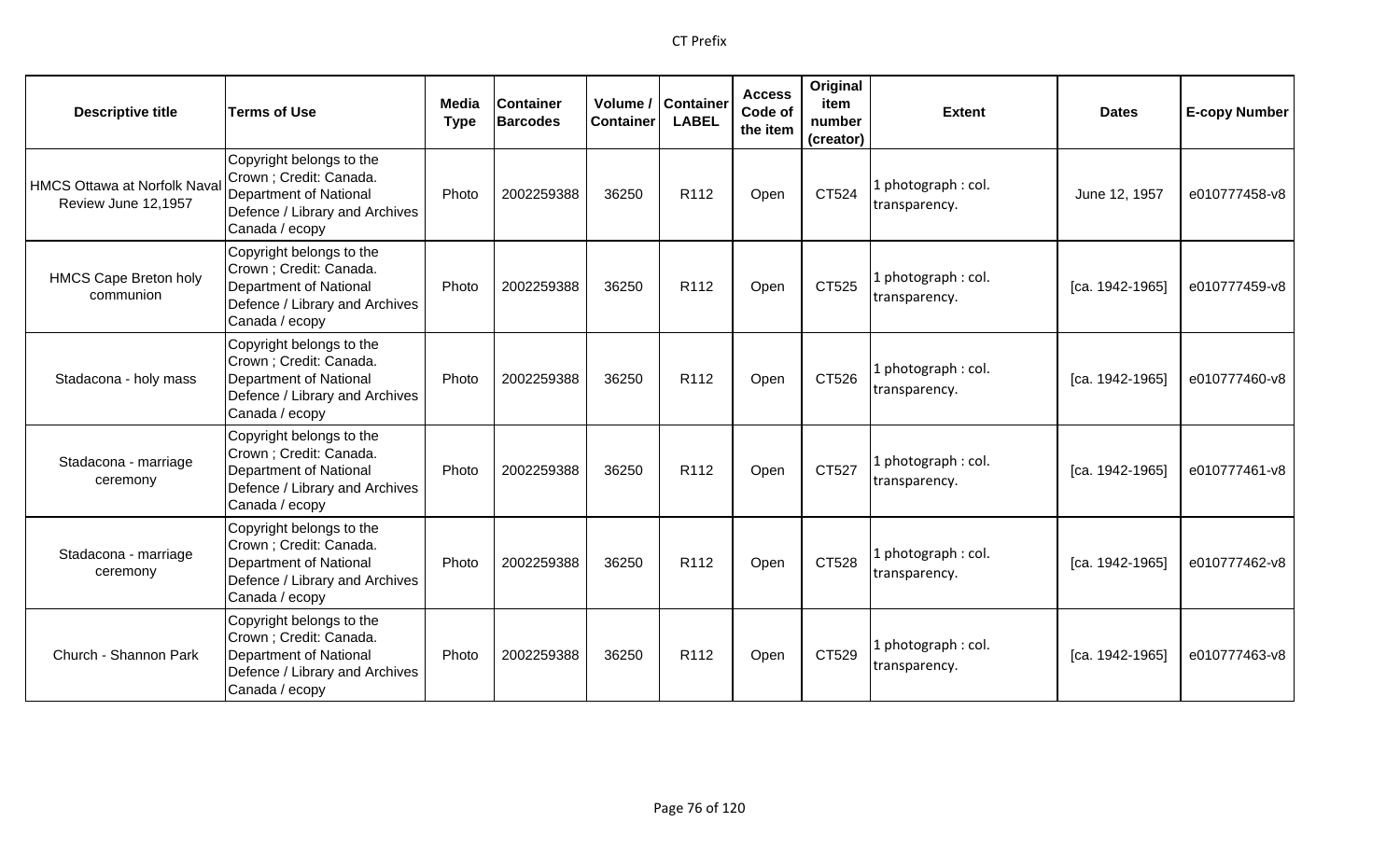| <b>Descriptive title</b>          | <b>Terms of Use</b>                                                                                                                      | <b>Media</b><br><b>Type</b> | <b>Container</b><br><b>Barcodes</b> | Volume /<br><b>Container</b> | <b>Container</b><br><b>LABEL</b> | <b>Access</b><br>Code of<br>the item | Original<br>item<br>number<br>(creator) | <b>Extent</b>                        | <b>Dates</b>      | <b>E-copy Number</b> |
|-----------------------------------|------------------------------------------------------------------------------------------------------------------------------------------|-----------------------------|-------------------------------------|------------------------------|----------------------------------|--------------------------------------|-----------------------------------------|--------------------------------------|-------------------|----------------------|
| Chaplain                          | Copyright belongs to the<br>Crown ; Credit: Canada.<br><b>Department of National</b><br>Defence / Library and Archives<br>Canada / ecopy | Photo                       | 2002259388                          | 36250                        | R112                             | Open                                 | CT530                                   | photograph: col.<br>transparency.    | [ca. 1942-1965]   | e010777464-v8        |
| Chaplain                          | Copyright belongs to the<br>Crown ; Credit: Canada.<br><b>Department of National</b><br>Defence / Library and Archives<br>Canada / ecopy | Photo                       | 2002259388                          | 36250                        | R112                             | Open                                 | CT531                                   | I photograph: col.<br>transparency.  | [ca. 1942-1965]   | e010777465-v8        |
| Chaplain - Christening            | Copyright belongs to the<br>Crown ; Credit: Canada.<br>Department of National<br>Defence / Library and Archives<br>Canada / ecopy        | Photo                       | 2002259388                          | 36250                        | R <sub>112</sub>                 | Open                                 | CT532                                   | L photograph : col.<br>transparency. | $[ca. 1942-1965]$ | e010777466-v8        |
| Chaplain                          | Copyright belongs to the<br>Crown ; Credit: Canada.<br>Department of National<br>Defence / Library and Archives<br>Canada / ecopy        | Photo                       | 2002259388                          | 36250                        | R112                             | Open                                 | CT533                                   | L photograph : col.<br>transparency. | [ca. 1942-1965]   | e010777467-v8        |
| Chaplain - Stadacona holy<br>mass | Copyright belongs to the<br>Crown ; Credit: Canada.<br><b>Department of National</b><br>Defence / Library and Archives<br>Canada / ecopy | Photo                       | 2002259388                          | 36250                        | R <sub>112</sub>                 | Open                                 | CT534                                   | photograph: col.<br>transparency.    | [ca. 1942-1965]   | e010777468-v8        |
| Chaplain - RCN Hospital           | Copyright belongs to the<br>Crown ; Credit: Canada.<br>Department of National<br>Defence / Library and Archives<br>Canada / ecopy        | Photo                       | 2002259388                          | 36250                        | R112                             | Open                                 | CT536                                   | l photograph : col.<br>transparency. | [ca. 1942-1965]   | e010777469-v8        |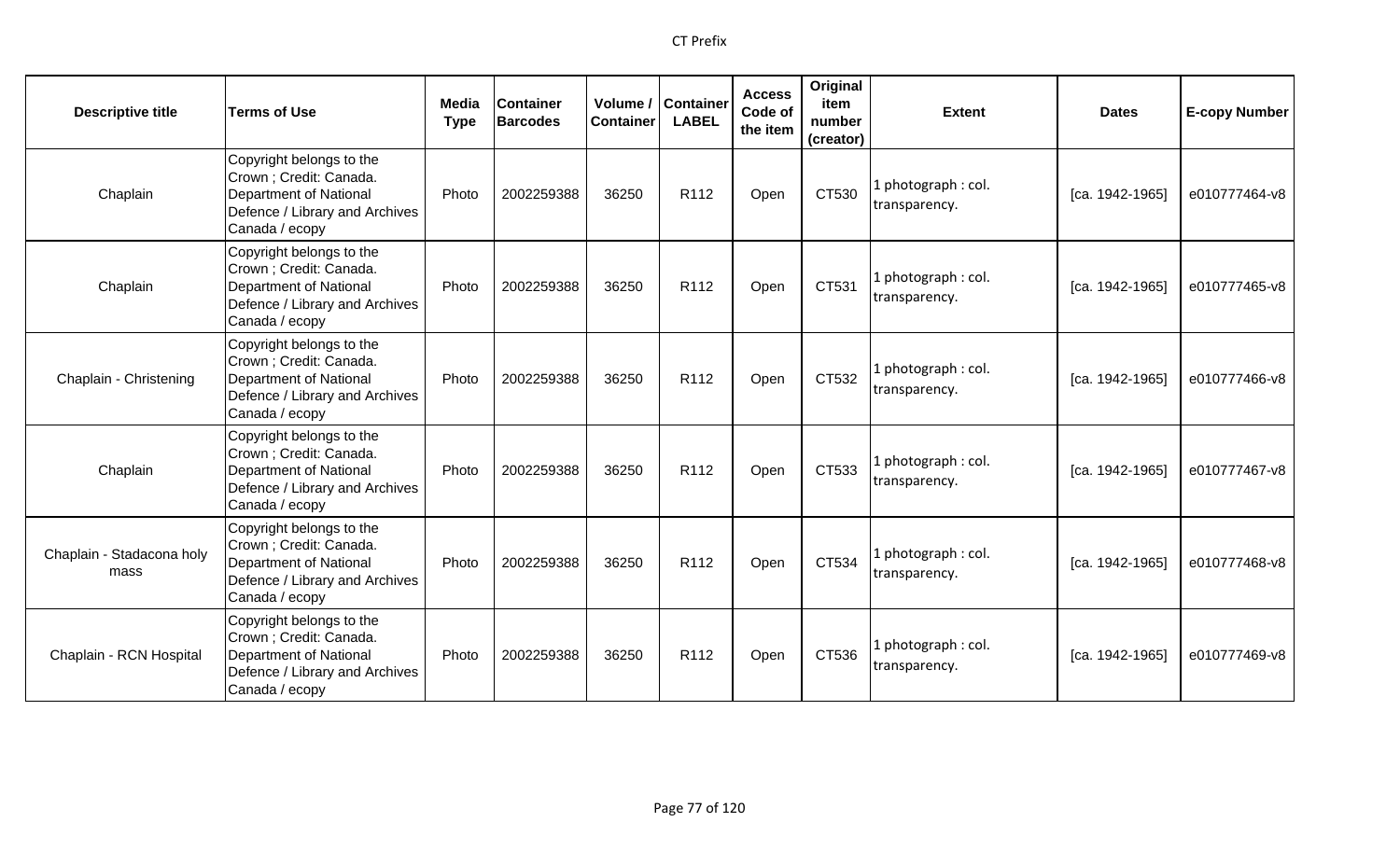| <b>Descriptive title</b>                       | <b>Terms of Use</b>                                                                                                                      | Media<br><b>Type</b> | <b>Container</b><br><b>Barcodes</b> | Volume /<br><b>Container</b> | <b>Container</b><br><b>LABEL</b> | <b>Access</b><br>Code of<br>the item | Original<br>item<br>number<br>(creator) | <b>Extent</b>                       | <b>Dates</b>    | <b>E-copy Number</b> |
|------------------------------------------------|------------------------------------------------------------------------------------------------------------------------------------------|----------------------|-------------------------------------|------------------------------|----------------------------------|--------------------------------------|-----------------------------------------|-------------------------------------|-----------------|----------------------|
| Chaplain counselling a rating                  | Copyright belongs to the<br>Crown ; Credit: Canada.<br><b>Department of National</b><br>Defence / Library and Archives<br>Canada / ecopy | Photo                | 2002259388                          | 36250                        | R112                             | Open                                 | CT537                                   | 1 photograph: col.<br>transparency. | [ca. 1942-1965] | e010777470-v8        |
| Chaplain with first communion<br>class         | Copyright belongs to the<br>Crown; Credit: Canada.<br><b>Department of National</b><br>Defence / Library and Archives<br>Canada / ecopy  | Photo                | 2002259388                          | 36250                        | R112                             | Open                                 | CT539                                   | 1 photograph: col.<br>transparency. | [ca. 1942-1965] | e010777471-v8        |
| Chaplain counselling in his<br>office in Naden | Copyright belongs to the<br>Crown; Credit: Canada.<br><b>Department of National</b><br>Defence / Library and Archives<br>Canada / ecopy  | Photo                | 2002259388                          | 36250                        | R <sub>112</sub>                 | Open                                 | CT540                                   | 1 photograph: col.<br>transparency. | [ca. 1942-1965] | e010777472-v8        |
| Chaplain counselling in his<br>office in Naden | Copyright belongs to the<br>Crown; Credit: Canada.<br><b>Department of National</b><br>Defence / Library and Archives<br>Canada / ecopy  | Photo                | 2002259388                          | 36250                        | R <sub>112</sub>                 | Open                                 | CT541                                   | 1 photograph: col.<br>transparency. | [ca. 1942-1965] | e010777473-v8        |
| <b>RC</b> Chaplain                             | Copyright belongs to the<br>Crown ; Credit: Canada.<br>Department of National<br>Defence / Library and Archives<br>Canada / ecopy        | Photo                | 2002259388                          | 36250                        | R112                             | Open                                 | CT542                                   | 1 photograph: col.<br>transparency. | [ca. 1942-1965] | e010777474-v8        |
| RC Chaplain counselling                        | Copyright belongs to the<br>Crown; Credit: Canada.<br>Department of National<br>Defence / Library and Archives<br>Canada / ecopy         | Photo                | 2002259388                          | 36250                        | R <sub>112</sub>                 | Open                                 | CT543                                   | 1 photograph: col.<br>transparency. | [ca. 1942-1965] | e010777475-v8        |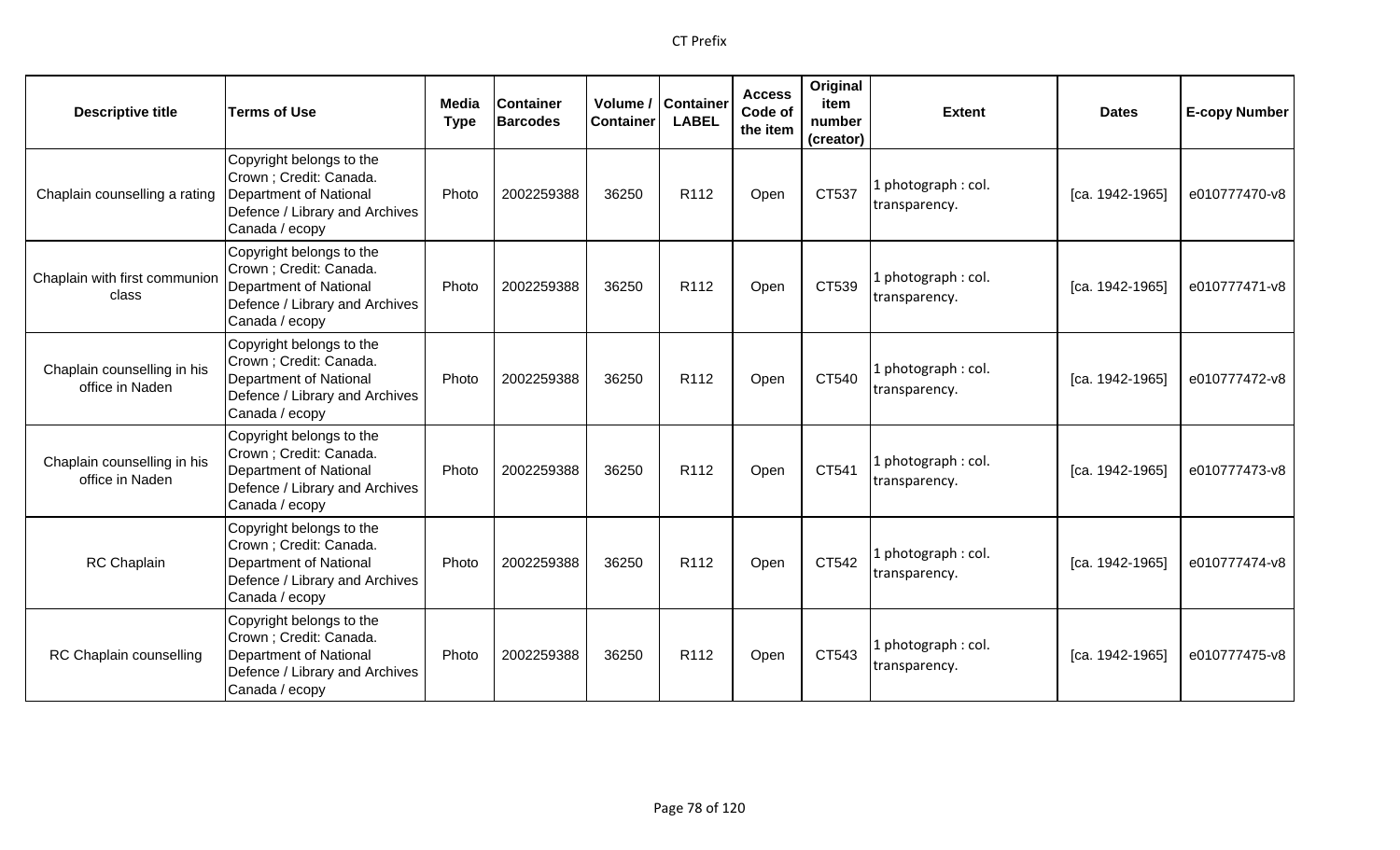| <b>Descriptive title</b>                            | <b>Terms of Use</b>                                                                                                               | Media<br><b>Type</b> | <b>Container</b><br><b>Barcodes</b> | Volume /<br><b>Container</b> | <b>Container</b><br><b>LABEL</b> | <b>Access</b><br>Code of<br>the item | Original<br>item<br>number<br>(creator) | <b>Extent</b>                       | <b>Dates</b>    | <b>E-copy Number</b> |
|-----------------------------------------------------|-----------------------------------------------------------------------------------------------------------------------------------|----------------------|-------------------------------------|------------------------------|----------------------------------|--------------------------------------|-----------------------------------------|-------------------------------------|-----------------|----------------------|
| Chaplain with WRENs at organ Department of National | Copyright belongs to the<br>Crown ; Credit: Canada.<br>Defence / Library and Archives<br>Canada / ecopy                           | Photo                | 2002259388                          | 36250                        | R <sub>112</sub>                 | Open                                 | CT547                                   | L photograph: col.<br>transparency. | [ca. 1942-1965] | e010777476-v8        |
| <b>HMCS Bonaventure from air</b><br>1957            | Copyright belongs to the<br>Crown ; Credit: Canada.<br>Department of National<br>Defence / Library and Archives<br>Canada / ecopy | Photo                | 2002259388                          | 36250                        | R112                             | Open                                 | CT548                                   | L photograph: col.<br>transparency. | 1957            | e010777477-v8        |
| HMCS Skeena 1957                                    | Copyright belongs to the<br>Crown ; Credit: Canada.<br>Department of National<br>Defence / Library and Archives<br>Canada / ecopy | Photo                | 2002259388                          | 36250                        | R <sub>112</sub>                 | Open                                 | CT549                                   | I photograph: col.<br>transparency. | 1957            | e010777478-v8        |
| Divers greys                                        | Copyright belongs to the<br>Crown ; Credit: Canada.<br>Department of National<br>Defence / Library and Archives<br>Canada / ecopy | Photo                | 2002259388                          | 36250                        | R112                             | Open                                 | CT551                                   | 1 photograph: col.<br>transparency. | [ca. 1942-1965] | e010777479-v8        |
| Bell helo near iceberg                              | Copyright belongs to the<br>Crown ; Credit: Canada.<br>Department of National<br>Defence / Library and Archives<br>Canada / ecopy | Photo                | 2002259388                          | 36250                        | R112                             | Open                                 | CT552                                   | L photograph: col.<br>transparency. | [ca. 1942-1965] | e010777480-v8        |
| <b>HMCS Labrador alongside</b><br>iceberg           | Copyright belongs to the<br>Crown ; Credit: Canada.<br>Department of National<br>Defence / Library and Archives<br>Canada / ecopy | Photo                | 2002259388                          | 36250                        | R <sub>112</sub>                 | Open                                 | CT553                                   | 1 photograph: col.<br>transparency. | [ca. 1942-1965] | e010777481-v8        |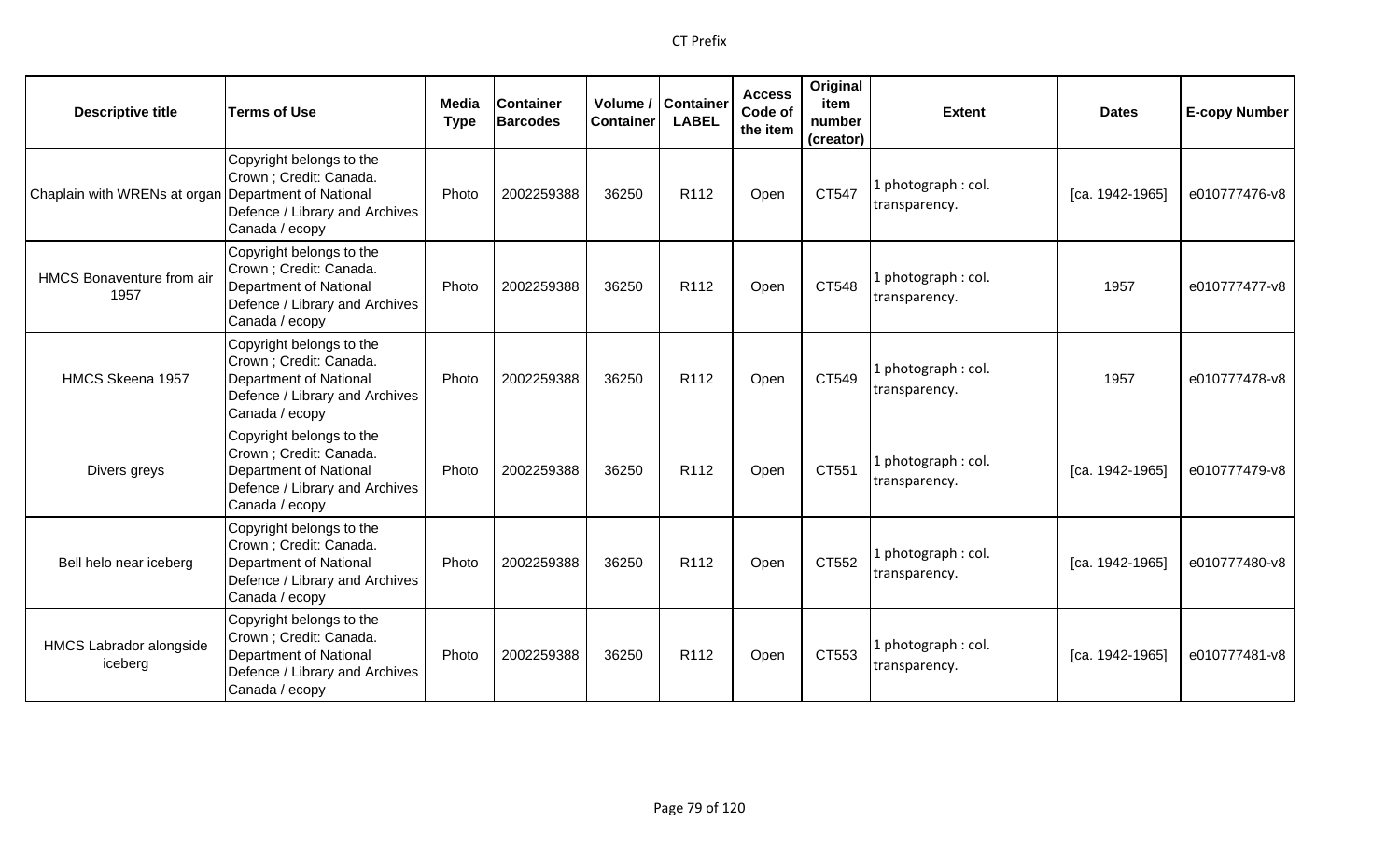| <b>Descriptive title</b>                              | <b>Terms of Use</b>                                                                                                               | Media<br><b>Type</b> | <b>Container</b><br><b>Barcodes</b> | <b>Container</b> | Volume / Container<br><b>LABEL</b> | <b>Access</b><br>Code of<br>the item | Original<br>item<br>number<br>(creator) | <b>Extent</b>                        | <b>Dates</b>    | <b>E-copy Number</b> |
|-------------------------------------------------------|-----------------------------------------------------------------------------------------------------------------------------------|----------------------|-------------------------------------|------------------|------------------------------------|--------------------------------------|-----------------------------------------|--------------------------------------|-----------------|----------------------|
| <b>HMCS Labrador alongside</b><br>iceberg             | Copyright belongs to the<br>Crown; Credit: Canada.<br>Department of National<br>Defence / Library and Archives<br>Canada / ecopy  | Photo                | 2002259388                          | 36250            | R <sub>112</sub>                   | Open                                 | CT554                                   | l photograph : col.<br>transparency. | [ca. 1942-1965] | e010777482-v8        |
| HO4S-3 Helo hoisting stretcher Department of National | Copyright belongs to the<br>Crown ; Credit: Canada.<br>Defence / Library and Archives<br>Canada / ecopy                           | Photo                | 2002259388                          | 36250            | R112                               | Open                                 | CT555                                   | 1 photograph: col.<br>transparency.  | [ca. 1942-1965] | e010777483-v8        |
| Naval song and Dinner HMCS<br>Granby 1957             | Copyright belongs to the<br>Crown ; Credit: Canada.<br>Department of National<br>Defence / Library and Archives<br>Canada / ecopy | Photo                | 2002259388                          | 36250            | R <sub>112</sub>                   | Open                                 | CT558                                   | 1 photograph: col.<br>transparency.  | 1957            | e010777484-v8        |
| Scarf making in Hospital 1957                         | Copyright belongs to the<br>Crown; Credit: Canada.<br>Department of National<br>Defence / Library and Archives<br>Canada / ecopy  | Photo                | 2002259388                          | 36250            | R <sub>112</sub>                   | Open                                 | CT560                                   | 1 photograph: col.<br>transparency.  | 1957            | e010777485-v8        |
| <b>Medical Lab Activities</b>                         | Copyright belongs to the<br>Crown ; Credit: Canada.<br>Department of National<br>Defence / Library and Archives<br>Canada / ecopy | Photo                | 2002259388                          | 36250            | R112                               | Open                                 | CT561                                   | 1 photograph : col.<br>transparency. | [ca. 1942-1965] | e010777486-v8        |
| Checking patients aboard<br><b>HMCS Bonaventure</b>   | Copyright belongs to the<br>Crown; Credit: Canada.<br>Department of National<br>Defence / Library and Archives<br>Canada / ecopy  | Photo                | 2002259388                          | 36250            | R <sub>112</sub>                   | Open                                 | CT562                                   | 1 photograph: col.<br>transparency.  | [ca. 1942-1965] | e010777487-v8        |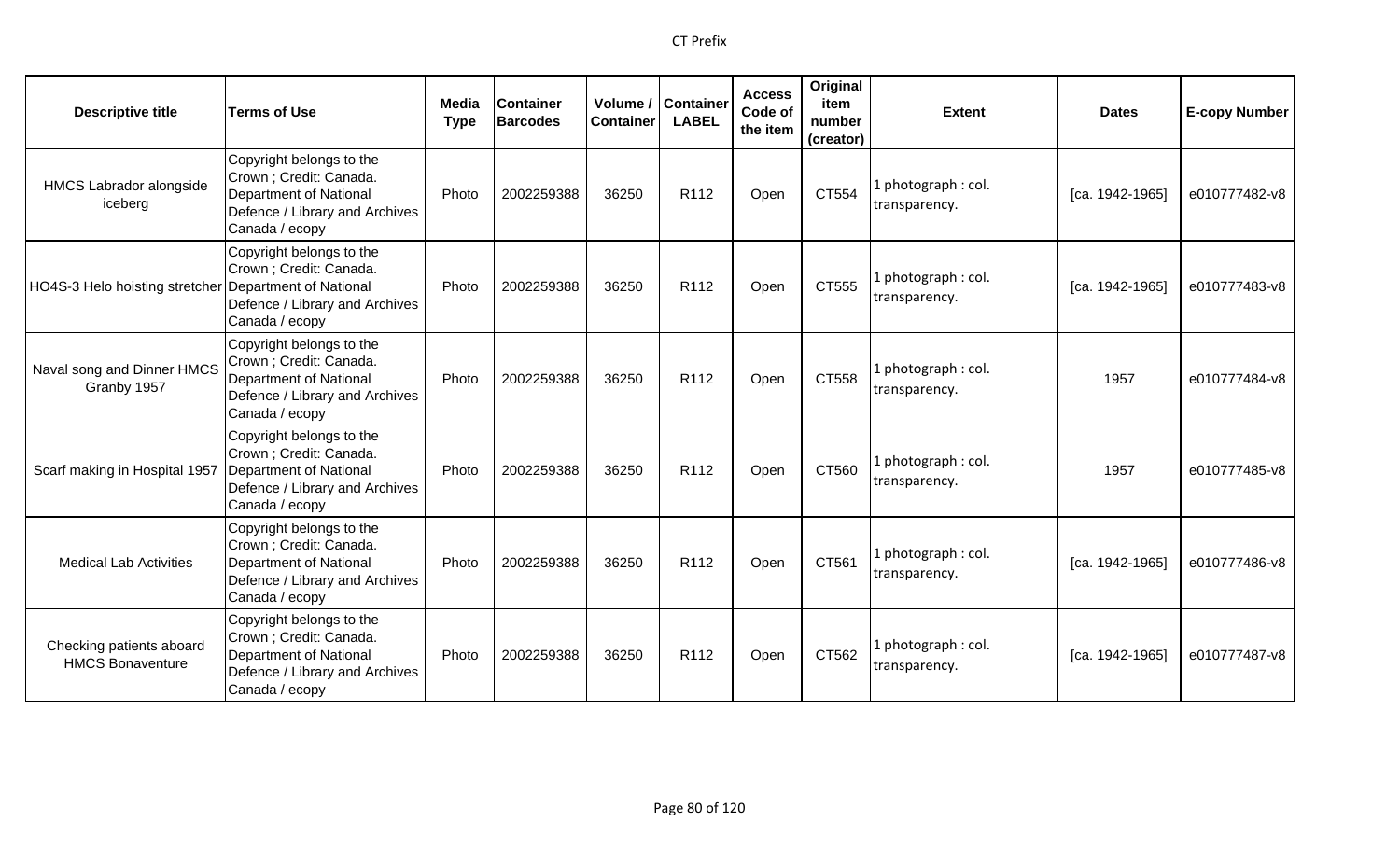| <b>Descriptive title</b>                               | <b>Terms of Use</b>                                                                                                                      | Media<br><b>Type</b> | <b>Container</b><br><b>Barcodes</b> | Volume /<br><b>Container</b> | <b>Container</b><br><b>LABEL</b> | <b>Access</b><br>Code of<br>the item | Original<br>item<br>number<br>(creator) | <b>Extent</b>                        | <b>Dates</b>    | <b>E-copy Number</b> |
|--------------------------------------------------------|------------------------------------------------------------------------------------------------------------------------------------------|----------------------|-------------------------------------|------------------------------|----------------------------------|--------------------------------------|-----------------------------------------|--------------------------------------|-----------------|----------------------|
| Lab works                                              | Copyright belongs to the<br>Crown ; Credit: Canada.<br><b>Department of National</b><br>Defence / Library and Archives<br>Canada / ecopy | Photo                | 2002259388                          | 36250                        | R <sub>112</sub>                 | Open                                 | CT563                                   | . photograph: col.<br>transparency.  | [ca. 1942-1965] | e010777488-v8        |
| Med Lab works                                          | Copyright belongs to the<br>Crown; Credit: Canada.<br>Department of National<br>Defence / Library and Archives<br>Canada / ecopy         | Photo                | 2002259388                          | 36250                        | R112                             | Open                                 | CT564                                   | l photograph: col.<br>transparency.  | [ca. 1942-1965] | e010777489-v8        |
| Med Lab works                                          | Copyright belongs to the<br>Crown ; Credit: Canada.<br>Department of National<br>Defence / Library and Archives<br>Canada / ecopy        | Photo                | 2002259388                          | 36250                        | R112                             | Open                                 | CT565                                   | photograph: col.<br>transparency.    | [ca. 1942-1965] | e010777490-v8        |
| MD and Nurse talking to patient Department of National | Copyright belongs to the<br>Crown ; Credit: Canada.<br>Defence / Library and Archives<br>Canada / ecopy                                  | Photo                | 2002259388                          | 36250                        | R <sub>112</sub>                 | Open                                 | CT566                                   | l photograph: col.<br>transparency.  | [ca. 1942-1965] | e010777491-v8        |
| MD and Nurse talking to patient Department of National | Copyright belongs to the<br>Crown ; Credit: Canada.<br>Defence / Library and Archives<br>Canada / ecopy                                  | Photo                | 2002259388                          | 36250                        | R112                             | Open                                 | CT567                                   | l photograph : col.<br>transparency. | [ca. 1942-1965] | e010777492-v8        |
| Preparing prescription                                 | Copyright belongs to the<br>Crown ; Credit: Canada.<br>Department of National<br>Defence / Library and Archives<br>Canada / ecopy        | Photo                | 2002259388                          | 36250                        | R <sub>112</sub>                 | Open                                 | CT568                                   | l photograph: col.<br>transparency.  | [ca. 1942-1965] | e010777493-v8        |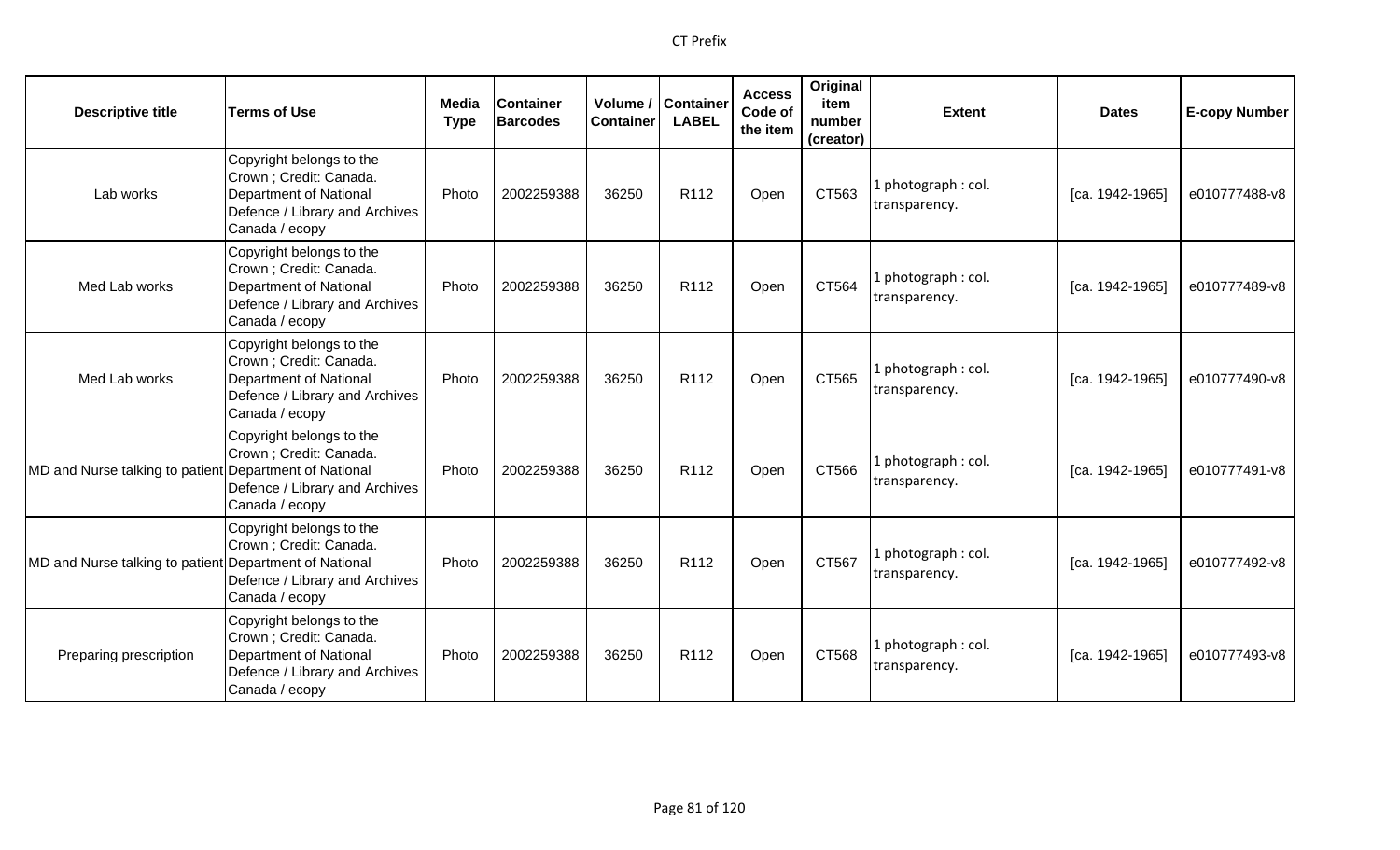| <b>Descriptive title</b>                        | <b>Terms of Use</b>                                                                                                                      | Media<br><b>Type</b> | <b>Container</b><br><b>Barcodes</b> | Container | Volume / Container<br><b>LABEL</b> | <b>Access</b><br>Code of<br>the item | Original<br>item<br>number<br>(creator) | <b>Extent</b>                        | <b>Dates</b>    | <b>E-copy Number</b> |
|-------------------------------------------------|------------------------------------------------------------------------------------------------------------------------------------------|----------------------|-------------------------------------|-----------|------------------------------------|--------------------------------------|-----------------------------------------|--------------------------------------|-----------------|----------------------|
| Preparing prescription                          | Copyright belongs to the<br>Crown ; Credit: Canada.<br><b>Department of National</b><br>Defence / Library and Archives<br>Canada / ecopy | Photo                | 2002259388                          | 36250     | R112                               | Open                                 | CT569                                   | 1 photograph: col.<br>transparency.  | [ca. 1942-1965] | e010777494-v8        |
| Banshee on ground with wings<br>folded          | Copyright belongs to the<br>Crown ; Credit: Canada.<br><b>Department of National</b><br>Defence / Library and Archives<br>Canada / ecopy | Photo                | 2002259388                          | 36250     | R <sub>112</sub>                   | Open                                 | CT570                                   | 1 photograph: col.<br>transparency.  | [ca. 1942-1965] | e010777495-v8        |
| Demonstration of rescue by<br>HO4S-3 helicopter | Copyright belongs to the<br>Crown; Credit: Canada.<br>Department of National<br>Defence / Library and Archives<br>Canada / ecopy         | Photo                | 2002259388                          | 36250     | R <sub>112</sub>                   | Open                                 | CT571                                   | 1 photograph : col.<br>transparency. | [ca. 1942-1965] | e010777496-v8        |
| Surgery 1957                                    | Copyright belongs to the<br>Crown; Credit: Canada.<br><b>Department of National</b><br>Defence / Library and Archives<br>Canada / ecopy  | Photo                | 2002259388                          | 36250     | R112                               | Open                                 | CT572                                   | 1 photograph: col.<br>transparency.  | 1957            | e010777497-v8        |
| <b>Operational Therapy</b>                      | Copyright belongs to the<br>Crown ; Credit: Canada.<br><b>Department of National</b><br>Defence / Library and Archives<br>Canada / ecopy | Photo                | 2002259388                          | 36250     | R <sub>112</sub>                   | Open                                 | CT574                                   | 1 photograph: col.<br>transparency.  | [ca. 1942-1965] | e010777498-v8        |
| Iron Lung 1958                                  | Copyright belongs to the<br>Crown; Credit: Canada.<br><b>Department of National</b><br>Defence / Library and Archives<br>Canada / ecopy  | Photo                | 2002259388                          | 36250     | R <sub>112</sub>                   | Open                                 | CT575                                   | 1 photograph: col.<br>transparency.  | 1958            | e010777499-v8        |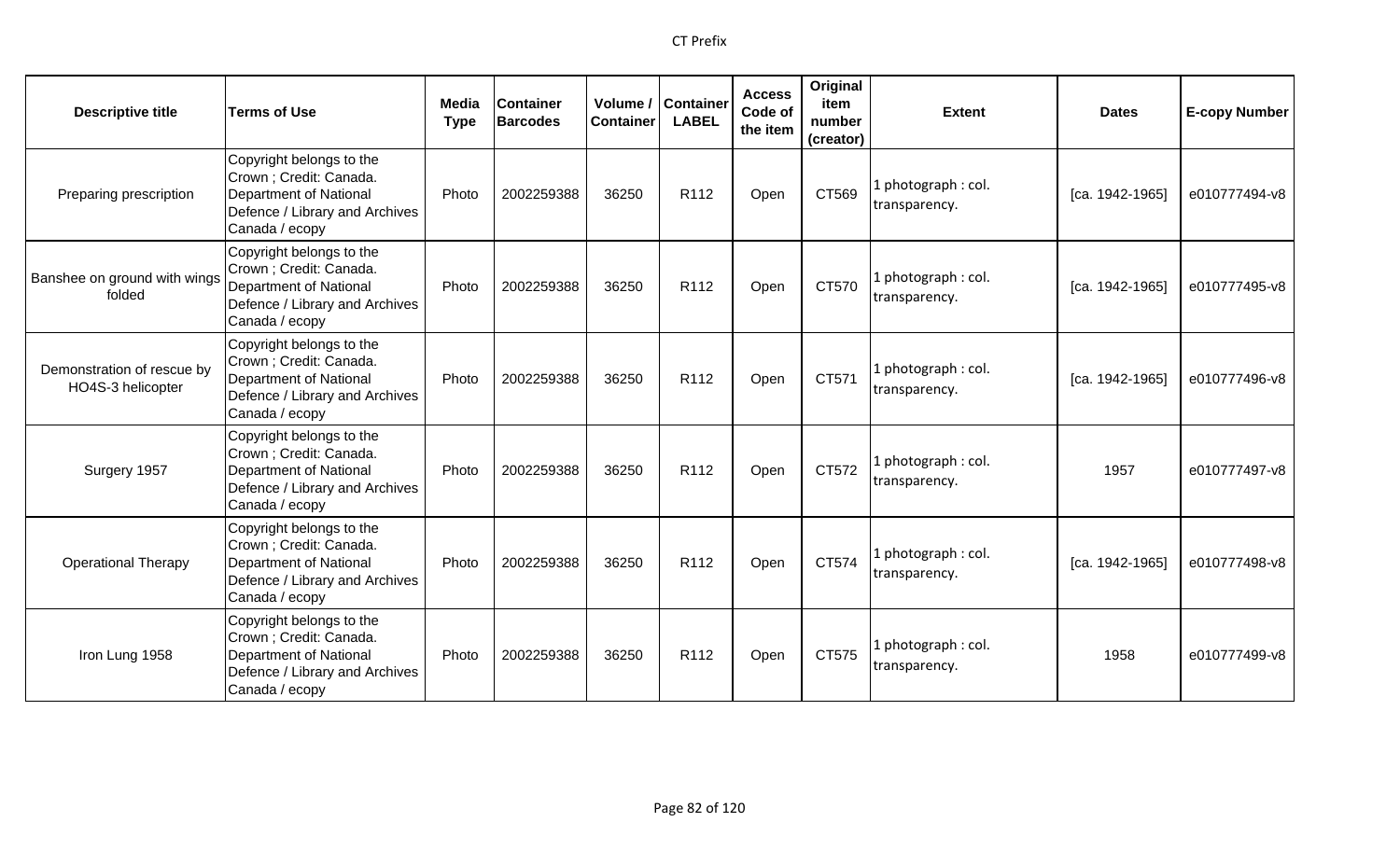| <b>Descriptive title</b>            | <b>Terms of Use</b>                                                                                                               | Media<br><b>Type</b> | <b>Container</b><br><b>Barcodes</b> | Volume /<br><b>Container</b> | Container<br><b>LABEL</b> | <b>Access</b><br>Code of<br>the item | Original<br>item<br>number<br>(creator) | <b>Extent</b>                        | <b>Dates</b>    | <b>E-copy Number</b> |
|-------------------------------------|-----------------------------------------------------------------------------------------------------------------------------------|----------------------|-------------------------------------|------------------------------|---------------------------|--------------------------------------|-----------------------------------------|--------------------------------------|-----------------|----------------------|
| X-Ray machine                       | Copyright belongs to the<br>Crown ; Credit: Canada.<br>Department of National<br>Defence / Library and Archives<br>Canada / ecopy | Photo                | 2002259388                          | 36250                        | R112                      | Open                                 | CT576                                   | 1 photograph: col.<br>transparency.  | [ca. 1942-1965] | e010777500-v8        |
| Banshee on ground                   | Copyright belongs to the<br>Crown ; Credit: Canada.<br>Department of National<br>Defence / Library and Archives<br>Canada / ecopy | Photo                | 2002259388                          | 36250                        | R112                      | Open                                 | CT578                                   | 1 photograph: col.<br>transparency.  | [ca. 1942-1965] | e010777501-v8        |
| Solid shelter in North 1957         | Copyright belongs to the<br>Crown ; Credit: Canada.<br>Department of National<br>Defence / Library and Archives<br>Canada / ecopy | Photo                | 2002259388                          | 36250                        | R112                      | Open                                 | CT580                                   | 1 photograph: col.<br>transparency.  | 1957            | e010777502-v8        |
| Naval shelter in North 1957         | Copyright belongs to the<br>Crown ; Credit: Canada.<br>Department of National<br>Defence / Library and Archives<br>Canada / ecopy | Photo                | 2002259388                          | 36250                        | R <sub>112</sub>          | Open                                 | CT581                                   | 1 photograph: col.<br>transparency.  | 1957            | e010777503-v8        |
| Naval shelter in North 1957         | Copyright belongs to the<br>Crown ; Credit: Canada.<br>Department of National<br>Defence / Library and Archives<br>Canada / ecopy | Photo                | 2002259388                          | 36250                        | R112                      | Open                                 | CT582                                   | 1 photograph : col.<br>transparency. | 1957            | e010777504-v8        |
| Bow of HMCS Labrador in ice<br>1957 | Copyright belongs to the<br>Crown ; Credit: Canada.<br>Department of National<br>Defence / Library and Archives<br>Canada / ecopy | Photo                | 2002259388                          | 36250                        | R112                      | Open                                 | CT583                                   | 1 photograph: col.<br>transparency.  | 1957            | e010777505-v8        |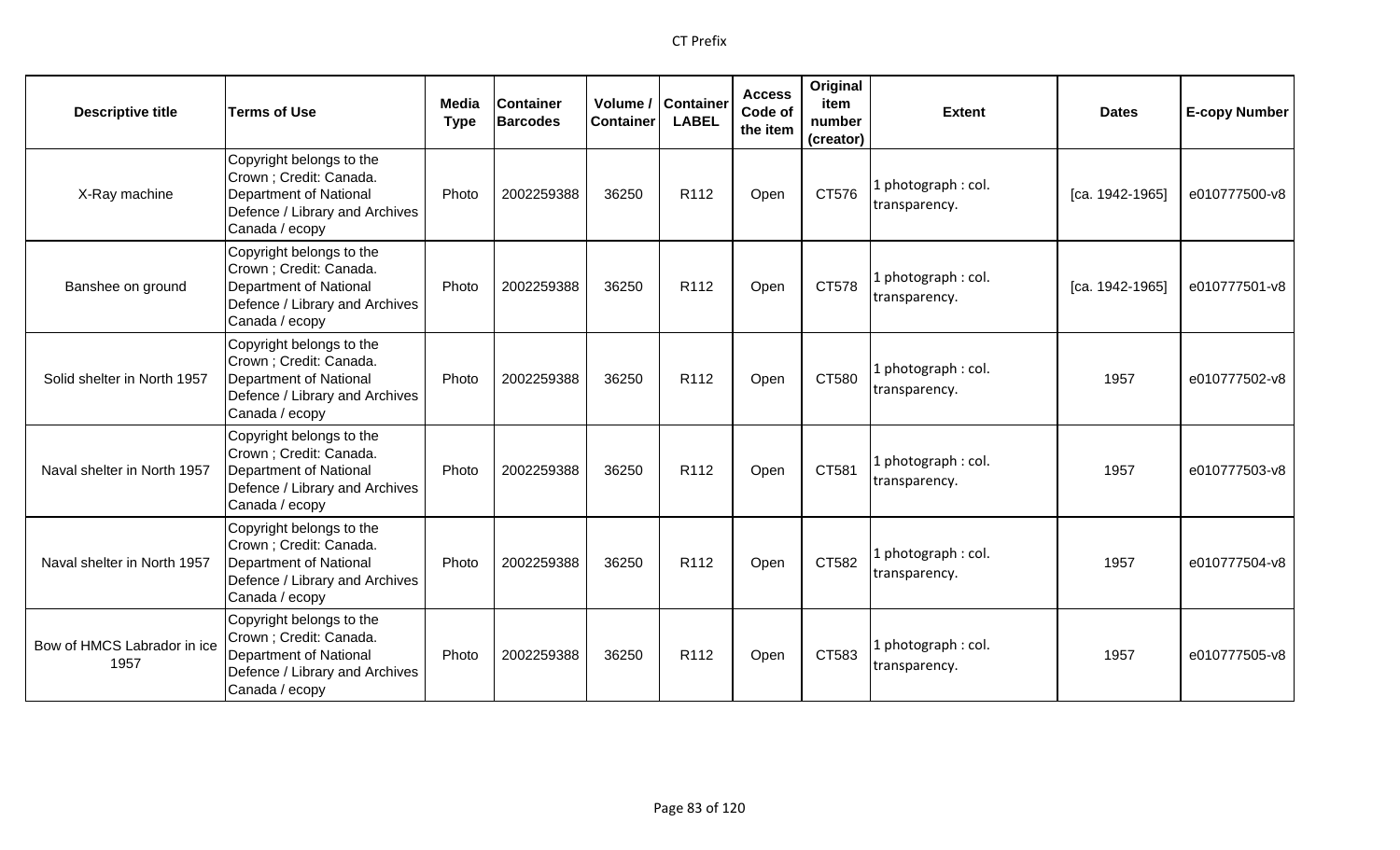| <b>Descriptive title</b>                   | <b>Terms of Use</b>                                                                                                                      | Media<br><b>Type</b> | <b>Container</b><br><b>Barcodes</b> | <b>Container</b> | Volume / Container<br><b>LABEL</b> | <b>Access</b><br>Code of<br>the item | Original<br>item<br>number<br>(creator) | <b>Extent</b>                       | <b>Dates</b>    | <b>E-copy Number</b> |
|--------------------------------------------|------------------------------------------------------------------------------------------------------------------------------------------|----------------------|-------------------------------------|------------------|------------------------------------|--------------------------------------|-----------------------------------------|-------------------------------------|-----------------|----------------------|
| HMCS Labrador port side from<br>air 1957   | Copyright belongs to the<br>Crown ; Credit: Canada.<br><b>Department of National</b><br>Defence / Library and Archives<br>Canada / ecopy | Photo                | 2002259388                          | 36250            | R112                               | Open                                 | CT584                                   | L photograph: col.<br>transparency. | 1957            | e010777506-v8        |
| <b>HMCS Labrador in Bellot</b><br>straight | Copyright belongs to the<br>Crown ; Credit: Canada.<br>Department of National<br>Defence / Library and Archives<br>Canada / ecopy        | Photo                | 2002259388                          | 36250            | R112                               | Open                                 | CT585                                   | 1 photograph: col.<br>transparency. | [ca. 1942-1965] | e010777507-v8        |
| Bow of HMCS Labrador from<br>bridge 1957   | Copyright belongs to the<br>Crown ; Credit: Canada.<br><b>Department of National</b><br>Defence / Library and Archives<br>Canada / ecopy | Photo                | 2002259388                          | 36250            | R <sub>112</sub>                   | Open                                 | CT586                                   | 1 photograph: col.<br>transparency. | 1957            | e010777508-v8        |
| Chaplain welcoming<br>midshipmen 1957      | Copyright belongs to the<br>Crown ; Credit: Canada.<br><b>Department of National</b><br>Defence / Library and Archives<br>Canada / ecopy | Photo                | 2002259388                          | 36250            | R <sub>112</sub>                   | Open                                 | CT596                                   | 1 photograph: col.<br>transparency. | 1957            | e010777509-v8        |
| Chaplain talking to rating                 | Copyright belongs to the<br>Crown; Credit: Canada.<br><b>Department of National</b><br>Defence / Library and Archives<br>Canada / ecopy  | Photo                | 2002259388                          | 36250            | R <sub>112</sub>                   | Open                                 | CT600                                   | 1 photograph: col.<br>transparency. | [ca. 1942-1965] | e010777510-v8        |
| Communion                                  | Copyright belongs to the<br>Crown; Credit: Canada.<br>Department of National<br>Defence / Library and Archives<br>Canada / ecopy         | Photo                | 2002259388                          | 36250            | R112                               | Open                                 | CT602                                   | I photograph: col.<br>transparency. | [ca. 1942-1965] | e010777511-v8        |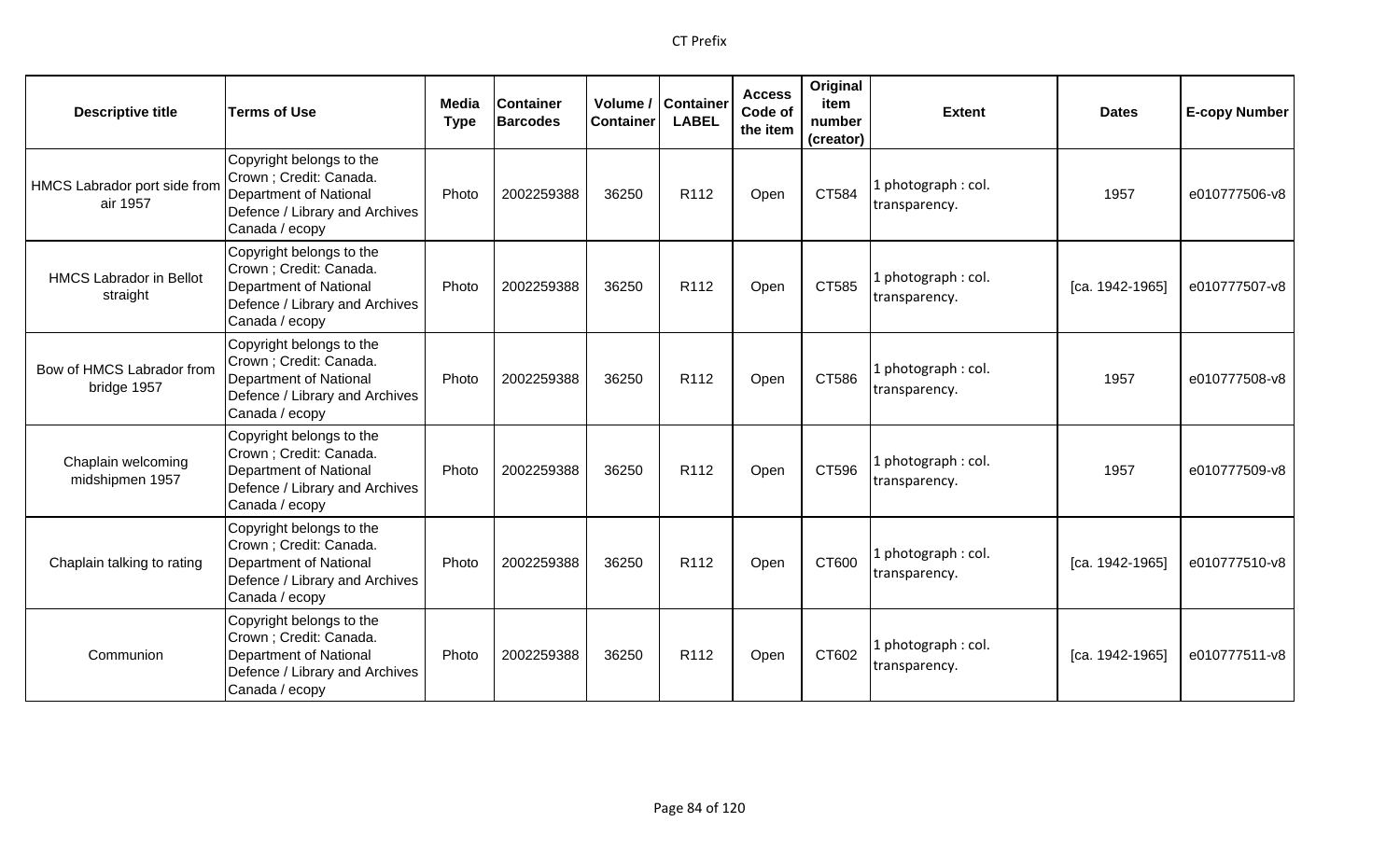| <b>Descriptive title</b>                                                  | <b>Terms of Use</b>                                                                                                               | Media<br><b>Type</b> | <b>Container</b><br><b>Barcodes</b> | Volume /<br><b>Container</b> | <b>Container</b><br><b>LABEL</b> | <b>Access</b><br>Code of<br>the item | Original<br>item<br>number<br>(creator) | <b>Extent</b>                        | <b>Dates</b>    | <b>E-copy Number</b> |
|---------------------------------------------------------------------------|-----------------------------------------------------------------------------------------------------------------------------------|----------------------|-------------------------------------|------------------------------|----------------------------------|--------------------------------------|-----------------------------------------|--------------------------------------|-----------------|----------------------|
| Holy Mass in Naden                                                        | Copyright belongs to the<br>Crown ; Credit: Canada.<br>Department of National<br>Defence / Library and Archives<br>Canada / ecopy | Photo                | 2002259388                          | 36250                        | R112                             | Open                                 | CT603                                   | 1 photograph: col.<br>transparency.  | [ca. 1942-1965] | e010777512-v8        |
| <b>Cornwallis Choir</b>                                                   | Copyright belongs to the<br>Crown ; Credit: Canada.<br>Department of National<br>Defence / Library and Archives<br>Canada / ecopy | Photo                | 2002259388                          | 36250                        | R112                             | Open                                 | CT604                                   | 1 photograph: col.<br>transparency.  | [ca. 1942-1965] | e010777513-v8        |
| Ice breaking alongside HMCS<br>Labrador 1957                              | Copyright belongs to the<br>Crown ; Credit: Canada.<br>Department of National<br>Defence / Library and Archives<br>Canada / ecopy | Photo                | 2002259388                          | 36250                        | R112                             | Open                                 | CT605                                   | 1 photograph : col.<br>transparency. | 1957            | e010777514-v8        |
| HMCS labrador leading way<br>through Bellot straight                      | Copyright belongs to the<br>Crown; Credit: Canada.<br>Department of National<br>Defence / Library and Archives<br>Canada / ecopy  | Photo                | 2002259388                          | 36250                        | R112                             | Open                                 | CT606                                   | 1 photograph: col.<br>transparency.  | [ca. 1942-1965] | e010777515-v8        |
| HMCS labrador leading way<br>through Bellot straight                      | Copyright belongs to the<br>Crown; Credit: Canada.<br>Department of National<br>Defence / Library and Archives<br>Canada / ecopy  | Photo                | 2002259388                          | 36250                        | R <sub>112</sub>                 | Open                                 | CT607                                   | 1 photograph: col.<br>transparency.  | [ca. 1942-1965] | e010777516-v8        |
| <b>USCG cutters following HMCS</b><br>Labrador through Bellot<br>straight | Copyright belongs to the<br>Crown; Credit: Canada.<br>Department of National<br>Defence / Library and Archives<br>Canada / ecopy  | Photo                | 2002259388                          | 36250                        | R <sub>112</sub>                 | Open                                 | CT608                                   | 1 photograph: col.<br>transparency.  | [ca. 1942-1965] | e010777517-v8        |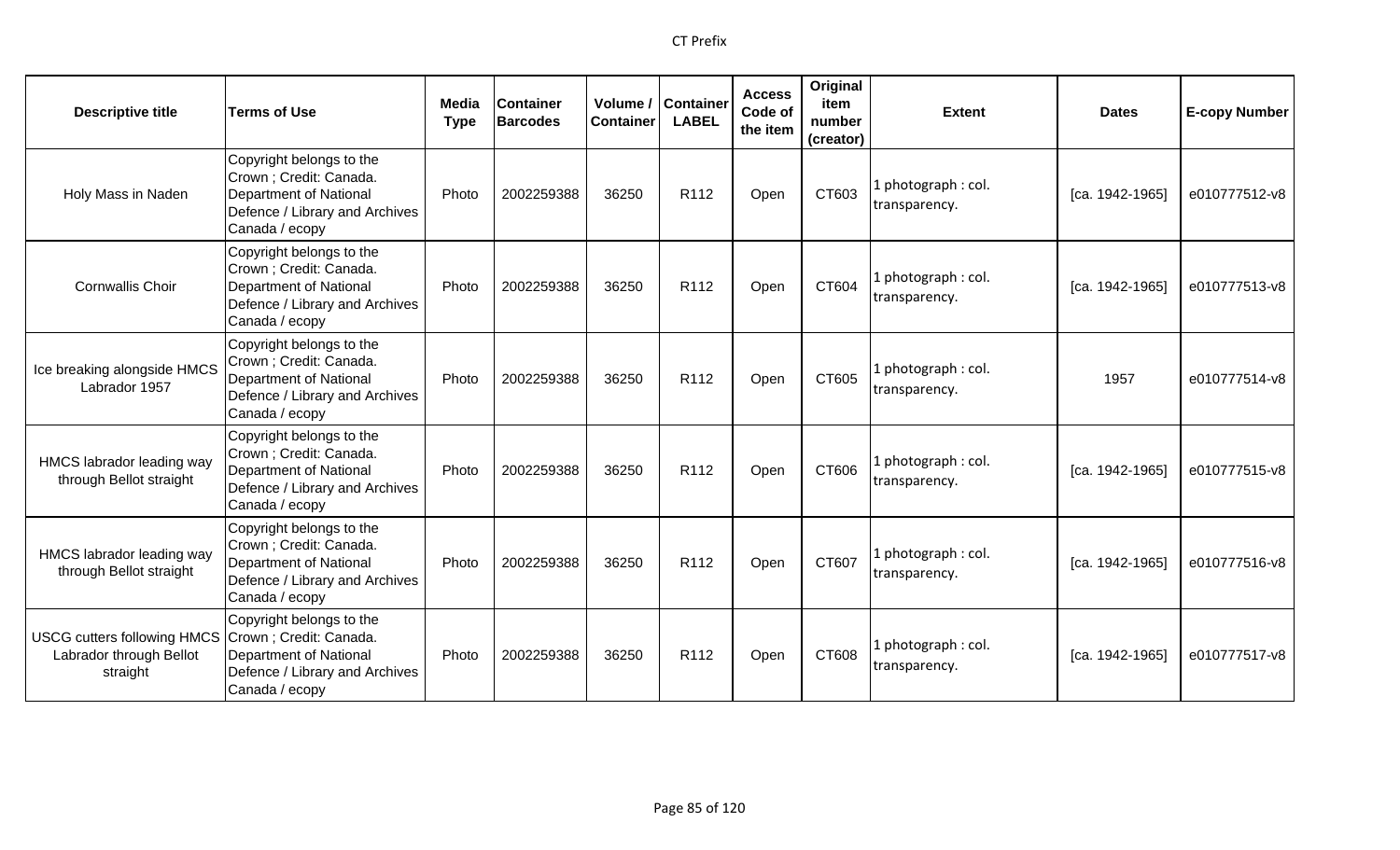| <b>Descriptive title</b>                                                  | <b>Terms of Use</b>                                                                                                                      | Media<br><b>Type</b> | <b>Container</b><br><b>Barcodes</b> | <b>Container</b> | Volume / Container<br><b>LABEL</b> | <b>Access</b><br>Code of<br>the item | Original<br>item<br>number<br>(creator) | <b>Extent</b>                        | <b>Dates</b>      | <b>E-copy Number</b> |
|---------------------------------------------------------------------------|------------------------------------------------------------------------------------------------------------------------------------------|----------------------|-------------------------------------|------------------|------------------------------------|--------------------------------------|-----------------------------------------|--------------------------------------|-------------------|----------------------|
| <b>USCG cutters following HMCS</b><br>Labrador through Bellot<br>straight | Copyright belongs to the<br>Crown; Credit: Canada.<br>Department of National<br>Defence / Library and Archives<br>Canada / ecopy         | Photo                | 2002259388                          | 36250            | R112                               | Open                                 | CT609                                   | 1 photograph: col.<br>transparency.  | [ca. 1942-1965]   | e010777518-v8        |
| Icebergs seen from HMCS<br>Labrador                                       | Copyright belongs to the<br>Crown ; Credit: Canada.<br>Department of National<br>Defence / Library and Archives<br>Canada / ecopy        | Photo                | 2002259388                          | 36250            | R <sub>112</sub>                   | Open                                 | CT610                                   | 1 photograph: col.<br>transparency.  | [ca. 1942-1965]   | e010777519-v8        |
| Icebergs seen from HMCS<br>Labrador                                       | Copyright belongs to the<br>Crown ; Credit: Canada.<br>Department of National<br>Defence / Library and Archives<br>Canada / ecopy        | Photo                | 2002259388                          | 36250            | R112                               | Open                                 | CT611                                   | 1 photograph : col.<br>transparency. | $[ca. 1942-1965]$ | e010777520-v8        |
| HO4S-3 in flight                                                          | Copyright belongs to the<br>Crown ; Credit: Canada.<br><b>Department of National</b><br>Defence / Library and Archives<br>Canada / ecopy | Photo                | 2002259388                          | 36250            | R <sub>112</sub>                   | Open                                 | CT613                                   | 1 photograph : col.<br>transparency. | $[ca. 1942-1965]$ | e010777521-v8        |
| <b>HMCS Bonaventure at</b><br>shipyard                                    | Copyright belongs to the<br>Crown; Credit: Canada.<br>Department of National<br>Defence / Library and Archives<br>Canada / ecopy         | Photo                | 2002259388                          | 36250            | R <sub>112</sub>                   | Open                                 | CT614                                   | 1 photograph: col.<br>transparency.  | [ca. 1942-1965]   | e010777522-v8        |
| <b>HMCS Assiniboine as DDE</b>                                            | Copyright belongs to the<br>Crown ; Credit: Canada.<br><b>Department of National</b><br>Defence / Library and Archives<br>Canada / ecopy | Photo                | 2002259388                          | 36250            | R <sub>112</sub>                   | Open                                 | CT616                                   | 1 photograph: col.<br>transparency.  | [ca. 1942-1965]   | e010777523-v8        |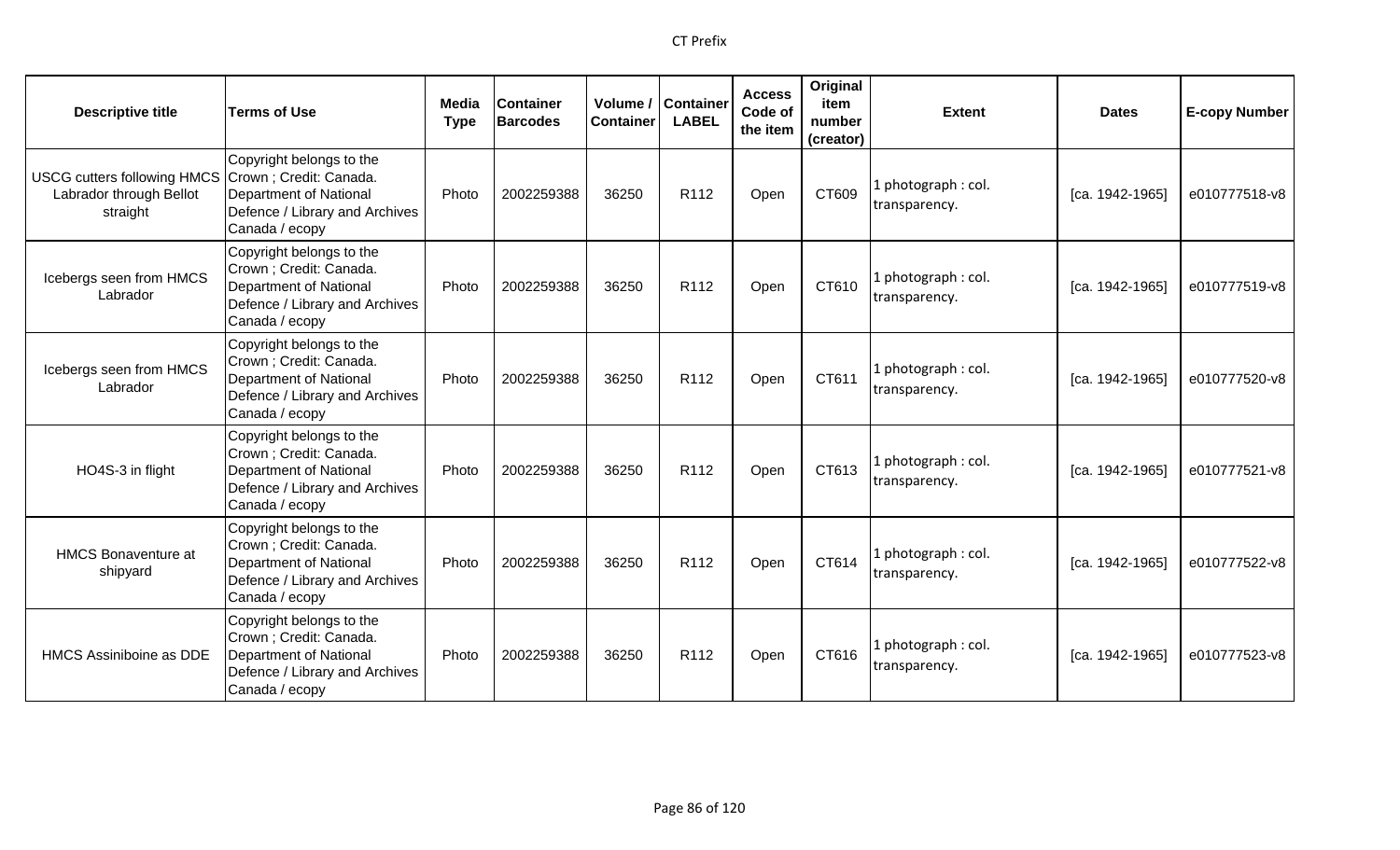| <b>Descriptive title</b>                            | <b>Terms of Use</b>                                                                                                                     | Media<br><b>Type</b> | <b>Container</b><br><b>Barcodes</b> | Volume /<br><b>Container</b> | <b>Container</b><br><b>LABEL</b> | <b>Access</b><br>Code of<br>the item | Original<br>item<br>number<br>(creator) | <b>Extent</b>                        | <b>Dates</b>    | <b>E-copy Number</b> |
|-----------------------------------------------------|-----------------------------------------------------------------------------------------------------------------------------------------|----------------------|-------------------------------------|------------------------------|----------------------------------|--------------------------------------|-----------------------------------------|--------------------------------------|-----------------|----------------------|
| HMCS Ottawa portside as DDE Department of National  | Copyright belongs to the<br>Crown ; Credit: Canada.<br>Defence / Library and Archives<br>Canada / ecopy                                 | Photo                | 2002259388                          | 36250                        | R112                             | Open                                 | CT617                                   | 1 photograph : col.<br>transparency. | [ca. 1942-1965] | e010777524-v8        |
| HMCS Skeena portside as<br><b>DDE</b>               | Copyright belongs to the<br>Crown; Credit: Canada.<br><b>Department of National</b><br>Defence / Library and Archives<br>Canada / ecopy | Photo                | 2002259388                          | 36250                        | R112                             | Open                                 | CT618                                   | 1 photograph: col.<br>transparency.  | [ca. 1942-1965] | e010777525-v8        |
| <b>HMCS Bonaventure during</b><br>trials            | Copyright belongs to the<br>Crown; Credit: Canada.<br><b>Department of National</b><br>Defence / Library and Archives<br>Canada / ecopy | Photo                | 2002259388                          | 36250                        | R <sub>112</sub>                 | Open                                 | CT619                                   | 1 photograph: col.<br>transparency.  | [ca. 1942-1965] | e010777526-v8        |
| <b>HMCS Bonaventure arial view</b><br>during trials | Copyright belongs to the<br>Crown; Credit: Canada.<br><b>Department of National</b><br>Defence / Library and Archives<br>Canada / ecopy | Photo                | 2002259388                          | 36250                        | R <sub>112</sub>                 | Open                                 | CT620                                   | 1 photograph: col.<br>transparency.  | [ca. 1942-1965] | e010777527-v8        |
| Banshee landing on HMCS<br><b>Bonaventure</b>       | Copyright belongs to the<br>Crown ; Credit: Canada.<br>Department of National<br>Defence / Library and Archives<br>Canada / ecopy       | Photo                | 2002259388                          | 36250                        | R112                             | Open                                 | CT621                                   | 1 photograph: col.<br>transparency.  | [ca. 1942-1965] | e010777528-v8        |
| Banshee landing on HMCS<br><b>Bonaventure</b>       | Copyright belongs to the<br>Crown; Credit: Canada.<br><b>Department of National</b><br>Defence / Library and Archives<br>Canada / ecopy | Photo                | 2002259388                          | 36250                        | R <sub>112</sub>                 | Open                                 | CT622                                   | 1 photograph: col.<br>transparency.  | [ca. 1942-1965] | e010777529-v8        |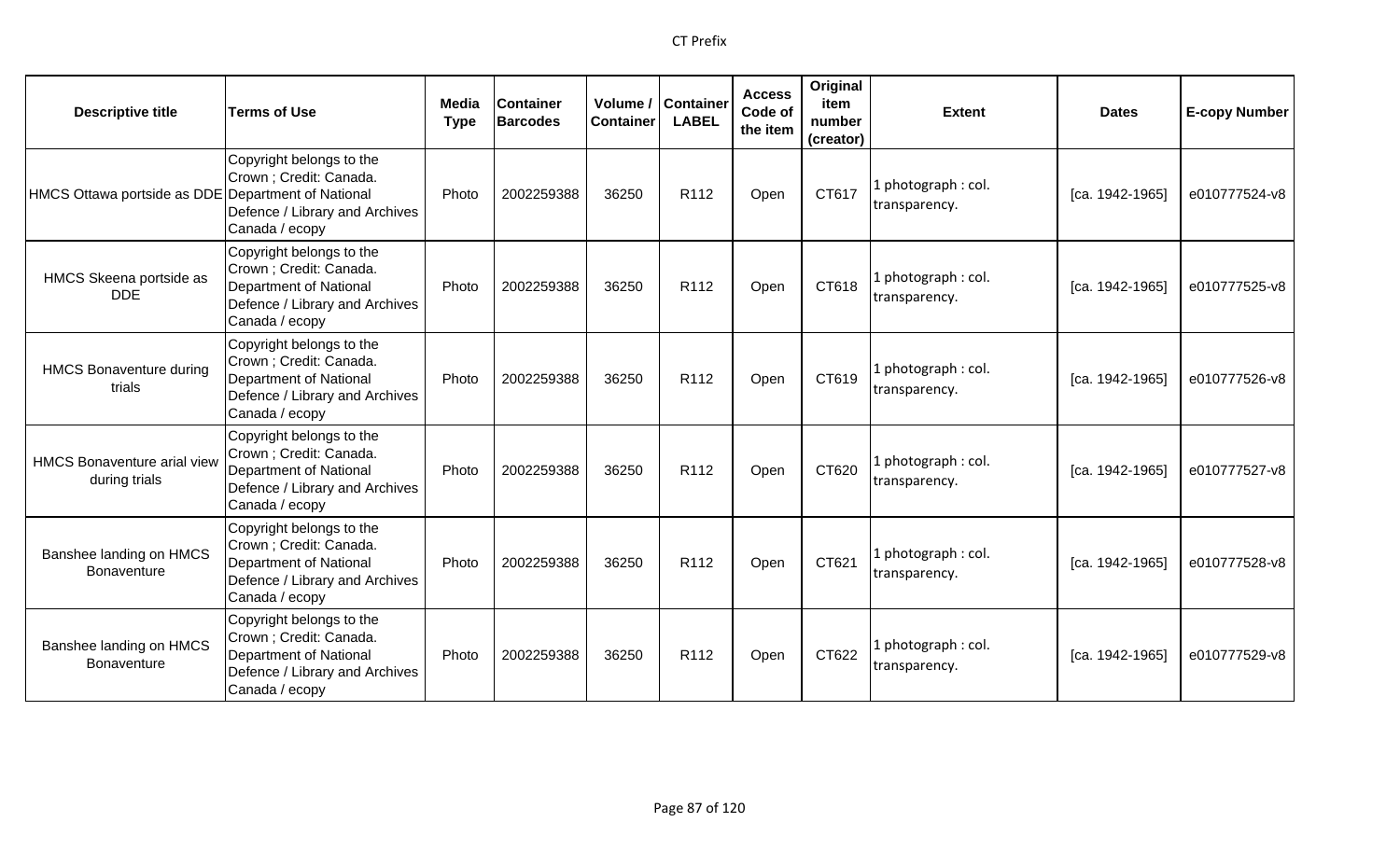| <b>Descriptive title</b>                               | <b>Terms of Use</b>                                                                                                               | Media<br><b>Type</b> | <b>Container</b><br><b>Barcodes</b> | Volume /<br><b>Container</b> | <b>Container</b><br><b>LABEL</b> | <b>Access</b><br>Code of<br>the item | Original<br>item<br>number<br>(creator) | <b>Extent</b>                        | <b>Dates</b>    | <b>E-copy Number</b> |
|--------------------------------------------------------|-----------------------------------------------------------------------------------------------------------------------------------|----------------------|-------------------------------------|------------------------------|----------------------------------|--------------------------------------|-----------------------------------------|--------------------------------------|-----------------|----------------------|
| Mule pulling Banshee on<br>HMCS Bonaventure 1957       | Copyright belongs to the<br>Crown; Credit: Canada.<br>Department of National<br>Defence / Library and Archives<br>Canada / ecopy  | Photo                | 2002259388                          | 36250                        | R112                             | Open                                 | CT623                                   | 1 photograph: col.<br>transparency.  | [ca. 1942-1965] | e010777530-v8        |
| Helos coming toward HMCS<br><b>Bonaventure</b>         | Copyright belongs to the<br>Crown ; Credit: Canada.<br>Department of National<br>Defence / Library and Archives<br>Canada / ecopy | Photo                | 2002259388                          | 36250                        | R <sub>112</sub>                 | Open                                 | CT626                                   | 1 photograph: col.<br>transparency.  | [ca. 1942-1965] | e010777531-v8        |
| Three HO4S-3's on HMCS<br><b>Bonaventure</b>           | Copyright belongs to the<br>Crown; Credit: Canada.<br>Department of National<br>Defence / Library and Archives<br>Canada / ecopy  | Photo                | 2002259388                          | 36250                        | R112                             | Open                                 | CT627                                   | 1 photograph : col.<br>transparency. | [ca. 1942-1965] | e010777532-v8        |
| Banshee to be launched from<br><b>HMCS Bonaventure</b> | Copyright belongs to the<br>Crown ; Credit: Canada.<br>Department of National<br>Defence / Library and Archives<br>Canada / ecopy | Photo                | 2002259388                          | 36250                        | R112                             | Open                                 | CT628                                   | 1 photograph: col.<br>transparency.  | [ca. 1942-1965] | e010777533-v8        |
| At HMCS Bonaventure helm                               | Copyright belongs to the<br>Crown ; Credit: Canada.<br>Department of National<br>Defence / Library and Archives<br>Canada / ecopy | Photo                | 2002259388                          | 36250                        | R <sub>112</sub>                 | Open                                 | CT629                                   | 1 photograph: col.<br>transparency.  | [ca. 1942-1965] | e010777534-v8        |
| Banshee to be launched from<br><b>HMCS Bonaventure</b> | Copyright belongs to the<br>Crown ; Credit: Canada.<br>Department of National<br>Defence / Library and Archives<br>Canada / ecopy | Photo                | 2002259388                          | 36250                        | R <sub>112</sub>                 | Open                                 | CT630                                   | 1 photograph: col.<br>transparency.  | [ca. 1942-1965] | e010777535-v8        |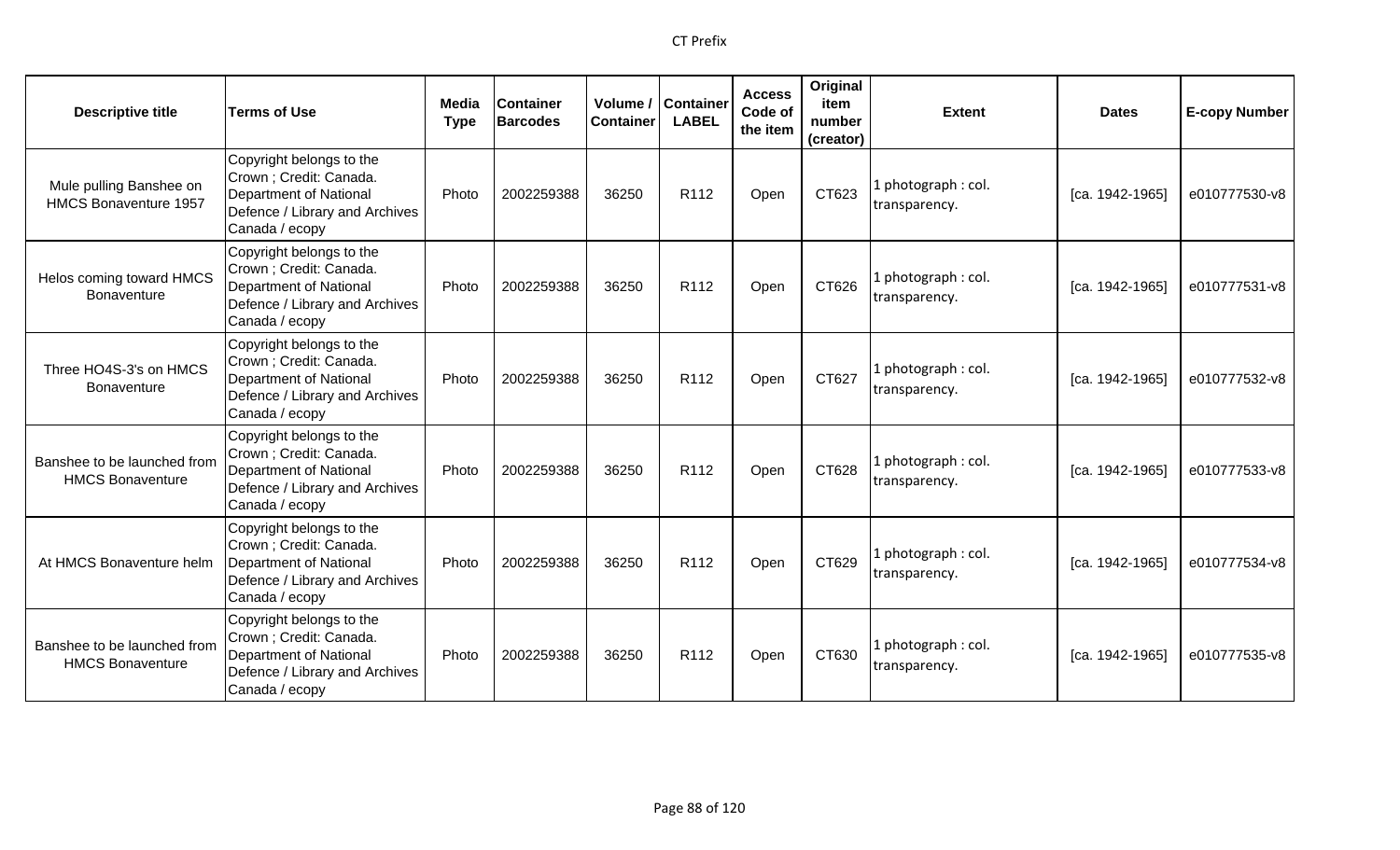| <b>Descriptive title</b>                                          | <b>Terms of Use</b>                                                                                                                      | Media<br><b>Type</b> | <b>Container</b><br><b>Barcodes</b> | Volume /<br><b>Container</b> | <b>Container</b><br><b>LABEL</b> | <b>Access</b><br>Code of<br>the item | Original<br>item<br>number<br>(creator) | <b>Extent</b>                        | <b>Dates</b>      | <b>E-copy Number</b> |
|-------------------------------------------------------------------|------------------------------------------------------------------------------------------------------------------------------------------|----------------------|-------------------------------------|------------------------------|----------------------------------|--------------------------------------|-----------------------------------------|--------------------------------------|-------------------|----------------------|
| HO4S-3's line up on HMCS<br><b>Bonaventure</b>                    | Copyright belongs to the<br>Crown; Credit: Canada.<br><b>Department of National</b><br>Defence / Library and Archives<br>Canada / ecopy  | Photo                | 2002259388                          | 36250                        | R112                             | Open                                 | CT631                                   | photograph: col.<br>transparency.    | [ca. 1942-1965]   | e010777536-v8        |
| Queen Elizabeth and Prince<br>Philip at cenotaph in Ottawa        | Copyright belongs to the<br>Crown ; Credit: Canada.<br><b>Department of National</b><br>Defence / Library and Archives<br>Canada / ecopy | Photo                | 2002259388                          | 36250                        | R112                             | Open                                 | CT632                                   | photograph: col.<br>transparency.    | [ca. 1942-1965]   | e010777537-v8        |
| Queen Elizabeth in formal<br>dress and Prince Philip in<br>Ottawa | Copyright belongs to the<br>Crown; Credit: Canada.<br><b>Department of National</b><br>Defence / Library and Archives<br>Canada / ecopy  | Photo                | 2002259388                          | 36250                        | R112                             | Open                                 | CT633                                   | l photograph : col.<br>transparency. | $[ca. 1942-1965]$ | e010777538-v8        |
| Queen Elizabeth on<br>confederation square                        | Copyright belongs to the<br>Crown ; Credit: Canada.<br><b>Department of National</b><br>Defence / Library and Archives<br>Canada / ecopy | Photo                | 2002259388                          | 36250                        | R112                             | Open                                 | CT634                                   | l photograph : col.<br>transparency. | [ca. 1942-1965]   | e010777539-v8        |
| Gate at Rideau Hall with Navy<br>and Air Force gunners            | Copyright belongs to the<br>Crown ; Credit: Canada.<br>Department of National<br>Defence / Library and Archives<br>Canada / ecopy        | Photo                | 2002259388                          | 36250                        | R <sub>112</sub>                 | Open                                 | CT635                                   | photograph: col.<br>transparency.    | [ca. 1942-1965]   | e010777540-v8        |
| Queen Elizabeth receiving<br>royal salute                         | Copyright belongs to the<br>Crown ; Credit: Canada.<br><b>Department of National</b><br>Defence / Library and Archives<br>Canada / ecopy | Photo                | 2002259388                          | 36250                        | R112                             | Open                                 | CT636                                   | photograph: col.<br>transparency.    | [ca. 1942-1965]   | e010777541-v8        |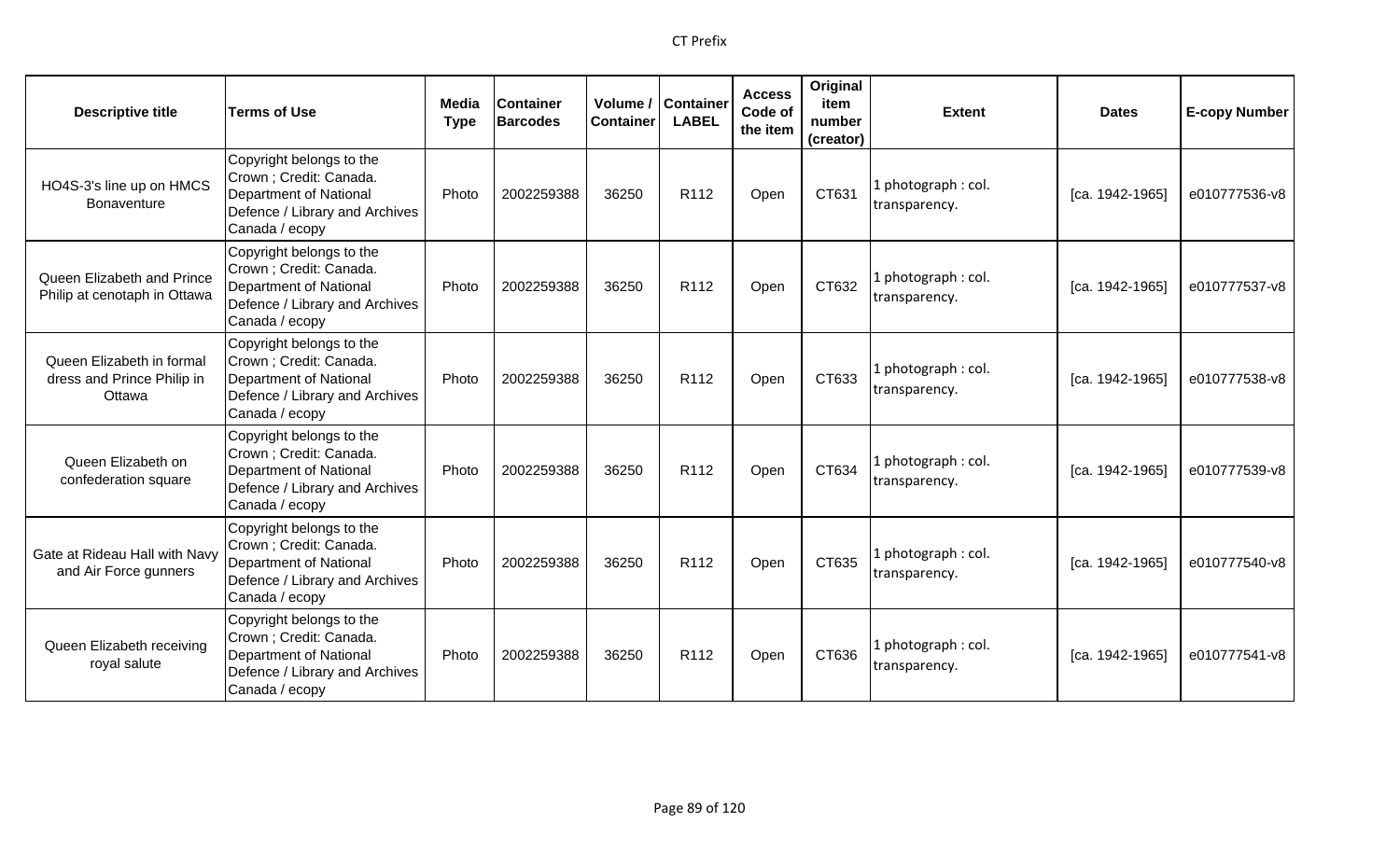| <b>Descriptive title</b>                          | <b>Terms of Use</b>                                                                                                               | Media<br><b>Type</b> | <b>Container</b><br><b>Barcodes</b> | Volume /<br><b>Container</b> | <b>Container</b><br><b>LABEL</b> | <b>Access</b><br>Code of<br>the item | Original<br>item<br>number<br>(creator) | <b>Extent</b>                        | <b>Dates</b>    | <b>E-copy Number</b> |
|---------------------------------------------------|-----------------------------------------------------------------------------------------------------------------------------------|----------------------|-------------------------------------|------------------------------|----------------------------------|--------------------------------------|-----------------------------------------|--------------------------------------|-----------------|----------------------|
| Queen Elizabeth receiving<br>royal salute         | Copyright belongs to the<br>Crown ; Credit: Canada.<br>Department of National<br>Defence / Library and Archives<br>Canada / ecopy | Photo                | 2002259388                          | 36250                        | R112                             | Open                                 | CT637                                   | 1 photograph: col.<br>transparency.  | [ca. 1942-1965] | e010777542-v8        |
| Queen Elizabeth arriving at<br>cenotaph in Ottawa | Copyright belongs to the<br>Crown ; Credit: Canada.<br>Department of National<br>Defence / Library and Archives<br>Canada / ecopy | Photo                | 2002259388                          | 36250                        | R112                             | Open                                 | CT638                                   | 1 photograph: col.<br>transparency.  | [ca. 1942-1965] | e010777543-v8        |
| RCMP and Army guards of<br>honour                 | Copyright belongs to the<br>Crown ; Credit: Canada.<br>Department of National<br>Defence / Library and Archives<br>Canada / ecopy | Photo                | 2002259388                          | 36250                        | R112                             | Open                                 | CT641                                   | 1 photograph : col.<br>transparency. | [ca. 1942-1965] | e010777544-v8        |
| HMCS Assiniboine DDE 3/4<br>bow view port         | Copyright belongs to the<br>Crown ; Credit: Canada.<br>Department of National<br>Defence / Library and Archives<br>Canada / ecopy | Photo                | 2002259388                          | 36250                        | R112                             | Open                                 | CT642                                   | 1 photograph: col.<br>transparency.  | [ca. 1942-1965] | e010777545-v8        |
| Tracker landing on HMCS<br>Bonaventure            | Copyright belongs to the<br>Crown ; Credit: Canada.<br>Department of National<br>Defence / Library and Archives<br>Canada / ecopy | Photo                | 2002259388                          | 36250                        | R <sub>112</sub>                 | Open                                 | CT643                                   | 1 photograph: col.<br>transparency.  | [ca. 1942-1965] | e010777546-v8        |
| Tracker landing on HMCS<br><b>Bonaventure</b>     | Copyright belongs to the<br>Crown ; Credit: Canada.<br>Department of National<br>Defence / Library and Archives<br>Canada / ecopy | Photo                | 2002259388                          | 36250                        | R <sub>112</sub>                 | Open                                 | CT644                                   | 1 photograph: col.<br>transparency.  | [ca. 1942-1965] | e010777547-v8        |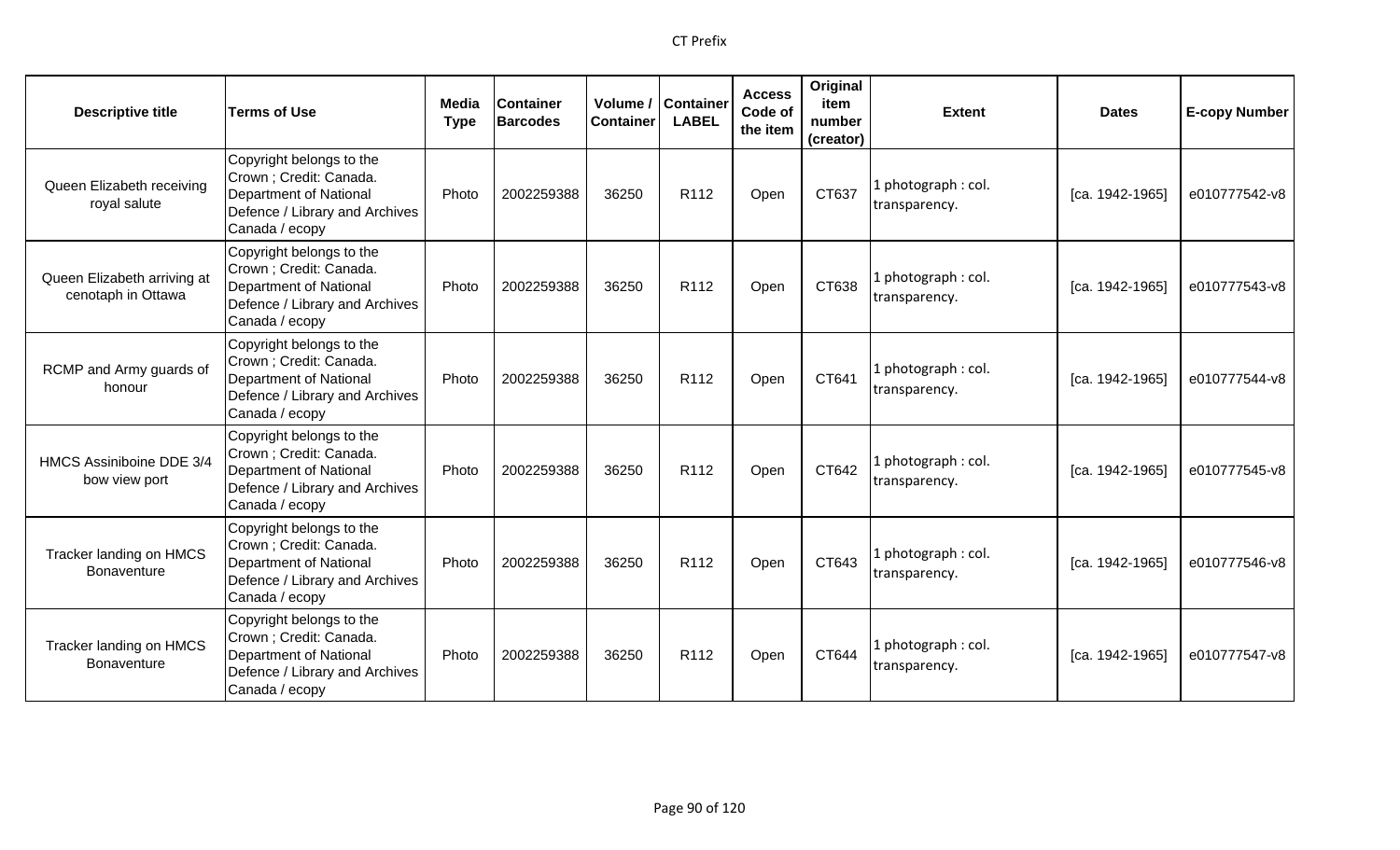| <b>Descriptive title</b>                            | <b>Terms of Use</b>                                                                                                               | Media<br><b>Type</b> | <b>Container</b><br><b>Barcodes</b> | Container | Volume / Container<br><b>LABEL</b> | <b>Access</b><br>Code of<br>the item | Original<br>item<br>number<br>(creator) | <b>Extent</b>                        | <b>Dates</b>    | <b>E-copy Number</b> |
|-----------------------------------------------------|-----------------------------------------------------------------------------------------------------------------------------------|----------------------|-------------------------------------|-----------|------------------------------------|--------------------------------------|-----------------------------------------|--------------------------------------|-----------------|----------------------|
| Stained glass window at St.<br>Georges Chapel       | Copyright belongs to the<br>Crown ; Credit: Canada.<br>Department of National<br>Defence / Library and Archives<br>Canada / ecopy | Photo                | 2002259388                          | 36250     | R112                               | Open                                 | CT647                                   | l photograph : col.<br>transparency. | [ca. 1942-1965] | e010777548-v8        |
| Mass at Shearwater                                  | Copyright belongs to the<br>Crown ; Credit: Canada.<br>Department of National<br>Defence / Library and Archives<br>Canada / ecopy | Photo                | 2002259388                          | 36250     | R <sub>112</sub>                   | Open                                 | CT648                                   | 1 photograph: col.<br>transparency.  | [ca. 1942-1965] | e010777549-v8        |
| Mass at Shearwater                                  | Copyright belongs to the<br>Crown ; Credit: Canada.<br>Department of National<br>Defence / Library and Archives<br>Canada / ecopy | Photo                | 2002259388                          | 36250     | R <sub>112</sub>                   | Open                                 | CT649                                   | l photograph : col.<br>transparency. | [ca. 1942-1965] | e010777550-v8        |
| Holy communion at Shearwater Department of National | Copyright belongs to the<br>Crown ; Credit: Canada.<br>Defence / Library and Archives<br>Canada / ecopy                           | Photo                | 2002259388                          | 36250     | R112                               | Open                                 | CT651                                   | 1 photograph: col.<br>transparency.  | [ca. 1942-1965] | e010777551-v8        |
| <b>Mass at Shearwater</b>                           | Copyright belongs to the<br>Crown ; Credit: Canada.<br>Department of National<br>Defence / Library and Archives<br>Canada / ecopy | Photo                | 2002259388                          | 36250     | R <sub>112</sub>                   | Open                                 | CT652                                   | 1 photograph: col.<br>transparency.  | [ca. 1942-1965] | e010777552-v8        |
| Padre hours at Detention<br><b>Barracks</b>         | Copyright belongs to the<br>Crown ; Credit: Canada.<br>Department of National<br>Defence / Library and Archives<br>Canada / ecopy | Photo                | 2002259388                          | 36250     | R <sub>112</sub>                   | Open                                 | CT655                                   | 1 photograph: col.<br>transparency.  | [ca. 1942-1965] | e010777553-v8        |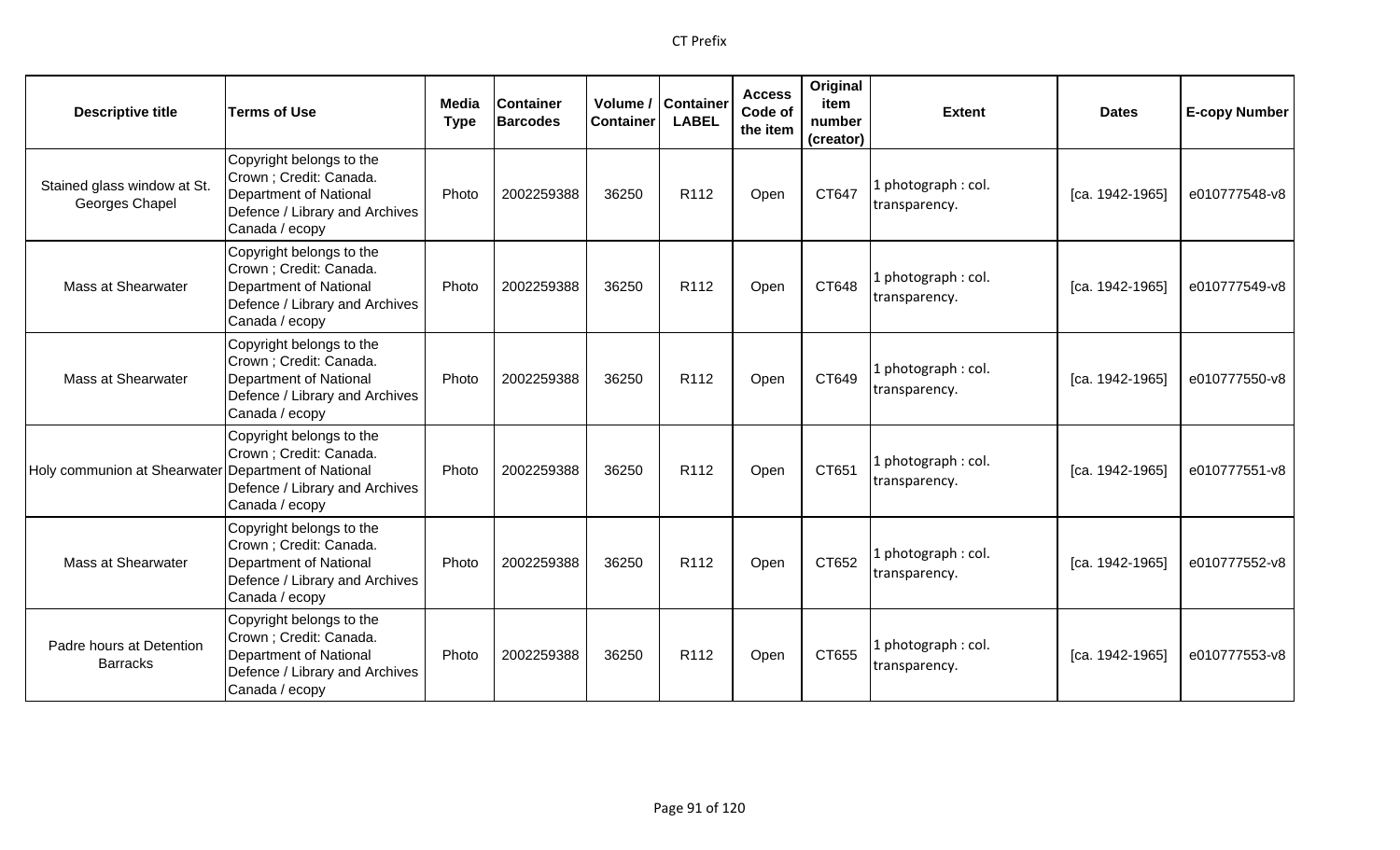| <b>Descriptive title</b>                    | <b>Terms of Use</b>                                                                                                                      | Media<br><b>Type</b> | <b>Container</b><br><b>Barcodes</b> | Volume /<br><b>Container</b> | Container<br><b>LABEL</b> | <b>Access</b><br>Code of<br>the item | Original<br>item<br>number<br>(creator) | <b>Extent</b>                        | <b>Dates</b>      | <b>E-copy Number</b> |
|---------------------------------------------|------------------------------------------------------------------------------------------------------------------------------------------|----------------------|-------------------------------------|------------------------------|---------------------------|--------------------------------------|-----------------------------------------|--------------------------------------|-------------------|----------------------|
| Padre hours at Detention<br><b>Barracks</b> | Copyright belongs to the<br>Crown ; Credit: Canada.<br><b>Department of National</b><br>Defence / Library and Archives<br>Canada / ecopy | Photo                | 2002259388                          | 36250                        | R112                      | Open                                 | CT656                                   | photograph: col.<br>transparency.    | [ca. 1942-1965]   | e010777554-v8        |
| <b>Divisional Prayers at</b><br>Cornwallis  | Copyright belongs to the<br>Crown ; Credit: Canada.<br><b>Department of National</b><br>Defence / Library and Archives<br>Canada / ecopy | Photo                | 2002259388                          | 36250                        | R112                      | Open                                 | CT657                                   | photograph: col.<br>transparency.    | [ca. 1942-1965]   | e010777555-v8        |
| <b>Practice Choir at Shearwater</b>         | Copyright belongs to the<br>Crown ; Credit: Canada.<br>Department of National<br>Defence / Library and Archives<br>Canada / ecopy        | Photo                | 2002259388                          | 36250                        | R <sub>112</sub>          | Open                                 | CT658                                   | I photograph: col.<br>transparency.  | $[ca. 1942-1965]$ | e010777556-v8        |
| Divisional Prayers at<br>Cornwallis         | Copyright belongs to the<br>Crown ; Credit: Canada.<br><b>Department of National</b><br>Defence / Library and Archives<br>Canada / ecopy | Photo                | 2002259388                          | 36250                        | R <sub>112</sub>          | Open                                 | CT659                                   | l photograph : col.<br>transparency. | [ca. 1942-1965]   | e010777557-v8        |
| HMCS Mirimachi 163 stbd<br>beam             | Copyright belongs to the<br>Crown ; Credit: Canada.<br><b>Department of National</b><br>Defence / Library and Archives<br>Canada / ecopy | Photo                | 2002259388                          | 36250                        | R <sub>112</sub>          | Open                                 | CT660                                   | photograph: col.<br>transparency.    | [ca. 1942-1965]   | e010777558-v8        |
| HMCS Mirimachi 163 port<br>beam             | Copyright belongs to the<br>Crown ; Credit: Canada.<br><b>Department of National</b><br>Defence / Library and Archives<br>Canada / ecopy | Photo                | 2002259388                          | 36250                        | R <sub>112</sub>          | Open                                 | CT661                                   | I photograph: col.<br>transparency.  | [ca. 1942-1965]   | e010777559-v8        |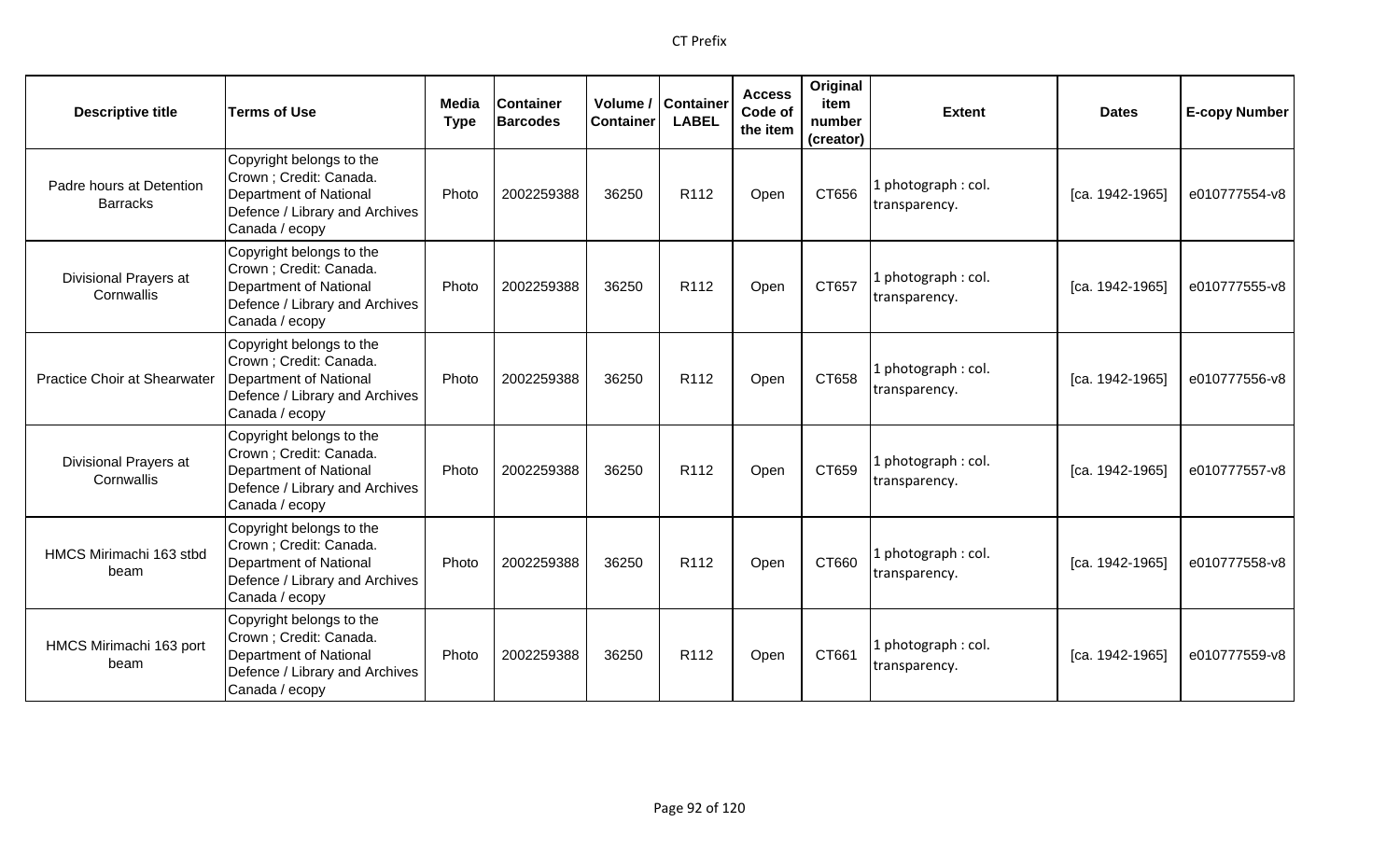| <b>Descriptive title</b>                             | <b>Terms of Use</b>                                                                                                               | Media<br><b>Type</b> | <b>Container</b><br><b>Barcodes</b> | <b>Container</b> | Volume / Container<br><b>LABEL</b> | <b>Access</b><br>Code of<br>the item | Original<br>item<br>number<br>(creator) | <b>Extent</b>                        | <b>Dates</b>      | <b>E-copy Number</b> |
|------------------------------------------------------|-----------------------------------------------------------------------------------------------------------------------------------|----------------------|-------------------------------------|------------------|------------------------------------|--------------------------------------|-----------------------------------------|--------------------------------------|-------------------|----------------------|
| <b>HMCS Margaree DDE arriving</b><br>in Esquimalt    | Copyright belongs to the<br>Crown; Credit: Canada.<br>Department of National<br>Defence / Library and Archives<br>Canada / ecopy  | Photo                | 2002259388                          | 36250            | R <sub>112</sub>                   | Open                                 | CT663                                   | L photograph : col.<br>transparency. | [ca. 1942-1965]   | e010777560-v8        |
| <b>HMCS Margaree DDE arriving</b><br>in Esquimalt    | Copyright belongs to the<br>Crown; Credit: Canada.<br>Department of National<br>Defence / Library and Archives<br>Canada / ecopy  | Photo                | 2002259388                          | 36250            | R112                               | Open                                 | CT666                                   | 1 photograph : col.<br>transparency. | $[ca. 1942-1965]$ | e010777561-v8        |
| <b>HMCS Margaree DDE arriving</b><br>in Esquimalt    | Copyright belongs to the<br>Crown; Credit: Canada.<br>Department of National<br>Defence / Library and Archives<br>Canada / ecopy  | Photo                | 2002259388                          | 36250            | R <sub>112</sub>                   | Open                                 | CT667                                   | L photograph : col.<br>transparency. | [ca. 1942-1965]   | e010777562-v8        |
| HMCS Skeena commisioning Department of National      | Copyright belongs to the<br>Crown; Credit: Canada.<br>Defence / Library and Archives<br>Canada / ecopy                            | Photo                | 2002259388                          | 36250            | R <sub>112</sub>                   | Open                                 | CT669                                   | 1 photograph: col.<br>transparency.  | [ca. 1942-1965]   | e010777563-v8        |
| <b>HMCS Fraser and Skeena</b>                        | Copyright belongs to the<br>Crown ; Credit: Canada.<br>Department of National<br>Defence / Library and Archives<br>Canada / ecopy | Photo                | 2002259388                          | 36250            | R112                               | Open                                 | CT670                                   | 1 photograph : col.<br>transparency. | $[ca. 1942-1965]$ | e010777564-v8        |
| <b>HMCS Bonaventure Aft Flight</b><br>deck Oct 13/57 | Copyright belongs to the<br>Crown ; Credit: Canada.<br>Department of National<br>Defence / Library and Archives<br>Canada / ecopy | Photo                | 2002259388                          | 36250            | R <sub>112</sub>                   | Open                                 | CT671                                   | 1 photograph: col.<br>transparency.  | October 13, 1957  | e010777565-v8        |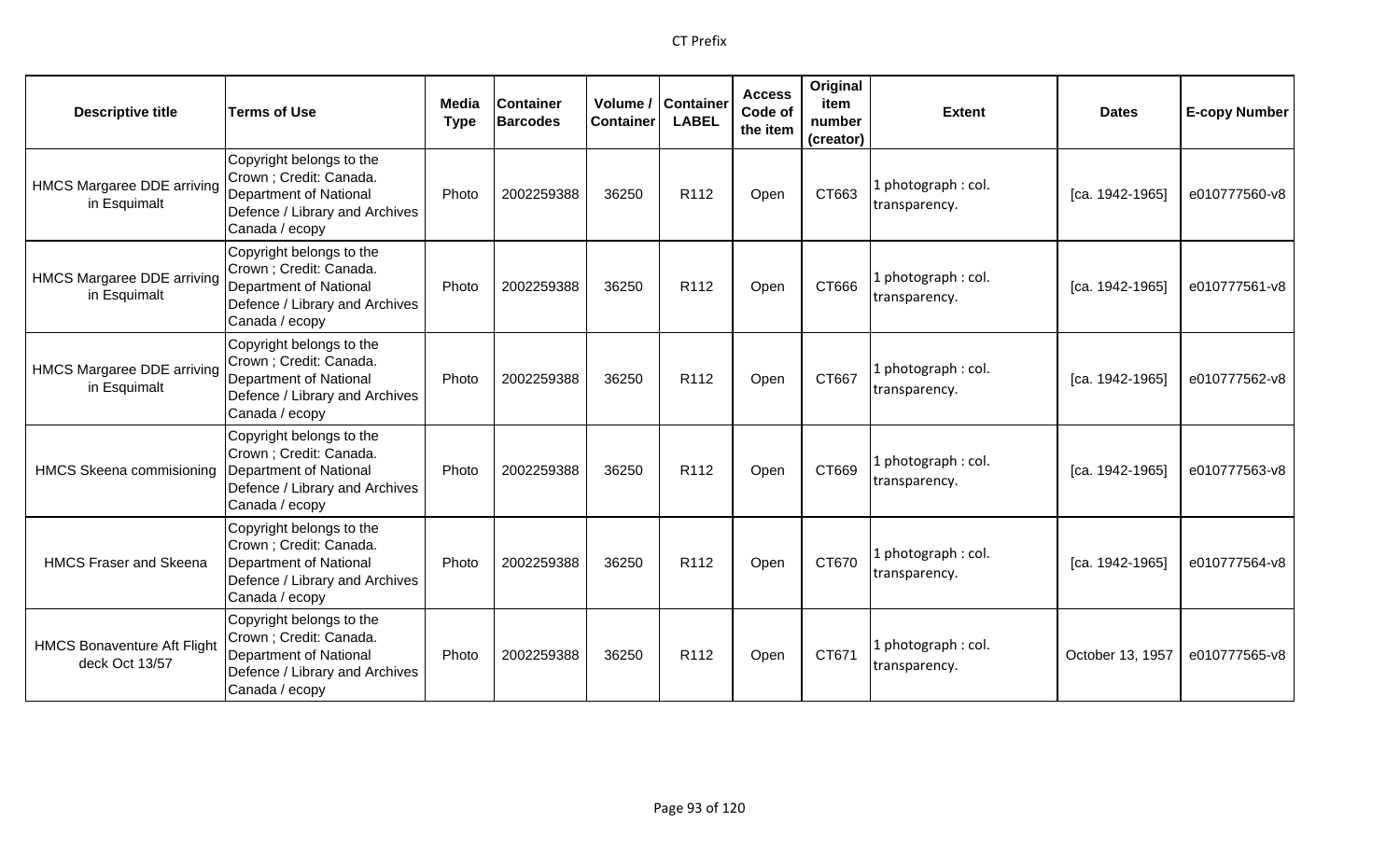| <b>Descriptive title</b>                               | <b>Terms of Use</b>                                                                                                                      | Media<br><b>Type</b> | <b>Container</b><br><b>Barcodes</b> | <b>Container</b> | Volume / Container<br><b>LABEL</b> | <b>Access</b><br>Code of<br>the item | Original<br>item<br>number<br>(creator) | <b>Extent</b>                        | <b>Dates</b>     | <b>E-copy Number</b> |
|--------------------------------------------------------|------------------------------------------------------------------------------------------------------------------------------------------|----------------------|-------------------------------------|------------------|------------------------------------|--------------------------------------|-----------------------------------------|--------------------------------------|------------------|----------------------|
| <b>HRH Princess Margaret</b><br>Standard               | Copyright belongs to the<br>Crown ; Credit: Canada.<br><b>Department of National</b><br>Defence / Library and Archives<br>Canada / ecopy | Photo                | 2002259388                          | 36250            | R112                               | Open                                 | CT672                                   | photograph: col.<br>transparency.    | [ca. 1942-1965]  | e010777566-v8        |
| <b>HMCS Sussexvale Passing</b><br>Duntz Head Feb 7/58  | Copyright belongs to the<br>Crown ; Credit: Canada.<br><b>Department of National</b><br>Defence / Library and Archives<br>Canada / ecopy | Photo                | 2002259388                          | 36250            | R <sub>112</sub>                   | Open                                 | CT673                                   | I photograph: col.<br>transparency.  | February 7, 1958 | e010777567-v8        |
| <b>HMCS St. Therese Passing</b><br>Duntz Head Feb 7/58 | Copyright belongs to the<br>Crown ; Credit: Canada.<br><b>Department of National</b><br>Defence / Library and Archives<br>Canada / ecopy | Photo                | 2002259388                          | 36250            | R <sub>112</sub>                   | Open                                 | CT674                                   | l photograph : col.<br>transparency. | February 7, 1958 | e010777568-v8        |
| <b>HMCS Ontario Passing Duntz</b><br>Head Feb 7/58     | Copyright belongs to the<br>Crown ; Credit: Canada.<br><b>Department of National</b><br>Defence / Library and Archives<br>Canada / ecopy | Photo                | 2002259388                          | 36250            | R <sub>112</sub>                   | Open                                 | CT675                                   | l photograph : col.<br>transparency. | February 7, 1958 | e010777569-v8        |
| <b>HMCS Ontario Passing Duntz</b><br>Head Feb 7/58     | Copyright belongs to the<br>Crown ; Credit: Canada.<br><b>Department of National</b><br>Defence / Library and Archives<br>Canada / ecopy | Photo                | 2002259388                          | 36250            | R <sub>112</sub>                   | Open                                 | CT676                                   | l photograph : col.<br>transparency. | February 7, 1958 | e010777570-v8        |
| <b>HMCS Ontario Passing Duntz</b><br>Head Feb 7/58     | Copyright belongs to the<br>Crown ; Credit: Canada.<br><b>Department of National</b><br>Defence / Library and Archives<br>Canada / ecopy | Photo                | 2002259388                          | 36250            | R <sub>112</sub>                   | Open                                 | CT677                                   | photograph: col.<br>transparency.    | February 7, 1958 | e010777571-v8        |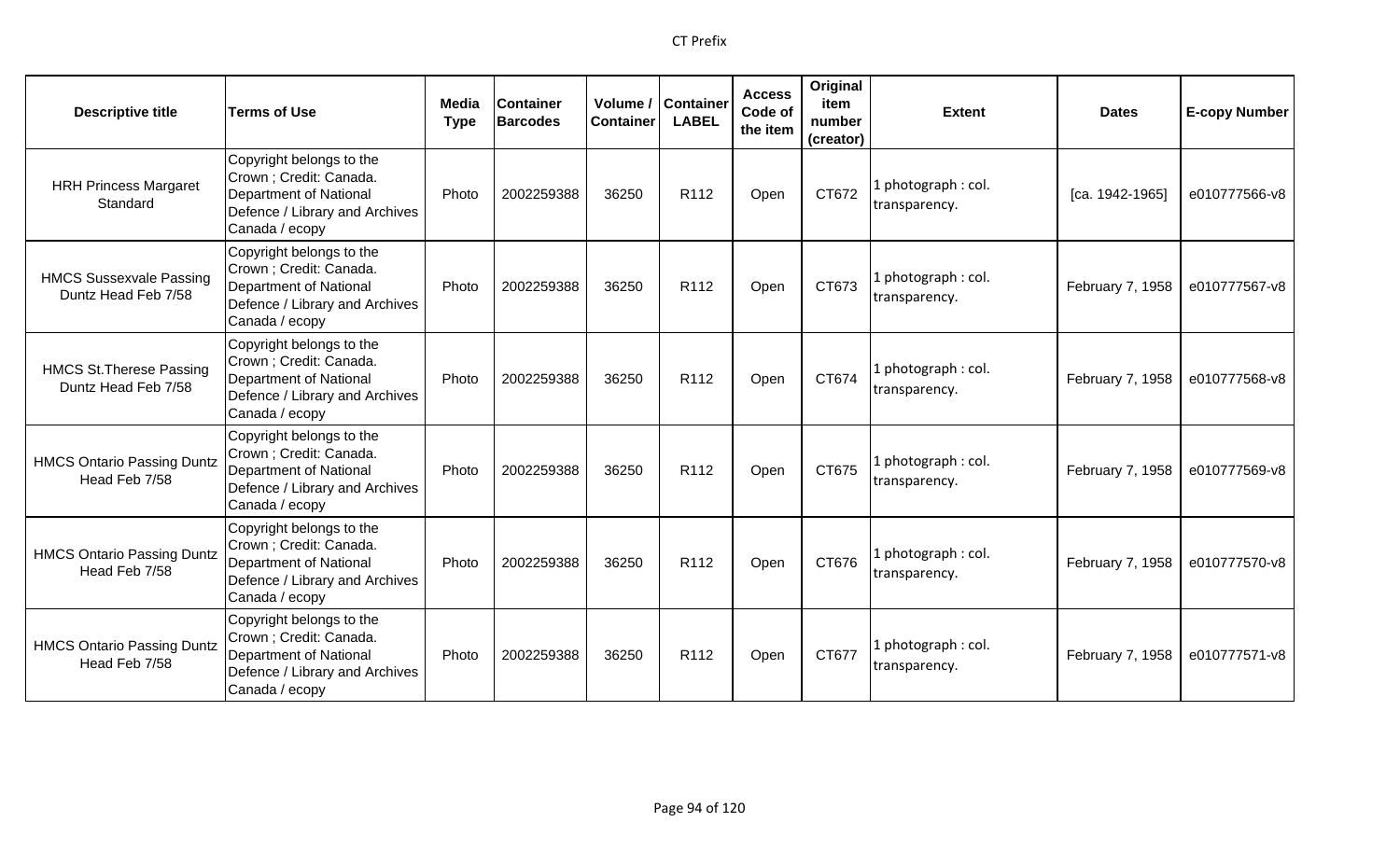| <b>Descriptive title</b>                             | <b>Terms of Use</b>                                                                                                               | Media<br><b>Type</b> | <b>Container</b><br><b>Barcodes</b> | Volume /<br><b>Container</b> | <b>Container</b><br><b>LABEL</b> | <b>Access</b><br>Code of<br>the item | Original<br>item<br>number<br>(creator) | <b>Extent</b>                        | <b>Dates</b>      | <b>E-copy Number</b> |
|------------------------------------------------------|-----------------------------------------------------------------------------------------------------------------------------------|----------------------|-------------------------------------|------------------------------|----------------------------------|--------------------------------------|-----------------------------------------|--------------------------------------|-------------------|----------------------|
| <b>HMCS Ontario Passing Duntz</b><br>Head Feb 7/58   | Copyright belongs to the<br>Crown; Credit: Canada.<br>Department of National<br>Defence / Library and Archives<br>Canada / ecopy  | Photo                | 2002259388                          | 36250                        | R112                             | Open                                 | CT678                                   | 1 photograph: col.<br>transparency.  | February 7, 1958  | e010777572-v8        |
| <b>HMCS Bonaventure Port side</b><br>close Oct 13/57 | Copyright belongs to the<br>Crown ; Credit: Canada.<br>Department of National<br>Defence / Library and Archives<br>Canada / ecopy | Photo                | 2002259388                          | 36250                        | R112                             | Open                                 | CT679                                   | 1 photograph: col.<br>transparency.  | October 13, 1957  | e010777573-v8        |
| <b>HMCS Crescent</b>                                 | Copyright belongs to the<br>Crown ; Credit: Canada.<br>Department of National<br>Defence / Library and Archives<br>Canada / ecopy | Photo                | 2002259388                          | 36250                        | R <sub>112</sub>                 | Open                                 | CT680                                   | 1 photograph : col.<br>transparency. | [ca. 1942-1965]   | e010777574-v8        |
| Sunday Division - Japan Feb<br>1958                  | Copyright belongs to the<br>Crown ; Credit: Canada.<br>Department of National<br>Defence / Library and Archives<br>Canada / ecopy | Photo                | 2002259388                          | 36250                        | R112                             | Open                                 | CT682                                   | 1 photograph: col.<br>transparency.  | February 1958     | e010777575-v8        |
| DDE's alongside Japan Feb<br>16/58                   | Copyright belongs to the<br>Crown ; Credit: Canada.<br>Department of National<br>Defence / Library and Archives<br>Canada / ecopy | Photo                | 2002259388                          | 36250                        | R <sub>112</sub>                 | Open                                 | CT683                                   | 1 photograph: col.<br>transparency.  | February 16, 1958 | e010777576-v8        |
| <b>HMCS Crusader and Crescent</b><br>alongside Japan | Copyright belongs to the<br>Crown ; Credit: Canada.<br>Department of National<br>Defence / Library and Archives<br>Canada / ecopy | Photo                | 2002259388                          | 36250                        | R112                             | Open                                 | CT684                                   | 1 photograph: col.<br>transparency.  | [ca. 1942-1965]   | e010777577-v8        |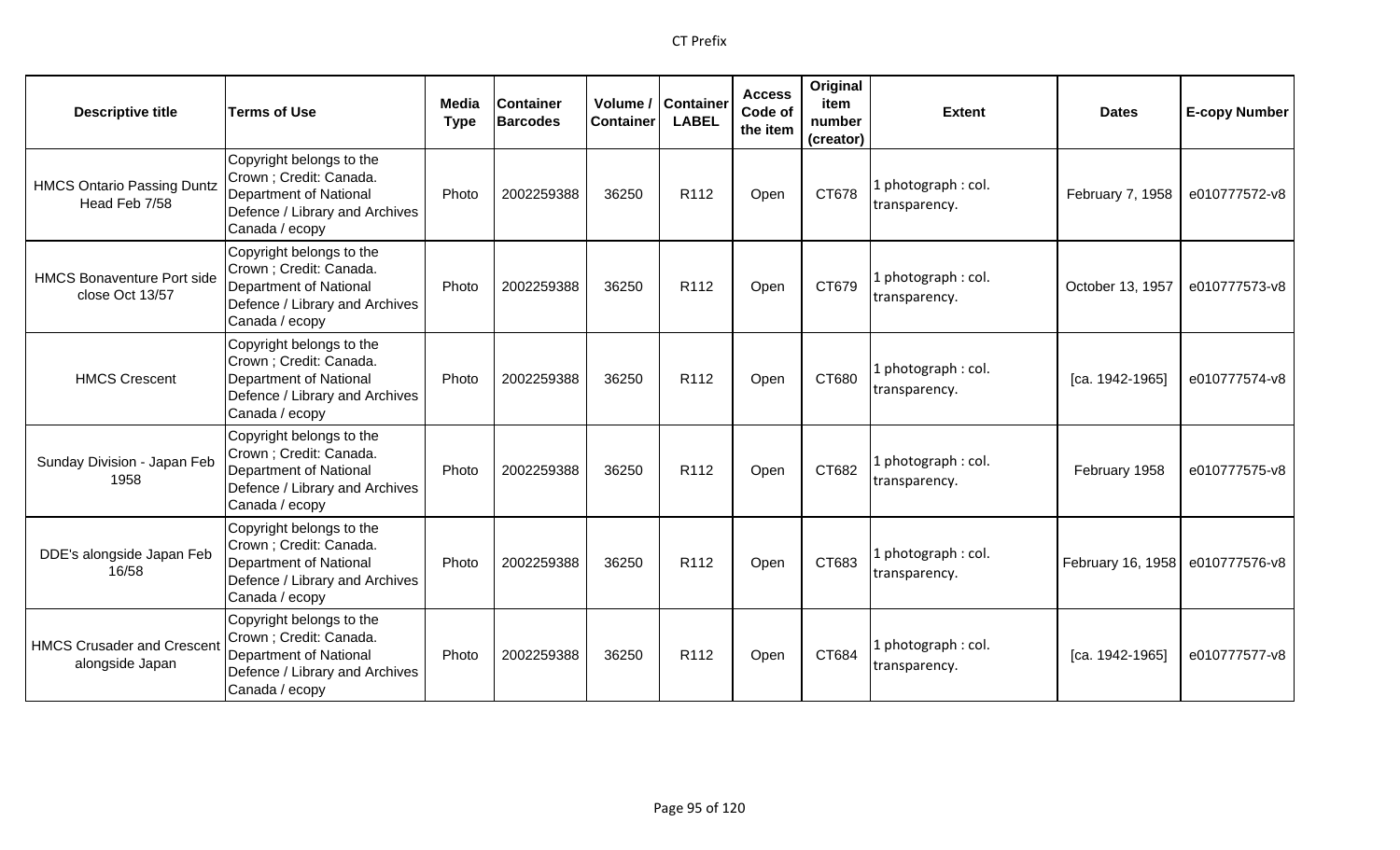| <b>Descriptive title</b>                                | <b>Terms of Use</b>                                                                                                               | Media<br><b>Type</b> | <b>Container</b><br><b>Barcodes</b> | Volume /<br><b>Container</b> | <b>Container</b><br><b>LABEL</b> | <b>Access</b><br>Code of<br>the item | Original<br>item<br>number<br>(creator) | <b>Extent</b>                        | <b>Dates</b>      | <b>E-copy Number</b> |
|---------------------------------------------------------|-----------------------------------------------------------------------------------------------------------------------------------|----------------------|-------------------------------------|------------------------------|----------------------------------|--------------------------------------|-----------------------------------------|--------------------------------------|-------------------|----------------------|
| HMCS Margaree Feb 10/58                                 | Copyright belongs to the<br>Crown ; Credit: Canada.<br>Department of National<br>Defence / Library and Archives<br>Canada / ecopy | Photo                | 2002259388                          | 36250                        | R112                             | Open                                 | CT685                                   | 1 photograph: col.<br>transparency.  | February 10, 1958 | e010777578-v8        |
| HMCS Margaree Feb 10/58                                 | Copyright belongs to the<br>Crown ; Credit: Canada.<br>Department of National<br>Defence / Library and Archives<br>Canada / ecopy | Photo                | 2002259388                          | 36250                        | R <sub>112</sub>                 | Open                                 | CT686                                   | 1 photograph: col.<br>transparency.  | February 10, 1958 | e010777579-v8        |
| <b>HMCS Crescent astern</b><br>Crusader Japan Feb 10/58 | Copyright belongs to the<br>Crown ; Credit: Canada.<br>Department of National<br>Defence / Library and Archives<br>Canada / ecopy | Photo                | 2002259388                          | 36250                        | R <sub>112</sub>                 | Open                                 | CT687                                   | 1 photograph : col.<br>transparency. | February 10, 1958 | e010777580-v8        |
| Sunday prayers on stern -<br>Japan Feb 10/58            | Copyright belongs to the<br>Crown ; Credit: Canada.<br>Department of National<br>Defence / Library and Archives<br>Canada / ecopy | Photo                | 2002259388                          | 36250                        | R112                             | Open                                 | CT688                                   | 1 photograph: col.<br>transparency.  | February 10, 1958 | e010777581-v8        |
| Cadets - Royal Roads 1958                               | Copyright belongs to the<br>Crown ; Credit: Canada.<br>Department of National<br>Defence / Library and Archives<br>Canada / ecopy | Photo                | 2002259388                          | 36250                        | R <sub>112</sub>                 | Open                                 | CT690                                   | 1 photograph: col.<br>transparency.  | 1958              | e010777582-v8        |
| Cadets - Royal Roads 1958                               | Copyright belongs to the<br>Crown ; Credit: Canada.<br>Department of National<br>Defence / Library and Archives<br>Canada / ecopy | Photo                | 2002259388                          | 36250                        | R <sub>112</sub>                 | Open                                 | CT691                                   | 1 photograph: col.<br>transparency.  | 1958              | e010777583-v8        |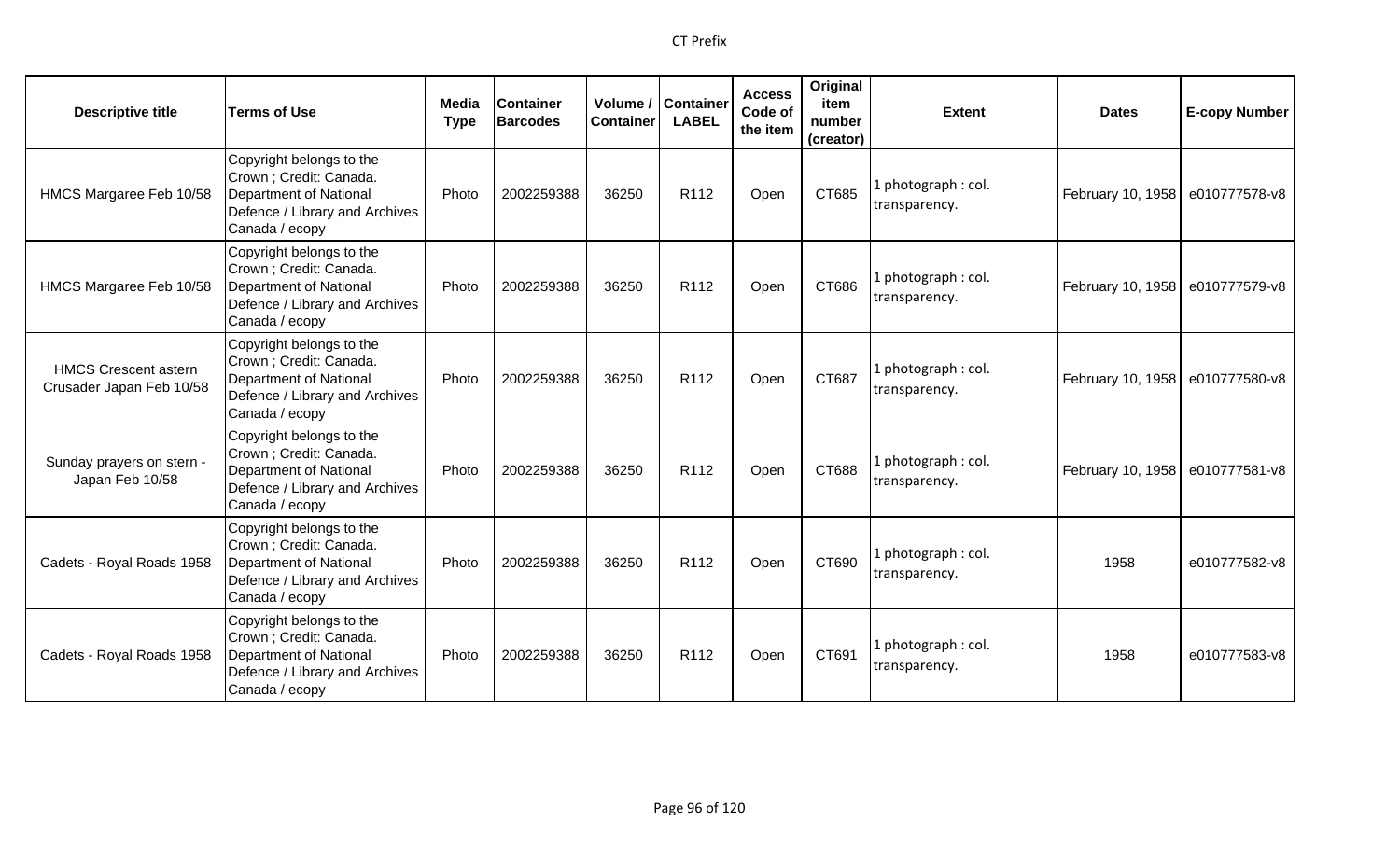| <b>Descriptive title</b>                         | <b>Terms of Use</b>                                                                                                               | Media<br><b>Type</b> | <b>Container</b><br><b>Barcodes</b> | <b>Container</b> | Volume / Container<br><b>LABEL</b> | <b>Access</b><br>Code of<br>the item | Original<br>item<br>number<br>(creator) | <b>Extent</b>                        | <b>Dates</b>    | <b>E-copy Number</b> |
|--------------------------------------------------|-----------------------------------------------------------------------------------------------------------------------------------|----------------------|-------------------------------------|------------------|------------------------------------|--------------------------------------|-----------------------------------------|--------------------------------------|-----------------|----------------------|
| Cadets - Royal Roads 1958                        | Copyright belongs to the<br>Crown ; Credit: Canada.<br>Department of National<br>Defence / Library and Archives<br>Canada / ecopy | Photo                | 2002259388                          | 36250            | R112                               | Open                                 | CT693                                   | 1 photograph: col.<br>transparency.  | 1958            | e010777584-v8        |
| Nurse and patient RCN<br>Hospital Naden Mar 3/58 | Copyright belongs to the<br>Crown ; Credit: Canada.<br>Department of National<br>Defence / Library and Archives<br>Canada / ecopy | Photo                | 2002259388                          | 36250            | R <sub>112</sub>                   | Open                                 | CT694                                   | 1 photograph: col.<br>transparency.  | [ca. 1942-1965] | e010777585-v8        |
| Nurse and patient RCN<br>Hospital Naden Mar 3/58 | Copyright belongs to the<br>Crown ; Credit: Canada.<br>Department of National<br>Defence / Library and Archives<br>Canada / ecopy | Photo                | 2002259388                          | 36250            | R <sub>112</sub>                   | Open                                 | CT695                                   | l photograph : col.<br>transparency. | [ca. 1942-1965] | e010777586-v8        |
| Nurse and patient RCN<br>Hospital Naden Mar 3/58 | Copyright belongs to the<br>Crown ; Credit: Canada.<br>Department of National<br>Defence / Library and Archives<br>Canada / ecopy | Photo                | 2002259388                          | 36250            | R112                               | Open                                 | CT696                                   | 1 photograph: col.<br>transparency.  | [ca. 1942-1965] | e010777587-v8        |
| Nurse and sterlizer Naden<br>1958                | Copyright belongs to the<br>Crown ; Credit: Canada.<br>Department of National<br>Defence / Library and Archives<br>Canada / ecopy | Photo                | 2002259388                          | 36250            | R <sub>112</sub>                   | Open                                 | CT697                                   | l photograph : col.<br>transparency. | 1958            | e010777588-v8        |
| Operating room Naden 1958                        | Copyright belongs to the<br>Crown ; Credit: Canada.<br>Department of National<br>Defence / Library and Archives<br>Canada / ecopy | Photo                | 2002259388                          | 36250            | R <sub>112</sub>                   | Open                                 | CT700                                   | 1 photograph: col.<br>transparency.  | 1958            | e010777589-v8        |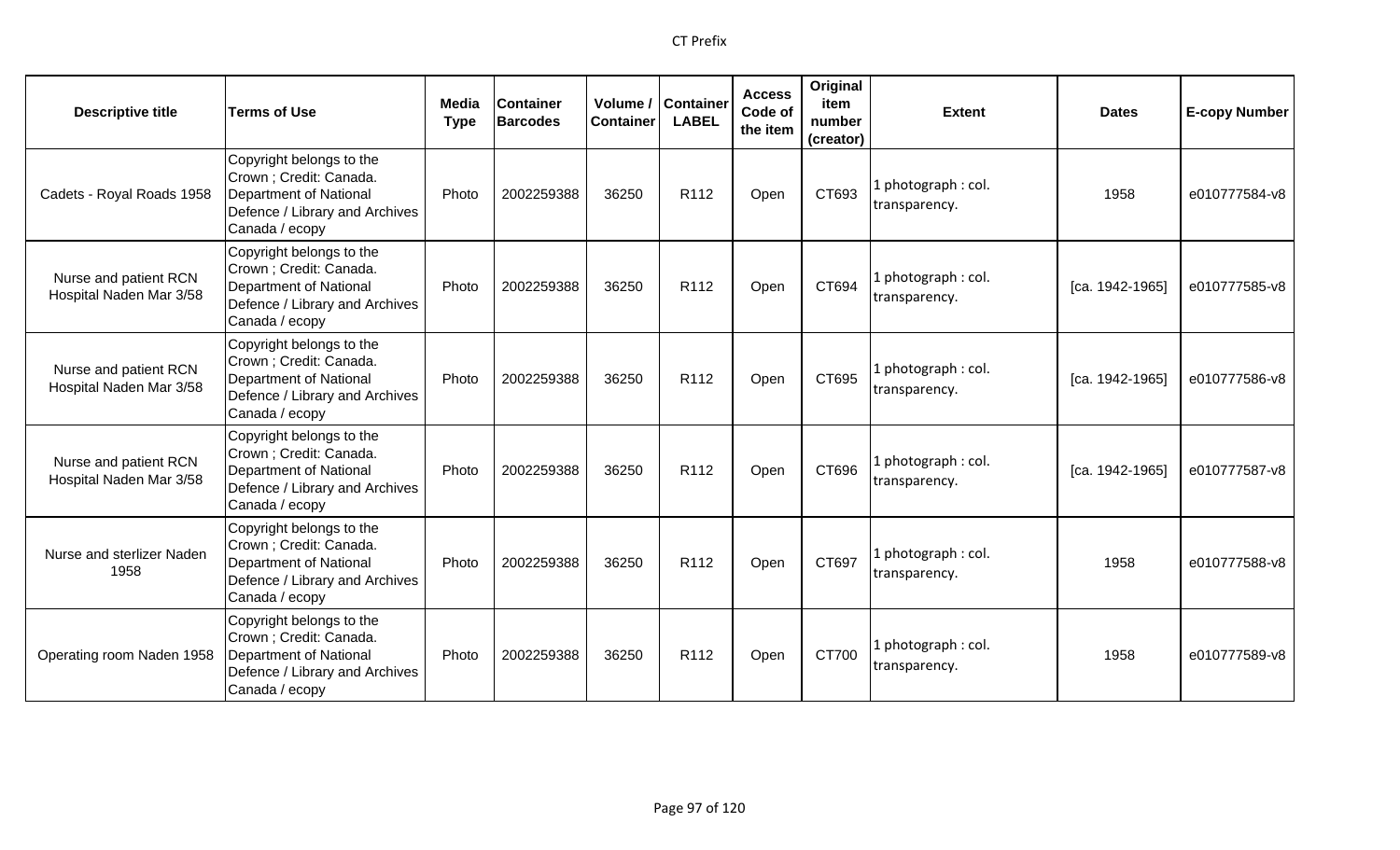| <b>Descriptive title</b>                            | <b>Terms of Use</b>                                                                                                               | Media<br><b>Type</b> | <b>Container</b><br><b>Barcodes</b> | Volume /<br><b>Container</b> | <b>Container</b><br><b>LABEL</b> | <b>Access</b><br>Code of<br>the item | Original<br>item<br>number<br>(creator) | <b>Extent</b>                       | <b>Dates</b>    | <b>E-copy Number</b> |
|-----------------------------------------------------|-----------------------------------------------------------------------------------------------------------------------------------|----------------------|-------------------------------------|------------------------------|----------------------------------|--------------------------------------|-----------------------------------------|-------------------------------------|-----------------|----------------------|
| Nurse and Hospital equipment Department of National | Copyright belongs to the<br>Crown ; Credit: Canada.<br>Defence / Library and Archives<br>Canada / ecopy                           | Photo                | 2002259389                          | 36251                        | R112                             | Open                                 | CT703                                   | L photograph: col.<br>transparency. | [ca. 1942-1965] | e010777590-v8        |
| Nurse and patient                                   | Copyright belongs to the<br>Crown ; Credit: Canada.<br>Department of National<br>Defence / Library and Archives<br>Canada / ecopy | Photo                | 2002259389                          | 36251                        | R112                             | Open                                 | CT704                                   | 1 photograph: col.<br>transparency. | [ca. 1942-1965] | e010777591-v8        |
| Foreign ships in Halifax                            | Copyright belongs to the<br>Crown ; Credit: Canada.<br>Department of National<br>Defence / Library and Archives<br>Canada / ecopy | Photo                | 2002259389                          | 36251                        | R <sub>112</sub>                 | Open                                 | CT705                                   | 1 photograph: col.<br>transparency. | [ca. 1942-1965] | e010777592-v8        |
| Canadian and Foreign ships ir<br>Halifax            | Copyright belongs to the<br>Crown ; Credit: Canada.<br>Department of National<br>Defence / Library and Archives<br>Canada / ecopy | Photo                | 2002259389                          | 36251                        | R <sub>112</sub>                 | Open                                 | CT706                                   | 1 photograph: col.<br>transparency. | [ca. 1942-1965] | e010777593-v8        |
| St. Laurent class ships at 3<br>Jetty               | Copyright belongs to the<br>Crown ; Credit: Canada.<br>Department of National<br>Defence / Library and Archives<br>Canada / ecopy | Photo                | 2002259389                          | 36251                        | R112                             | Open                                 | CT709                                   | L photograph: col.<br>transparency. | [ca. 1942-1965] | e010777594-v8        |
| HMS Maidstone A185                                  | Copyright belongs to the<br>Crown ; Credit: Canada.<br>Department of National<br>Defence / Library and Archives<br>Canada / ecopy | Photo                | 2002259389                          | 36251                        | R112                             | Open                                 | CT710                                   | 1 photograph: col.<br>transparency. | [ca. 1942-1965] | e010777595-v8        |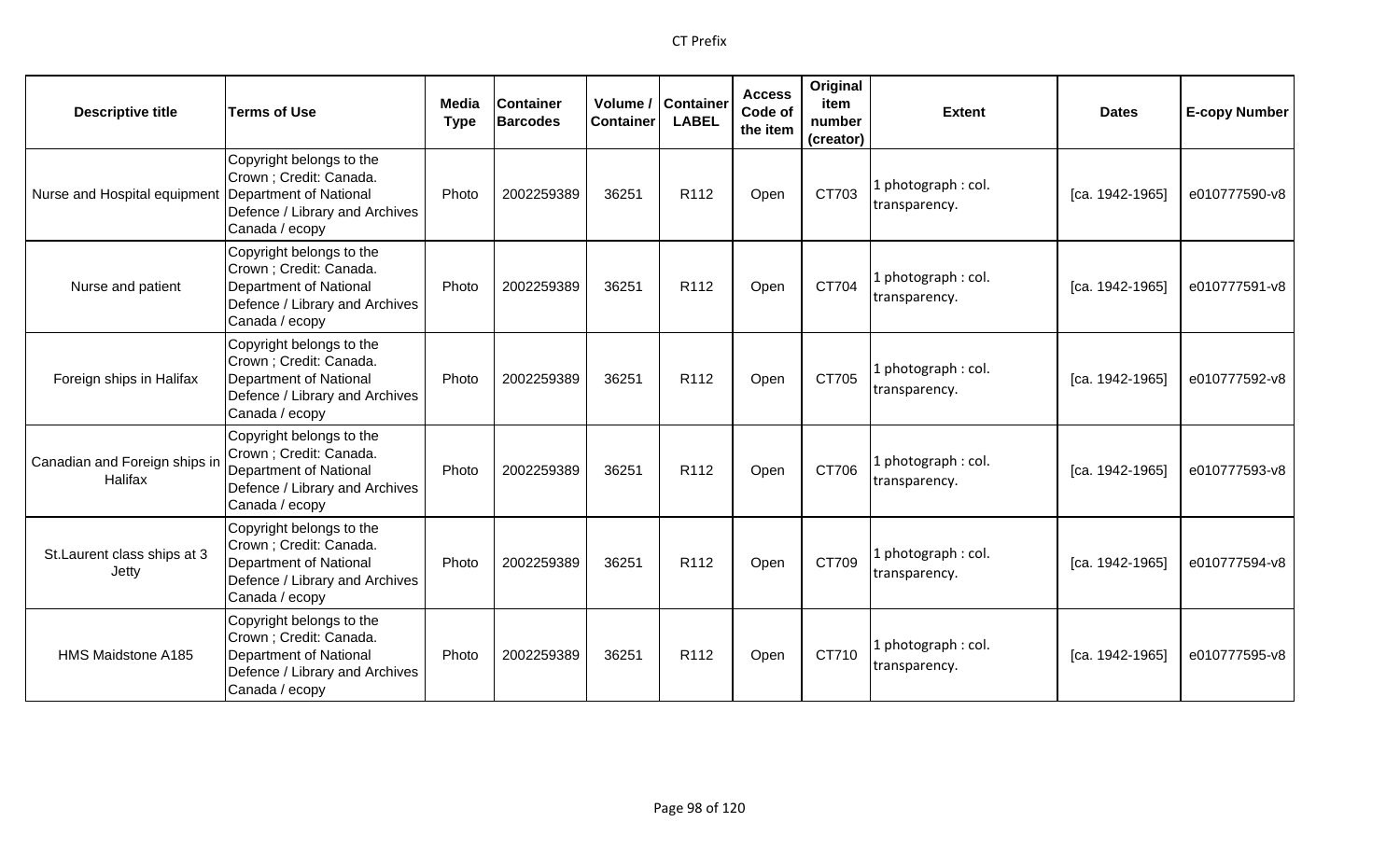| <b>Descriptive title</b>                      | <b>Terms of Use</b>                                                                                                               | Media<br><b>Type</b> | <b>Container</b><br><b>Barcodes</b> | Container | Volume / Container<br><b>LABEL</b> | <b>Access</b><br>Code of<br>the item | Original<br>item<br>number<br>(creator) | <b>Extent</b>                        | <b>Dates</b>    | <b>E-copy Number</b> |
|-----------------------------------------------|-----------------------------------------------------------------------------------------------------------------------------------|----------------------|-------------------------------------|-----------|------------------------------------|--------------------------------------|-----------------------------------------|--------------------------------------|-----------------|----------------------|
| HMS Maidstone A185                            | Copyright belongs to the<br>Crown ; Credit: Canada.<br>Department of National<br>Defence / Library and Archives<br>Canada / ecopy | Photo                | 2002259389                          | 36251     | R <sub>112</sub>                   | Open                                 | CT711                                   | l photograph : col.<br>transparency. | [ca. 1942-1965] | e010777596-v8        |
| Dockyard view 3 Jetty                         | Copyright belongs to the<br>Crown ; Credit: Canada.<br>Department of National<br>Defence / Library and Archives<br>Canada / ecopy | Photo                | 2002259389                          | 36251     | R112                               | Open                                 | CT712                                   | 1 photograph: col.<br>transparency.  | [ca. 1942-1965] | e010777597-v8        |
| <b>Cdn Fleet in Halifax</b>                   | Copyright belongs to the<br>Crown ; Credit: Canada.<br>Department of National<br>Defence / Library and Archives<br>Canada / ecopy | Photo                | 2002259389                          | 36251     | R <sub>112</sub>                   | Open                                 | CT713                                   | 1 photograph: col.<br>transparency.  | [ca. 1942-1965] | e010777598-v8        |
| <b>HMCS Bonaventure at</b><br>Shearwater 1958 | Copyright belongs to the<br>Crown ; Credit: Canada.<br>Department of National<br>Defence / Library and Archives<br>Canada / ecopy | Photo                | 2002259389                          | 36251     | R <sub>112</sub>                   | Open                                 | CT715                                   | 1 photograph: col.<br>transparency.  | 1958            | e010777599-v8        |
| HMS Maidstone A185                            | Copyright belongs to the<br>Crown ; Credit: Canada.<br>Department of National<br>Defence / Library and Archives<br>Canada / ecopy | Photo                | 2002259389                          | 36251     | R112                               | Open                                 | CT718                                   | 1 photograph : col.<br>transparency. | [ca. 1942-1965] | e010777600-v8        |
| <b>HMCS Magnificant flight crew</b><br>1956   | Copyright belongs to the<br>Crown ; Credit: Canada.<br>Department of National<br>Defence / Library and Archives<br>Canada / ecopy | Photo                | 2002259389                          | 36251     | R <sub>112</sub>                   | Open                                 | CT720                                   | 1 photograph: col.<br>transparency.  | 1956            | e010777601-v8        |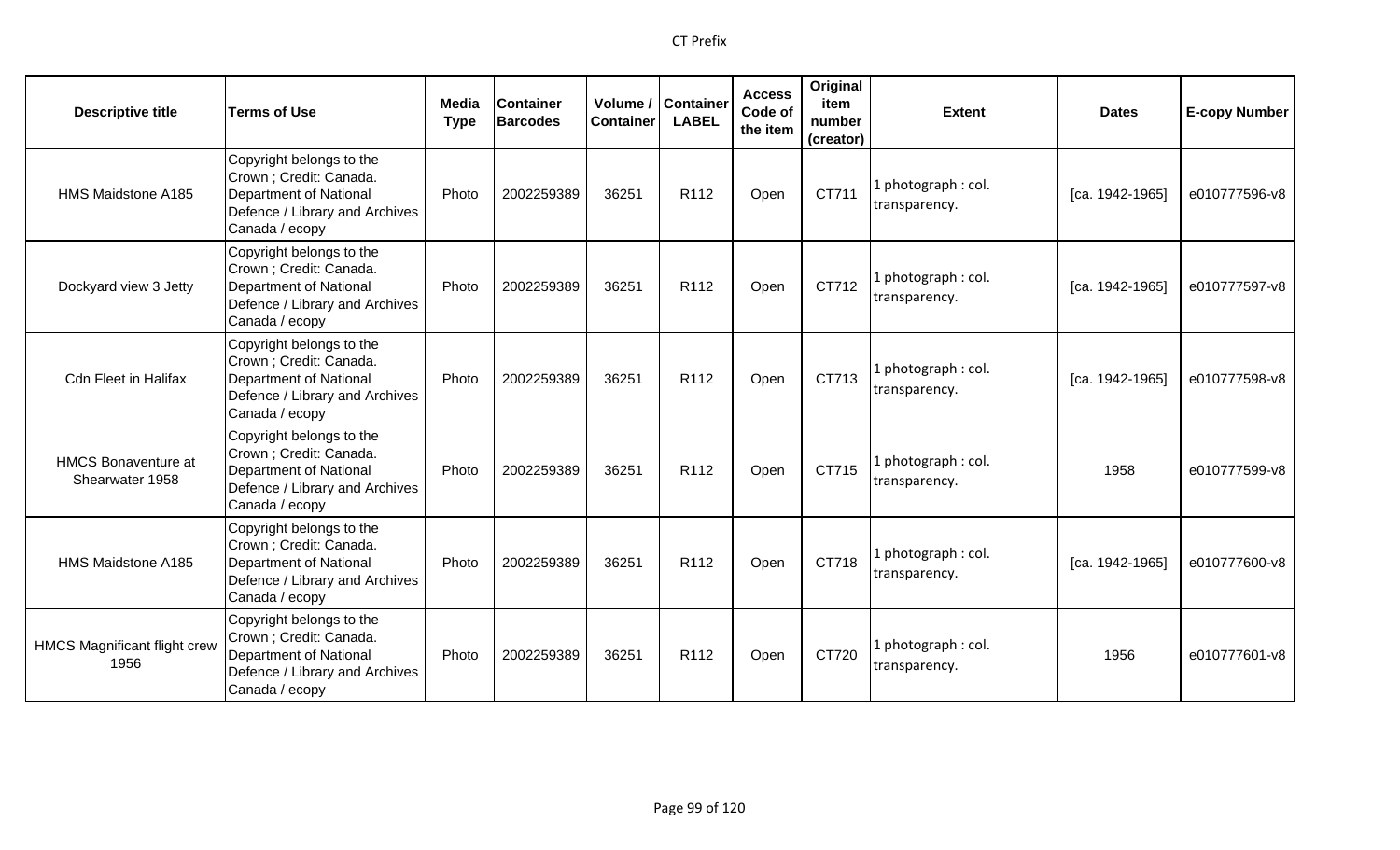| <b>Descriptive title</b>                                           | <b>Terms of Use</b>                                                                                                               | Media<br><b>Type</b> | <b>Container</b><br><b>Barcodes</b> | Volume /<br><b>Container</b> | <b>Container</b><br><b>LABEL</b> | <b>Access</b><br>Code of<br>the item | Original<br>item<br>number<br>(creator) | <b>Extent</b>                        | <b>Dates</b>    | <b>E-copy Number</b> |
|--------------------------------------------------------------------|-----------------------------------------------------------------------------------------------------------------------------------|----------------------|-------------------------------------|------------------------------|----------------------------------|--------------------------------------|-----------------------------------------|--------------------------------------|-----------------|----------------------|
| <b>HMCS Ontario cadets at Sura</b><br><b>Fiji 1958</b>             | Copyright belongs to the<br>Crown ; Credit: Canada.<br>Department of National<br>Defence / Library and Archives<br>Canada / ecopy | Photo                | 2002259389                          | 36251                        | R112                             | Open                                 | CT721                                   | 1 photograph : col.<br>transparency. | 1958            | e010777602-v8        |
| Horse and Handlers 1956                                            | Copyright belongs to the<br>Crown ; Credit: Canada.<br>Department of National<br>Defence / Library and Archives<br>Canada / ecopy | Photo                | 2002259389                          | 36251                        | R112                             | Open                                 | CT722                                   | 1 photograph: col.<br>transparency.  | 1956            | e010777603-v8        |
| <b>HMCS Ontario cadets at Sura</b><br>Fiji with police forces 1958 | Copyright belongs to the<br>Crown ; Credit: Canada.<br>Department of National<br>Defence / Library and Archives<br>Canada / ecopy | Photo                | 2002259389                          | 36251                        | R112                             | Open                                 | CT723                                   | 1 photograph: col.<br>transparency.  | 1958            | e010777604-v8        |
| Defence Island for Lord Elgin<br>hotel                             | Copyright belongs to the<br>Crown ; Credit: Canada.<br>Department of National<br>Defence / Library and Archives<br>Canada / ecopy | Photo                | 2002259389                          | 36251                        | R112                             | Open                                 | CT724                                   | 1 photograph: col.<br>transparency.  | [ca. 1942-1965] | e010777605-v8        |
| <b>HMCS Magnificant crash crew</b><br>1956                         | Copyright belongs to the<br>Crown ; Credit: Canada.<br>Department of National<br>Defence / Library and Archives<br>Canada / ecopy | Photo                | 2002259389                          | 36251                        | R <sub>112</sub>                 | Open                                 | CT725                                   | 1 photograph: col.<br>transparency.  | 1956            | e010777606-v8        |
| Arrival at Royal Roads for<br>Princess Margaret 1958               | Copyright belongs to the<br>Crown ; Credit: Canada.<br>Department of National<br>Defence / Library and Archives<br>Canada / ecopy | Photo                | 2002259389                          | 36251                        | R <sub>112</sub>                 | Open                                 | CT726                                   | 1 photograph: col.<br>transparency.  | 1958            | e010777607-v8        |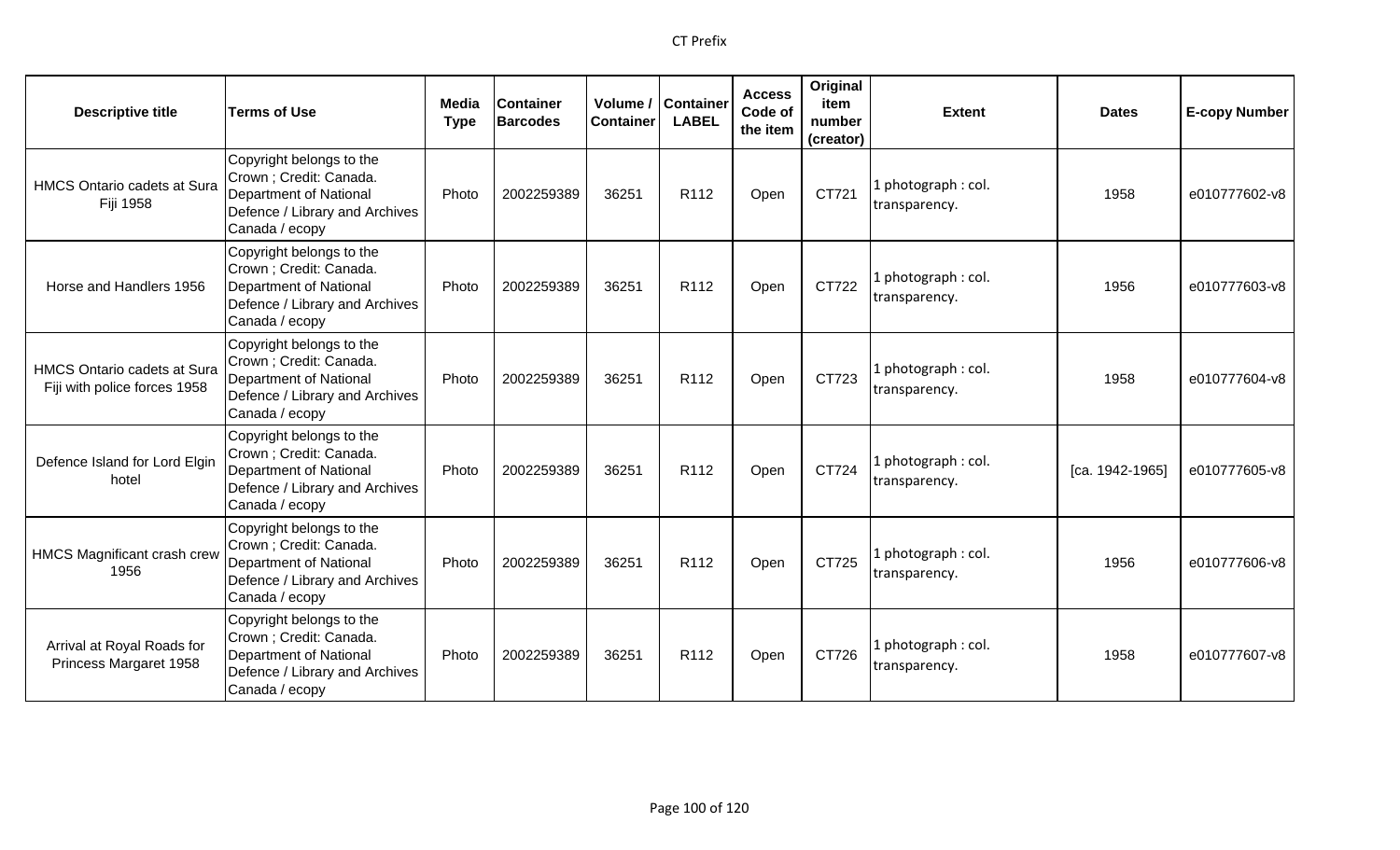| <b>Descriptive title</b>                             | <b>Terms of Use</b>                                                                                                               | Media<br><b>Type</b> | <b>Container</b><br><b>Barcodes</b> | Volume /<br><b>Container</b> | <b>Container</b><br><b>LABEL</b> | <b>Access</b><br>Code of<br>the item | Original<br>item<br>number<br>(creator) | <b>Extent</b>                        | <b>Dates</b>    | <b>E-copy Number</b> |
|------------------------------------------------------|-----------------------------------------------------------------------------------------------------------------------------------|----------------------|-------------------------------------|------------------------------|----------------------------------|--------------------------------------|-----------------------------------------|--------------------------------------|-----------------|----------------------|
| Arrival at Royal Roads for<br>Princess Margaret 1958 | Copyright belongs to the<br>Crown ; Credit: Canada.<br>Department of National<br>Defence / Library and Archives<br>Canada / ecopy | Photo                | 2002259389                          | 36251                        | R112                             | Open                                 | CT728                                   | 1 photograph : col.<br>transparency. | 1958            | e010777608-v8        |
| Naval assembly for Princess<br>Margaret 1958         | Copyright belongs to the<br>Crown ; Credit: Canada.<br>Department of National<br>Defence / Library and Archives<br>Canada / ecopy | Photo                | 2002259389                          | 36251                        | R112                             | Open                                 | CT730                                   | 1 photograph: col.<br>transparency.  | 1958            | e010777609-v8        |
| Royal Visit Princess Margaret                        | Copyright belongs to the<br>Crown ; Credit: Canada.<br>Department of National<br>Defence / Library and Archives<br>Canada / ecopy | Photo                | 2002259389                          | 36251                        | R112                             | Open                                 | CT732                                   | 1 photograph: col.<br>transparency.  | [ca. 1942-1965] | e010777610-v8        |
| Royal Visit Princess Margaret                        | Copyright belongs to the<br>Crown ; Credit: Canada.<br>Department of National<br>Defence / Library and Archives<br>Canada / ecopy | Photo                | 2002259389                          | 36251                        | R112                             | Open                                 | CT733                                   | 1 photograph: col.<br>transparency.  | [ca. 1942-1965] | e010777611-v8        |
| Arrival at Pat Bay Princess<br>Margaret 1958         | Copyright belongs to the<br>Crown ; Credit: Canada.<br>Department of National<br>Defence / Library and Archives<br>Canada / ecopy | Photo                | 2002259389                          | 36251                        | R112                             | Open                                 | CT734                                   | 1 photograph: col.<br>transparency.  | 1958            | e010777612-v8        |
| Padre Pike in car 1957                               | Copyright belongs to the<br>Crown ; Credit: Canada.<br>Department of National<br>Defence / Library and Archives<br>Canada / ecopy | Photo                | 2002259389                          | 36251                        | R <sub>112</sub>                 | Open                                 | CT735                                   | 1 photograph: col.<br>transparency.  | 1957            | e010777613-v8        |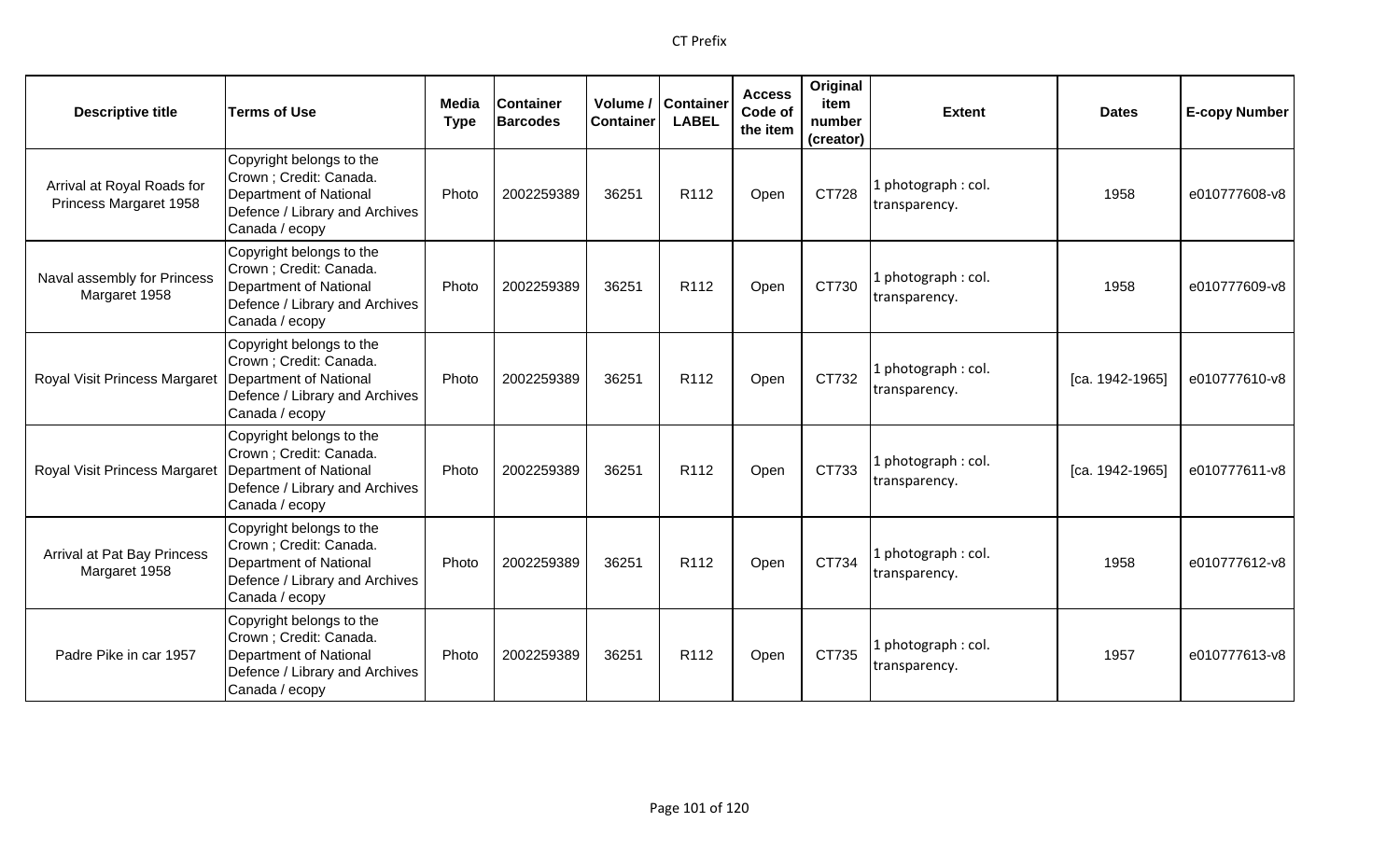| <b>Descriptive title</b>                                                            | <b>Terms of Use</b>                                                                                                               | <b>Media</b><br><b>Type</b> | <b>Container</b><br><b>Barcodes</b> | <b>Container</b> | Volume / Container<br><b>LABEL</b> | <b>Access</b><br>Code of<br>the item | Original<br>item<br>number<br>(creator) | <b>Extent</b>                        | <b>Dates</b>    | <b>E-copy Number</b> |
|-------------------------------------------------------------------------------------|-----------------------------------------------------------------------------------------------------------------------------------|-----------------------------|-------------------------------------|------------------|------------------------------------|--------------------------------------|-----------------------------------------|--------------------------------------|-----------------|----------------------|
| Royal Road Graduation 1957                                                          | Copyright belongs to the<br>Crown ; Credit: Canada.<br>Department of National<br>Defence / Library and Archives<br>Canada / ecopy | Photo                       | 2002259389                          | 36251            | R112                               | Open                                 | CT736                                   | l photograph : col.<br>transparency. | 1957            | e010777614-v8        |
| Naval Chaplain discussing<br>group                                                  | Copyright belongs to the<br>Crown ; Credit: Canada.<br>Department of National<br>Defence / Library and Archives<br>Canada / ecopy | Photo                       | 2002259389                          | 36251            | R112                               | Open                                 | CT738                                   | 1 photograph: col.<br>transparency.  | [ca. 1942-1965] | e010777615-v8        |
| <b>Royal Road Graduation</b><br><b>National Defence Minister</b><br>Inspection 1957 | Copyright belongs to the<br>Crown ; Credit: Canada.<br>Department of National<br>Defence / Library and Archives<br>Canada / ecopy | Photo                       | 2002259389                          | 36251            | R <sub>112</sub>                   | Open                                 | CT739                                   | 1 photograph: col.<br>transparency.  | 1957            | e010777616-v8        |
| Royal Road Graduation<br><b>National Defence Minister</b><br>Inspection 1957        | Copyright belongs to the<br>Crown ; Credit: Canada.<br>Department of National<br>Defence / Library and Archives<br>Canada / ecopy | Photo                       | 2002259389                          | 36251            | R <sub>112</sub>                   | Open                                 | CT740                                   | 1 photograph: col.<br>transparency.  | 1957            | e010777617-v8        |
| Sr Cadet receiving GG medal<br>1957                                                 | Copyright belongs to the<br>Crown ; Credit: Canada.<br>Department of National<br>Defence / Library and Archives<br>Canada / ecopy | Photo                       | 2002259389                          | 36251            | R <sub>112</sub>                   | Open                                 | CT741                                   | 1 photograph: col.<br>transparency.  | 1957            | e010777618-v8        |
| Cadet receiving GG telescope<br>1957                                                | Copyright belongs to the<br>Crown ; Credit: Canada.<br>Department of National<br>Defence / Library and Archives<br>Canada / ecopy | Photo                       | 2002259389                          | 36251            | R <sub>112</sub>                   | Open                                 | CT742                                   | 1 photograph: col.<br>transparency.  | 1957            | e010777619-v8        |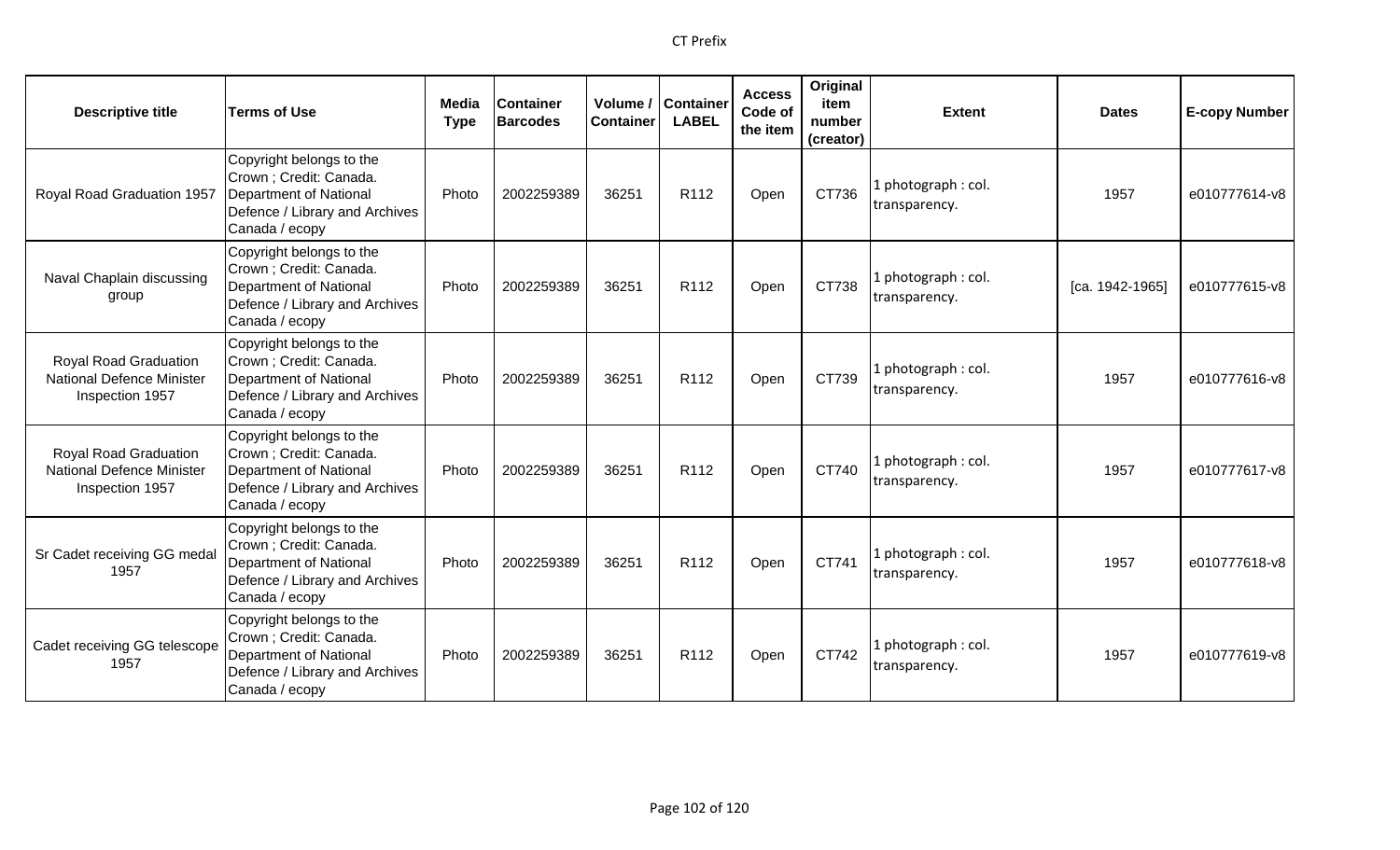| <b>Descriptive title</b>                                   | <b>Terms of Use</b>                                                                                                                      | <b>Media</b><br><b>Type</b> | <b>Container</b><br><b>Barcodes</b> | <b>Container</b> | Volume / Container<br><b>LABEL</b> | <b>Access</b><br>Code of<br>the item | Original<br>item<br>number<br>(creator) | <b>Extent</b>                        | <b>Dates</b> | <b>E-copy Number</b> |
|------------------------------------------------------------|------------------------------------------------------------------------------------------------------------------------------------------|-----------------------------|-------------------------------------|------------------|------------------------------------|--------------------------------------|-----------------------------------------|--------------------------------------|--------------|----------------------|
| Jr Cadet receiving GG medal<br>1957                        | Copyright belongs to the<br>Crown ; Credit: Canada.<br>Department of National<br>Defence / Library and Archives<br>Canada / ecopy        | Photo                       | 2002259389                          | 36251            | R112                               | Open                                 | CT743                                   | 1 photograph : col.<br>transparency. | 1957         | e010777620-v8        |
| <b>National Defence Minister</b><br>speaking to cadet 1957 | Copyright belongs to the<br>Crown ; Credit: Canada.<br><b>Department of National</b><br>Defence / Library and Archives<br>Canada / ecopy | Photo                       | 2002259389                          | 36251            | R112                               | Open                                 | CT744                                   | 1 photograph: col.<br>transparency.  | 1957         | e010777621-v8        |
| Royal Road Graduation 1957                                 | Copyright belongs to the<br>Crown ; Credit: Canada.<br><b>Department of National</b><br>Defence / Library and Archives<br>Canada / ecopy | Photo                       | 2002259389                          | 36251            | R <sub>112</sub>                   | Open                                 | CT745                                   | 1 photograph: col.<br>transparency.  | 1957         | e010777622-v8        |
| Royal Road Graduation 1957                                 | Copyright belongs to the<br>Crown ; Credit: Canada.<br><b>Department of National</b><br>Defence / Library and Archives<br>Canada / ecopy | Photo                       | 2002259389                          | 36251            | R <sub>112</sub>                   | Open                                 | CT746                                   | 1 photograph: col.<br>transparency.  | 1957         | e010777623-v8        |
| <b>Commissioning HMCS Skeena</b><br>1957                   | Copyright belongs to the<br>Crown; Credit: Canada.<br><b>Department of National</b><br>Defence / Library and Archives<br>Canada / ecopy  | Photo                       | 2002259389                          | 36251            | R <sub>112</sub>                   | Open                                 | CT747                                   | 1 photograph: col.<br>transparency.  | 1957         | e010777624-v8        |
| HMCS Oshawa 1957                                           | Copyright belongs to the<br>Crown; Credit: Canada.<br><b>Department of National</b><br>Defence / Library and Archives<br>Canada / ecopy  | Photo                       | 2002259389                          | 36251            | R <sub>112</sub>                   | Open                                 | CT748                                   | 1 photograph: col.<br>transparency.  | 1957         | e010777625-v8        |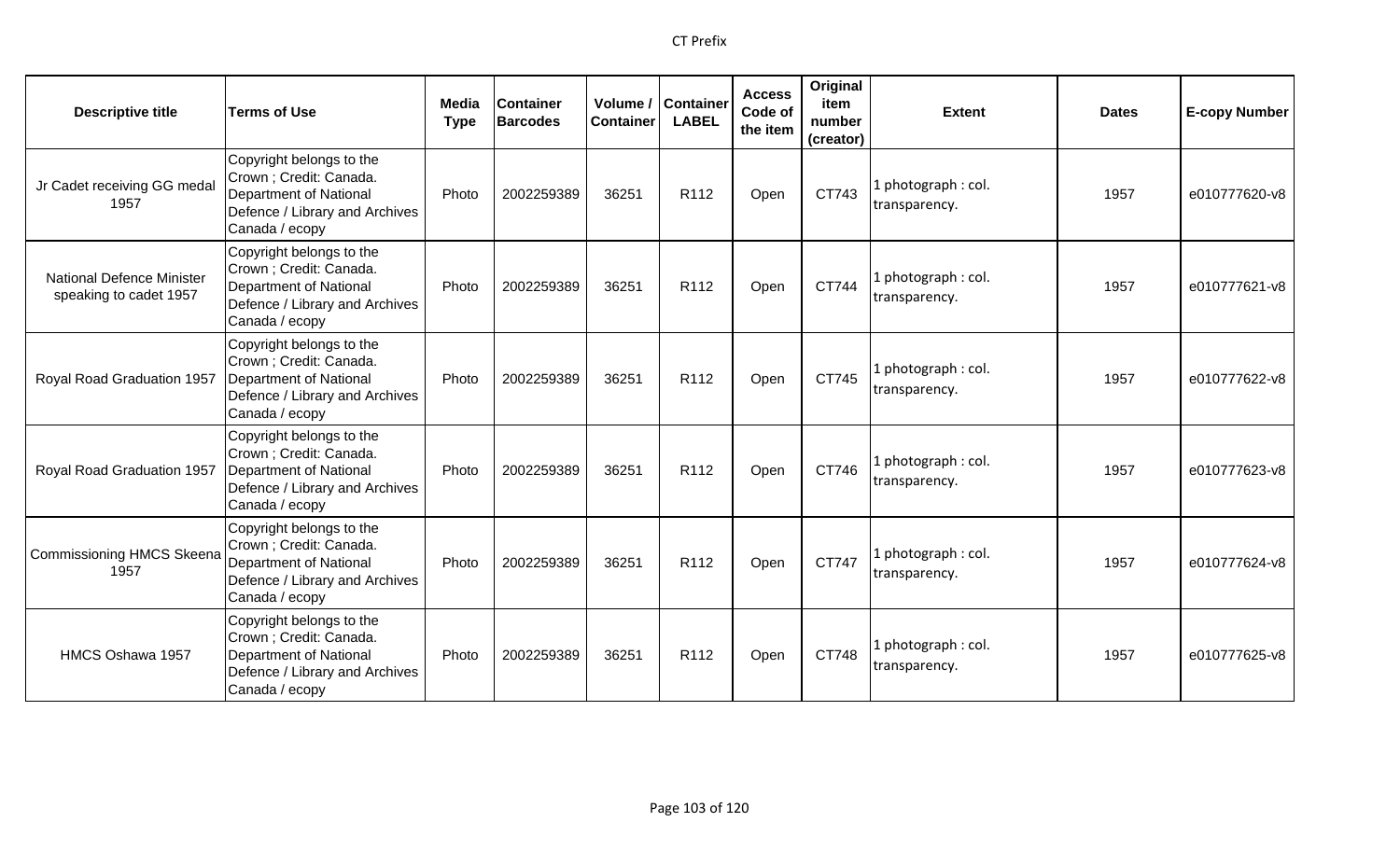| <b>Descriptive title</b>                             | <b>Terms of Use</b>                                                                                                               | Media<br><b>Type</b> | <b>Container</b><br><b>Barcodes</b> | <b>Container</b> | Volume / Container<br><b>LABEL</b> | <b>Access</b><br>Code of<br>the item | Original<br>item<br>number<br>(creator) | <b>Extent</b>                        | <b>Dates</b>     | <b>E-copy Number</b> |
|------------------------------------------------------|-----------------------------------------------------------------------------------------------------------------------------------|----------------------|-------------------------------------|------------------|------------------------------------|--------------------------------------|-----------------------------------------|--------------------------------------|------------------|----------------------|
| Three DDEs at Jetty dressed<br>1957                  | Copyright belongs to the<br>Crown ; Credit: Canada.<br>Department of National<br>Defence / Library and Archives<br>Canada / ecopy | Photo                | 2002259389                          | 36251            | R112                               | Open                                 | CT749                                   | l photograph : col.<br>transparency. | 1957             | e010777626-v8        |
| HMCS Skeena crew 1957                                | Copyright belongs to the<br>Crown ; Credit: Canada.<br>Department of National<br>Defence / Library and Archives<br>Canada / ecopy | Photo                | 2002259389                          | 36251            | R <sub>112</sub>                   | Open                                 | CT750                                   | 1 photograph: col.<br>transparency.  | 1957             | e010777627-v8        |
| Ships passing bridge from<br>HMCS Gatineau June 1959 | Copyright belongs to the<br>Crown ; Credit: Canada.<br>Department of National<br>Defence / Library and Archives<br>Canada / ecopy | Photo                | 2002259389                          | 36251            | R112                               | Open                                 | CT753                                   | 1 photograph: col.<br>transparency.  | <b>June 1959</b> | e010777628-v8        |
| Royal Tour taken from HMCS<br>Gatineau 1959          | Copyright belongs to the<br>Crown ; Credit: Canada.<br>Department of National<br>Defence / Library and Archives<br>Canada / ecopy | Photo                | 2002259389                          | 36251            | R112                               | Open                                 | CT754                                   | 1 photograph: col.<br>transparency.  | 1959             | e010777629-v8        |
| Royal Tour taken from HMCS<br>Gatineau 1959          | Copyright belongs to the<br>Crown ; Credit: Canada.<br>Department of National<br>Defence / Library and Archives<br>Canada / ecopy | Photo                | 2002259389                          | 36251            | R <sub>112</sub>                   | Open                                 | CT755                                   | 1 photograph: col.<br>transparency.  | 1959             | e010777630-v8        |
| Royal Tour taken from HMCS<br>Gatineau 1959          | Copyright belongs to the<br>Crown ; Credit: Canada.<br>Department of National<br>Defence / Library and Archives<br>Canada / ecopy | Photo                | 2002259389                          | 36251            | R112                               | Open                                 | CT756                                   | 1 photograph: col.<br>transparency.  | 1959             | e010777631-v8        |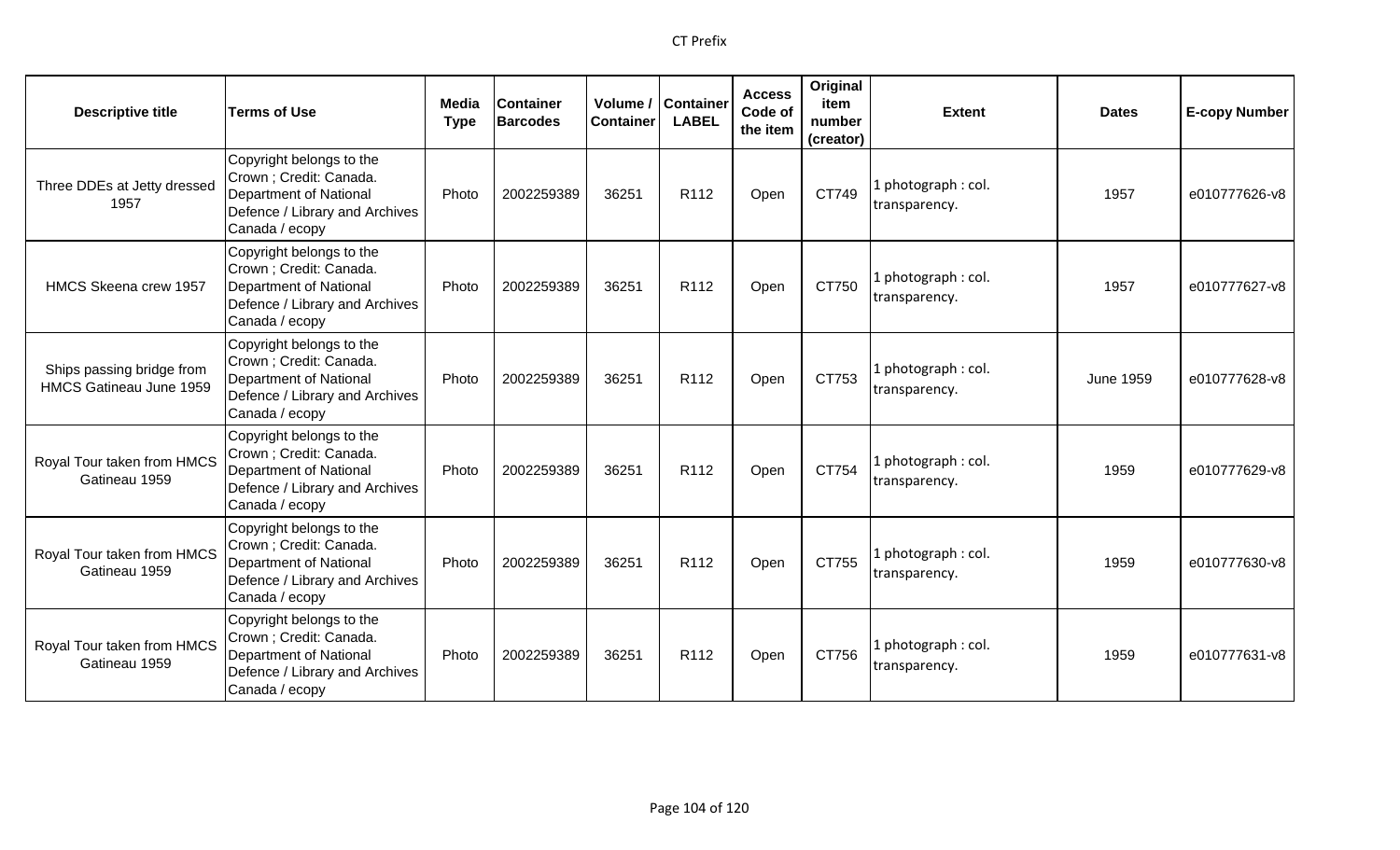| <b>Descriptive title</b>                                                            | <b>Terms of Use</b>                                                                                                                      | Media<br><b>Type</b> | <b>Container</b><br><b>Barcodes</b> | Volume /<br><b>Container</b> | <b>Container</b><br><b>LABEL</b> | <b>Access</b><br>Code of<br>the item | Original<br>item<br>number<br>(creator) | <b>Extent</b>                        | <b>Dates</b> | <b>E-copy Number</b> |
|-------------------------------------------------------------------------------------|------------------------------------------------------------------------------------------------------------------------------------------|----------------------|-------------------------------------|------------------------------|----------------------------------|--------------------------------------|-----------------------------------------|--------------------------------------|--------------|----------------------|
| Royal Tour Welland Canal<br>1959                                                    | Copyright belongs to the<br>Crown ; Credit: Canada.<br><b>Department of National</b><br>Defence / Library and Archives<br>Canada / ecopy | Photo                | 2002259389                          | 36251                        | R112                             | Open                                 | CT757                                   | 1 photograph: col.<br>transparency.  | 1959         | e010777632-v8        |
| HMCS Kootenay port 1959                                                             | Copyright belongs to the<br>Crown ; Credit: Canada.<br><b>Department of National</b><br>Defence / Library and Archives<br>Canada / ecopy | Photo                | 2002259389                          | 36251                        | R <sub>112</sub>                 | Open                                 | CT759                                   | 1 photograph: col.<br>transparency.  | 1959         | e010777633-v8        |
| Royal Yacht leaving Lock #2<br>1959                                                 | Copyright belongs to the<br>Crown ; Credit: Canada.<br><b>Department of National</b><br>Defence / Library and Archives<br>Canada / ecopy | Photo                | 2002259389                          | 36251                        | R <sub>112</sub>                 | Open                                 | CT760                                   | 1 photograph : col.<br>transparency. | 1959         | e010777634-v8        |
| Chicago from HMCS Gatineau<br>1959                                                  | Copyright belongs to the<br>Crown ; Credit: Canada.<br><b>Department of National</b><br>Defence / Library and Archives<br>Canada / ecopy | Photo                | 2002259389                          | 36251                        | R <sub>112</sub>                 | Open                                 | CT761                                   | 1 photograph: col.<br>transparency.  | 1959         | e010777635-v8        |
| <b>HMCS Kootenay and Royal</b><br>Yacht entering Windsor from<br>HMCS Gatineau 1959 | Copyright belongs to the<br>Crown ; Credit: Canada.<br><b>Department of National</b><br>Defence / Library and Archives<br>Canada / ecopy | Photo                | 2002259389                          | 36251                        | R <sub>112</sub>                 | Open                                 | CT762                                   | 1 photograph: col.<br>transparency.  | 1959         | e010777636-v8        |
| Chicago from HMCS Gatineau<br>1959                                                  | Copyright belongs to the<br>Crown ; Credit: Canada.<br><b>Department of National</b><br>Defence / Library and Archives<br>Canada / ecopy | Photo                | 2002259389                          | 36251                        | R <sub>112</sub>                 | Open                                 | CT763                                   | 1 photograph: col.<br>transparency.  | 1959         | e010777637-v8        |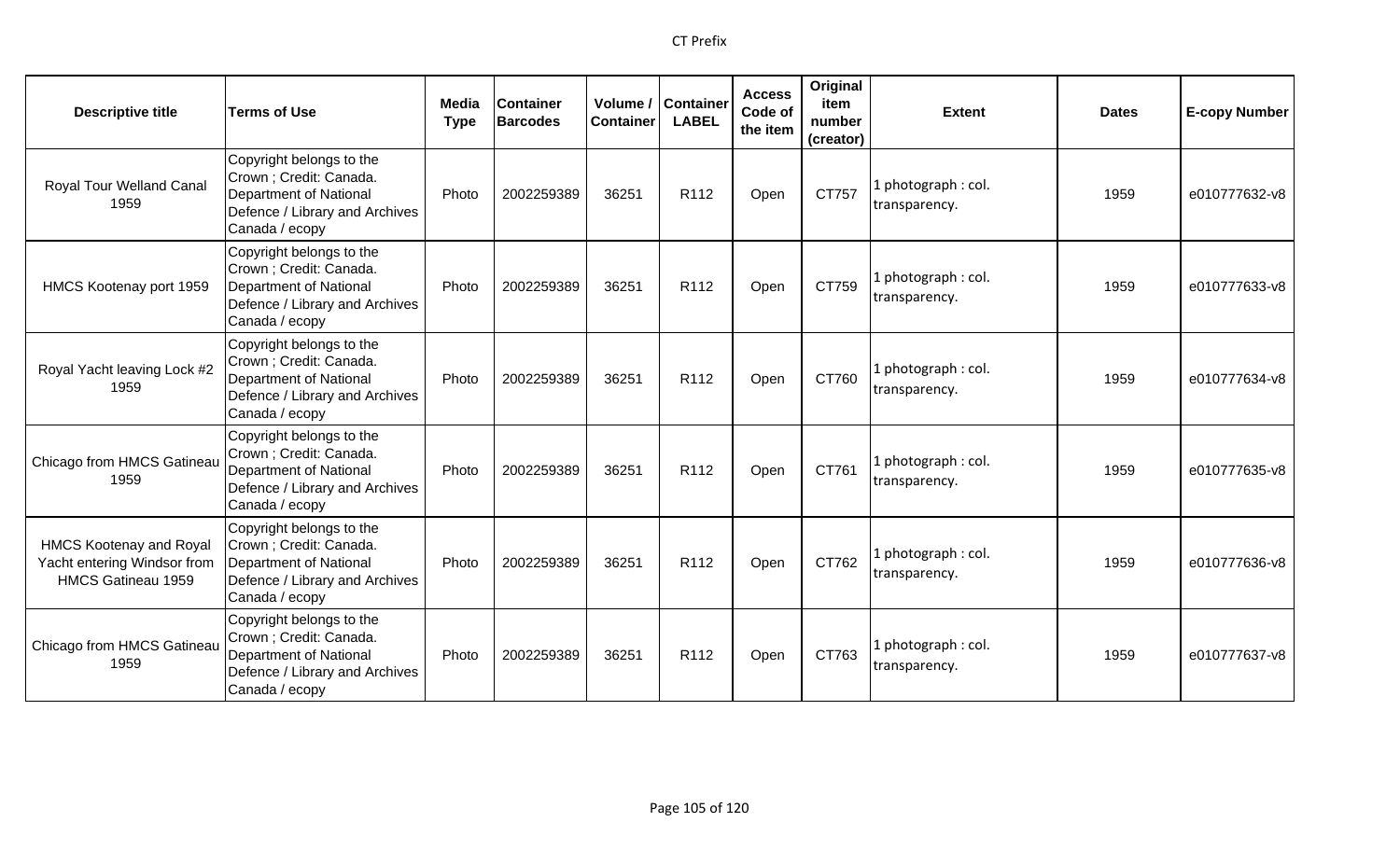| <b>Descriptive title</b>                               | <b>Terms of Use</b>                                                                                                                      | Media<br><b>Type</b> | <b>Container</b><br><b>Barcodes</b> | Volume /<br><b>Container</b> | <b>Container</b><br><b>LABEL</b> | <b>Access</b><br>Code of<br>the item | Original<br>item<br>number<br>(creator) | <b>Extent</b>                        | <b>Dates</b> | <b>E-copy Number</b> |
|--------------------------------------------------------|------------------------------------------------------------------------------------------------------------------------------------------|----------------------|-------------------------------------|------------------------------|----------------------------------|--------------------------------------|-----------------------------------------|--------------------------------------|--------------|----------------------|
| HMCS Kootenay in 1st lock<br>Welland Canal 1959        | Copyright belongs to the<br>Crown ; Credit: Canada.<br><b>Department of National</b><br>Defence / Library and Archives<br>Canada / ecopy | Photo                | 2002259389                          | 36251                        | R112                             | Open                                 | CT764                                   | . photograph: col.<br>transparency.  | 1959         | e010777638-v8        |
| Royal Yacht in 1st lock Welland<br><b>Canal 1959</b>   | Copyright belongs to the<br>Crown ; Credit: Canada.<br><b>Department of National</b><br>Defence / Library and Archives<br>Canada / ecopy | Photo                | 2002259389                          | 36251                        | R <sub>112</sub>                 | Open                                 | CT765                                   | photograph: col.<br>transparency.    | 1959         | e010777639-v8        |
| <b>HMCS Gatineau in 1st lock</b><br>Welland Canal 1959 | Copyright belongs to the<br>Crown; Credit: Canada.<br><b>Department of National</b><br>Defence / Library and Archives<br>Canada / ecopy  | Photo                | 2002259389                          | 36251                        | R112                             | Open                                 | CT766                                   | l photograph : col.<br>transparency. | 1959         | e010777640-v8        |
| HMCS Kootenay in 1st lock<br>Welland Canal 1959        | Copyright belongs to the<br>Crown; Credit: Canada.<br><b>Department of National</b><br>Defence / Library and Archives<br>Canada / ecopy  | Photo                | 2002259389                          | 36251                        | R112                             | Open                                 | CT767                                   | l photograph : col.<br>transparency. | 1959         | e010777641-v8        |
| HMCS Kootenay in 1st lock<br>Welland Canal 1959        | Copyright belongs to the<br>Crown; Credit: Canada.<br><b>Department of National</b><br>Defence / Library and Archives<br>Canada / ecopy  | Photo                | 2002259389                          | 36251                        | R <sub>112</sub>                 | Open                                 | CT768                                   | photograph: col.<br>transparency.    | 1959         | e010777642-v8        |
| <b>HMCS Gatineau in 1st lock</b><br>Welland Canal 1959 | Copyright belongs to the<br>Crown; Credit: Canada.<br><b>Department of National</b><br>Defence / Library and Archives<br>Canada / ecopy  | Photo                | 2002259389                          | 36251                        | R <sub>112</sub>                 | Open                                 | CT769                                   | photograph: col.<br>transparency.    | 1959         | e010777643-v8        |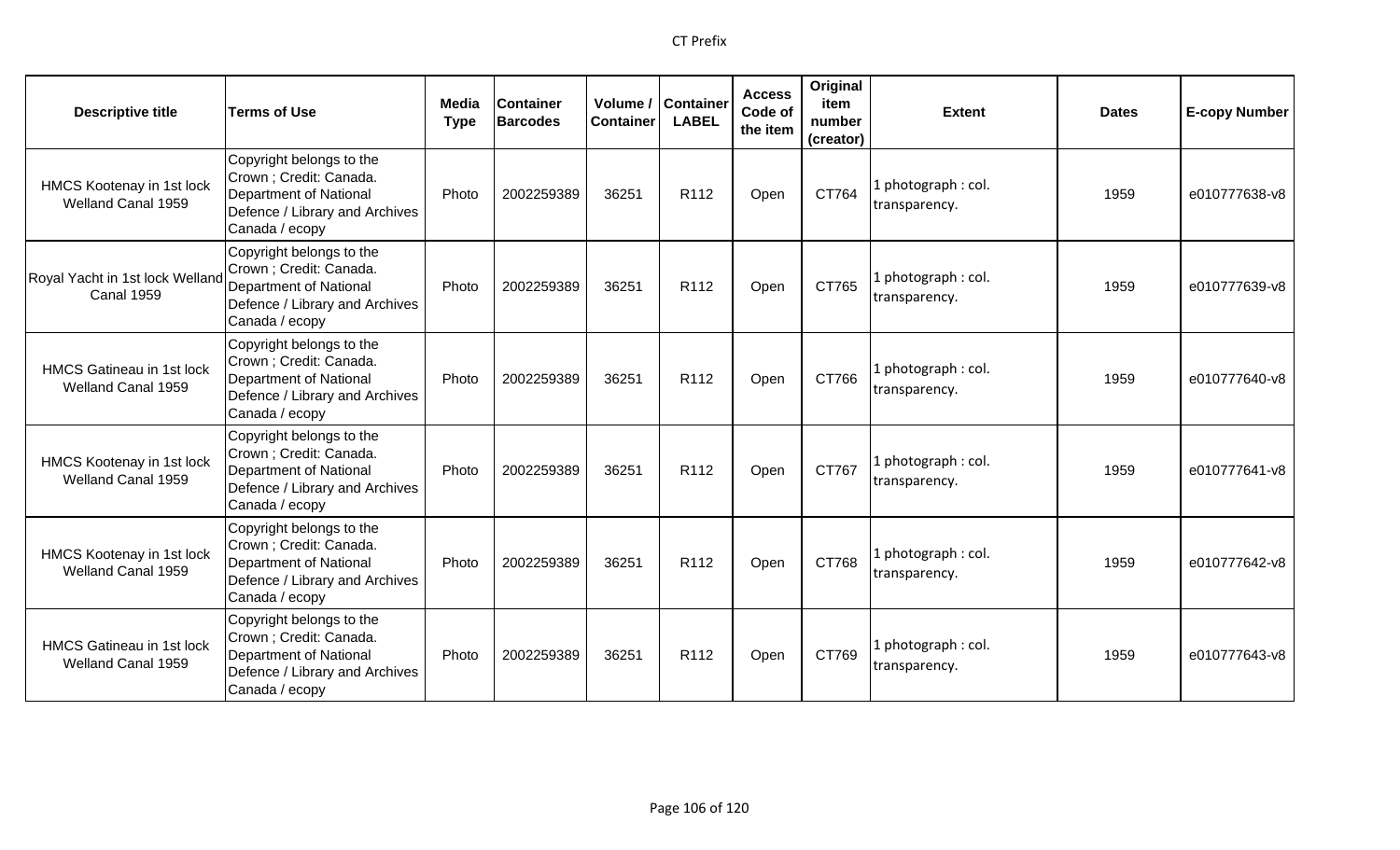| <b>Descriptive title</b>                               | <b>Terms of Use</b>                                                                                                               | Media<br><b>Type</b> | <b>Container</b><br><b>Barcodes</b> | Volume /<br><b>Container</b> | Container<br><b>LABEL</b> | <b>Access</b><br>Code of<br>the item | Original<br>item<br>number<br>(creator) | <b>Extent</b>                        | <b>Dates</b>    | <b>E-copy Number</b> |
|--------------------------------------------------------|-----------------------------------------------------------------------------------------------------------------------------------|----------------------|-------------------------------------|------------------------------|---------------------------|--------------------------------------|-----------------------------------------|--------------------------------------|-----------------|----------------------|
| <b>HMCS Gatineau in 1st lock</b><br>Welland Canal 1959 | Copyright belongs to the<br>Crown ; Credit: Canada.<br>Department of National<br>Defence / Library and Archives<br>Canada / ecopy | Photo                | 2002259389                          | 36251                        | R112                      | Open                                 | CT770                                   | 1 photograph: col.<br>transparency.  | 1959            | e010777644-v8        |
| Detroit - USCG Icebreaker                              | Copyright belongs to the<br>Crown ; Credit: Canada.<br>Department of National<br>Defence / Library and Archives<br>Canada / ecopy | Photo                | 2002259389                          | 36251                        | R112                      | Open                                 | CT771                                   | 1 photograph: col.<br>transparency.  | [ca. 1942-1965] | e010777645-v8        |
| Royal Yacht at Windsor 1959                            | Copyright belongs to the<br>Crown ; Credit: Canada.<br>Department of National<br>Defence / Library and Archives<br>Canada / ecopy | Photo                | 2002259389                          | 36251                        | R <sub>112</sub>          | Open                                 | CT772                                   | 1 photograph: col.<br>transparency.  | 1959            | e010777646-v8        |
| Royal Yacht in Welland Canal<br>1959                   | Copyright belongs to the<br>Crown ; Credit: Canada.<br>Department of National<br>Defence / Library and Archives<br>Canada / ecopy | Photo                | 2002259389                          | 36251                        | R112                      | Open                                 | CT773                                   | 1 photograph: col.<br>transparency.  | 1959            | e010777647-v8        |
| Royal Yacht at Windsor 1959                            | Copyright belongs to the<br>Crown ; Credit: Canada.<br>Department of National<br>Defence / Library and Archives<br>Canada / ecopy | Photo                | 2002259389                          | 36251                        | R112                      | Open                                 | CT774                                   | 1 photograph : col.<br>transparency. | 1959            | e010777648-v8        |
| Royal visit Chicago ships at<br>anchor 1959            | Copyright belongs to the<br>Crown ; Credit: Canada.<br>Department of National<br>Defence / Library and Archives<br>Canada / ecopy | Photo                | 2002259389                          | 36251                        | R112                      | Open                                 | CT776                                   | 1 photograph: col.<br>transparency.  | 1959            | e010777649-v8        |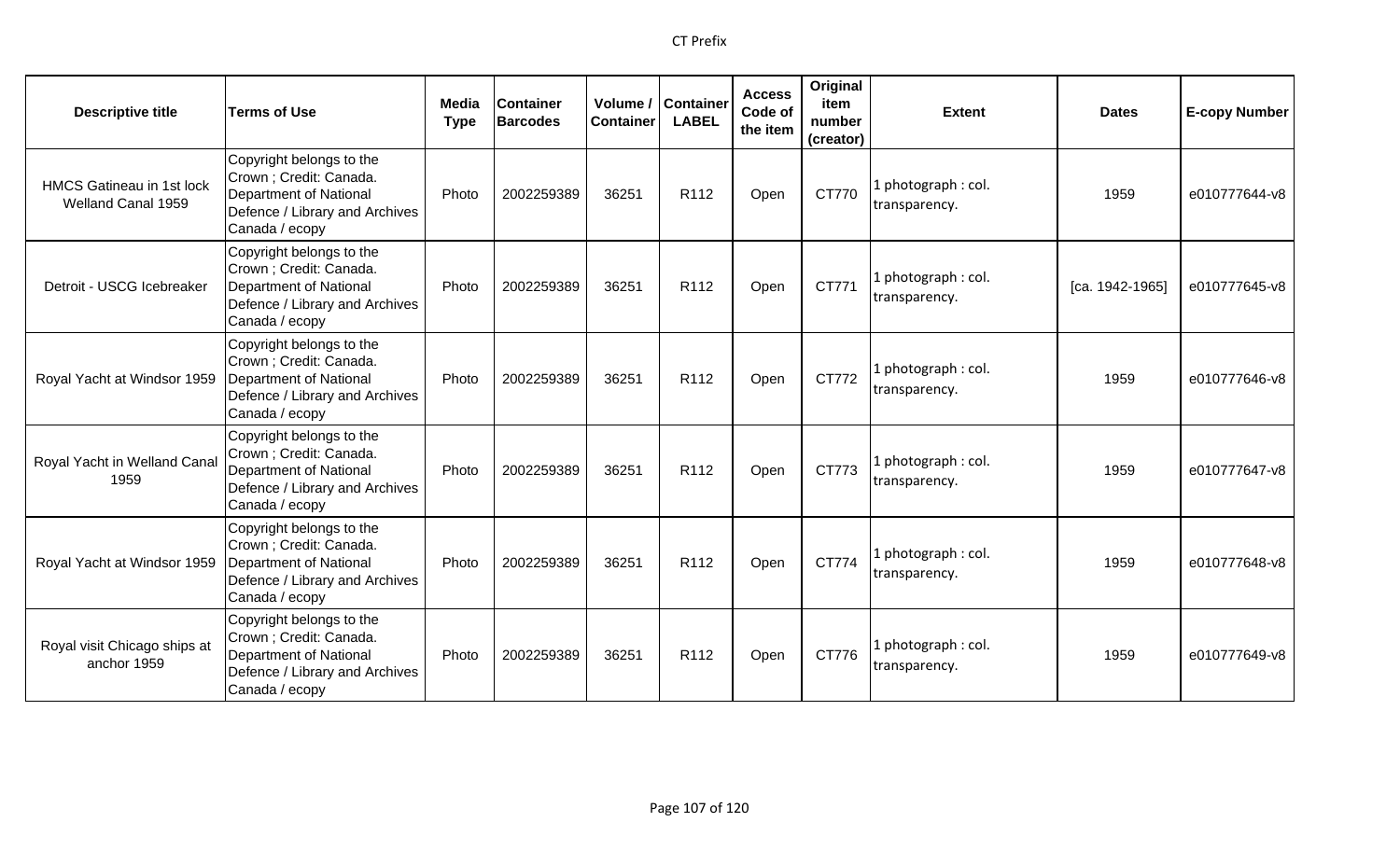| <b>Descriptive title</b>                             | <b>Terms of Use</b>                                                                                                               | Media<br><b>Type</b> | <b>Container</b><br><b>Barcodes</b> | Volume /<br><b>Container</b> | <b>Container</b><br><b>LABEL</b> | <b>Access</b><br>Code of<br>the item | Original<br>item<br>number<br>(creator) | <b>Extent</b>                        | <b>Dates</b>    | <b>E-copy Number</b> |
|------------------------------------------------------|-----------------------------------------------------------------------------------------------------------------------------------|----------------------|-------------------------------------|------------------------------|----------------------------------|--------------------------------------|-----------------------------------------|--------------------------------------|-----------------|----------------------|
| Royal visit Chicago ships at<br>anchor 1959          | Copyright belongs to the<br>Crown; Credit: Canada.<br>Department of National<br>Defence / Library and Archives<br>Canada / ecopy  | Photo                | 2002259389                          | 36251                        | R112                             | Open                                 | CT777                                   | 1 photograph: col.<br>transparency.  | 1959            | e010777650-v8        |
| Royal Yacht in 1st lock Welland<br><b>Canal 1959</b> | Copyright belongs to the<br>Crown ; Credit: Canada.<br>Department of National<br>Defence / Library and Archives<br>Canada / ecopy | Photo                | 2002259389                          | 36251                        | R <sub>112</sub>                 | Open                                 | CT778                                   | 1 photograph: col.<br>transparency.  | 1959            | e010777651-v8        |
| <b>HMCS Fraser badge</b>                             | Copyright belongs to the<br>Crown ; Credit: Canada.<br>Department of National<br>Defence / Library and Archives<br>Canada / ecopy | Photo                | 2002259389                          | 36251                        | R <sub>112</sub>                 | Open                                 | CT779                                   | 1 photograph : col.<br>transparency. | [ca. 1942-1965] | e010777652-v8        |
| <b>HMCS Fraser badge</b>                             | Copyright belongs to the<br>Crown ; Credit: Canada.<br>Department of National<br>Defence / Library and Archives<br>Canada / ecopy | Photo                | 2002259389                          | 36251                        | R112                             | Open                                 | CT780                                   | 1 photograph: col.<br>transparency.  | [ca. 1942-1965] | e010777653-v8        |
| <b>HMCS Crescent crew 1957</b>                       | Copyright belongs to the<br>Crown ; Credit: Canada.<br>Department of National<br>Defence / Library and Archives<br>Canada / ecopy | Photo                | 2002259389                          | 36251                        | R <sub>112</sub>                 | Open                                 | CT781                                   | 1 photograph: col.<br>transparency.  | 1957            | e010777654-v8        |
| Christmas lights Halifax 1959                        | Copyright belongs to the<br>Crown ; Credit: Canada.<br>Department of National<br>Defence / Library and Archives<br>Canada / ecopy | Photo                | 2002259389                          | 36251                        | R <sub>112</sub>                 | Open                                 | CT782                                   | 1 photograph: col.<br>transparency.  | 1959            | e010777655-v8        |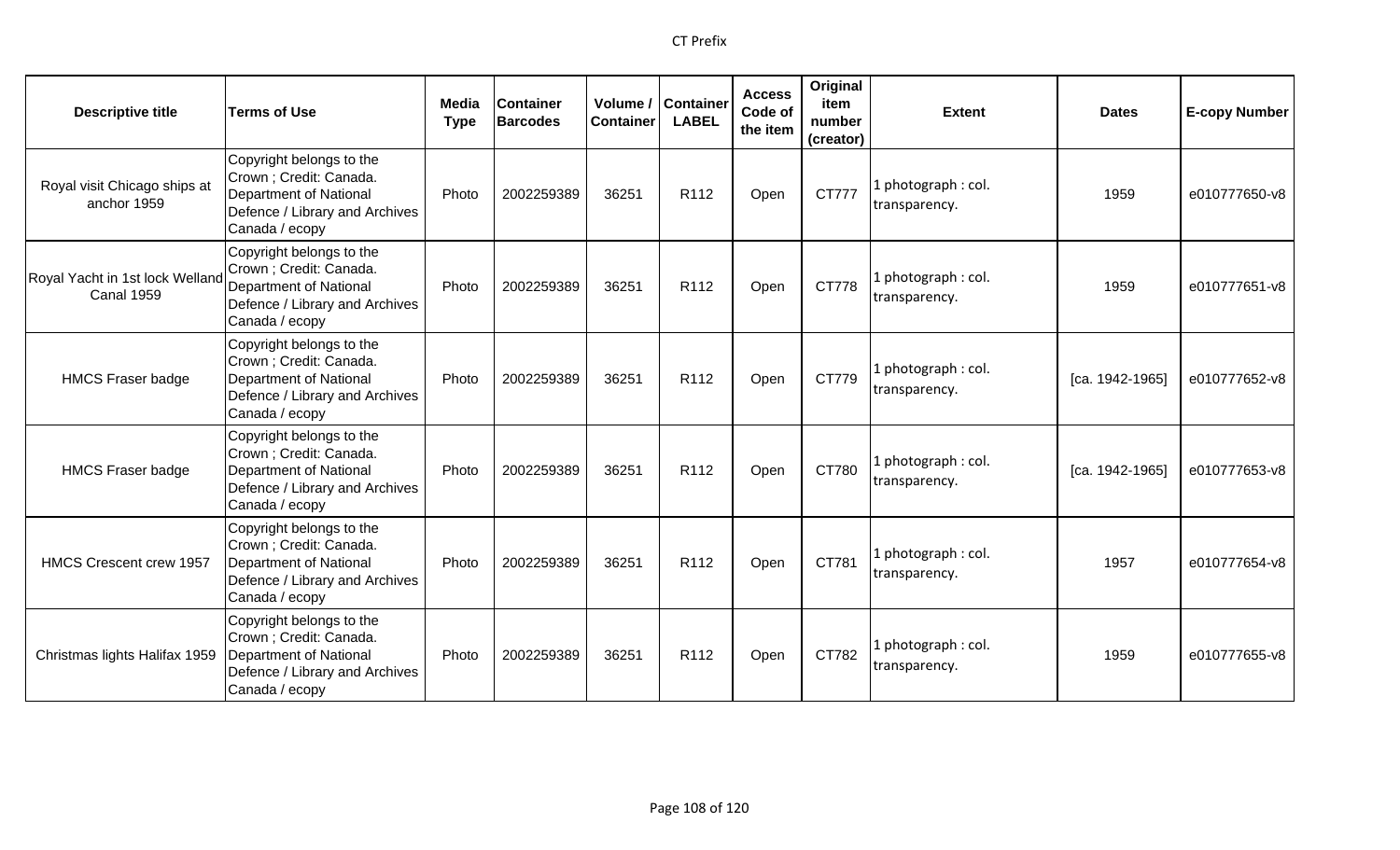| <b>Descriptive title</b>                    | <b>Terms of Use</b>                                                                                                               | Media<br><b>Type</b> | Container<br><b>Barcodes</b> | Volume /<br><b>Container</b> | <b>Container</b><br><b>LABEL</b> | <b>Access</b><br>Code of<br>the item | Original<br>item<br>number<br>(creator) | <b>Extent</b>                        | <b>Dates</b>    | <b>E-copy Number</b> |
|---------------------------------------------|-----------------------------------------------------------------------------------------------------------------------------------|----------------------|------------------------------|------------------------------|----------------------------------|--------------------------------------|-----------------------------------------|--------------------------------------|-----------------|----------------------|
| Christmas lights Halifax 1959               | Copyright belongs to the<br>Crown ; Credit: Canada.<br>Department of National<br>Defence / Library and Archives<br>Canada / ecopy | Photo                | 2002259389                   | 36251                        | R112                             | Open                                 | CT783                                   | 1 photograph : col.<br>transparency. | 1959            | e010777656-v8        |
| Two banshees in flight                      | Copyright belongs to the<br>Crown ; Credit: Canada.<br>Department of National<br>Defence / Library and Archives<br>Canada / ecopy | Photo                | 2002259389                   | 36251                        | R112                             | Open                                 | CT784                                   | 1 photograph: col.<br>transparency.  | [ca. 1942-1965] | e010777657-v8        |
| Banshee 108 in flight                       | Copyright belongs to the<br>Crown ; Credit: Canada.<br>Department of National<br>Defence / Library and Archives<br>Canada / ecopy | Photo                | 2002259389                   | 36251                        | R112                             | Open                                 | CT785                                   | L photograph: col.<br>transparency.  | [ca. 1942-1965] | e010777658-v8        |
| Tracker in flight                           | Copyright belongs to the<br>Crown ; Credit: Canada.<br>Department of National<br>Defence / Library and Archives<br>Canada / ecopy | Photo                | 2002259389                   | 36251                        | R <sub>112</sub>                 | Open                                 | CT786                                   | 1 photograph: col.<br>transparency.  | [ca. 1942-1965] | e010777659-v8        |
| Tracker in flight                           | Copyright belongs to the<br>Crown ; Credit: Canada.<br>Department of National<br>Defence / Library and Archives<br>Canada / ecopy | Photo                | 2002259389                   | 36251                        | R112                             | Open                                 | CT787                                   | L photograph: col.<br>transparency.  | [ca. 1942-1965] | e010777660-v8        |
| Tracker in flight with MAD<br>boom extended | Copyright belongs to the<br>Crown ; Credit: Canada.<br>Department of National<br>Defence / Library and Archives<br>Canada / ecopy | Photo                | 2002259389                   | 36251                        | R <sub>112</sub>                 | Open                                 | CT788                                   | 1 photograph: col.<br>transparency.  | [ca. 1942-1965] | e010777661-v8        |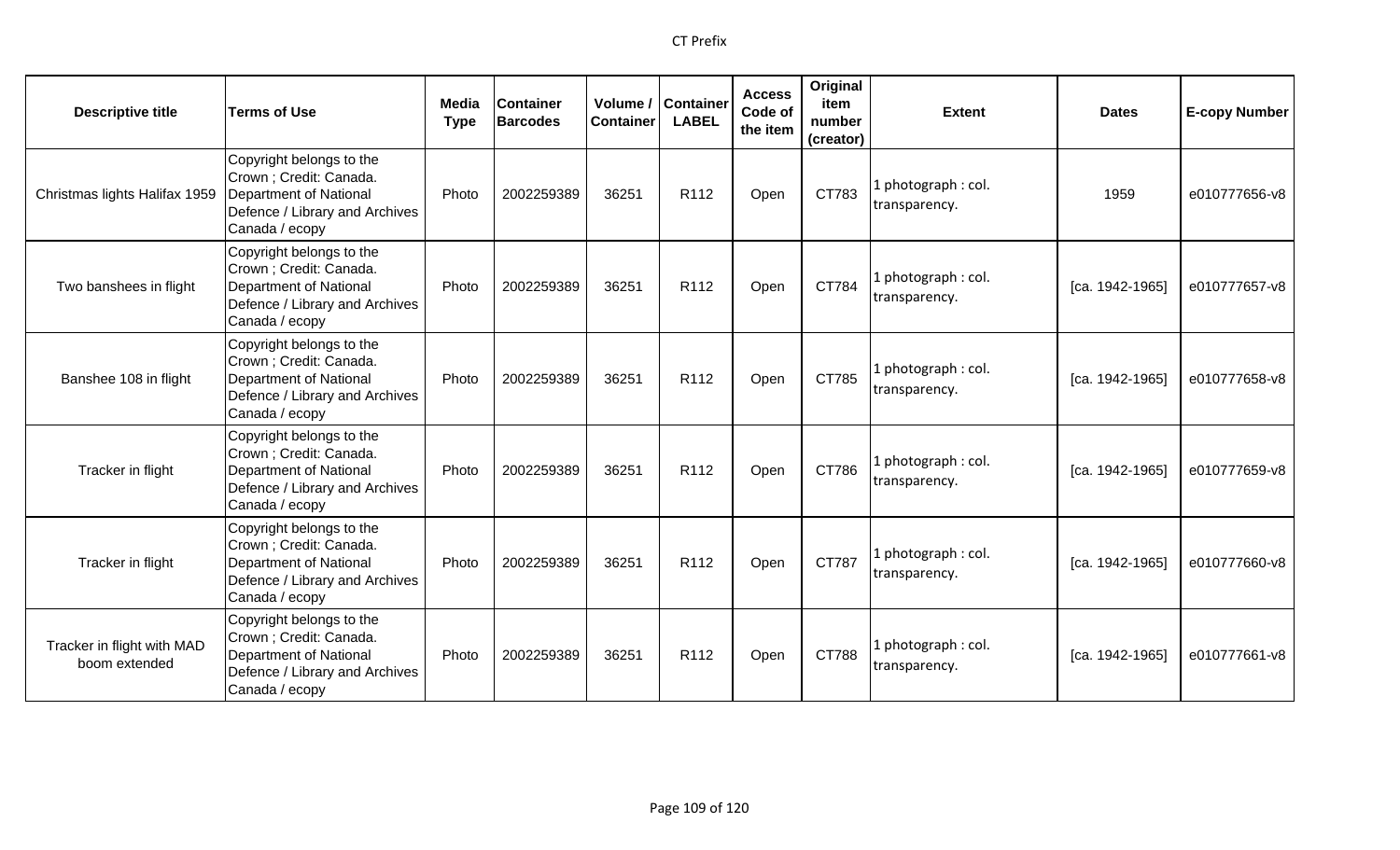| <b>Descriptive title</b>                                | <b>Terms of Use</b>                                                                                                               | Media<br><b>Type</b> | <b>Container</b><br><b>Barcodes</b> | Volume /<br><b>Container</b> | <b>Container</b><br><b>LABEL</b> | <b>Access</b><br>Code of<br>the item | Original<br>item<br>number<br>(creator) | <b>Extent</b>                        | <b>Dates</b>    | <b>E-copy Number</b> |
|---------------------------------------------------------|-----------------------------------------------------------------------------------------------------------------------------------|----------------------|-------------------------------------|------------------------------|----------------------------------|--------------------------------------|-----------------------------------------|--------------------------------------|-----------------|----------------------|
| Tracker in flight with MAD<br>boom extended             | Copyright belongs to the<br>Crown; Credit: Canada.<br>Department of National<br>Defence / Library and Archives<br>Canada / ecopy  | Photo                | 2002259389                          | 36251                        | R112                             | Open                                 | CT788                                   | 1 photograph: col.<br>transparency.  | [ca. 1942-1965] | e010777662-v8        |
| Bay class in formation 1960 (2<br>envelopes duplicated) | Copyright belongs to the<br>Crown ; Credit: Canada.<br>Department of National<br>Defence / Library and Archives<br>Canada / ecopy | Photo                | 2002259389                          | 36251                        | R112                             | Open                                 | CT789                                   | 1 photograph : col.<br>transparency. | 1960            | e010777663-v8        |
| Navy Day 1960 HMCS<br>Bonaventure crew on deck          | Copyright belongs to the<br>Crown ; Credit: Canada.<br>Department of National<br>Defence / Library and Archives<br>Canada / ecopy | Photo                | 2002259389                          | 36251                        | R <sub>112</sub>                 | Open                                 | CT790                                   | 1 photograph: col.<br>transparency.  | 1960            | e010777664-v8        |
| Navy Day sailpast (duplicate)                           | Copyright belongs to the<br>Crown ; Credit: Canada.<br>Department of National<br>Defence / Library and Archives<br>Canada / ecopy | Photo                | 2002259389                          | 36251                        | R <sub>112</sub>                 | Open                                 | <b>CT790A</b>                           | 1 photograph: col.<br>transparency.  | [ca. 1942-1965] | e010777665-v8        |
| DDE line Halifax 1960                                   | Copyright belongs to the<br>Crown ; Credit: Canada.<br>Department of National<br>Defence / Library and Archives<br>Canada / ecopy | Photo                | 2002259389                          | 36251                        | R112                             | Open                                 | CT791                                   | 1 photograph : col.<br>transparency. | 1960            | e010777666-v8        |
| HMCS Bonaventure port bow<br>view 1960                  | Copyright belongs to the<br>Crown ; Credit: Canada.<br>Department of National<br>Defence / Library and Archives<br>Canada / ecopy | Photo                | 2002259389                          | 36251                        | R <sub>112</sub>                 | Open                                 | CT791A                                  | 1 photograph: col.<br>transparency.  | 1960            | e010777667-v8        |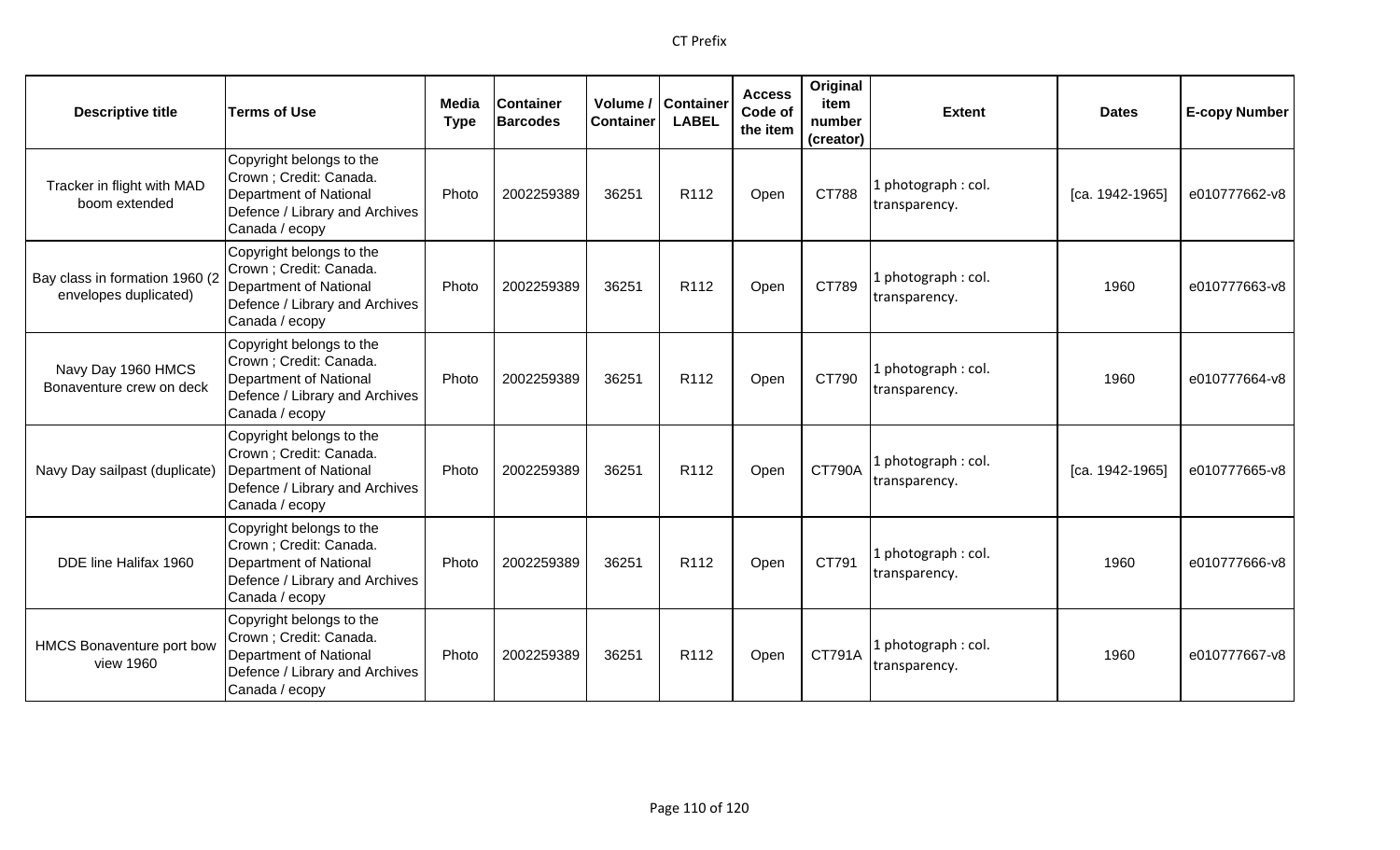| <b>Descriptive title</b>               | <b>Terms of Use</b>                                                                                                               | Media<br><b>Type</b> | <b>Container</b><br><b>Barcodes</b> | Volume /<br><b>Container</b> | Container<br><b>LABEL</b> | <b>Access</b><br>Code of<br>the item | Original<br>item<br>number<br>(creator) | <b>Extent</b>                        | <b>Dates</b>    | <b>E-copy Number</b> |
|----------------------------------------|-----------------------------------------------------------------------------------------------------------------------------------|----------------------|-------------------------------------|------------------------------|---------------------------|--------------------------------------|-----------------------------------------|--------------------------------------|-----------------|----------------------|
| Navy Day sailpast 1960                 | Copyright belongs to the<br>Crown ; Credit: Canada.<br>Department of National<br>Defence / Library and Archives<br>Canada / ecopy | Photo                | 2002259389                          | 36251                        | R <sub>112</sub>          | Open                                 | CT792                                   | 1 photograph: col.<br>transparency.  | 1960            | e010777668-v8        |
| Navy Day sailpast 1960                 | Copyright belongs to the<br>Crown ; Credit: Canada.<br>Department of National<br>Defence / Library and Archives<br>Canada / ecopy | Photo                | 2002259389                          | 36251                        | R112                      | Open                                 | CT793                                   | 1 photograph: col.<br>transparency.  | 1960            | e010777669-v8        |
| HMCS Gatineau stbd qtr view<br>1960    | Copyright belongs to the<br>Crown ; Credit: Canada.<br>Department of National<br>Defence / Library and Archives<br>Canada / ecopy | Photo                | 2002259389                          | 36251                        | R112                      | Open                                 | CT794                                   | 1 photograph: col.<br>transparency.  | 1960            | e010777670-v8        |
| HMCS Bonaventure stbd qtr<br>view 1960 | Copyright belongs to the<br>Crown ; Credit: Canada.<br>Department of National<br>Defence / Library and Archives<br>Canada / ecopy | Photo                | 2002259389                          | 36251                        | R <sub>112</sub>          | Open                                 | CT795                                   | 1 photograph: col.<br>transparency.  | 1960            | e010777671-v8        |
| HMCS Bonaventure Flight decl<br>1960   | Copyright belongs to the<br>Crown ; Credit: Canada.<br>Department of National<br>Defence / Library and Archives<br>Canada / ecopy | Photo                | 2002259389                          | 36251                        | R112                      | Open                                 | <b>CT795A</b>                           | 1 photograph : col.<br>transparency. | 1960            | e010777672-v8        |
| Three new DDE alongside<br>Esquimalt   | Copyright belongs to the<br>Crown ; Credit: Canada.<br>Department of National<br>Defence / Library and Archives<br>Canada / ecopy | Photo                | 2002259389                          | 36251                        | R <sub>112</sub>          | Open                                 | CT796                                   | 1 photograph: col.<br>transparency.  | [ca. 1942-1965] | e010777673-v8        |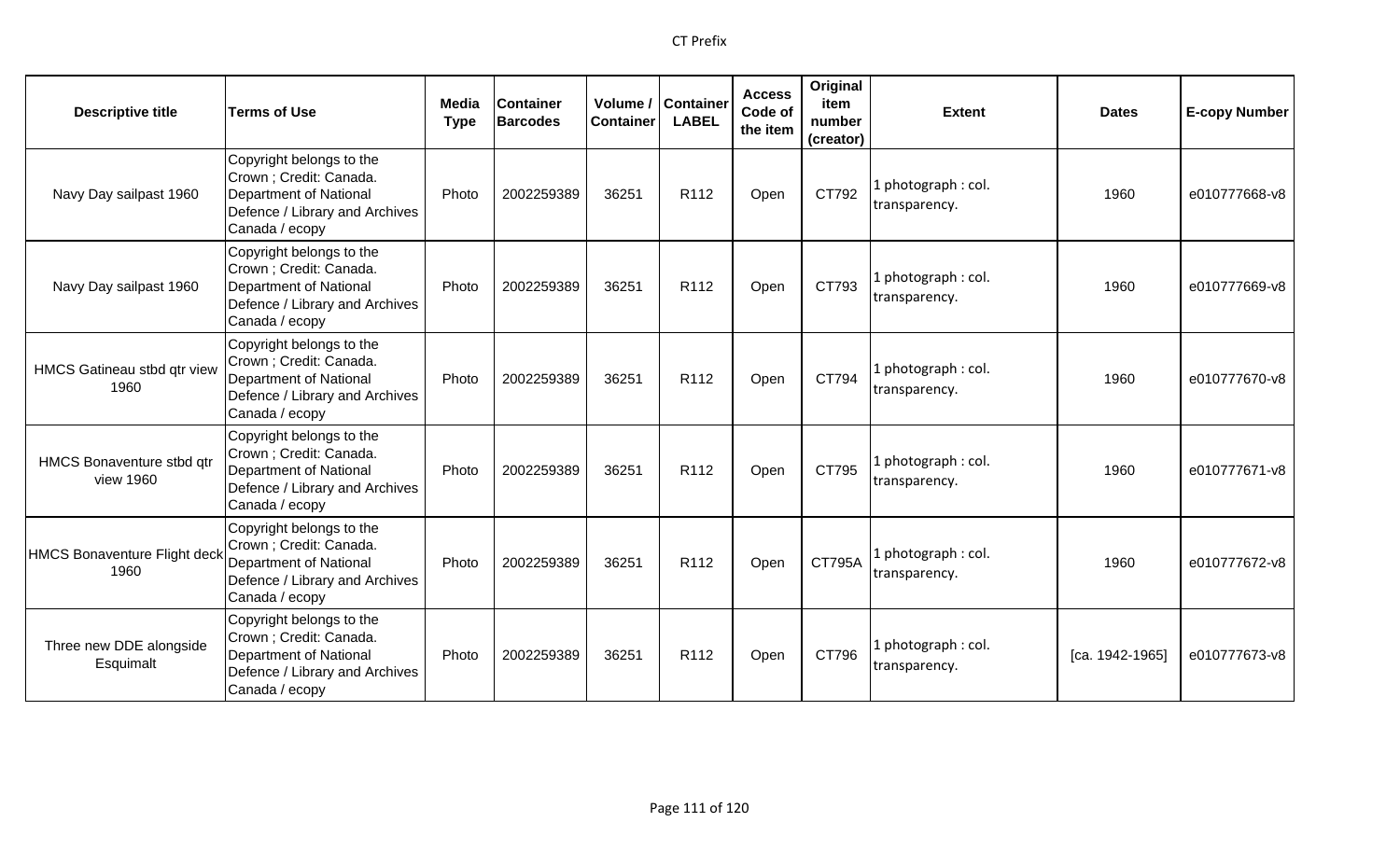| <b>Descriptive title</b>                                      | <b>Terms of Use</b>                                                                                                               | Media<br><b>Type</b> | <b>Container</b><br><b>Barcodes</b> | Volume /<br><b>Container</b> | <b>Container</b><br><b>LABEL</b> | <b>Access</b><br>Code of<br>the item | Original<br>item<br>number<br>(creator) | <b>Extent</b>                       | <b>Dates</b> | <b>E-copy Number</b> |
|---------------------------------------------------------------|-----------------------------------------------------------------------------------------------------------------------------------|----------------------|-------------------------------------|------------------------------|----------------------------------|--------------------------------------|-----------------------------------------|-------------------------------------|--------------|----------------------|
| HMCS Iroquois refueling from<br>British tanker off Korea 1952 | Copyright belongs to the<br>Crown ; Credit: Canada.<br>Department of National<br>Defence / Library and Archives<br>Canada / ecopy | Photo                | 2002259389                          | 36251                        | R112                             | Open                                 | CT797                                   | 1 photograph: col.<br>transparency. | 1952         | e010777674-v8        |
| <b>HMCS Nootka RAS off Korea</b><br>1952                      | Copyright belongs to the<br>Crown ; Credit: Canada.<br>Department of National<br>Defence / Library and Archives<br>Canada / ecopy | Photo                | 2002259389                          | 36251                        | R112                             | Open                                 | CT798                                   | 1 photograph: col.<br>transparency. | 1952         | e010777675-v8        |
| <b>HMCS Nootka RAS off Korea</b><br>1952                      | Copyright belongs to the<br>Crown ; Credit: Canada.<br>Department of National<br>Defence / Library and Archives<br>Canada / ecopy | Photo                | 2002259389                          | 36251                        | R112                             | Open                                 | CT799                                   | 1 photograph: col.<br>transparency. | 1952         | e010777676-v8        |
| <b>HMCS Nootka RAS off Korea</b><br>1952                      | Copyright belongs to the<br>Crown ; Credit: Canada.<br>Department of National<br>Defence / Library and Archives<br>Canada / ecopy | Photo                | 2002259389                          | 36251                        | R112                             | Open                                 | CT800                                   | 1 photograph: col.<br>transparency. | 1952         | e010777677-v8        |
| HMCS Iroquois RAS off Korea<br>1952                           | Copyright belongs to the<br>Crown ; Credit: Canada.<br>Department of National<br>Defence / Library and Archives<br>Canada / ecopy | Photo                | 2002259389                          | 36251                        | R112                             | Open                                 | CT801                                   | 1 photograph: col.<br>transparency. | 1952         | e010777678-v8        |
| Drum Major Cornwallis Sept<br>1960                            | Copyright belongs to the<br>Crown ; Credit: Canada.<br>Department of National<br>Defence / Library and Archives<br>Canada / ecopy | Photo                | 2002259389                          | 36251                        | R112                             | Open                                 | CT802                                   | 1 photograph: col.<br>transparency. | 1960         | e010777679-v8        |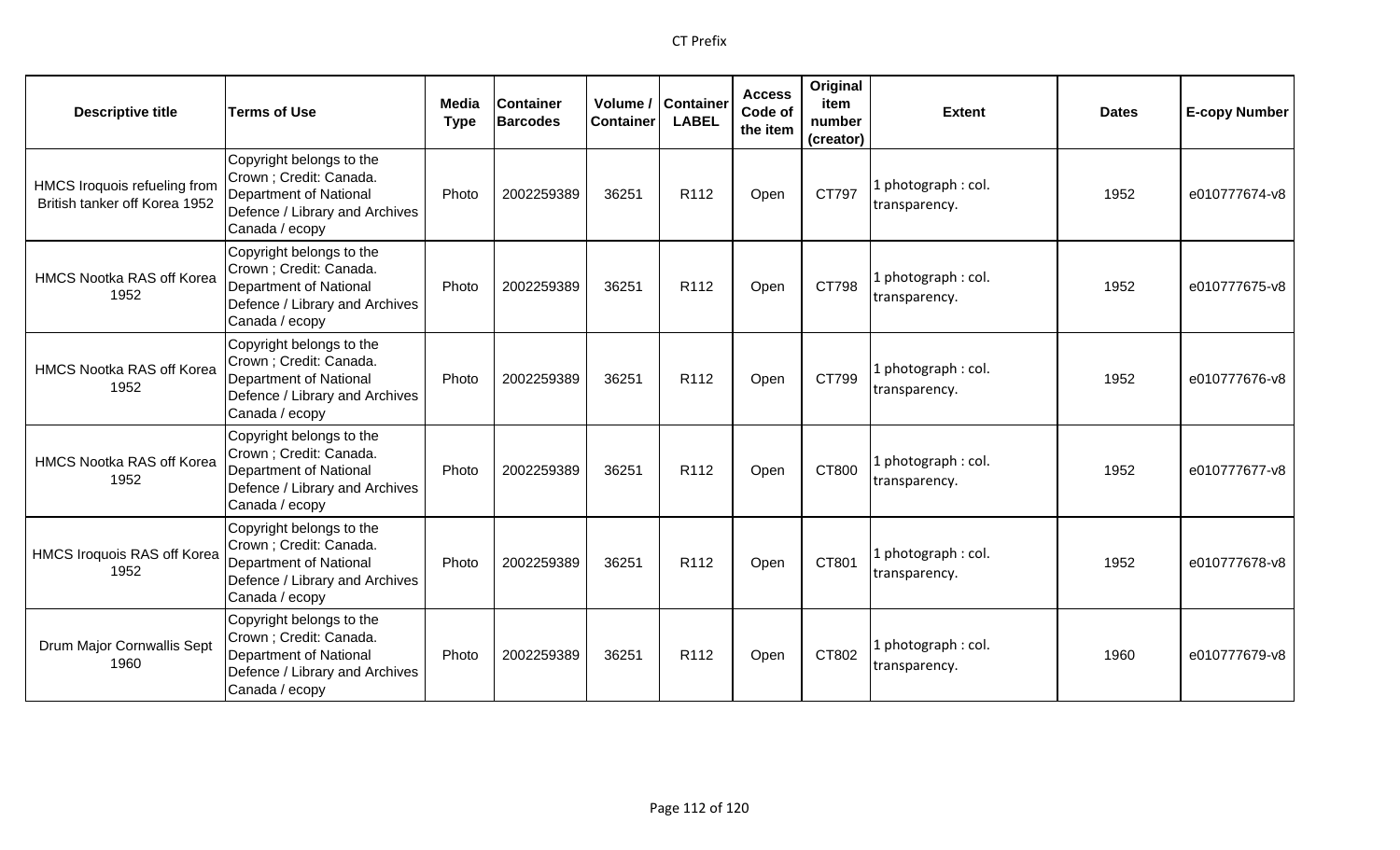| <b>Descriptive title</b>           | <b>Terms of Use</b>                                                                                                                      | Media<br><b>Type</b> | <b>Container</b><br><b>Barcodes</b> | <b>Container</b> | Volume / Container<br><b>LABEL</b> | <b>Access</b><br>Code of<br>the item | Original<br>item<br>number<br>(creator) | <b>Extent</b>                       | <b>Dates</b>    | <b>E-copy Number</b> |
|------------------------------------|------------------------------------------------------------------------------------------------------------------------------------------|----------------------|-------------------------------------|------------------|------------------------------------|--------------------------------------|-----------------------------------------|-------------------------------------|-----------------|----------------------|
| Drum Major Cornwallis Sept<br>1960 | Copyright belongs to the<br>Crown; Credit: Canada.<br>Department of National<br>Defence / Library and Archives<br>Canada / ecopy         | Photo                | 2002259389                          | 36251            | R112                               | Open                                 | CT803                                   | 1 photograph: col.<br>transparency. | 1960            | e010777680-v8        |
| Drum Major Cornwallis Sept<br>1960 | Copyright belongs to the<br>Crown; Credit: Canada.<br>Department of National<br>Defence / Library and Archives<br>Canada / ecopy         | Photo                | 2002259389                          | 36251            | R <sub>112</sub>                   | Open                                 | CT804                                   | 1 photograph: col.<br>transparency. | 1960            | e010777681-v8        |
| <b>Cornwallis Bandsmen</b>         | Copyright belongs to the<br>Crown; Credit: Canada.<br><b>Department of National</b><br>Defence / Library and Archives<br>Canada / ecopy  | Photo                | 2002259389                          | 36251            | R <sub>112</sub>                   | Open                                 | CT805                                   | 1 photograph: col.<br>transparency. | [ca. 1942-1965] | e010777682-v8        |
| <b>Cornwallis Band</b>             | Copyright belongs to the<br>Crown; Credit: Canada.<br><b>Department of National</b><br>Defence / Library and Archives<br>Canada / ecopy  | Photo                | 2002259389                          | 36251            | R112                               | Open                                 | CT806                                   | 1 photograph: col.<br>transparency. | [ca. 1942-1965] | e010777683-v8        |
| <b>Cornwallis Band</b>             | Copyright belongs to the<br>Crown ; Credit: Canada.<br><b>Department of National</b><br>Defence / Library and Archives<br>Canada / ecopy | Photo                | 2002259389                          | 36251            | R <sub>112</sub>                   | Open                                 | CT807                                   | 1 photograph: col.<br>transparency. | [ca. 1942-1965] | e010777684-v8        |
| <b>Cornwallis Band</b>             | Copyright belongs to the<br>Crown; Credit: Canada.<br><b>Department of National</b><br>Defence / Library and Archives<br>Canada / ecopy  | Photo                | 2002259389                          | 36251            | R <sub>112</sub>                   | Open                                 | CT809                                   | 1 photograph: col.<br>transparency. | [ca. 1942-1965] | e010777685-v8        |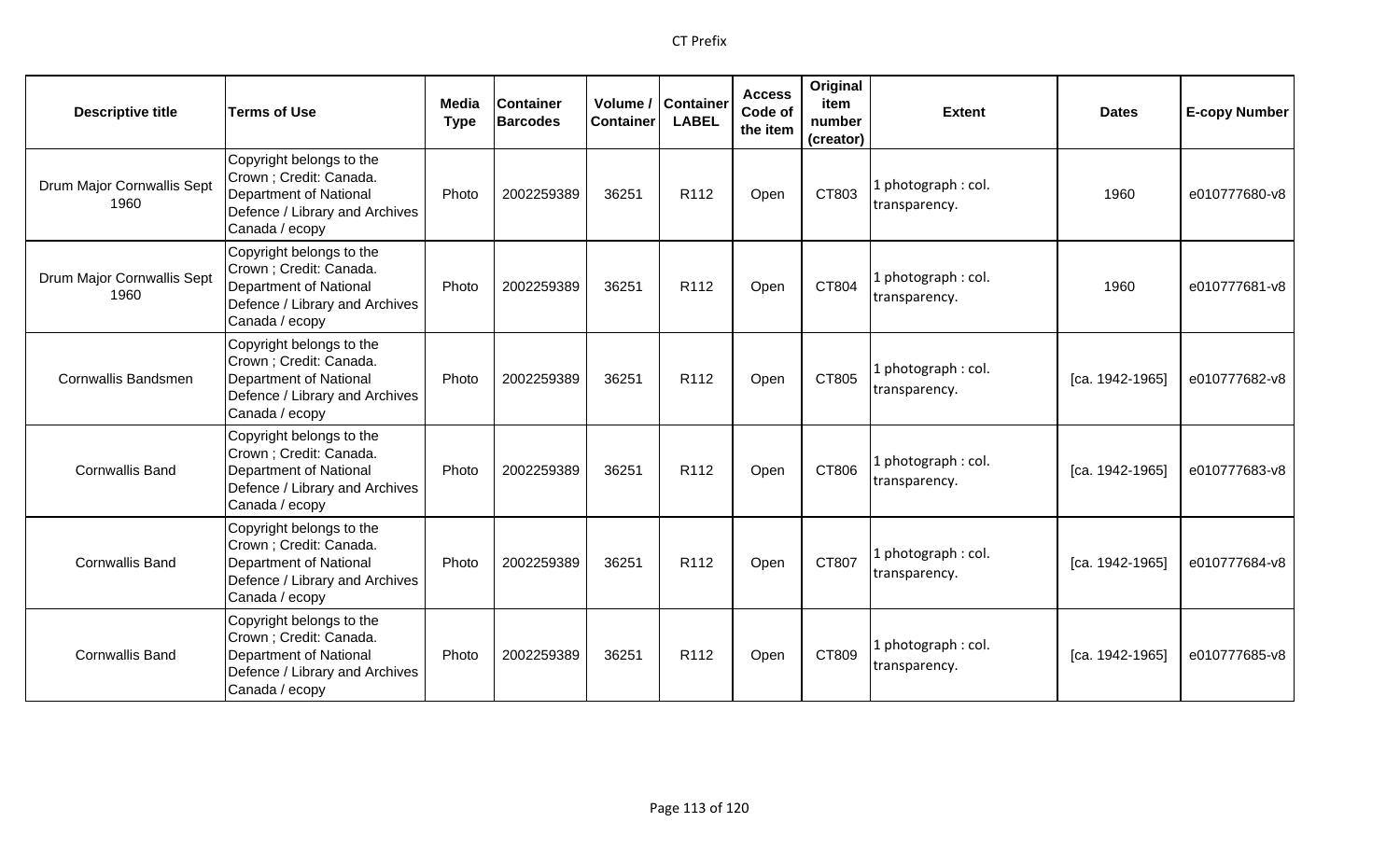| <b>Descriptive title</b>                            | <b>Terms of Use</b>                                                                                                               | Media<br><b>Type</b> | <b>Container</b><br><b>Barcodes</b> | Volume /<br><b>Container</b> | <b>Container</b><br><b>LABEL</b> | <b>Access</b><br>Code of<br>the item | Original<br>item<br>number<br>(creator) | <b>Extent</b>                        | <b>Dates</b>      | <b>E-copy Number</b> |
|-----------------------------------------------------|-----------------------------------------------------------------------------------------------------------------------------------|----------------------|-------------------------------------|------------------------------|----------------------------------|--------------------------------------|-----------------------------------------|--------------------------------------|-------------------|----------------------|
| <b>Cornwallis Band</b>                              | Copyright belongs to the<br>Crown ; Credit: Canada.<br>Department of National<br>Defence / Library and Archives<br>Canada / ecopy | Photo                | 2002259389                          | 36251                        | R112                             | Open                                 | CT810                                   | 1 photograph : col.<br>transparency. | $[ca. 1942-1965]$ | e010777686-v8        |
| <b>Cornwallis Band</b>                              | Copyright belongs to the<br>Crown ; Credit: Canada.<br>Department of National<br>Defence / Library and Archives<br>Canada / ecopy | Photo                | 2002259389                          | 36251                        | R112                             | Open                                 | CT811A                                  | 1 photograph: col.<br>transparency.  | [ca. 1942-1965]   | e010777687-v8        |
| Canadian Collies portrait                           | Copyright belongs to the<br>Crown ; Credit: Canada.<br>Department of National<br>Defence / Library and Archives<br>Canada / ecopy | Photo                | 2002259389                          | 36251                        | R112                             | Open                                 | CT813                                   | 1 photograph: col.<br>transparency.  | [ca. 1942-1965]   | e010777688-v8        |
| HMCS Cowichan (162) leaving<br>Esquimalt            | Copyright belongs to the<br>Crown ; Credit: Canada.<br>Department of National<br>Defence / Library and Archives<br>Canada / ecopy | Photo                | 2002259389                          | 36251                        | R112                             | Open                                 | CT814                                   | 1 photograph: col.<br>transparency.  | [ca. 1942-1965]   | e010777689-v8        |
| <b>HMCS New Glasgow leaving</b><br>Esquimalt 1958   | Copyright belongs to the<br>Crown ; Credit: Canada.<br>Department of National<br>Defence / Library and Archives<br>Canada / ecopy | Photo                | 2002259389                          | 36251                        | R112                             | Open                                 | CT815                                   | 1 photograph: col.<br>transparency.  | 1958              | e010777690-v8        |
| AN/SPA-8A radar display 1958 Department of National | Copyright belongs to the<br>Crown ; Credit: Canada.<br>Defence / Library and Archives<br>Canada / ecopy                           | Photo                | 2002259389                          | 36251                        | R <sub>112</sub>                 | Open                                 | CT816                                   | 1 photograph: col.<br>transparency.  | 1958              | e010777691-v8        |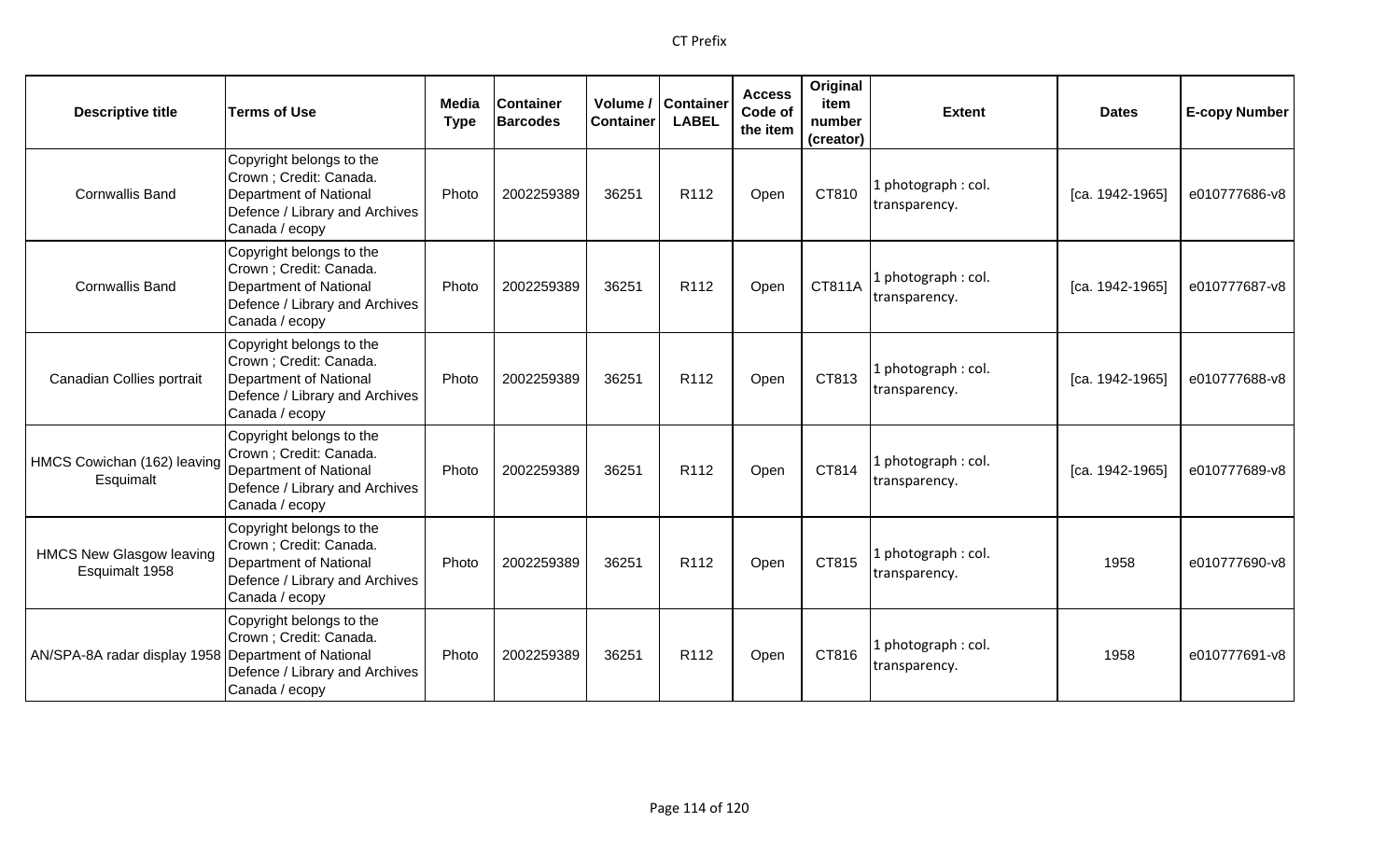| <b>Descriptive title</b>                        | <b>Terms of Use</b>                                                                                                               | <b>Media</b><br><b>Type</b> | <b>Container</b><br><b>Barcodes</b> | Volume /<br><b>Container</b> | <b>Container</b><br><b>LABEL</b> | <b>Access</b><br>Code of<br>the item | Original<br>item<br>number<br>(creator) | <b>Extent</b>                       | <b>Dates</b> | <b>E-copy Number</b> |
|-------------------------------------------------|-----------------------------------------------------------------------------------------------------------------------------------|-----------------------------|-------------------------------------|------------------------------|----------------------------------|--------------------------------------|-----------------------------------------|-------------------------------------|--------------|----------------------|
| <b>HMCS Skeena leaving</b><br>Esquimalt 1958    | Copyright belongs to the<br>Crown ; Credit: Canada.<br>Department of National<br>Defence / Library and Archives<br>Canada / ecopy | Photo                       | 2002259389                          | 36251                        | R112                             | Open                                 | CT817                                   | . photograph: col.<br>transparency. | 1958         | e010777692-v8        |
| USN Blimp on HMCS<br>Magnificent 1952           | Copyright belongs to the<br>Crown ; Credit: Canada.<br>Department of National<br>Defence / Library and Archives<br>Canada / ecopy | Photo                       | 2002259389                          | 36251                        | R <sub>112</sub>                 | Open                                 | CT818                                   | photograph: col.<br>transparency.   | 1952         | e010777693-v8        |
| USN Blimp on HMCS<br>Magnificent 1952           | Copyright belongs to the<br>Crown ; Credit: Canada.<br>Department of National<br>Defence / Library and Archives<br>Canada / ecopy | Photo                       | 2002259389                          | 36251                        | R <sub>112</sub>                 | Open                                 | CT819                                   | I photograph: col.<br>transparency. | 1952         | e010777694-v8        |
| USN Blimp on HMCS<br>Magnificent 1952           | Copyright belongs to the<br>Crown ; Credit: Canada.<br>Department of National<br>Defence / Library and Archives<br>Canada / ecopy | Photo                       | 2002259389                          | 36251                        | R112                             | Open                                 | CT820                                   | photograph: col.<br>transparency.   | 1952         | e010777695-v8        |
| Releasing Balloon from HMCS<br>Magnificent 1952 | Copyright belongs to the<br>Crown ; Credit: Canada.<br>Department of National<br>Defence / Library and Archives<br>Canada / ecopy | Photo                       | 2002259389                          | 36251                        | R <sub>112</sub>                 | Open                                 | CT821                                   | photograph: col.<br>transparency.   | 1952         | e010777696-v8        |
| Avengers on HMCS<br>Magnificent 1952            | Copyright belongs to the<br>Crown ; Credit: Canada.<br>Department of National<br>Defence / Library and Archives<br>Canada / ecopy | Photo                       | 2002259389                          | 36251                        | R <sub>112</sub>                 | Open                                 | CT822                                   | . photograph: col.<br>transparency. | 1952         | e010777697-v8        |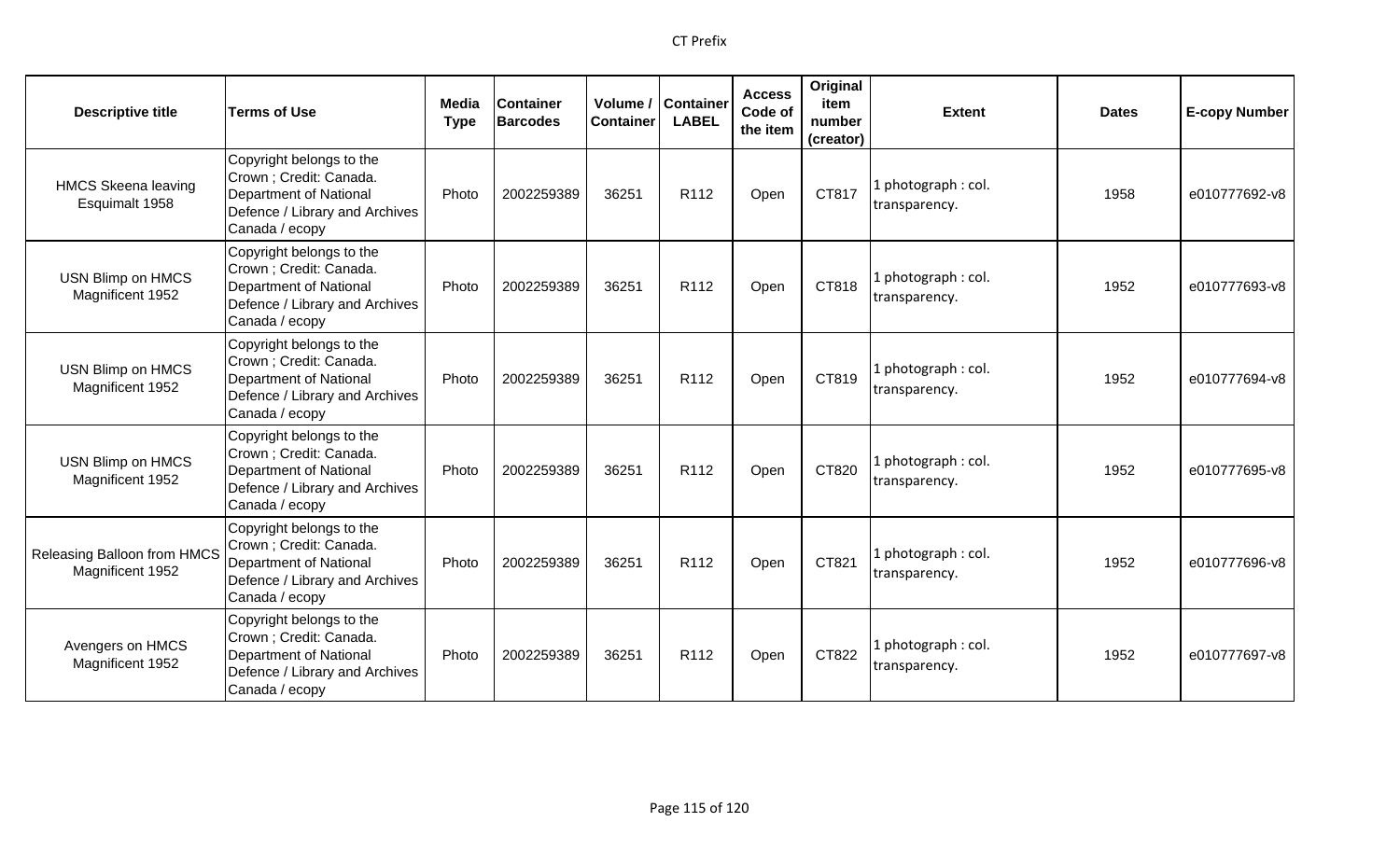| <b>Descriptive title</b>                        | <b>Terms of Use</b>                                                                                                                      | <b>Media</b><br><b>Type</b> | <b>Container</b><br><b>Barcodes</b> | <b>Container</b> | Volume / Container<br><b>LABEL</b> | <b>Access</b><br>Code of<br>the item | Original<br>item<br>number<br>(creator) | <b>Extent</b>                        | <b>Dates</b> | <b>E-copy Number</b> |
|-------------------------------------------------|------------------------------------------------------------------------------------------------------------------------------------------|-----------------------------|-------------------------------------|------------------|------------------------------------|--------------------------------------|-----------------------------------------|--------------------------------------|--------------|----------------------|
| Avengers on HMCS<br>Magnificent 1952            | Copyright belongs to the<br>Crown ; Credit: Canada.<br><b>Department of National</b><br>Defence / Library and Archives<br>Canada / ecopy | Photo                       | 2002259389                          | 36251            | R112                               | Open                                 | CT823                                   | L photograph: col.<br>transparency.  | 1952         | e010777698-v8        |
| Avenger in flight 1952                          | Copyright belongs to the<br>Crown ; Credit: Canada.<br><b>Department of National</b><br>Defence / Library and Archives<br>Canada / ecopy | Photo                       | 2002259389                          | 36251            | R112                               | Open                                 | CT824                                   | 1 photograph: col.<br>transparency.  | 1952         | e010777699-v8        |
| Avenger in flight 1952                          | Copyright belongs to the<br>Crown ; Credit: Canada.<br><b>Department of National</b><br>Defence / Library and Archives<br>Canada / ecopy | Photo                       | 2002259389                          | 36251            | R <sub>112</sub>                   | Open                                 | CT825                                   | l photograph : col.<br>transparency. | 1952         | e010777700-v8        |
| <b>Sunday Division HMCS</b><br>Magnificent 1952 | Copyright belongs to the<br>Crown ; Credit: Canada.<br><b>Department of National</b><br>Defence / Library and Archives<br>Canada / ecopy | Photo                       | 2002259389                          | 36251            | R <sub>112</sub>                   | Open                                 | CT826                                   | 1 photograph: col.<br>transparency.  | 1952         | e010777701-v8        |
| <b>Sunday Division HMCS</b><br>Magnificent 1952 | Copyright belongs to the<br>Crown ; Credit: Canada.<br><b>Department of National</b><br>Defence / Library and Archives<br>Canada / ecopy | Photo                       | 2002259389                          | 36251            | R <sub>112</sub>                   | Open                                 | CT827                                   | L photograph: col.<br>transparency.  | 1952         | e010777702-v8        |
| <b>Sunday Division HMCS</b><br>Magnificent 1952 | Copyright belongs to the<br>Crown ; Credit: Canada.<br><b>Department of National</b><br>Defence / Library and Archives<br>Canada / ecopy | Photo                       | 2002259389                          | 36251            | R <sub>112</sub>                   | Open                                 | CT828                                   | 1 photograph: col.<br>transparency.  | 1952         | e010777703-v8        |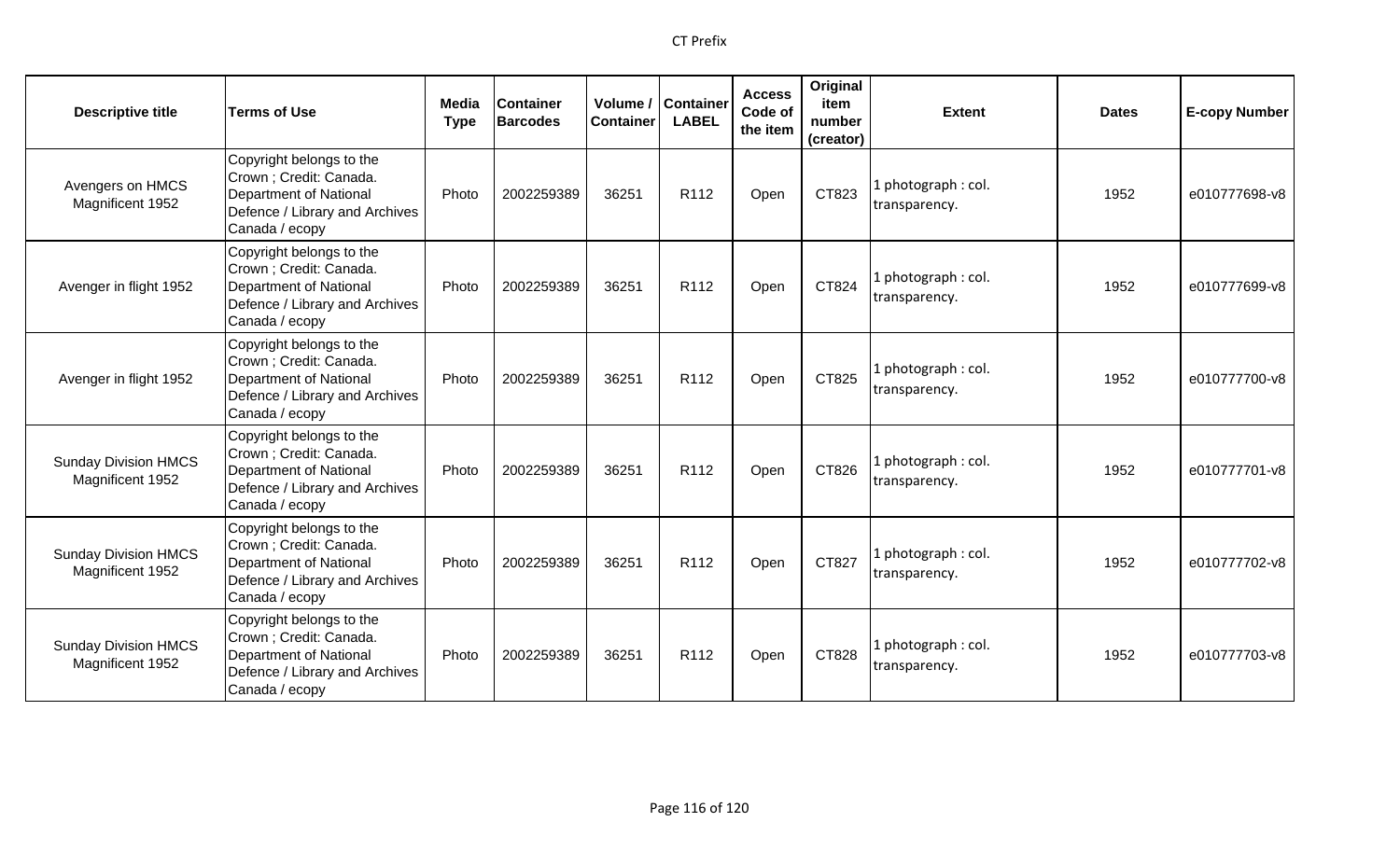| <b>Descriptive title</b>                                                  | <b>Terms of Use</b>                                                                                                               | Media<br><b>Type</b> | <b>Container</b><br><b>Barcodes</b> | Volume /<br><b>Container</b> | <b>Container</b><br><b>LABEL</b> | <b>Access</b><br>Code of<br>the item | Original<br>item<br>number<br>(creator) | <b>Extent</b>                        | <b>Dates</b>      | <b>E-copy Number</b> |
|---------------------------------------------------------------------------|-----------------------------------------------------------------------------------------------------------------------------------|----------------------|-------------------------------------|------------------------------|----------------------------------|--------------------------------------|-----------------------------------------|--------------------------------------|-------------------|----------------------|
| HMCS Magnificent stbd from<br>air 1952                                    | Copyright belongs to the<br>Crown ; Credit: Canada.<br>Department of National<br>Defence / Library and Archives<br>Canada / ecopy | Photo                | 2002259389                          | 36251                        | R112                             | Open                                 | CT829                                   | 1 photograph: col.<br>transparency.  | 1952              | e010777704-v8        |
| Transfer from HMCS Ontario to<br>HMCS Magnificent 1952                    | Copyright belongs to the<br>Crown; Credit: Canada.<br>Department of National<br>Defence / Library and Archives<br>Canada / ecopy  | Photo                | 2002259389                          | 36251                        | R112                             | Open                                 | CT833                                   | 1 photograph: col.<br>transparency.  | 1952              | e010777705-v8        |
| Jackstay transfer from HMCS<br><b>Ontario to HMCS Magnificent</b><br>1952 | Copyright belongs to the<br>Crown ; Credit: Canada.<br>Department of National<br>Defence / Library and Archives<br>Canada / ecopy | Photo                | 2002259389                          | 36251                        | R112                             | Open                                 | CT834                                   | 1 photograph: col.<br>transparency.  | 1952              | e010777706-v8        |
| Jackstay transfer from HMCS<br><b>Ontario to HMCS Magnificent</b><br>1952 | Copyright belongs to the<br>Crown; Credit: Canada.<br>Department of National<br>Defence / Library and Archives<br>Canada / ecopy  | Photo                | 2002259389                          | 36251                        | R112                             | Open                                 | CT835                                   | 1 photograph: col.<br>transparency.  | 1952              | e010777707-v8        |
| Painting by PO Darby                                                      | Copyright belongs to the<br>Crown ; Credit: Canada.<br>Department of National<br>Defence / Library and Archives<br>Canada / ecopy | Photo                | 2002259389                          | 36251                        | R112                             | Open                                 | CT836                                   | 1 photograph : col.<br>transparency. | $[ca. 1942-1965]$ | e010777708-v8        |
| Painting by PO Darby                                                      | Copyright belongs to the<br>Crown ; Credit: Canada.<br>Department of National<br>Defence / Library and Archives<br>Canada / ecopy | Photo                | 2002259389                          | 36251                        | R <sub>112</sub>                 | Open                                 | CT837                                   | 1 photograph: col.<br>transparency.  | [ca. 1942-1965]   | e010777709-v8        |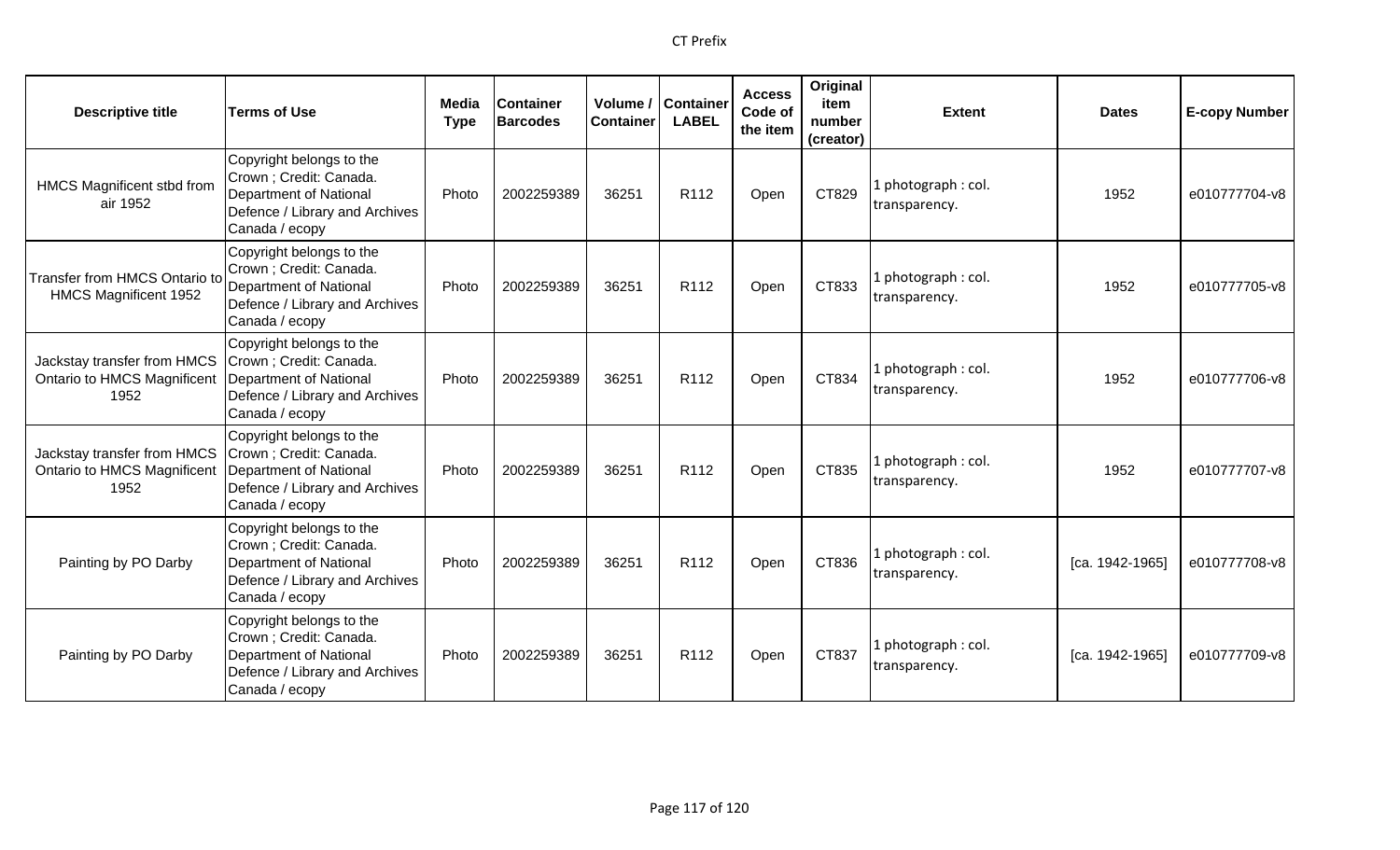| <b>Descriptive title</b>               | <b>Terms of Use</b>                                                                                                                      | Media<br><b>Type</b> | <b>Container</b><br><b>Barcodes</b> | Volume /<br><b>Container</b> | <b>Container</b><br><b>LABEL</b> | <b>Access</b><br>Code of<br>the item | Original<br>item<br>number<br>(creator) | <b>Extent</b>                        | <b>Dates</b>      | <b>E-copy Number</b> |
|----------------------------------------|------------------------------------------------------------------------------------------------------------------------------------------|----------------------|-------------------------------------|------------------------------|----------------------------------|--------------------------------------|-----------------------------------------|--------------------------------------|-------------------|----------------------|
| Interior of main lounge<br>Cornwallis  | Copyright belongs to the<br>Crown ; Credit: Canada.<br><b>Department of National</b><br>Defence / Library and Archives<br>Canada / ecopy | Photo                | 2002259389                          | 36251                        | R <sub>112</sub>                 | Open                                 | CT842                                   | l photograph : col.<br>transparency. | $[ca. 1942-1965]$ | e010777710-v8        |
| HMCS Ojibwa badge                      | Copyright belongs to the<br>Crown ; Credit: Canada.<br><b>Department of National</b><br>Defence / Library and Archives<br>Canada / ecopy | Photo                | 2002259389                          | 36251                        | R112                             | Open                                 | CT845                                   | l photograph : col.<br>transparency. | [ca. 1942-1965]   | e010777711-v8        |
| Horse hovering above HMCS<br>Chaudiere | Copyright belongs to the<br>Crown; Credit: Canada.<br>Department of National<br>Defence / Library and Archives<br>Canada / ecopy         | Photo                | 2002259389                          | 36251                        | R <sub>112</sub>                 | Open                                 | CT846                                   | photograph: col.<br>transparency.    | $[ca. 1942-1965]$ | e010777712-v8        |
| Horse hovering above HMCS<br>Chaudiere | Copyright belongs to the<br>Crown ; Credit: Canada.<br>Department of National<br>Defence / Library and Archives<br>Canada / ecopy        | Photo                | 2002259389                          | 36251                        | R <sub>112</sub>                 | Open                                 | CT847                                   | photograph: col.<br>transparency.    | [ca. 1942-1965]   | e010777713-v8        |
| Horse hovering above HMCS<br>Chaudiere | Copyright belongs to the<br>Crown; Credit: Canada.<br>Department of National<br>Defence / Library and Archives<br>Canada / ecopy         | Photo                | 2002259389                          | 36251                        | R <sub>112</sub>                 | Open                                 | CT848                                   | l photograph : col.<br>transparency. | $[ca. 1942-1965]$ | e010777714-v8        |
| <b>HMCS Quebec for transfer</b>        | Copyright belongs to the<br>Crown ; Credit: Canada.<br>Department of National<br>Defence / Library and Archives<br>Canada / ecopy        | Photo                | 2002259389                          | 36251                        | R <sub>112</sub>                 | Open                                 | CT852                                   | l photograph : col.<br>transparency. | [ca. 1942-1965]   | e010777715-v8        |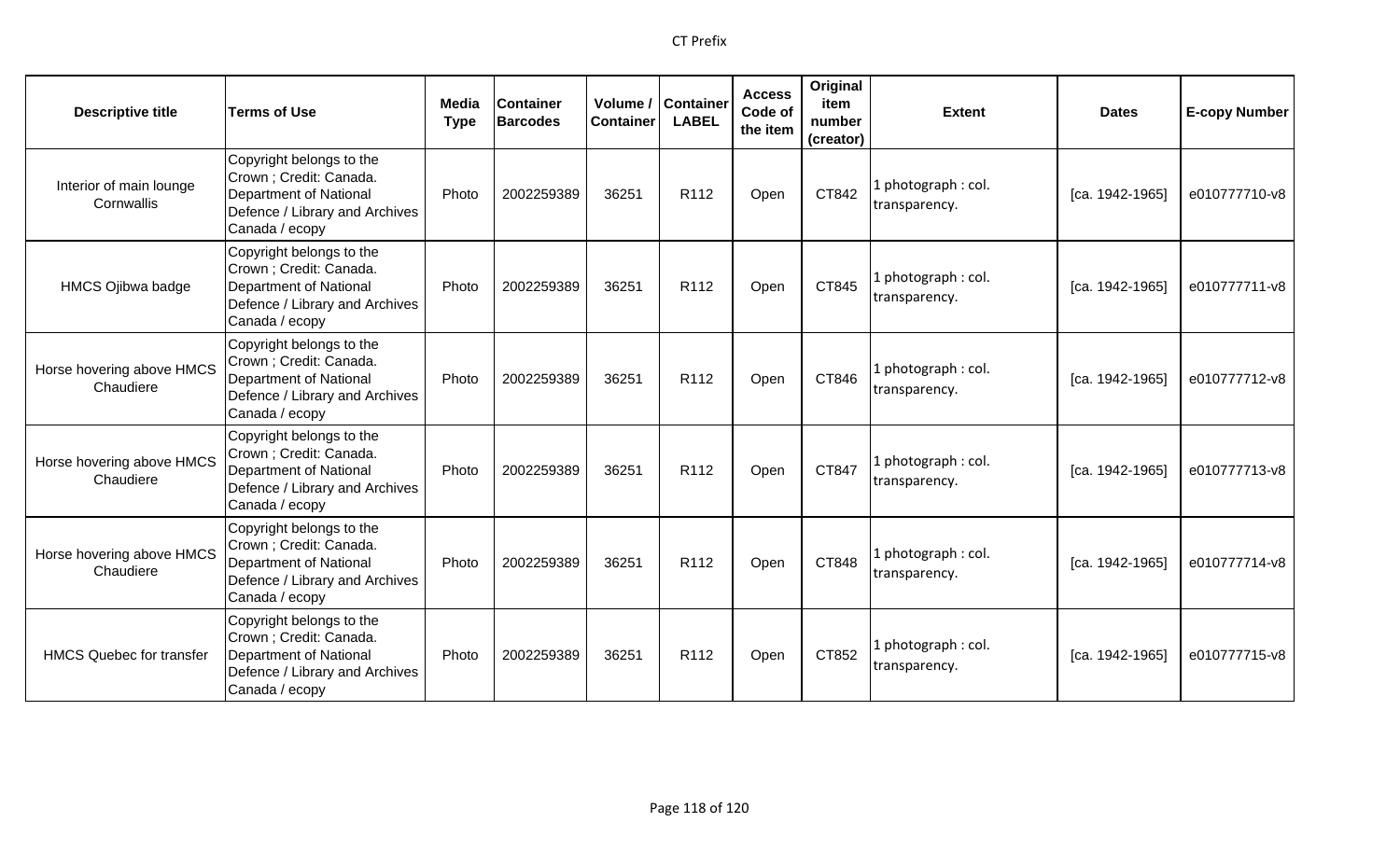| <b>Descriptive title</b>                              | <b>Terms of Use</b>                                                                                                                      | <b>Media</b><br><b>Type</b> | <b>Container</b><br><b>Barcodes</b> | <b>Container</b> | Volume / Container<br><b>LABEL</b> | <b>Access</b><br>Code of<br>the item | Original<br>item<br>number<br>(creator) | <b>Extent</b>                        | <b>Dates</b>    | <b>E-copy Number</b> |
|-------------------------------------------------------|------------------------------------------------------------------------------------------------------------------------------------------|-----------------------------|-------------------------------------|------------------|------------------------------------|--------------------------------------|-----------------------------------------|--------------------------------------|-----------------|----------------------|
| Photo of Painting D-Day                               | Copyright belongs to the<br>Crown ; Credit: Canada.<br><b>Department of National</b><br>Defence / Library and Archives<br>Canada / ecopy | Photo                       | 2002259389                          | 36251            | R112                               | Open                                 | CT854                                   | l photograph : col.<br>transparency. | [ca. 1942-1965] | e010777716-v8        |
| Colour Guard Cornwallis 1965   Department of National | Copyright belongs to the<br>Crown; Credit: Canada.<br>Defence / Library and Archives<br>Canada / ecopy                                   | Photo                       | 2002259389                          | 36251            | R <sub>112</sub>                   | Open                                 | CT873                                   | 1 photograph: col.<br>transparency.  | 1965            | e010777717-v8        |
| Overall Guard Cornwallis 1965 Department of National  | Copyright belongs to the<br>Crown; Credit: Canada.<br>Defence / Library and Archives<br>Canada / ecopy                                   | Photo                       | 2002259389                          | 36251            | R112                               | Open                                 | CT874                                   | 1 photograph: col.<br>transparency.  | 1965            | e010777718-v8        |
| Overall Guard Cornwallis 1965 Department of National  | Copyright belongs to the<br>Crown; Credit: Canada.<br>Defence / Library and Archives<br>Canada / ecopy                                   | Photo                       | 2002259389                          | 36251            | R112                               | Open                                 | CT875                                   | 1 photograph: col.<br>transparency.  | 1965            | e010777719-v8        |
| Flag ceremony Cornwallis<br>1965                      | Copyright belongs to the<br>Crown ; Credit: Canada.<br>Department of National<br>Defence / Library and Archives<br>Canada / ecopy        | Photo                       | 2002259389                          | 36251            | R <sub>112</sub>                   | Open                                 | CT876                                   | 1 photograph: col.<br>transparency.  | 1965            | e010777720-v8        |
| Flag ceremony Cornwallis<br>1965                      | Copyright belongs to the<br>Crown ; Credit: Canada.<br>Department of National<br>Defence / Library and Archives<br>Canada / ecopy        | Photo                       | 2002259389                          | 36251            | R112                               | Open                                 | CT877                                   | l photograph : col.<br>transparency. | 1965            | e010777721-v8        |